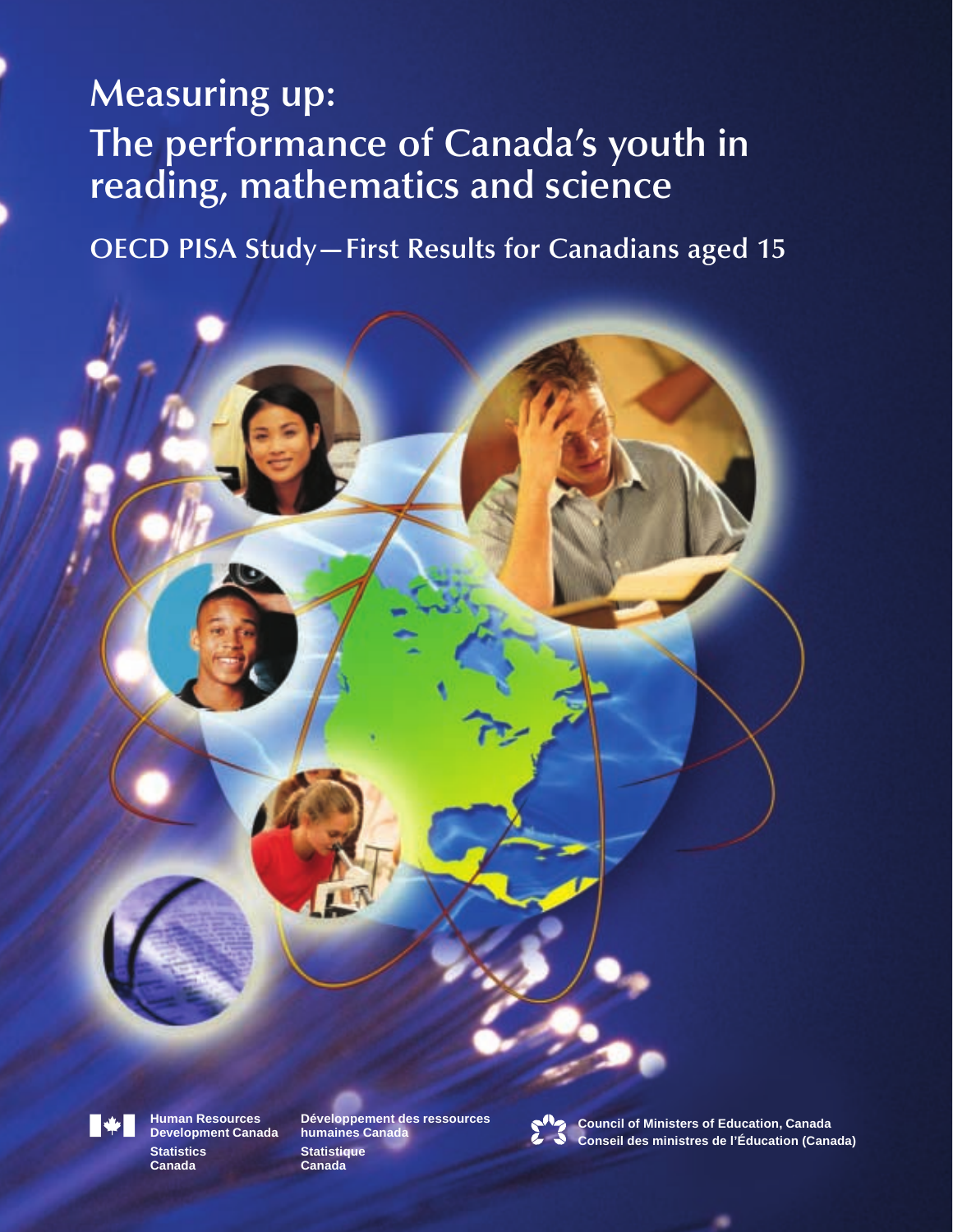#### **How to obtain more information**

Specific inquiries about this product and related statistics or services should be directed to: Client Services, Culture, Tourism and the Centre for Education Statistics, Statistics Canada, Ottawa, Ontario, K1A 0T6 (telephone: (613) 951-7608; toll free at 1 800 307-3382; by fax at (613) 951-9040; or e-mail: educationstats@statcan.ca).

For information on the wide range of data available from Statistics Canada, you can contact us by calling one of our toll-free numbers. You can also contact us by e-mail or by visiting our Web site.

| <b>National inquiries line</b>                              | 1 800 263-1136       |
|-------------------------------------------------------------|----------------------|
| National telecommunications device for the hearing impaired | 1 800 363-7629       |
| <b>Depository Services Program inquiries</b>                | 1 800 700-1033       |
| Fax line for Depository Services Program                    | 1800889-9734         |
| <b>E-mail inquiries</b>                                     | infostats@statcan.ca |
| Web site                                                    | www.statcan.ca       |

#### **Ordering and subscription information**

This product, Catalogue no. 81-590-XPE, is published irregularly as a standard printed publication at a price of CDN \$10.00 per issue. The following additional shipping charges apply for delivery outside Canada:

|                      | Single issue |
|----------------------|--------------|
| <b>United States</b> | CDN \$6.00   |
| Other countries      | CDN \$10.00  |

All prices exclude sales taxes.

This publication is available electronically without charge through the internet at:

- www.pisa.gc.ca
- www.statcan.ca
- www.cmec.ca
- www.hrdc-drhc.gc.ca/arb

#### **This product can be ordered by**

- Phone (Canada and the United States) 1800 267-6677
- Fax (Canada and the United States) 1877 287-4369
- E-mail order@statcan.ca
- 
- 
- Mail Statistics Canada Dissemination Division Circulation Management 120 Parkdale Avenue Ottawa, Ontario K1A 0T6
- And in person at the Statistics Canada Reference Centre nearest you.

The paper used in this publication meets the minimum requirements of American National Standard for Information Sciences - Permanence of Paper for Printed Library Materials, ANSI Z39.48 - 1984.

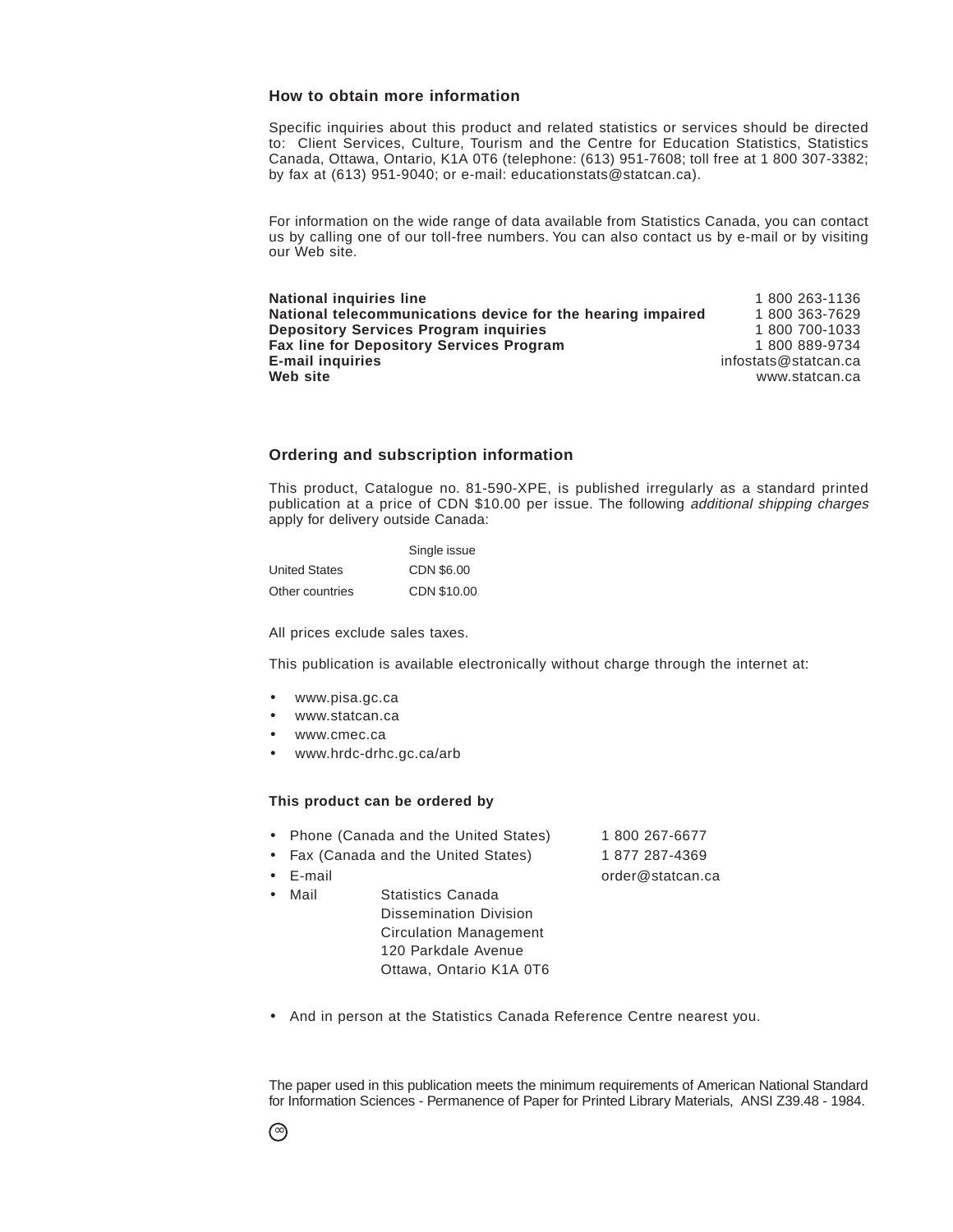# **Measuring up: The Performance of Canada's Youth in Reading, Mathematics and Science**

**OECD PISA Study—First Results for Canadians aged 15**

**Patrick Bussière,** *Human Resources Development Canada* **Fernando Cartwright,** *Statistics Canada* **Robert Crocker,** *Memorial University of Newfoundland* **Xin Ma,** *University of Alberta* **Jillian Oderkirk,** *Statistics Canada* **Yanhong Zhang,** *Human Resources Development Canada*

Published by authority of the Minister responsible for Statistics Canada

© Minister of Industry, 2001

All rights reserved. No part of this publication may be reproduced, stored in a retrieval system or transmitted in any form or by any means, electronic, mechanical, photocopying, recording or otherwise, without prior written permission from License Services, Marketing Division, Statistics Canada, Ottawa, Ontario, Canada K1A 0T6.

December 2001

Catalogue no. 81-590-XPE ISBN 0-660-18668-3 Catalogue no. 81-590-XIE ISBN 0-662-31284-8

Frequency: Irregular

Ottawa

Human Resources Development Canada, Council of Ministers of Education, Canada and Statistics Canada

*The data interpretations presented in this report are those of the authors and do not necessarily reflect those of the granting agencies or reviewers.*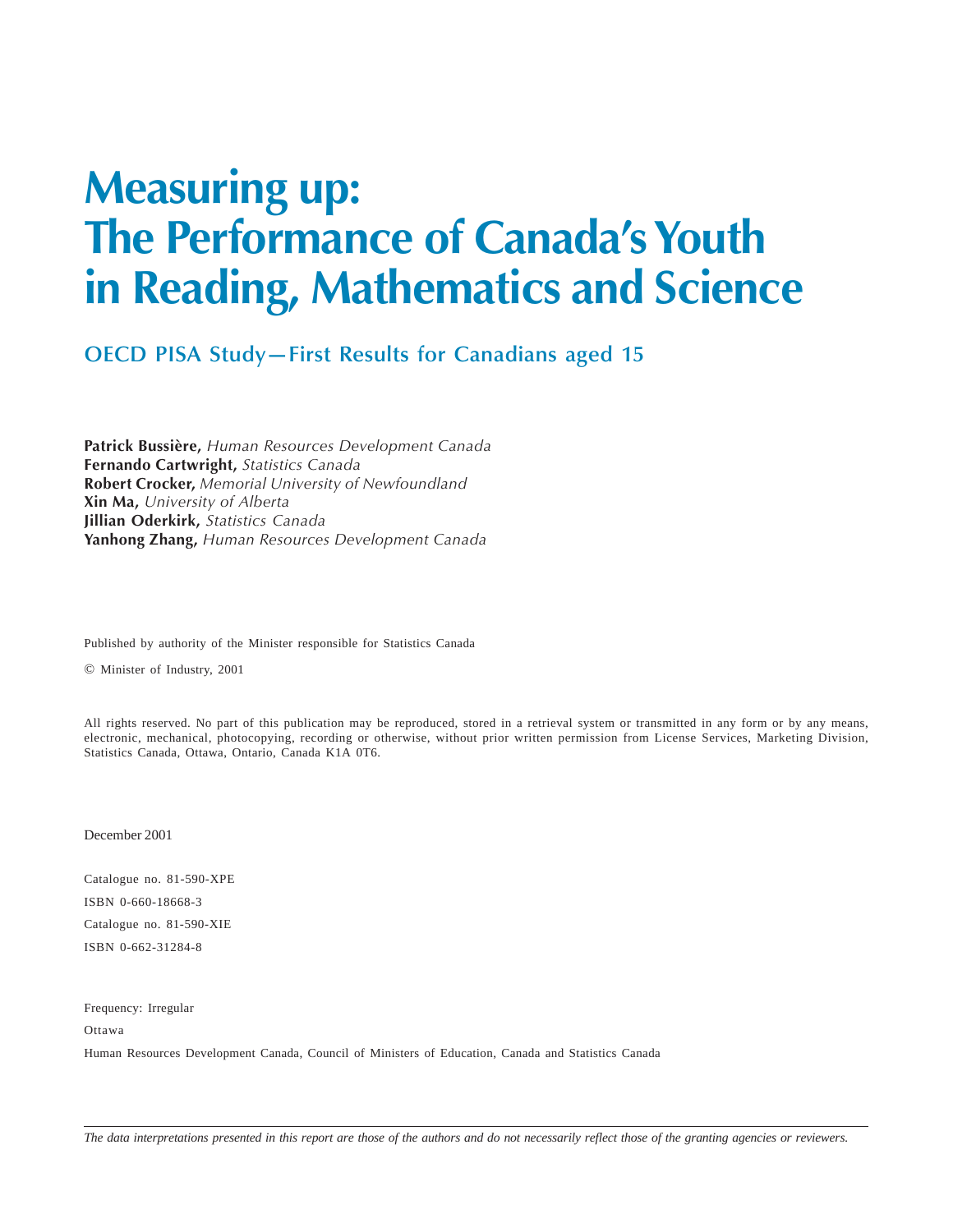National Library of Canada Canadian Cataloguing in Publication Data

Measuring up : the performance of Canada's youth in reading, mathematics and science : OECD PISA study : first result for Canadians aged 15

Issued also in French under title: À la hauteur : la performance des jeunes du Canada en lecture, en mathématiques et en sciences : études PISA de l'OCDE : premiers résultats pour les canadiens de 15 ans. ISBN 0-660-18668-3 (paper) ISBN 0-662-31284-8 (Internet) CS81-590-XPE CS81-590-XIE

1. High school students – Rating of – Canada.

2. Academic achievement – Canada – Statistics.

3. Educational evaluation – Canada – Statistics.

I. Bussière, Patrick. II. Statistics Canada. II. Canada. Human Resources Development Canada. III. Council of Ministers of Education (Canada).

LB3054.C3 M42 2001 373.26'2'0971 C2001-988012-X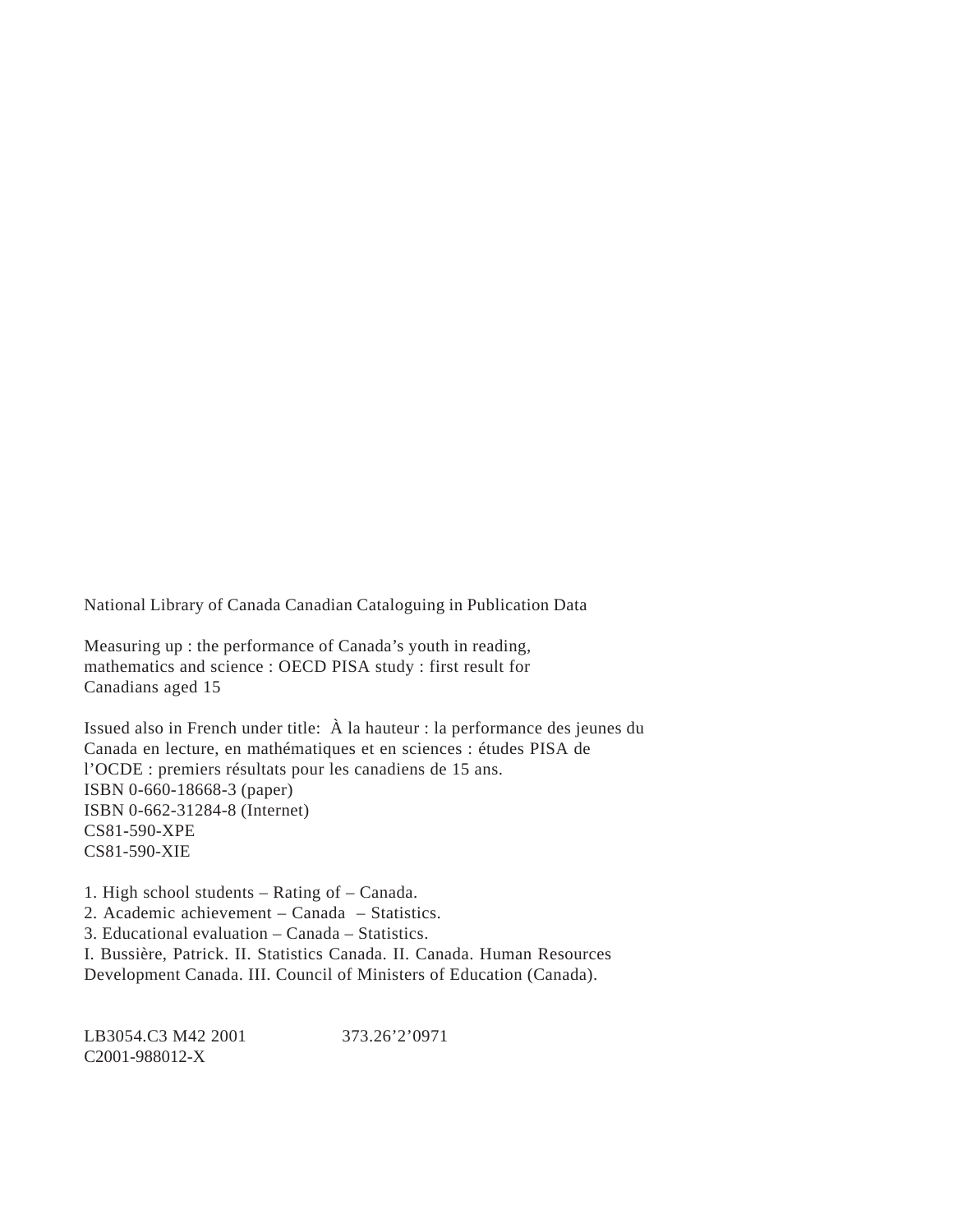# **Acknowledgements**

We would like to thank the students, parents, teachers and principals who gave of their time to participate in the 2000 OECD PISA study and the Youth in Transition Survey. The support for this Federal-Provincial collaborative project provided by members of the PISA-YITS Steering Committee and by the coordinators in each participating Ministry or Department of Education during all steps of the study is gratefully acknowledged. The dedication of the survey development, implementation, processing and methodology teams was essential to the project's success and is appreciated.

This publication was prepared jointly by Statistics Canada, Human Resources Development Canada and the Council of Ministers of Education, Canada and was supported financially by Human Resources Development Canada. The report has benefited from the input and comments of reviewers in provincial Ministries and Departments of Education, Human Resources Development Canada and Statistics Canada. The contribution of members of the joint Working Group on PISA-YITS Dissemination, Satya Brink, Patrick Bussière, Patrice de Broucker, Jeanine Bustros, Louis-Philippe Gaudreault, Dean Goodman, Douglas Hodgkinson, Marc Lachance, Michael Lerner, Scott Murray, Jillian Oderkirk, Monica Paabo and Dianne Pennock, is appreciated. The authors, Patrick Bussière, Fernando Cartwright, Robert Crocker, Xin Ma, Jillian Oderkirk and Yanhong Zhang, are thanked for their valued contribution to the dissemination of these first Canadian results. The staff of the Centre for Education Statistics at Statistics Canada, whose tireless efforts ensured a high standard of quality, are appreciated, particularly Mary Allen, Greg Anderson, Rosemarie Andrews, Marc Lachance and Sylvie Ouellette. A very special thank you is extended to Danielle Baum for her indispensable help in preparing the manuscript for publication. The contribution of editorial, communications, translation and dissemination services staff of Statistics Canada, Human Resources Development Canada and the Council of Ministers of Education, Canada was essential to the project's success and is appreciated.

# **Note of Appreciation**

Canada owes the success of its statistical system to the long-standing co-operation of Statistics Canada, the citizens of Canada, its businesses, governments and other institutions. Accurate and timely statistical information could not be produced without their continued cooperation and goodwill.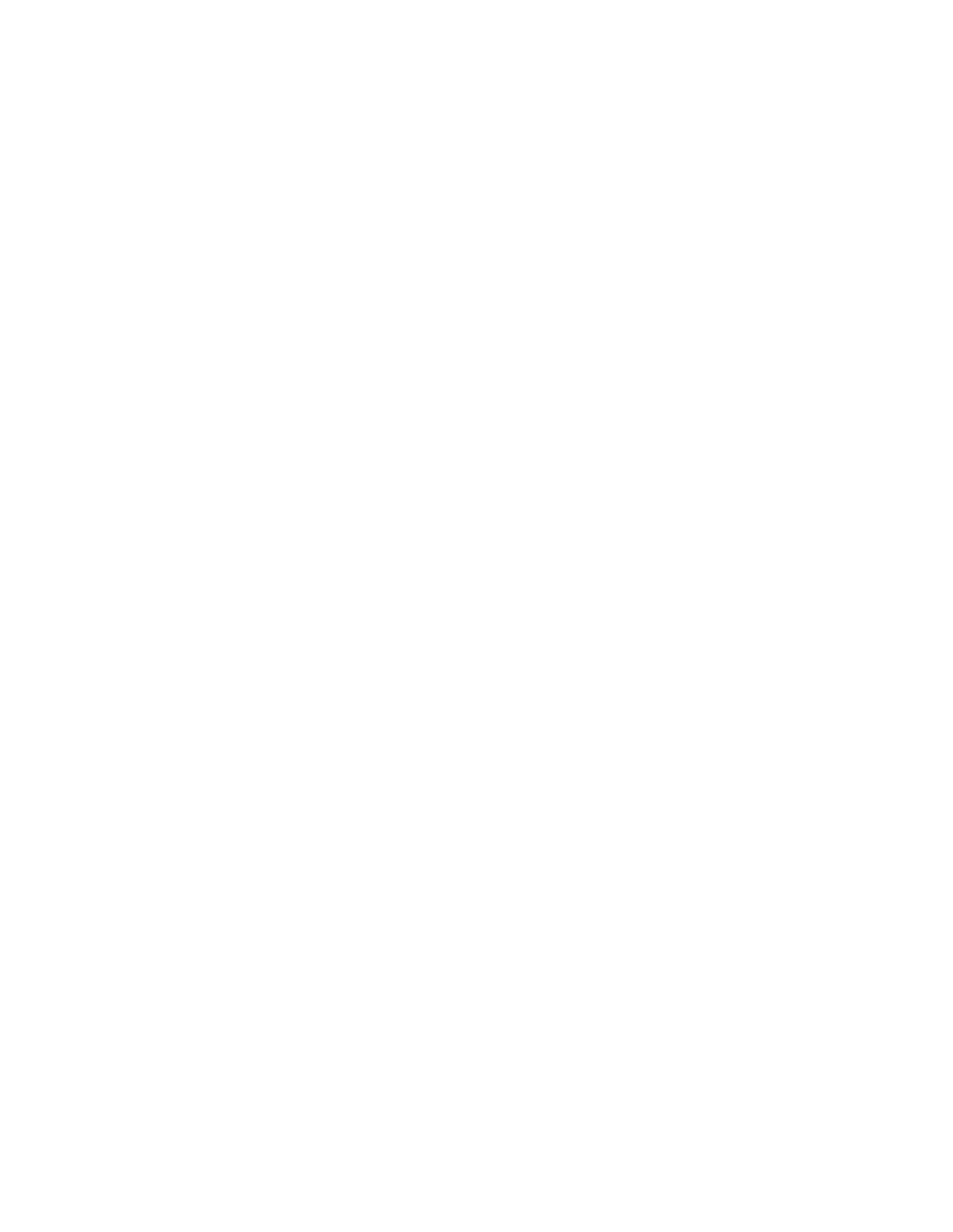# **Table of Contents**

#### **Acknowledgements 3**

### **Introduction 9**

The Canadian Context **9** What is PISA? **10** PISA 2000 **10** What is YITS? **11** Why are YITS and PISA integrated in Canada? **11** Objectives and organization of the report **11** Box 1: Overview of PISA 2000 **12** Notes **12**

## **Chapter 1**

#### **The Achievement of Canadian Students within an International Context 13**

The performance of Canadian students in a global context **13** Countries performing better than or about the same as Canada **13** Provincial results in an international context **16** The distribution of scores **18** Variation in proficiency **19** Distribution of high performers **21** Reading skill levels **21** How do boys and girls compare? **24** Achievement of Canadian students by language of the school system **25** Conclusion **25** Notes **26**

#### **Chapter 2**

#### **The Impact of Individual Characteristics on Achievement 27**

Reading behaviours **28** Attitudes toward school **28** Student career expectations **28** Student education expectations **28** Working while studying **29** The relative importance of individual factors in explaining achievement **29** Conclusion **30** Notes **30**

## **Chapter 3**

#### **The Impact of Family Characteristics and Home Environment on Achievement 31**

Family background **31** Home environment **33** Family educational support **33** Parental involvement **34** Parental expectations **34** The relative importance of family factors in explaining achievement **35** Conclusion **36** Notes **36**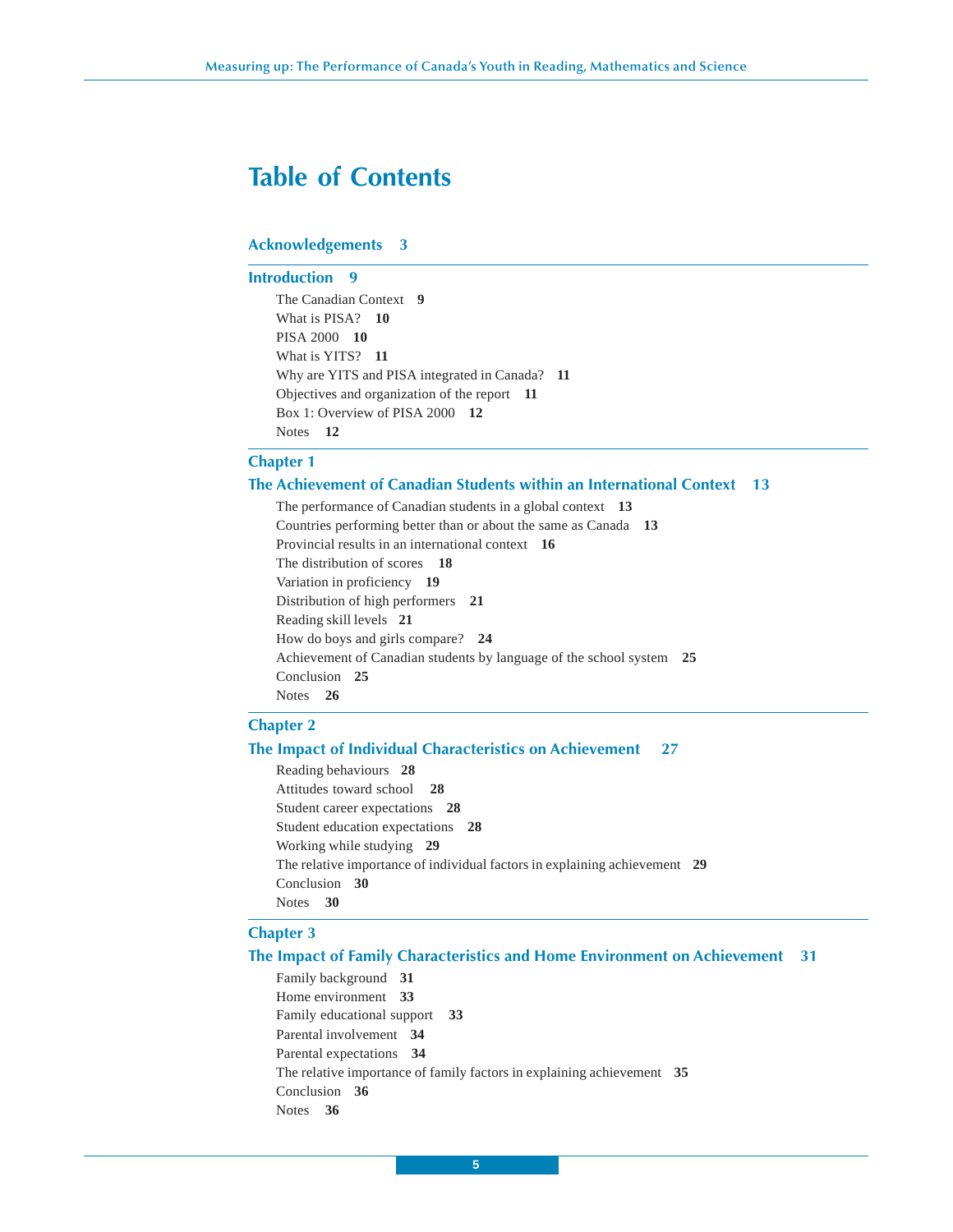# **Table of Contents**

#### **Chapter 4**

#### **The Impact of School Characteristics on Achievement 37**

School characteristics and student academic performance **37** Public and private schools **38** Composition of school population **38** School climate **39** Teacher-student interactions **40** School resources **41** The relative importance of school factors in explaining reading performance **42** Conclusion **43** Note **43**

## **Conclusion 45**

## **Annex A: Tables**

#### **Chapter 1**

| Table 1.1        | Averages and Confidence Intervals: Reading 50                                                                             |
|------------------|---------------------------------------------------------------------------------------------------------------------------|
| Table 1.2        | Averages and Confidence Intervals: Mathematics 50                                                                         |
| Table 1.3        | Averages and Confidence Intervals: Science 51                                                                             |
| Table 1.4        | Averages and Confidence Intervals: Reading Retrieving 51                                                                  |
| Table 1.5        | Averages and Confidence Intervals: Reading Interpreting 52                                                                |
| Table 1.6        | Averages and Confidence Intervals: Reading Reflecting 52                                                                  |
| Table 1.7        | Reading Scores at 5th, 10th, 25th, 50th, 75th, 90th and 95th Percentiles 53                                               |
| Table 1.8        | Mathematics Scores at 5th, 10th, 25th, 50th, 75th, 90th and 95th Percentiles<br>54                                        |
| Table 1.9        | Science Scores at 5th, 10th, 25th, 50th, 75th, 90th and 95th Percentiles 54                                               |
| Table 1.10       | Reading Inequality Index (90th percentile/10th percentile) 55                                                             |
| Table 1.11       | Mathematics Inequality Index (90th percentile/10th percentile)<br>55                                                      |
| Table 1.12       | Science Inequality Index (90th percentile/10th percentile) 55                                                             |
| Table 1.13       | Percent of Students Above 50th, 75th and 90th International Percentile: Reading<br>56                                     |
| Table 1.14       | Percent of Students Above 50th, 75th and 90th International Percentile: Mathematics<br>56                                 |
| Table 1.15       | Percent of Students Above 50th, 75th and 90th International Percentile: Science 56                                        |
| Table 1.16       | Reading Proficiency Scales: Percent of Students at Each Level 57                                                          |
| Table 1.17       | Average Reading Scores by Gender 58                                                                                       |
| Table 1.18       | Average Mathematics Scores by Gender 59                                                                                   |
| Table 1.19       | Average Science Scores by Gender 60                                                                                       |
| Table 1.20       | Average Scores by Province and Language of the School System 60                                                           |
| <b>Chapter 2</b> |                                                                                                                           |
| Table 2.1        | Effects of Reading Enjoyment and Reading Diversity on Achievement<br>Scores in Reading 61                                 |
| Table 2.2        | Average Achievement Scores in Reading by Time Spent Reading for Enjoyment 61                                              |
| Table 2.3        | Average Achievement Scores in Reading, Mathematics and Science by<br>Use of Public and School Libraries 62                |
| Table 2.4        | Effects of Homework Time and Sense of Belonging to School on Achievement<br>Scores in Reading, Mathematics and Science 64 |
|                  |                                                                                                                           |

Table 2.5 Effects of Student Career Expectations on Achievement Scores in Reading, Mathematics and Science **65**

Table 2.6 Average Achievement Scores in Reading, Mathematics and Science by Student Expectations of the Highest Level of Education **65**

- Table 2.7 Average Achievement Scores in Reading, Mathematics and Science by School Year Job Status **66**
- Table 2.8 Effects of Weekday and Weekend Work Hours During the School Year on Achievement Scores in Reading, Mathematics and Science **67**

| Table 2.9 |                            | The Relative Impact of Individual Factors on Achievement Scores in Reading, |
|-----------|----------------------------|-----------------------------------------------------------------------------|
|           | Mathematics and Science 68 |                                                                             |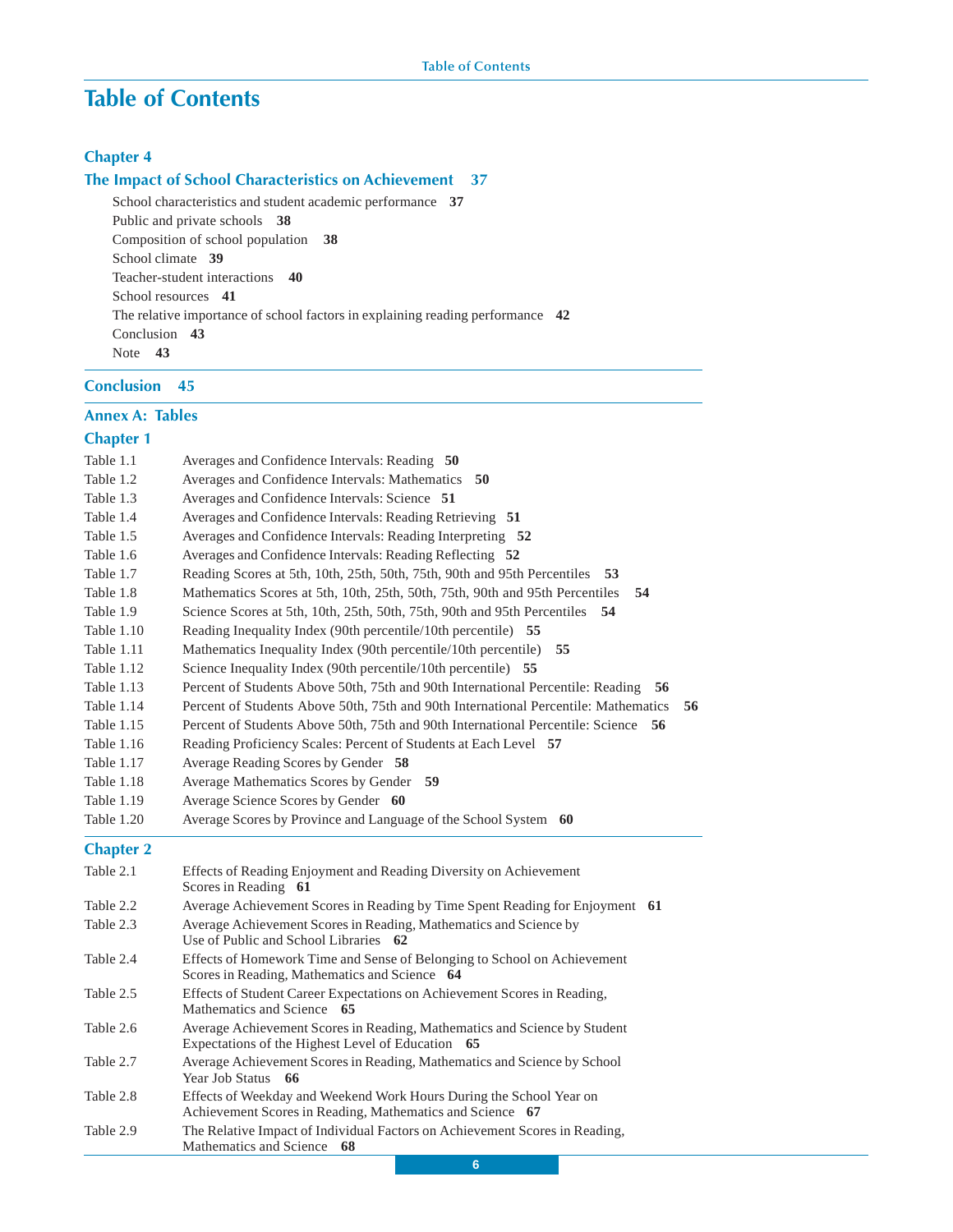# **Table of Contents**

# **Chapter 3**

| <b>AnnexB:</b>   | <b>Definitions of Key Variables and Constructs</b><br>85                                                                                           |  |
|------------------|----------------------------------------------------------------------------------------------------------------------------------------------------|--|
| Table 4.5        | The Relative Impact of School Factors on Reading Achievement Scores<br>83                                                                          |  |
| Table 4.4        | Average Scores of School Resource Indicators and Effects on Individual Reading<br>Achievement 82                                                   |  |
| Table 4.3        | Average Scores of Teacher-student Interaction Indicators and Effects on Individual<br>Reading Achievement 81                                       |  |
| Table 4.2        | Average Scores of School Climate Indicators and Effects on Individual Reading<br>Achievement 80                                                    |  |
| Table 4.1        | Public School Enrolment, School Average Socio-economic Status and Family<br>Possessions Effects on Individual Reading Achievement 79               |  |
| <b>Chapter 4</b> |                                                                                                                                                    |  |
| Table 3.10       | The Relative Impact of Family Factors on Achievement Scores in Reading,<br>Mathematics and Science<br>78                                           |  |
| Table 3.9        | Average Achievement Scores (in Reading, Mathematics and Science) of Students by<br>Their Parents' Education Expectations 77                        |  |
| Table 3.8        | Effects of Parental Academic Interest and Parental Social Interest on Achievement<br>Scores in Reading, Mathematics and Science 76                 |  |
| Table 3.7        | Effects of Family Educational Support on Achievement Scores in Reading,<br>Mathematics and Science 75                                              |  |
|                  | Books at Home<br>74                                                                                                                                |  |
| Table 3.6        | Reading, Mathematics and Science 73<br>Average Achievement Scores in Reading, Mathematics and Science by Number of                                 |  |
| Table 3.5        | Effects of Family Possessions, Home Educational Resources, Home Cultural<br>Possessions and Student's Cultural Activities on Achievement Scores in |  |
| Table 3.4        | Average Scores in Reading, Mathematics and Science, within National and<br>Provincial Quarters of Family Socio-economic Status 71                  |  |
| Table 3.3        | Effects of Family Socio-economic Status on Achievement Scores in Reading,<br>Mathematics and Science 70                                            |  |
| Table 3.2        | Effects of Number of Siblings on Achievement Scores in Reading, Mathematics<br>and Science 70                                                      |  |
| Table 3.1        | Average Achievement Scores in Reading, Mathematics and Science by<br><b>Family Structure</b><br>69                                                 |  |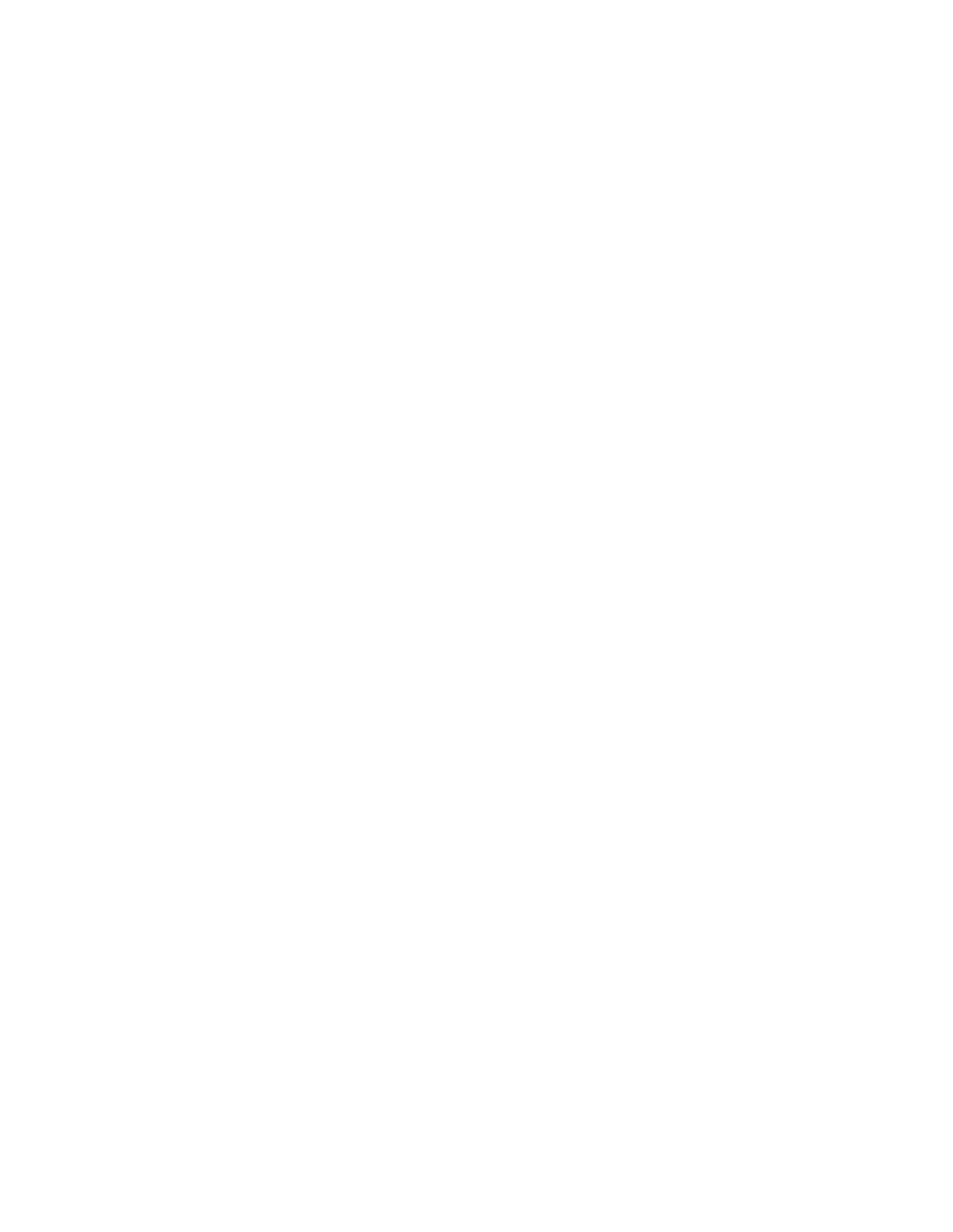# **Introduction**

**T** he skills and knowledge that Canadians bring to their jobs, and to our society, play an important role in determining our economic success and our overall quality of life. Evidence is mounting that the importance of skills and knowledge will continue to grow in the future. The shift from manufacturing to knowledgeand information-intensive service industries, advances in communication and production technologies, the wide diffusion of information technologies, falling trade barriers, and the globalization of financial markets and markets for products and services, have precipitated changes in the skills our economy requires. These include a rising demand for a strong set of foundation skills upon which further learning rests.

Elementary and secondary education systems play a central role in laying a solid base upon which subsequent knowledge and skills can be developed. Those students leaving secondary education without a strong foundation may experience difficulty accessing the postsecondary education system and the labour market and may be less prepared to succeed when learning opportunities are presented later in life. Those individuals with limited skills and without the tools needed to be effective learners throughout life risk economic marginalization.

Having invested huge sums in providing high quality universal elementary and secondary schooling, governments in industrialised countries, concerned about the relative effectiveness of these education systems, wanted to address these issues. Therefore, member governments of the Organisation for Economic Cooperation and Development (OECD) developed a common tool to improve their understanding of what makes young people—and education systems as a

whole—successful. This tool is the Programme for International Student Assessment (PISA).

Information gathered through PISA enables a thorough comparative analysis of the skill level of students near the end of their compulsory education. PISA also permits exploration of the ways that skills vary across different social and economic groups and the factors that influence the level and distribution of skills within and between countries.

## **The Canadian context**

Canada's participation in the PISA study stems from many of the same concerns as have been expressed by other participating countries.

Canada invests significant public resources in the provision of elementary and secondary education. Among OECD countries, Canada ranks sixth in expenditure on elementary and secondary education as a proportion of GDP.1 Canadians are concerned about the quality of education provided by elementary and secondary schools. How can expenditures be directed to achieve high levels of foundation skills and to potentially reduce social inequality?

Canada's economy is also evolving rapidly. For the past two decades the growth rate of knowledge-intensive occupations has been twice that of other occupations.2 Even employees in traditional occupations have been asked to upgrade their skills to meet the rising skill demands of new organisational structures and production technologies. Primary and secondary education systems play a key role in generating the new supply of skills to meet this demand. The skills acquired by the end of compulsory schooling provide the essential foundation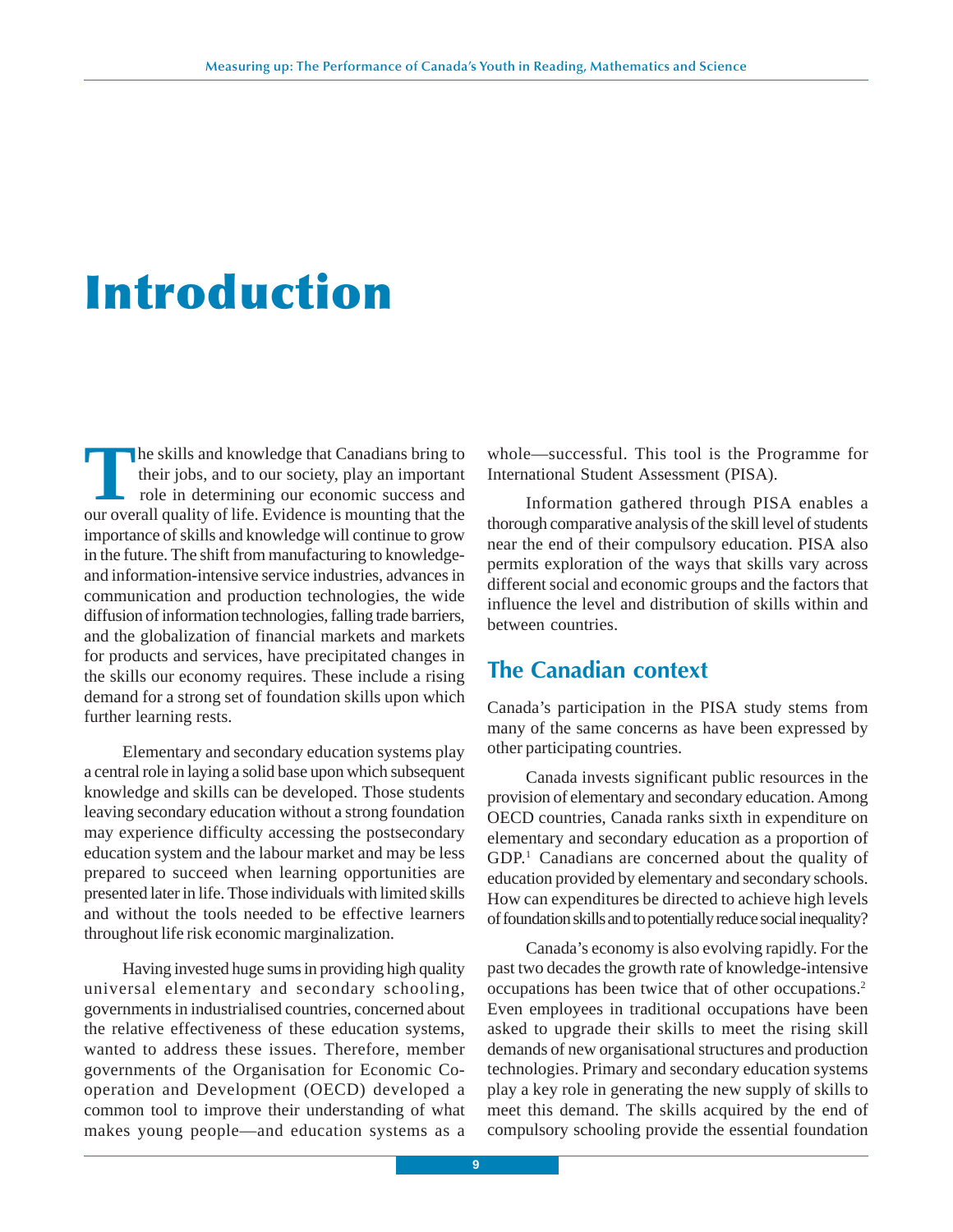upon which we will develop the human capital needed to meet the economic and social challenges of the future.

Questions about educational effectiveness can be partly answered with data on the average performance of Canada's youth. However, two other questions can only be answered by examining the social distribution of skills: Who are the students whose performance places them at the lowest levels? Do particular groups or regions appear to be at greater risk? These are important questions because, among other things, skill acquisition during compulsory schooling influences access to postsecondary education and eventual success in the labour market.

Furthermore, understanding how the knowledge and skills acquired by the end of compulsory education affect future life transitions, including participation in higher education and the labour market, can only be achieved by examining the life paths of students as they progress from youth to adulthood. To answer these questions, Human Resources Development Canada, the Council of Ministers of Education Canada and Statistics Canada decided to integrate the PISA skill assessment with the Canadian Youth in Transition Survey (YITS).

## **What is PISA?**

The OECD initiated the Programme for International Student Assessment (PISA) to provide policy-oriented international indicators of the skills and knowledge of 15 year-old students. 3 PISA is a collaborative effort among OECD member countries to regularly assess youth outcomes in three domains—reading literacy, mathematical literacy and scientific literacy—through common international tests. International experts from OECD member countries have agreed on the following definitions for each domain:

**Reading literacy:** Understanding, using and reflecting on written texts, in order to achieve one's goals, to develop one's knowledge and potential, and to participate in society.

**Mathematical literacy:** The capacity to identify, to understand, and to engage in mathematics and make well-founded judgements about the role that mathematics plays, as needed for individuals' current and future private life, occupational life, social life with peers and relatives and as a constructive, concerned and reflective citizen.

**Scientific literacy:** The capacity to use scientific knowledge, to identify questions and to draw

evidence-based conclusions in order to understand and help make decisions about the natural world and the changes made to it through human activity.

PISA assessed the degree to which students approaching the end of their compulsory education have acquired some of the knowledge and skills that are essential for full participation in society. PISA hopes to answer the following questions:

- How well are young adults prepared to meet the challenges of the future?
- Are they able to analyse, reason and communicate their ideas effectively?
- Do they have the capacity to continue learning throughout life?
- Are some kinds of teaching and school organization more effective than others?

Three PISA cycles have been planned, each one focussing on a different literacy domain. In 2000 the major focus was reading literacy, with mathematical and scientific literacy as minor domains. Mathematical and scientific literacy will be focused on in 2003 and 2006, respectively.

## **PISA 2000**

Thirty-two countries<sup>4</sup> participated in PISA 2000. The survey instruments were translated and adapted from two source languages, English and French, into 17 different languages. In most countries, between 4,500 and 10,000 15-year-olds participated in PISA.

In Canada, approximately 30,000 15-year-old students from more than 1,000 schools participated. The large Canadian sample was needed to produce reliable estimates for each province<sup>5</sup>, and for both English and French language school systems in Manitoba, Ontario, Quebec, New Brunswick and Nova Scotia. The assessment was administered in schools, during regular school hours, in April and May 2000.

The PISA 2000 survey included a direct assessment of students' skills through reading, mathematics and science tests. A total of about seven hours of test items were administered, with each student taking a two-hourlong assessment consisting of different combinations of test items. The assessment focused mainly on reading, with the reading test giving three sub-test scores labelled *retrieving information, interpreting* and *reflecting.* Mathematics and science each had only a single score. In addition, as minor domains, there were fewer mathematics and science items included and these items were administered to a sub-sample of PISA participants.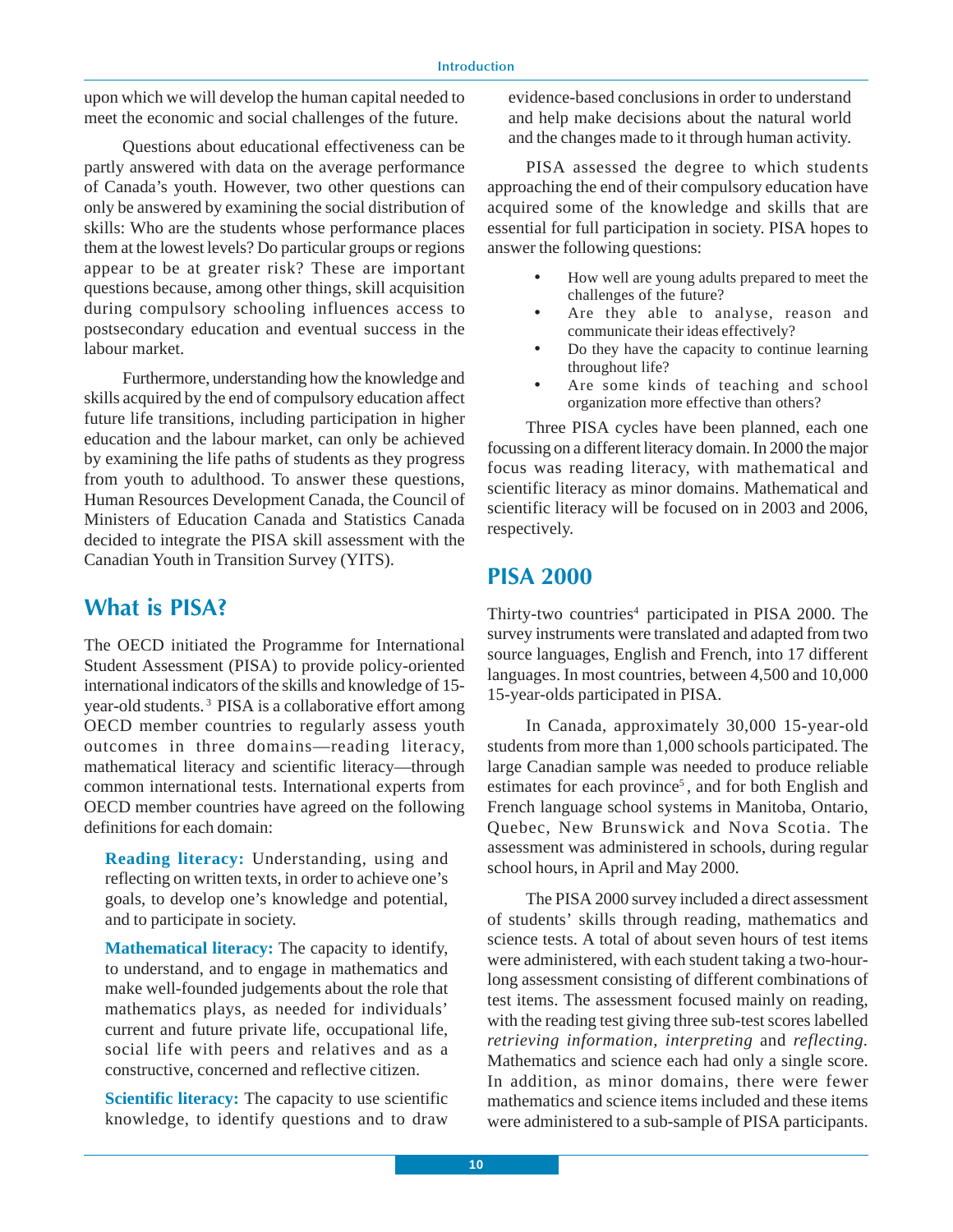Students also completed a 20-minute questionnaire focussing on factors contributing to student achievement and a three-minute questionnaire focussing on information technology. In addition, PISA 2000 included a questionnaire, which was administered to school principals, to collect information about the characteristics of participating schools.

A 30-minute self-completed contextual questionnaire from the Youth in Transition Survey was administered simultaneously to students in order to collect more information on their school experiences, their work activities and their relationships with others. A 30-minute interview was also conducted with parents.

**More information on the PISA and YITS can be found on the website www.pisa.gc.ca. Included are documentation on the PISA framework from the OECD, the PISA and YITS project in Canada, PISA and YITS questionnaires, example PISA test items and other helpful references. A detailed technical appendix is also provided in the international OECD report,** *Knowledge and Skills for Life: First results from the OECD Programme for International Student Assessment***.6 Consult the OECD website www.pisa.oecd.org.**

# **What is YITS?**

The Youth in Transition Survey  $(YITS)^7$  is a new Canadian longitudinal survey designed to examine the patterns of, and influences on, major transitions in young people's lives, particularly with respect to education, training and work. Survey results will help provide a deeper understanding of the nature and causes of challenges young people face as they manage their transitions. Information obtained from the survey will help to support policy planning and decision making that addresses problems.

YITS will examine key transitions in the lives of youth, such as the transition from high school to postsecondary education, from schooling to the labour market, and from the labour market to schooling. The factors that affect leaving school without graduating will be a focus, as will the effects of school experiences on educational and occupational outcomes, and the contribution of work experience programs, part-time jobs and volunteer activities. To collect this information, current plans for YITS are to survey youth every two years, over a period of several years. Accordingly, the second survey cycle of YITS is scheduled to take place in 2002.

Two different age groups are participating in YITS, a 15-year-old cohort and an 18- to 20-year-old cohort. The youth aged 15 who participated in YITS also participated in PISA 2000. The youth aged 18 to 20, who were surveyed in 2000 as part of the YITS project, did not participate in PISA. Results for the 18- to 20-yearold YITS cohort will be released in a separate report in early 2002.

# **Why are YITS and PISA integrated in Canada?**

As with most surveys, PISA 2000 provides a 'snapshot'—a picture at a specific point in time—of the group being surveyed. A longitudinal survey like YITS, on the other hand, involves surveying the same group of people over a period of time.

Collecting information on the same respondents over time makes it possible for YITS to study relationships between factors measured in one period (e.g., aspirations, attitudes, behaviours and achievement) with outcomes measured in future time periods (e.g., educational attainment, occupational outcomes and earnings). Moreover, the integration of YITS and PISA will enable the examination of the relationship between tested skills and knowledge and education and labour market outcomes of youth.

# **Objectives and organization of the report**

This report provides results of the PISA assessment of student performance in reading, science and mathematics at the provincial level that complement the information on national performance presented in the OECD international report, *Knowledge and Skills for Life – First results from the OECD Programme for International Student Assessment*. Wherever possible, an attempt has been made to put Canadian and provincial results into context by comparing and contrasting them with those of other countries.

Emphasis is placed on the average level of performance and on the distribution of achievement scores among specific social groups. This information is presented in Chapter 1 of this report. Chapter 2 focuses on how achievement is influenced by a student's personal characteristics and Chapter 3 explores the relationship between family characteristics and achievement. Chapter 4 presents an analysis of the relationship between school characteristics and achievement. Finally, the major findings and opportunities for further study are discussed in the conclusion.

This report is the first of a series of national reports conceived to capitalise on the wealth of information offered by the PISA study and the YITS.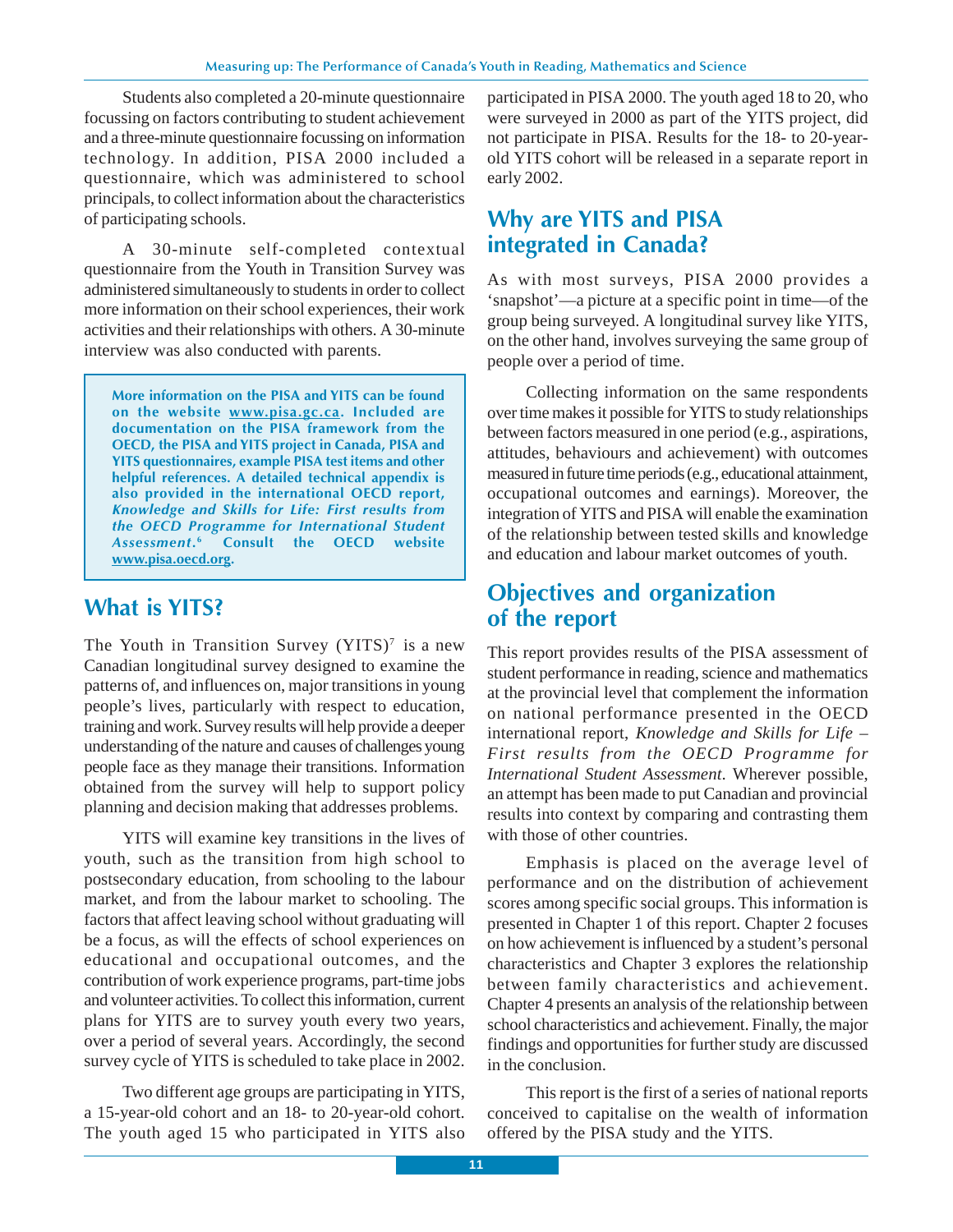#### **Introduction**

#### **BOX 1**

### **Overview of PISA 2000**

|                                                 | <b>INTERNATIONAL</b>                                                                                                                                                                                                                    | <b>CANADA</b>                                                                                                                                                                        |
|-------------------------------------------------|-----------------------------------------------------------------------------------------------------------------------------------------------------------------------------------------------------------------------------------------|--------------------------------------------------------------------------------------------------------------------------------------------------------------------------------------|
| <b>Participating countries/provinces</b>        | • 32 countries                                                                                                                                                                                                                          | • 10 provinces                                                                                                                                                                       |
| <b>Population</b>                               | • Youth aged 15                                                                                                                                                                                                                         | $\bullet$ Same                                                                                                                                                                       |
| Number of participating students                | • In general, $4,500$ to 10,000 per country, with<br>some exceptions for a total of over 250,000<br>students                                                                                                                            | $\bullet$ 30.000 students <sup>8</sup>                                                                                                                                               |
| <b>Domains</b>                                  | • Major: reading<br>• Minor: mathematics and science                                                                                                                                                                                    | $\bullet$ Same                                                                                                                                                                       |
| Languages in which the test was<br>administered | • 17 languages                                                                                                                                                                                                                          | • English and French                                                                                                                                                                 |
| <b>International assessment</b>                 | • Two hours of direct skills assessment through<br>reading, mathematics and science tests<br>• 20-minute self-completed contextual questionnaire<br>administered to youth<br>• A school questionnaire administered to school principals | $\bullet$ Same                                                                                                                                                                       |
| <b>International options</b>                    | • 3-minute optional self-completed<br>questionnaire on information<br>technology administered to students<br>An optional self-completed questionnaire on<br>$\bullet$<br>self-regulated learning administered to students               | • 3-minute optional self-completed<br>questionnaire on information<br>technology administered to students                                                                            |
| <b>National options</b>                         | • Grade-based assessment<br>• Other options were undertaken in a limited<br>number of countries                                                                                                                                         | • A 30-minute YITS self-completed<br>questionnaire administered to youth<br>• A 30-minute phone interview with a parent<br>of the youth<br>• Items added to the school questionnaire |

## **Notes**

- 1. OECD (2000), *Education at a Glance*, Paris.
- 2. Lavoie, Marie, and Richard Roy (1998*), Employment in the Knowledge-Based Economy: A Growth Accounting Exercise for Canada*, Applied Research Branch Research Papers Series, Human Resources Development Canada catalogue no. R-98-8E, Ottawa.
- 3. The framework of PISA is presented in OECD (1999), *Measuring Student Knowledge and Skills: A New Framework for Assessment*, Paris.
- 4. Australia, Austria, Belgium, Brazil, Canada, Czech Republic, Denmark, Finland, France, Germany, Greece, Hungary, Iceland, Ireland, Italy, Japan, Korea, Latvia, Liechtenstein, Luxembourg, Mexico, The Netherlands, New Zealand, Norway, Poland, Portugal, Russian Federation, Spain, Sweden, Switzerland, United Kingdom, United States.
- 5. No data were collected in the three territories and on Indian Reserves.
- 6. OECD (2001), Knowledge and Skills for Life: First Results from the OECD Programme for International Student Assessment, Paris.
- 7. More information on the Youth in Transition Survey is provided in Human Resources Development Canada and Statistics Canada (2000*), Youth in Transition Survey: Project Overview*, Applied Research Branch Technical Paper, Human Resources Development Canada catalogue no. T-00-5E and Statistics Canada catalogue no. 81-588-X1E, Ottawa.
- 8. The number of participating students in each province was as follows: Newfoundland (2,281), Prince Edward Island (1,632), Nova Scotia (2,930), New Brunswick (2,963), Quebec (4,497), Ontario (4,290), Manitoba (2,599), Saskatchewan (2,716), Alberta (2,742), and British Columbia (3,037).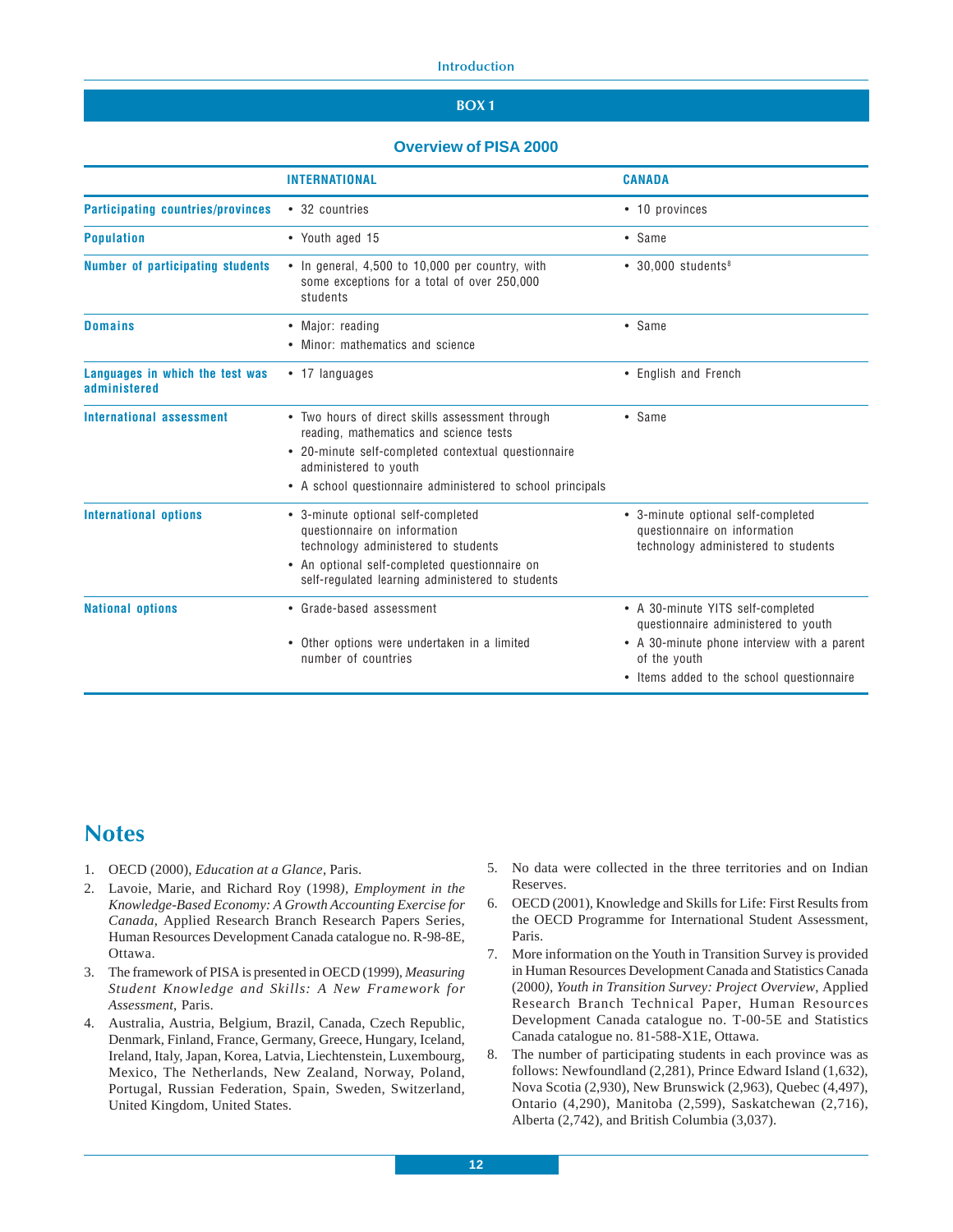# Chapter 1

# **The Achievement of Canadian Students within an International Context**

**T** his chapter presents results of the PISA assessment in reading, mathematics and science. It begins by comparing the achievement of 15 year-old students in Canada and the provinces with that of students in all participating countries. These initial comparisons focus on differences in average scores. Further analyses reveal the proportions of students at various levels of the scoring scale. The chapter also compares the performance of girls and boys. Finally, the performance of students enrolled in anglophone and francophone school systems, in the five provinces that sampled the two groups separately, is discussed.

## **The performance of Canadian students in a global context**

Overall, Canadian students performed well compared with students in most other countries, ranking second in reading, sixth in mathematics and fifth in science among 31 countries<sup>1</sup> (Figures 1.1 to 1.3). Canada is part of a cluster of countries that scored near the top in all areas. Only Finland performed significantly better than Canada in reading, only Korea and Japan performed significantly better than Canada in mathematics and only Korea, Japan and Finland performed significantly better in science. Differences between Canada and the top countries on the overall scale range from about 12 to 24 points.<sup>2</sup>

Table 1.0 shows the countries that performed significantly better than or about the same as Canada on the three tests. The average performance of students in all other countries was significantly below that of Canada.

## **TABLE 1.0**

## **Countries performing better than or about the same as Canada**

|                    | <b>Countries performing</b><br>significantly better<br>than Canada | <b>Countries performing</b><br>about the same<br>as Canada           |
|--------------------|--------------------------------------------------------------------|----------------------------------------------------------------------|
| <b>Reading</b>     | Finland                                                            | New Zealand<br>Australia<br>Ireland<br>Japan                         |
| <b>Mathematics</b> | Japan<br>Korea                                                     | Finland<br>New Zealand<br>Australia<br>Switzerland<br>United Kingdom |
| <b>Science</b>     | Japan<br>Korea<br>Finland                                          | New Zealand<br>Australia<br>United Kingdom                           |

Note: Differences in average scores between two countries are not statistically significant when the confidence interval for the average score for each country overlaps. Countries performing about the same as Canada have a confidence interval for the average score that overlaps with that of Canada.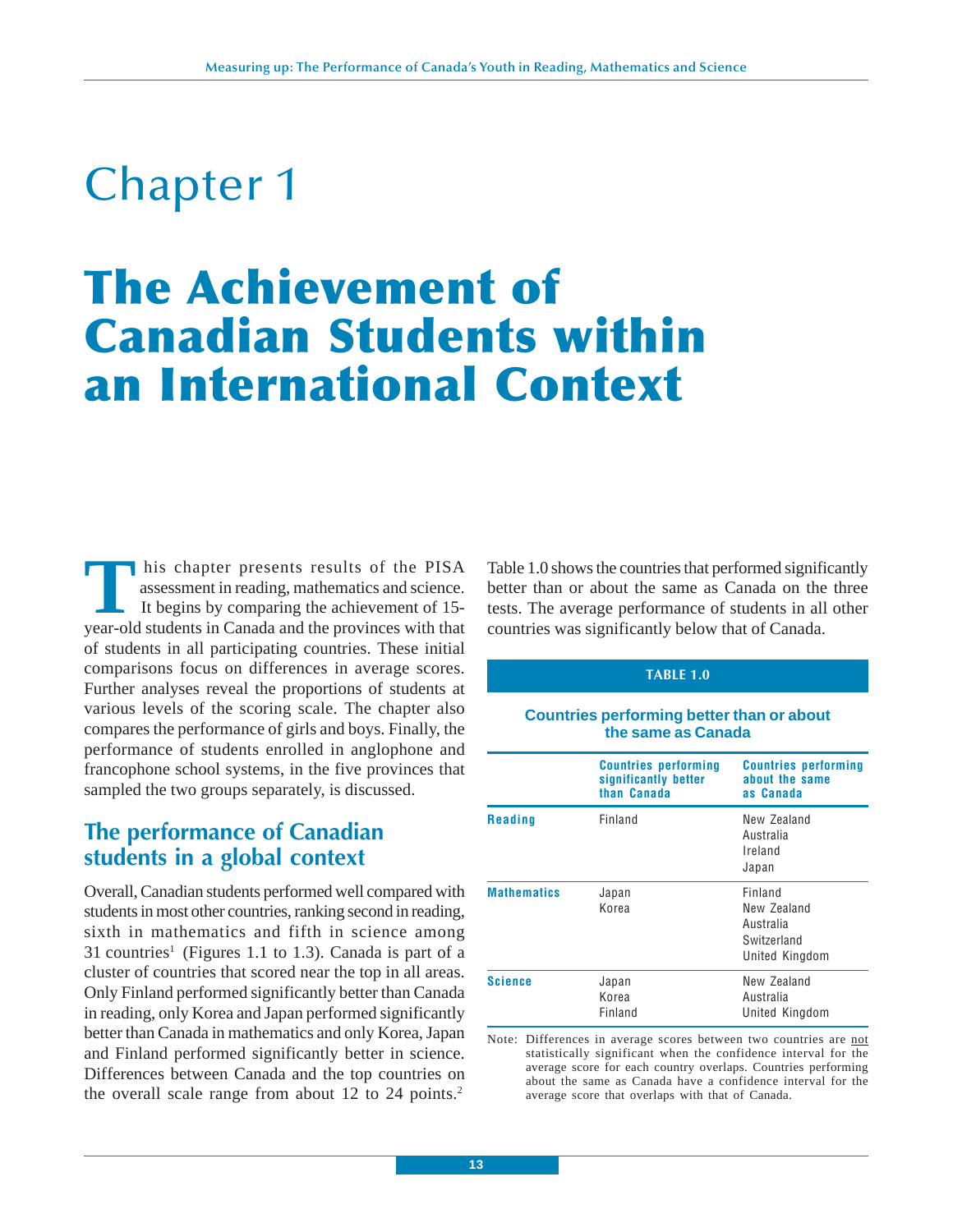#### **Chapter 1 / The Achievement of Canadian Students within an International Context**

## **FIGURE 1.1**



### **Average Scores and Confidence Intervals by Province and Country: READING**

**FIGURE 1.2**

### **Average Scores and Confidence Intervals by Province and Country: MATHEMATICS**



**14**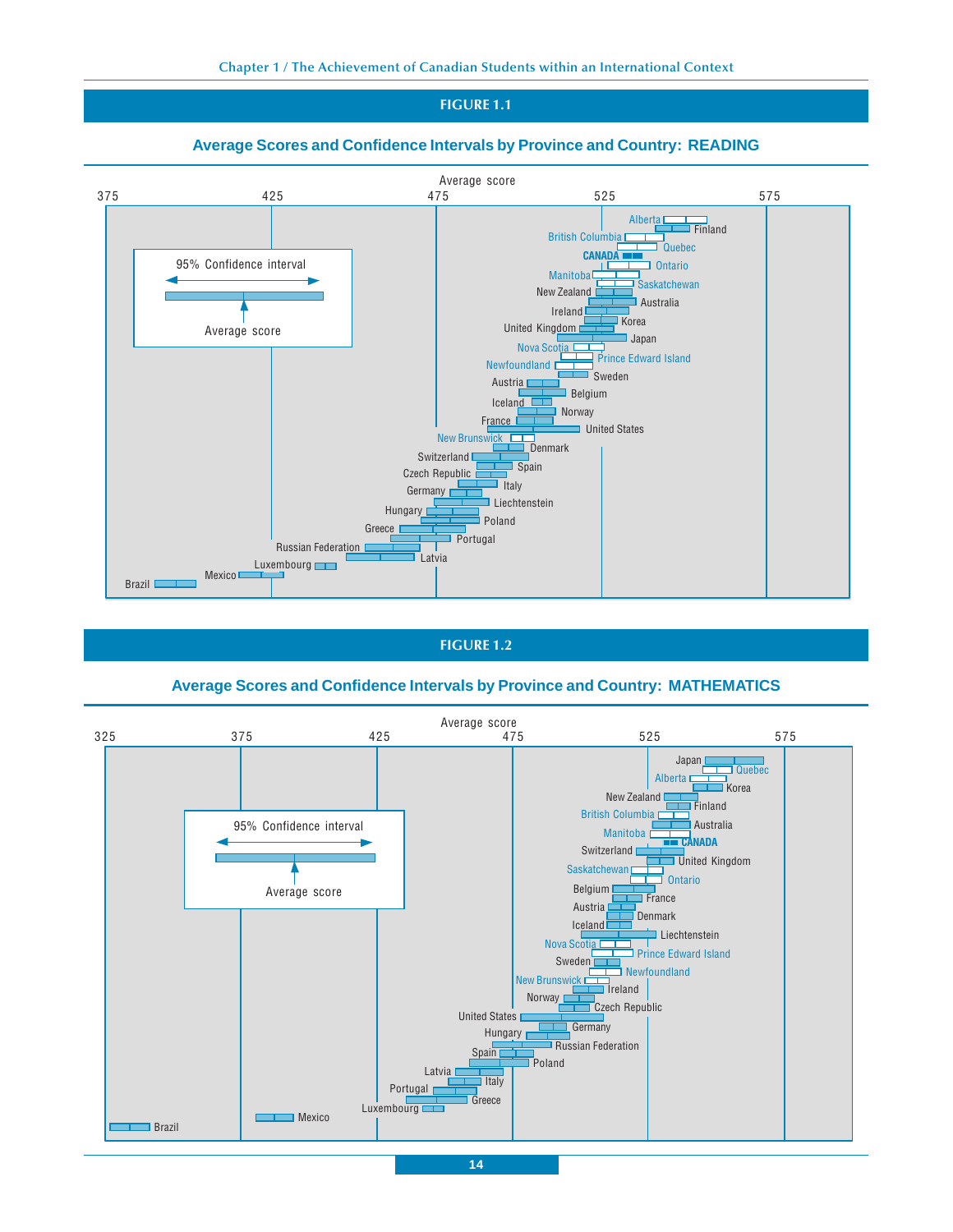#### **FIGURE 1.3**



**Average Scores and Confidence Intervals by Province and Country: SCIENCE**

While this was the first time that the PISA tests were administered, this is not the first program to test international achievement. The International Association for the Evaluation of Educational Achievement has conducted a number of such studies over the past twenty years. The most recent of these, the Third International Mathematics and Science Study (TIMSS), administered mathematics and science tests in 1995 and 1999.<sup>3</sup> While the TIMSS and PISA studies are not directly comparable because of differences in frameworks, age differences and differences in some participating countries, it is fair to say that Canada's achievement ranking relative to other countries has improved substantially over time. Canada has risen from a mid-ranked country to one of the top-ranked countries in the 1999 TIMSS, and now in the PISA assessments.

This does not tell us *how much* achievement has actually improved, however, or indeed if it has improved at all. It simply indicates that Canada has advanced in relation to other countries. Successive assessments using the same test are needed to examine improvement in absolute terms. Both PISA and the OECD and Statistics Canada adult literacy studies $4$  are international assessments that explicitly provide for tracking change in achievement over time. These studies should enhance our understanding of the evolution of achievement and the factors underlying observed change.

#### **A note on statistical comparisons**

**The performance of students in different countries (and within Canada, in different provinces) was compared by looking at the average scores for all students in each country and at the distribution of these scores. For example, the score achieved by the top 10% of students tells us something about how the best students in each country are performing.**

**Because the available scores were based on samples of students from each country, we cannot say with certainty that these scores are the same as those that would have been obtained had all 15-year-old students been tested. We use a statistic called the** *standard error* **to express the degree of uncertainty in the scores for the sample compared with the population. Using the standard error, we can construct a** *confidence interval***, which is a range of scores within which we can say, with a known probability (such as 95%), that the score for the full population is likely to fall. The 95% confidence interval used in this report represents a range of plus or minus about two standard errors around the average.**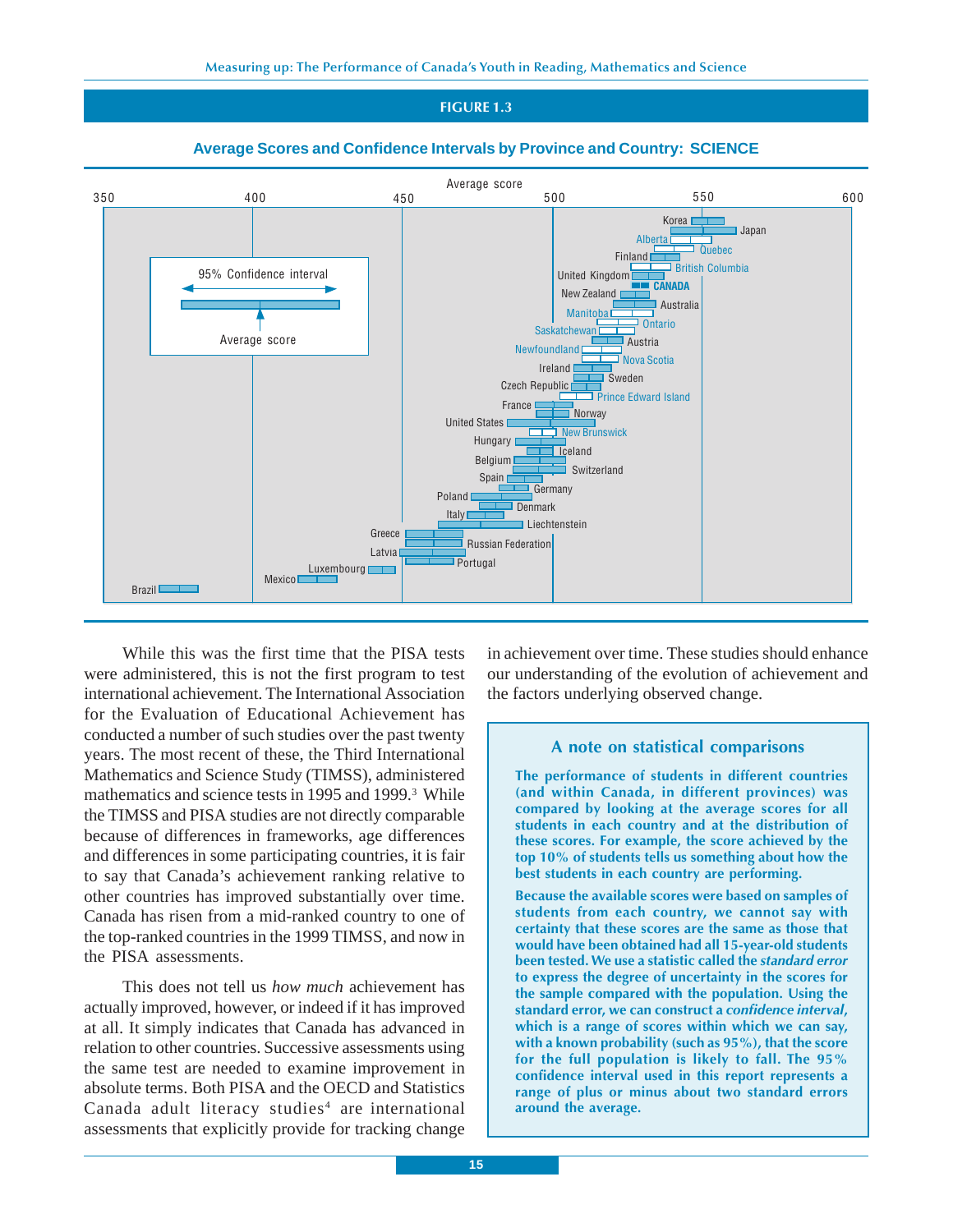**When comparing scores among countries or provinces, we must consider the degree of error in each score before we can say that two scores are significantly different from each other. Standard errors and confidence intervals may be used as the basis for performing these comparative statistical tests. Such tests allow us to say, with a known probability, whether there are actual differences in the populations being compared. For example, when we report that an observed difference is** *significant at the .05 level***, we are saying that the probability is less than .05 that the observed difference could have occurred because of sampling error. When comparing countries and provinces, extensive use is made of this type of test to reduce the likelihood that differences due to sampling errors will be overstated.**

**Only statistically significant differences are noted as** *significant* **in this report.**

# **Provincial results in an international context**

Most provinces performed well in reading, science and mathematics. In fact, the majority of provinces performed as well as the top ranked countries in the world (Figures 1.1 to 1.3). The performance of students in Alberta was significantly above the Canadian average in all three domains, as was the performance of Quebec students in mathematics and science. In Ontario, Manitoba, Saskatchewan and British Columbia, the performance of students was about the same as the Canadian average in all three domains while the performance of students in Newfoundland, Prince Edward Island, Nova Scotia and New Brunswick was significantly lower. The performance of students in the four Atlantic Provinces was, however, at or above the middle of the international range.

**FIGURE 1.4**

## **Average Scores and Confidence Intervals for Provinces and Countries: READING RETRIEVING**

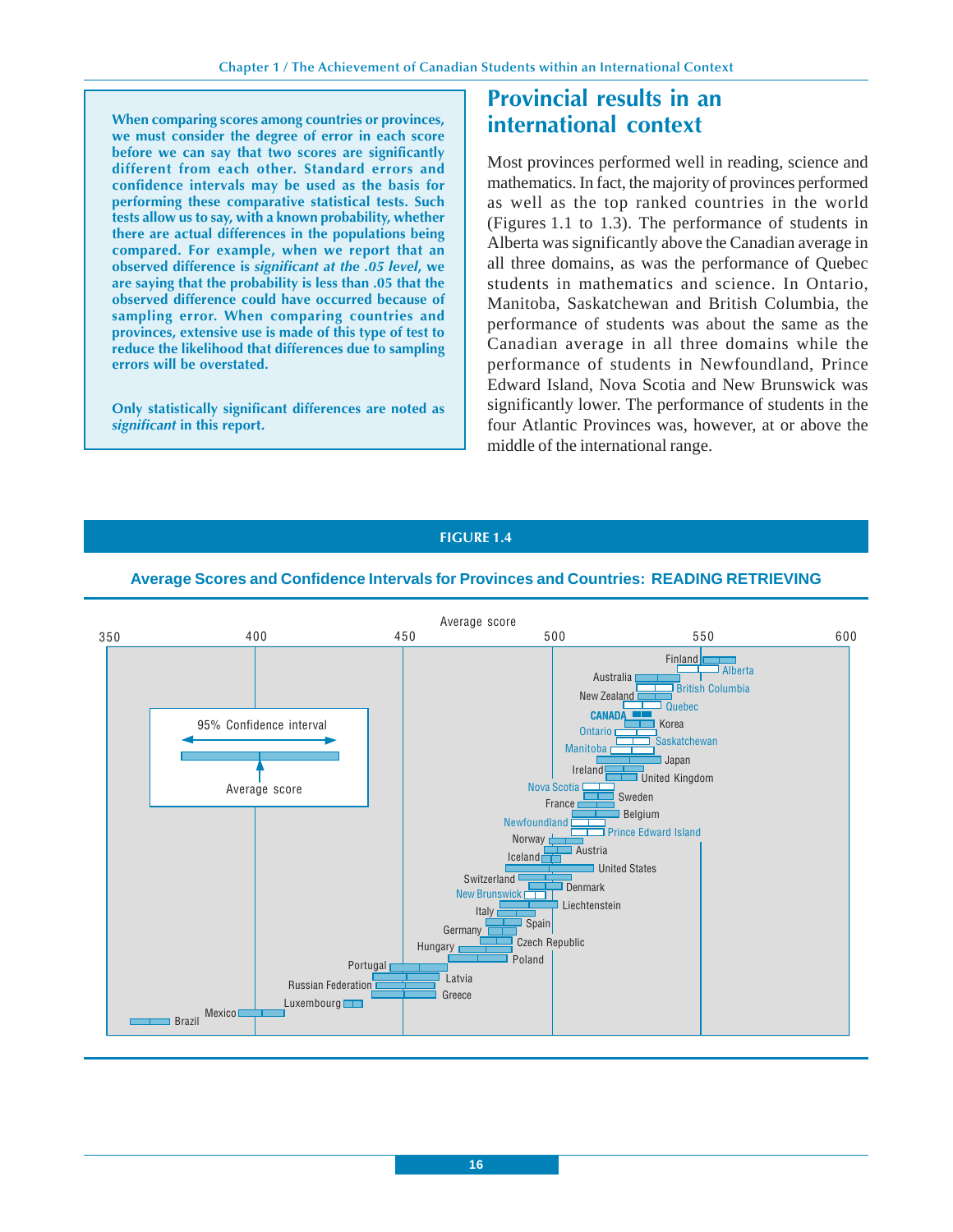**FIGURE 1.5**

### **Average Scores and Confidence Intervals for Provinces and Countries: READING REFLECTING**



**FIGURE 1.6**

## **Average Scores and Confidence Intervals for Provinces and Countries: READING INTERPRETING**

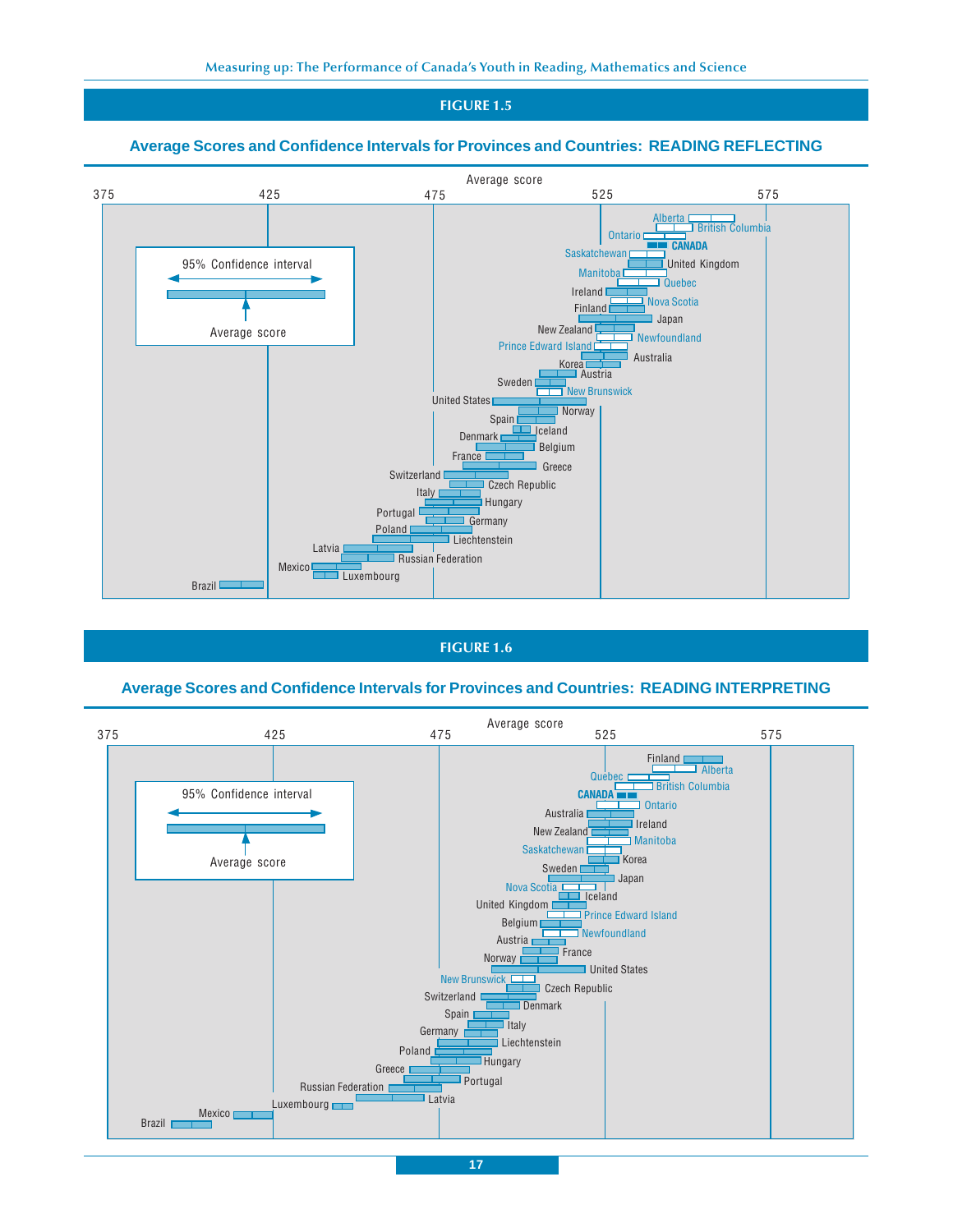Results for reading achievement are also presented for three sub-scales measuring different reading competencies: retrieving, interpreting and reflecting (Figures 1.4 to 1.6). Interestingly, Canada's performance on the reading reflecting sub-scale was significantly above that of Finland. Definitions of the reading sub-scales are presented in Annex B: Definitions of Key Variables and Constructs.

The rankings observed in the PISA data agree, generally, with those drawn from other sources. Within Canada, the School Achievement Indicators Program (SAIP) has administered reading and writing, mathematics and science tests to 13-year-olds and 16-year-olds in all provinces and territories on a rotating basis since 1993.<sup>5</sup> These assessments reveal small but persistent differences between jurisdictions, with students in British Columbia, the Prairie provinces and Quebec tending to do better than those in Ontario and the Atlantic provinces. A similar pattern has emerged in TIMSS (although not all provinces were sampled adequately in TIMSS to give a full set of provincial comparisons).

## **Comparing Canadian results to those of selected countries**

**For all Canadian provinces, the samples were large enough to allow the results to be compared with those of other provinces and countries. To simplify the presentation of Canadian results, all of the analysis in this chapter that extends beyond an examination of average performance, and all of the analyses in the remaining chapters, will be based on a subset of countries. Thirteen countries were selected for comparison with Canada and the provinces. In addition to other G8 countries (France, Germany, Italy, Japan, United Kingdom, United States and the Russian Federation), Australia, Belgium, Finland, Mexico, Sweden and Switzerland were selected because of their similarities to Canada, their record of high achievement or their relevance to Canada. An analysis of the performance of all countries is presented in the international OECD report,** *Knowledge and Skills for Life – First results from the OECD Programme for International Student Assessment***.**

**In addition to the tables and figures presented within the body of this and subsequent chapters, results are also presented in a series of detailed tables in Annex A: Tables.**

## **The distribution of scores**

We can learn more about how students perform by looking at how the scores are distributed within each country or province. Two countries with the same average may have quite different numbers of especially high- or low-performing students. Differences in how the scores are distributed tell us something about the degree of equality in proficiency among students within a country and across countries.

For example, the distribution of reading scores in Canada, Finland, and the United States is presented in Figure 1.7. Although there are significant differences in the average scores of these countries, the largest peak, or most frequent score, in each country is fairly similar. When examining the distribution of scores to the right of the peaks, it is clear that the distribution for Canada is similar to that of Finland across a wide range. This indicates that Canada's highest performing students performed as well as the highest performing Finnish students. In contrast, only the very highest performing students in the United States appear to have performed as well as those in either Canada or Finland. When looking at the distribution to the left of the peak, Finland had fewer low-performing students than did Canada. The United States, however, had more lower performing students than either Canada or Finland. In the distribution of scores for the United States there are two peaks. The first, smaller peak represents a large sub-population of students that performed less well than those represented by the second, larger peak. It is the influence of this subpopulation that caused the average score for the United States to fall well below that of Canada and Finland.

A simpler way to examine distributions is to calculate the *percentile scores—*the scores below which a specified percentage of students are found. This gives us percentile ranks, or just *percentiles*. Thus, the 10th percentile is the one below which we find 10% of students. The 50th percentile is called the median and is the score below which we find half the students. By comparing scores at specific percentiles, we are able to examine the distribution of scores within a population. Tables 1.7 to 1.9, presented in Annex A, show the scores that correspond to the 5th, 10th, 25th, 50th, 75th, 90th and 95th percentiles for reading, mathematics and science for Canada as a whole, the provinces and selected countries.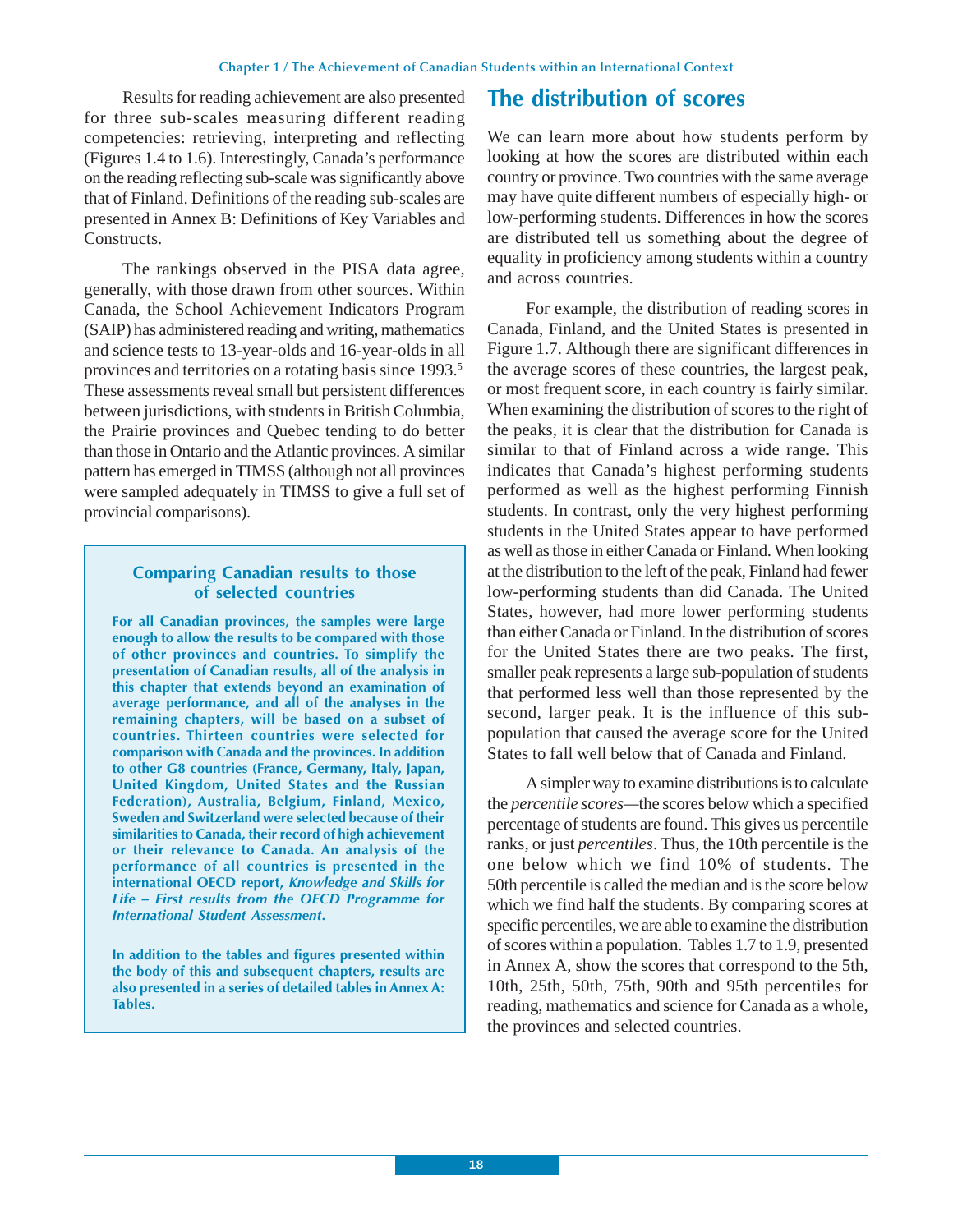Returning to the examination of reading performance in Canada, the United States and Finland, the score for the 95th percentile was identical in Finland and Canada. In the United States, the score, while appearing to be lower, was not significantly different from that of Canada or Finland. Canada's score for the 5th percentile, however, was significantly below that of Finland and the score for the United States was significantly below that of both Canada and Finland.

Belgium is perhaps the best example of how spread out scores can be toward the low end of the distribution. In all three sets of scores, the 5th percentile score in Belgium is among the lowest of all countries even though the average score places the country at a fairly high rank. As a final example, although Canada and Australia have similar average scores, Australia's distribution is somewhat broader than Canada's, indicating a more diverse population. Most provinces have fairly narrow distributions compared with other countries.

## **Variation in proficiency**

A measure of the distribution of scores within and across countries is obtained by examining the ratio of scores at the 90th percentile to that at the 10th percentile. A ratio close to 1 indicates that all students in a country achieve nearly the same level. Higher ratios indicate relatively greater variation.

Jurisdictions with high average scores tend to have less variation in achievement than do those with low average scores (Figures 1.8 to 1.10). However, when we rank countries according to this index, Canada's rank shifts down slightly. This indicates that, despite high overall performance, relatively more students in Canada are near both the top and the bottom of the distribution than in some other highly-ranked countries, such as Finland and Japan.

At the same time, there are differences among provinces in the inequality index. Generally speaking, provinces that performed better also tended to have less variation between the top and bottom of the distribution.





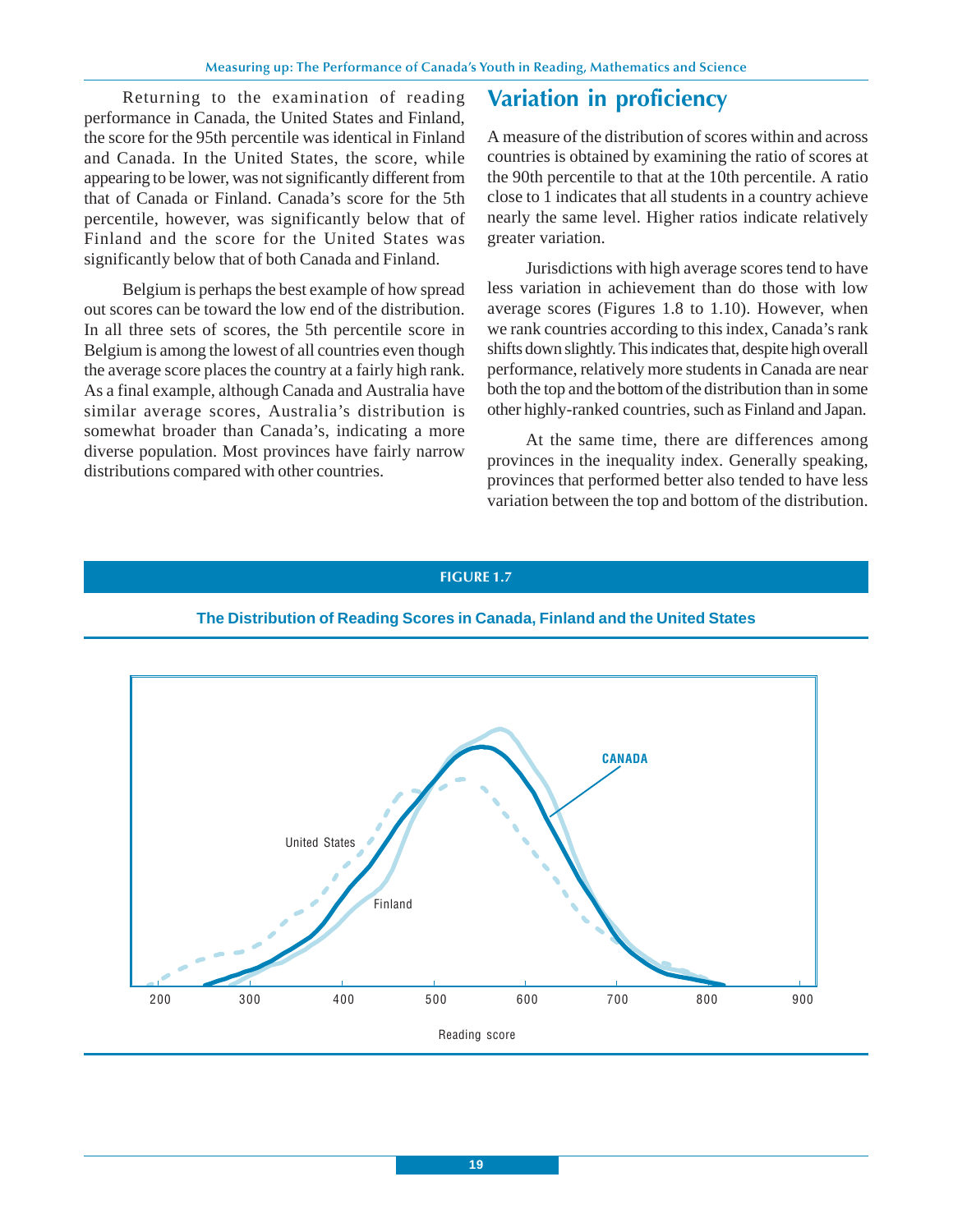## **FIGURE 1.8**

## **Inequality Index of Reading Scores (90th percentile/10th percentile)**



**FIGURE 1.9**



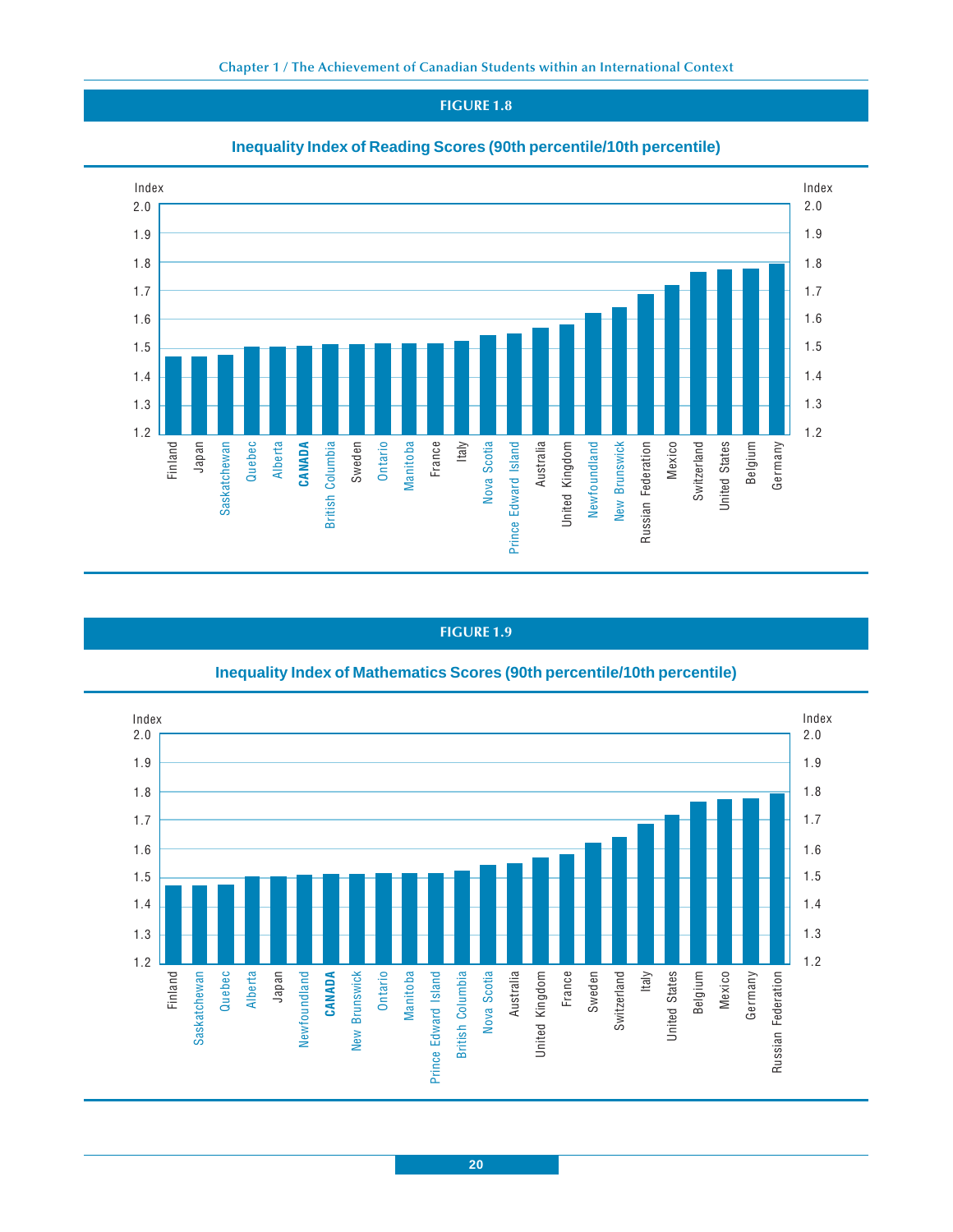#### **FIGURE 1.10**



### **Inequality Index of Science Scores (90th percentile/10th percentile)**

## **Distribution of high performers**

An argument can be made that individuals who can achieve at the highest possible levels make an important contribution to the well being of a society in an increasingly competitive global economy. For example, they may be most likely to contribute to our ability to undertake worldclass research and development in the future.

Another way to compare jurisdictions is to compare the proportion of students performing at the highest levels. This can be done by examining the performance of all of the students in the 13 selected countries and in Canada, and finding the scores for this international group that correspond to selected percentile ranks, such as the 90th percentile (top 10% of students), the 75% percentile (top 25% of students) and the 50th percentile (top 50% of students). The percentage of students in each jurisdiction with scores equal to or above these international ranks is presented in Figures 1.11 to 1.13.

Again, this perspective reveals a somewhat different pattern than the others. In particular, the differences between jurisdictions in the percentage of students at the very top of the score distribution (top 10%) are much larger than the differences in overall averages. For mathematics and science, many provinces have shifted lower in the international rankings, and the differences among provinces are more pronounced.

# **Reading skill levels**

Rankings can tell us how countries and provinces compare with each other overall. Rankings tell us nothing, however, about what students can actually do. We can elicit more information from the data if we are able to describe what can be done at specific score levels. For this reason, reading achievement was divided into five levels.

As expected, the highest-ranking jurisdictions overall also tend to have the highest proportion of students at Level 5 (Figure 1.14). However, a few substantial shifts are apparent. For example, Japan has relatively few Level 5 students, although with a large proportion at Level 4 it has a high ranking on overall performance. On the other hand, Australia ranks higher on this scale than on the overall performance scale, because of a relatively high proportion of students at Level 5. Generally speaking, the positions of Canada and the provinces do not shift much.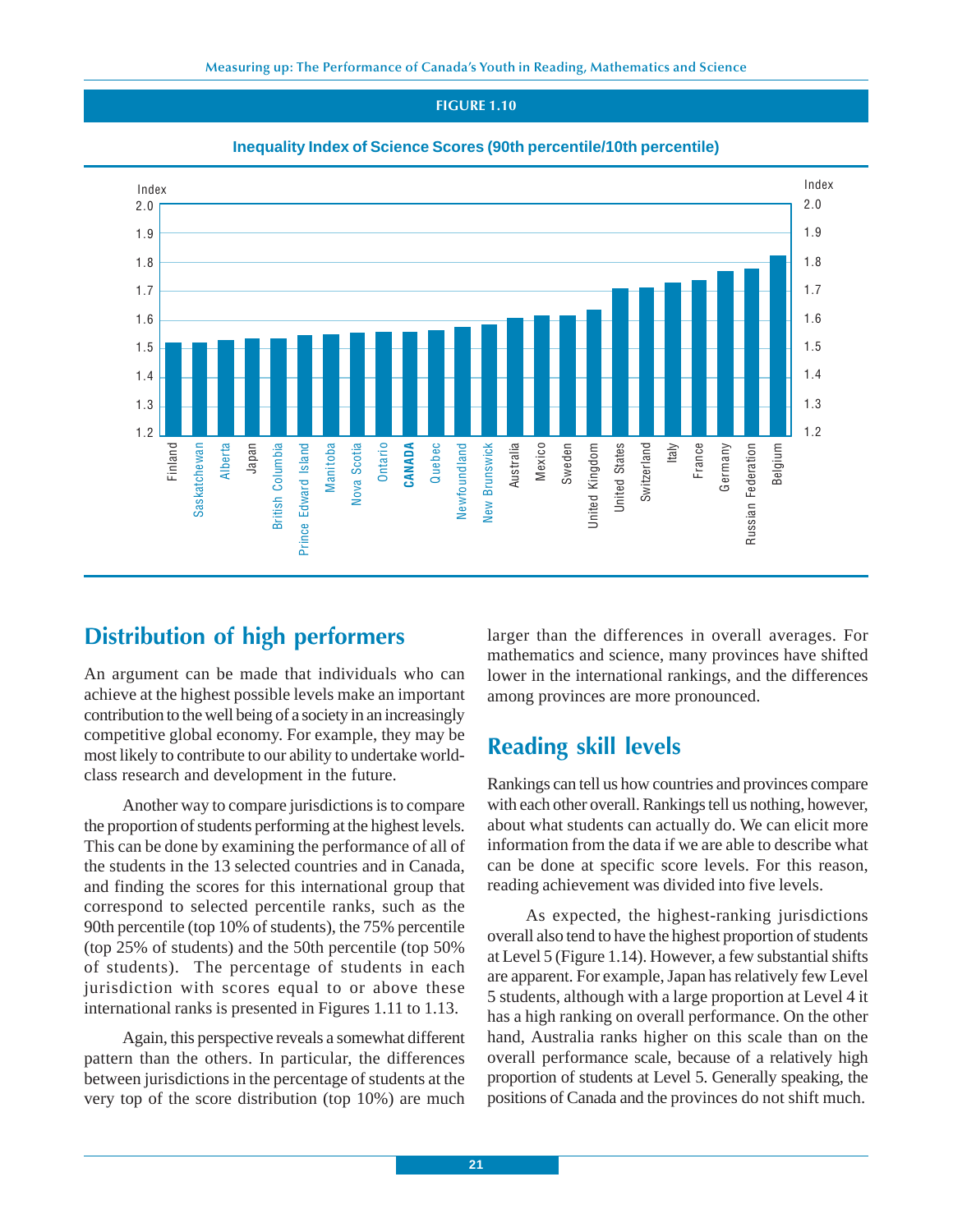#### **Chapter 1 / The Achievement of Canadian Students within an International Context**



**FIGURE 1.12**

## **Percent of Students Above 90th, 75th and 50th International Percentiles: MATHEMATICS**



### **FIGURE 1.11**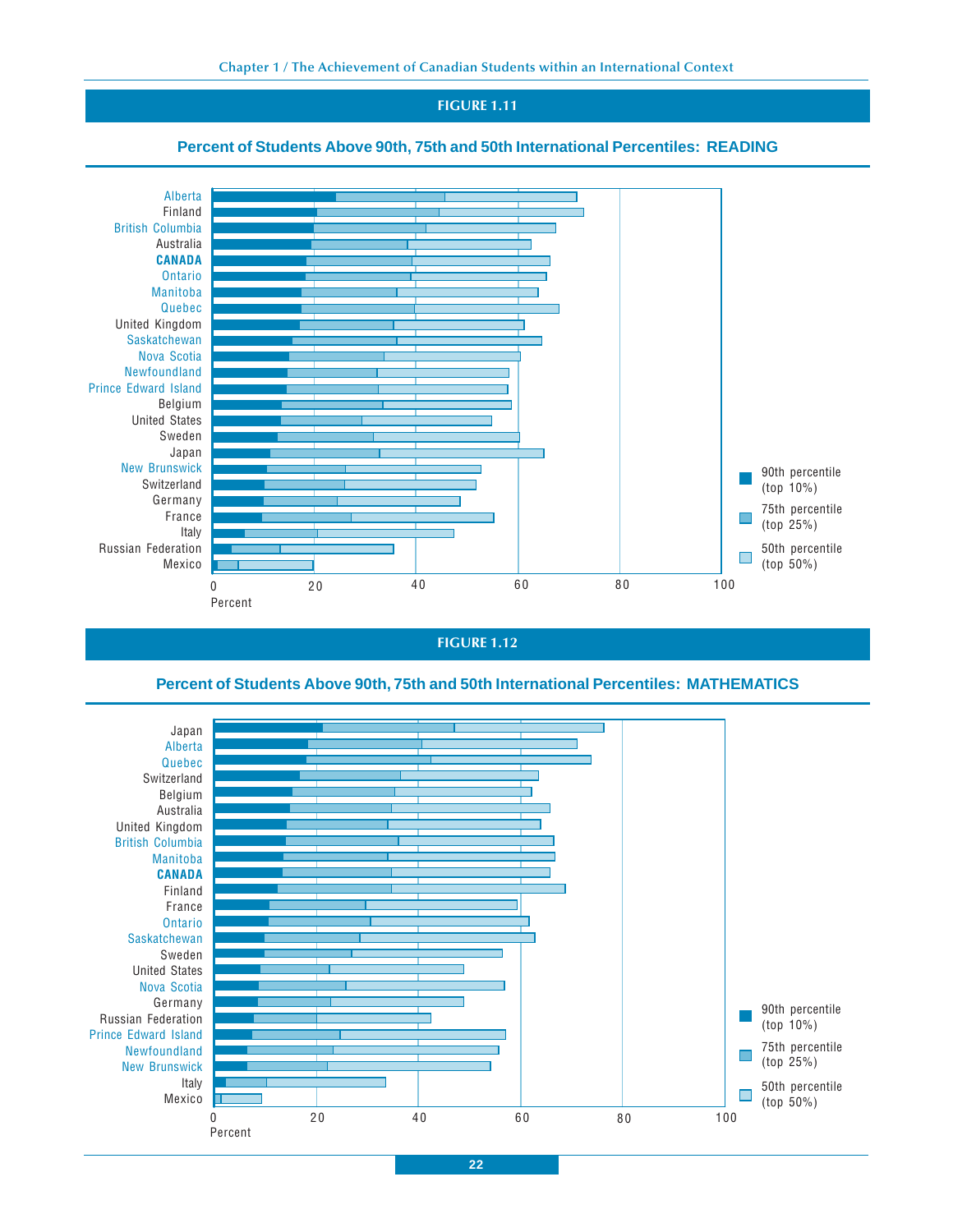

**FIGURE 1.13**

**FIGURE 1.14**



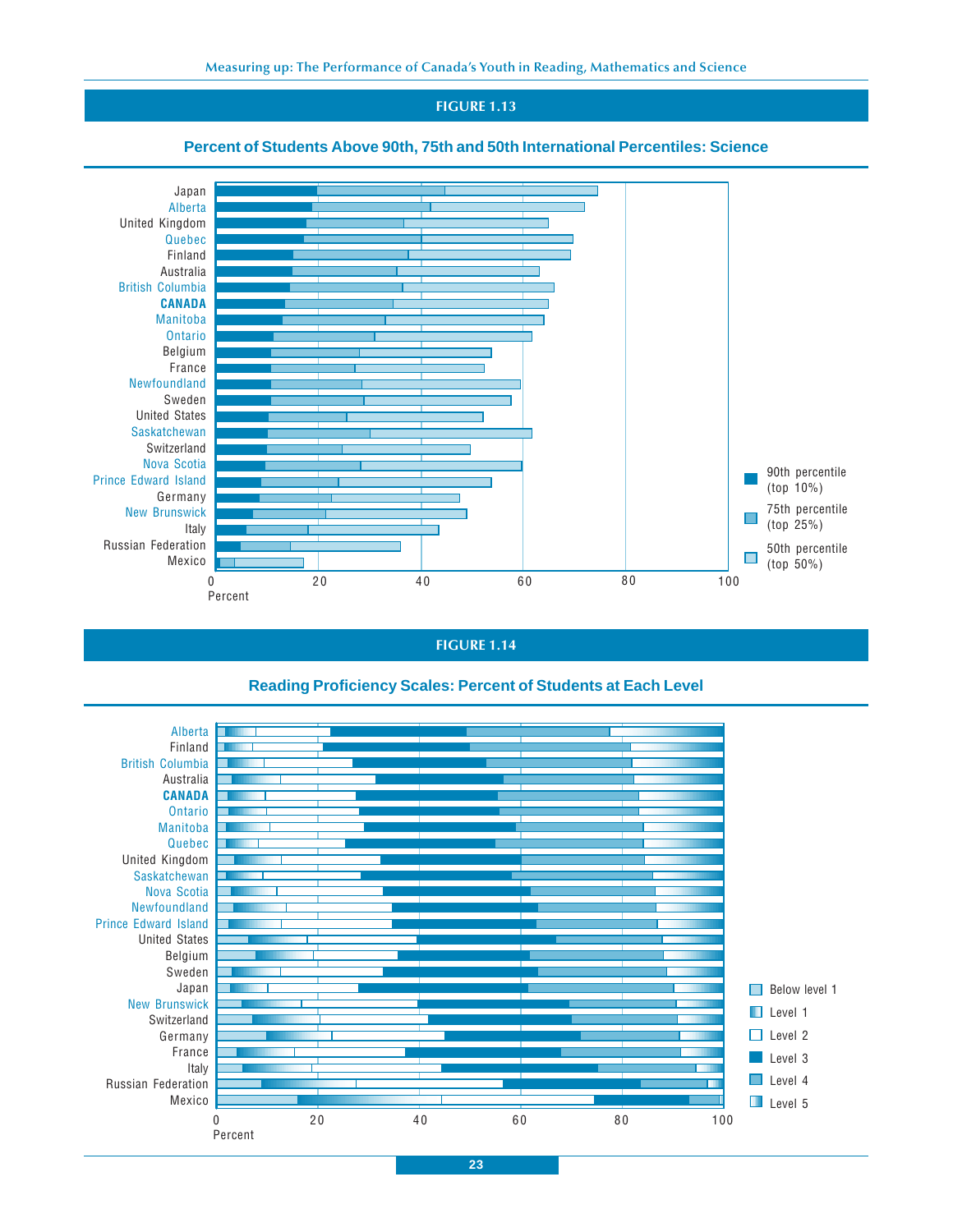## **Five levels of reading literacy**

**Reading achievement was divided into five levels. Essentially, these levels represent the most difficult test items that a student could answer. Therefore, a student at one level could be assumed to be able to answer questions at all lower levels. To help in interpretation, these levels were linked to specific score ranges on the original scale. Because the five levels are complex to describe, an example from each level is given for the** *reading retrieving scale.* **Tasks of similar complexity were required for each level of the other reading scales.**

## **Level 1 (score from 335 to 407)**

**Students were shown a notice from a personnel department about a service that would help with job mobility. They were asked to find a single explicitly stated piece of information—how to find out more about the service—which was signalled by a heading in the text that matched the term used in the question.**

## **Level 2 (score from 408 to 480)**

**Students were required to state how to check that a bicycle seat was in the right position, by finding two pieces of connected information in an assembly manual. The placement of the relevant information was clearly stated in the question.**

## **Level 3 (score from 481 to 552)**

**Looking at a complex international airline timetable, with prominent competing information, students had to find a single piece of information that satisfied three conditions—time, destination and connecting city. For information about one of the conditions, the reader had to refer to a separate list of abbreviations.**

## **Level 4 (score from 553 to 626)**

**Presented with a relatively long, dense extract from a play, students had to use information embedded in a stage direction in order to mark the positions of two actors on a diagram of the stage.**

## **Level 5 (score above 626)**

**Students were given a complex and unfamiliar set of instructions about how to make telephone calls from a hotel room, and a letter with the phone number of a friend in a different country. They were required to find and organise in correct sequence four pieces of information and to draw inferences to work out exactly how to dial the number.**

## **Performance below level 1**

**Students performing below Level 1 (total reading score below 335) are not able to routinely show the most basic type of knowledge and skills that PISA seeks to measure. Such students have serious difficulties in using reading literacy as a tool to advance their knowledge and skills in other areas. Placement at this level does not mean that these students have no literacy skills. Most of these students are able to correctly complete some of the PISA items. Their pattern of responses to the assessment is such that they would be expected to solve less than half of the tasks from a test composed of only level 1 items.**

## **Interpreting differences in PISA reading scores**

**A difference of 73 points between two average scores could be thought of as representing about one proficiency level in reading literacy. A difference of one proficiency level can be considered a comparatively large difference in student performance in substantive terms. For example, on the interpreting scale, Level 3 distinguishes students who can typically integrate several parts of a text, understand a relationship or construe the meaning of a word or phrase, and can compare, contrast and categorise competing information according to a range of criteria. At Level 2, students can be expected only to identify the main idea in a text, to understand relationships, make and apply simple categories, and construe meaning within a limited part of a text where information is not prominent but only low-level inferences are required.**

# **How do boys and girls compare?**

All jurisdictions have an interest in reducing gender disparities in educational performance. Previous studies have revealed a pattern of higher performance for girls in reading and writing and for boys in mathematics and science. There has also been a tendency for these disparities to widen as students progress through the education system. In Canada, the SAIP studies have revealed small but significant differences favouring girls in reading and writing but few gender differences in mathematics and science achievement.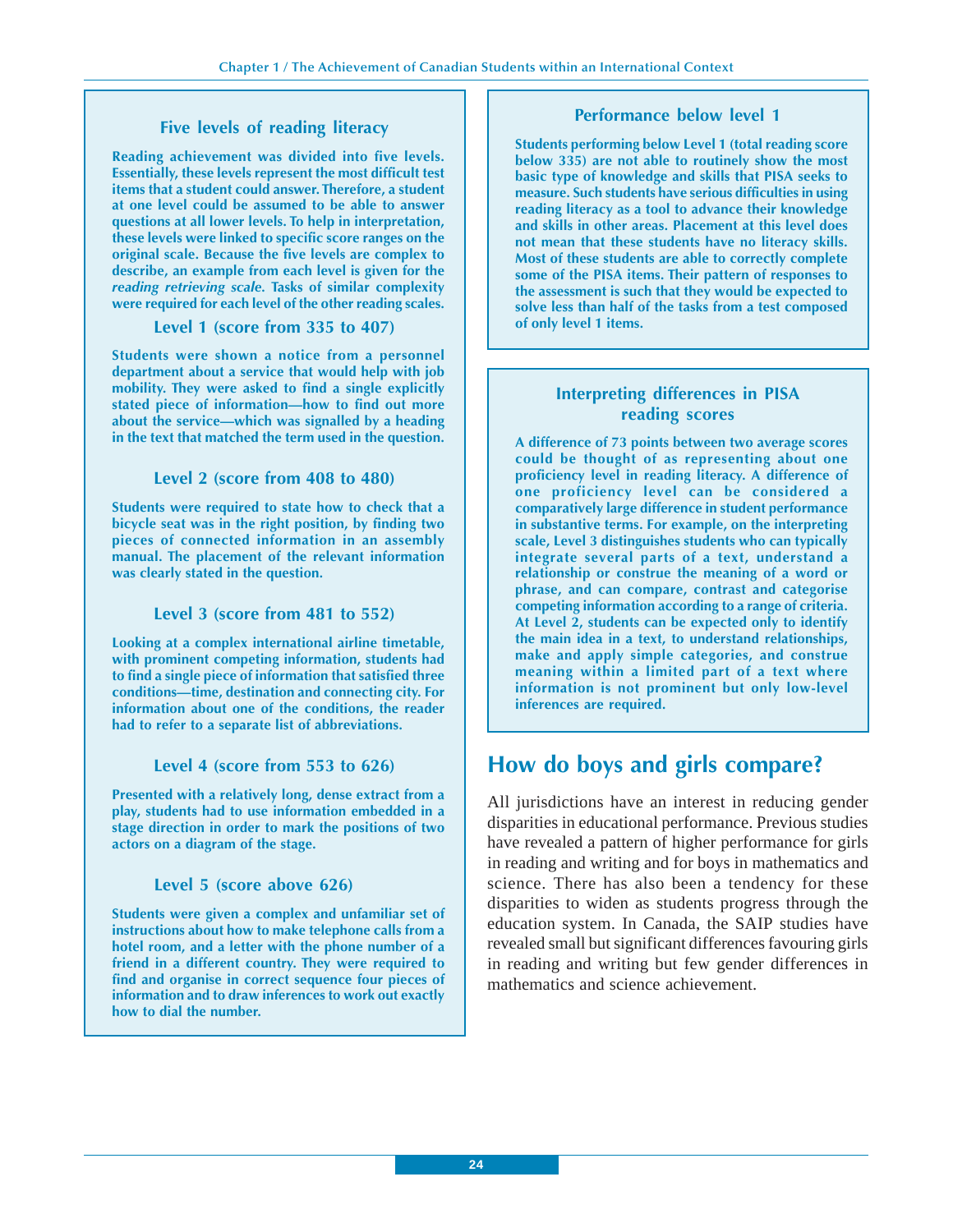In PISA, girls performed significantly better than boys on the reading test in all countries and in all provinces (Table 1.17). In contrast, for mathematics and science, few significant differences between girls and boys were observed (Tables 1.18 and 1.19). This does not indicate that there are, necessarily, few differences between the genders in mathematics and science, only that as minor domains in PISA 2000 differences were not observable.

Canada, France and Germany were the only countries where small gender differences in mathematics achievement were significant. In these countries, results favoured boys, however, the difference in average scores between the genders was much less than that observed for reading. With the smaller sample sizes in individual provinces, and consequent higher standard errors, the small differences between the genders in mathematics were not significant in any individual province. For science achievement, there were no significant differences between girls and boys in any country or province.

# **Achievement of Canadian students by language of the school system**

This section examines the performance of students in English and French school systems for the five Canadian provinces that sampled these population groups separately.<sup>6</sup> The focus is on the performance of the minority group (students in francophone school systems in Nova Scotia, New Brunswick, Ontario and Manitoba, and students in the anglophone school system in Quebec) relative to the majority.7

The SAIP assessment gives the only available historical data on the performance of the two linguistic groups. In general, students from francophone school systems outside of Quebec performed at levels below the Canadian average, below their counterparts in Quebec, and below the levels of the anglophone majorities in the same provinces. There are a few exceptions to this, including the relatively high performance of the francophone education system in Nova Scotia on the 1997 mathematics assessment. Within Quebec, the performance of the two linguistic groups has historically been similar and relatively high.

A comparison of PISA results within each province is given in Table 1.20. In all provinces except Quebec, students enrolled in minority language education systems performed at a significantly lower level in reading than did students in the majority systems in the same provinces. In mathematics, only Ontario had significant differences

among the two school systems, with results favouring the anglophone system. For science, there were significant differences favouring the anglophone system in Nova Scotia, New Brunswick, Ontario and Manitoba.

In Quebec, the differences between the two school systems were not significant for any of the subjects. In addition, Quebec students performed well relative to those in other provinces with significant linguistic minorities.

Further analysis of the information collected through PISA and YITS will clarify the extent to which important background variables, such as the main language spoken at home, contribute to these differences and will explore the role schools play in amplifying or attenuating these differences.

# **Conclusion**

Reading is key to many other areas of activity, both inside and outside school. While the cumulative effect of poor reading performance is not fully understood, it is clear from the International Adult Literacy Survey (IALS) that adults with low levels of literacy skills are at a significant disadvantage in Canada's labour market.<sup>8</sup> As a result, while Canada's overall performance in PISA was very good, the existence of disparities among provinces, and between official language groups within some provinces, is a matter of concern and merits further analysis.

The lower performance levels for boys in reading will also concern policy makers both in Canada and in other countries. Further analysis, presented in the next chapter, points to differences in key individual characteristics, such as enjoyment of reading. A smaller difference, favouring boys, in mathematics achievement was also observed at the Canada level. The results of PISA 2003, where mathematics will be the major domain, should clarify the extent to which gender differences in mathematics occur among jurisdictions.

While the comparative approach taken in this chapter does not lend itself to developing explanations for these disparities, the overall PISA/YITS study, along with data available from SAIP, IALS and other largescale assessments, provides, for the first time, a series of rich databases that should allow researchers and educators to explore how resources, schools and classroom conditions—as well as individual and family circumstances—affect variation in achievement. Subsequent chapters of this report give a preliminary analysis of some of these factors and provide an indication of the potential for more comprehensive analysis.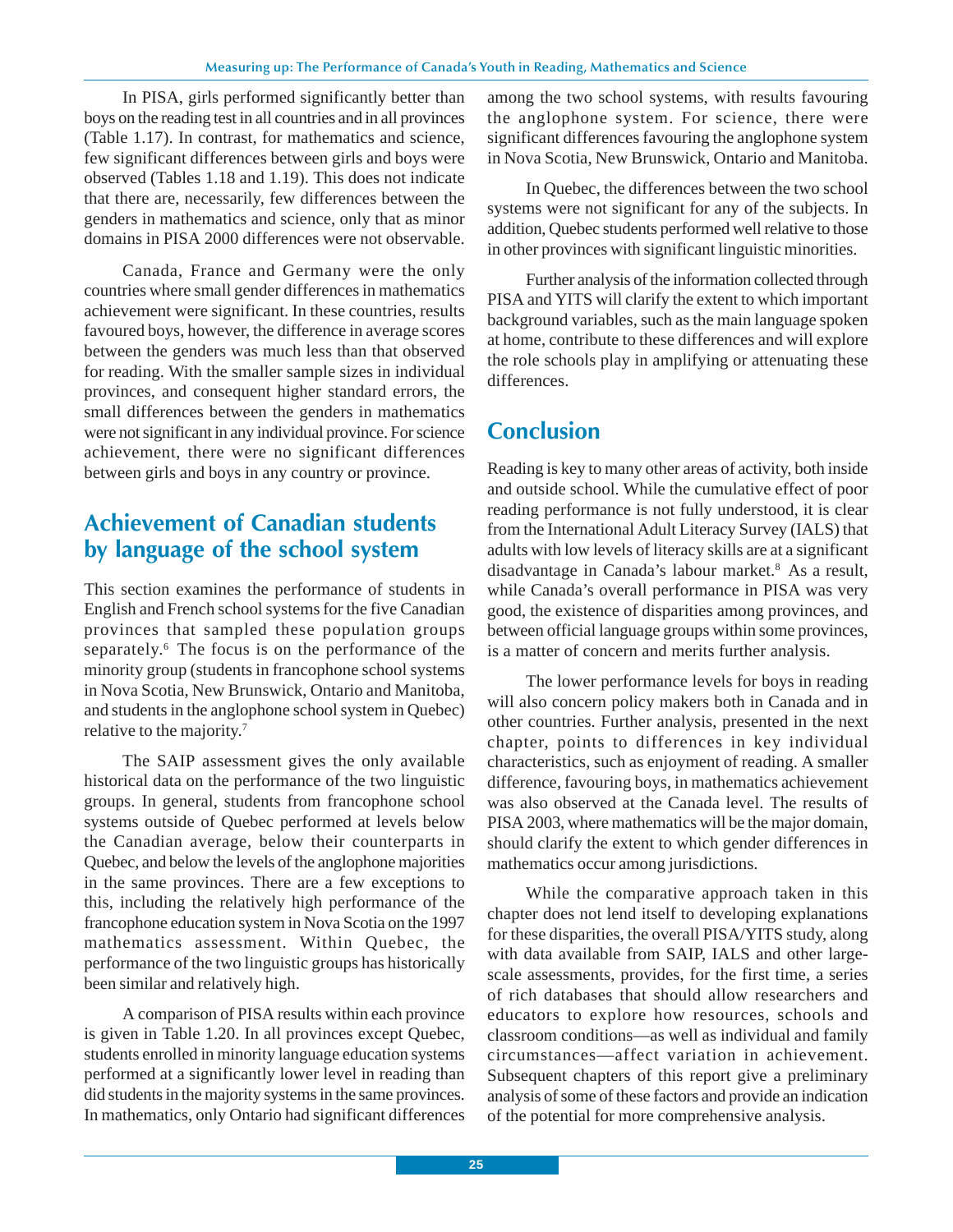## **Notes**

- 1. Results for the Netherlands are not presented due to a low response rate. As a result, only 31 countries are included in Figures 1.1 to 1.6.
- 2. The performance of students was expressed as a number of points on a scale constructed so that the average score for students in all participating OECD countries was 500 and its standard deviation was 100. This means that about two-thirds of students internationally scored between 400 and 600 on the scale.
- 3. For more information on TIMSS consult the website www.timss.bc.edu.
- 4. The OECD and Statistics Canada International Adult Literacy Survey (IALS) and the forthcoming International Adult Literacy and Life Skills Survey (ALL).
- 5. For more information on SAIP consult the website www.cmec.ca.
- 6. The number of participating students in the francophone and anglophone school systems were, respectively: Nova Scotia (216; 2714), New Brunswick (1150;1813), Quebec (3150;1347), Ontario (1003;3287), and Manitoba (241;2358).
- 7. Within all anglophone school systems, both students in French Immersion programs and those in regular programs completed the reading test in English. Some French Immersion students completed the mathematics and science tests in French.
- 8. OECD and Statistics Canada (2000), *Literacy in the Information Age: Final Report of the OECD Literacy Study,* OECD and Minister of Industry, Paris and Ottawa.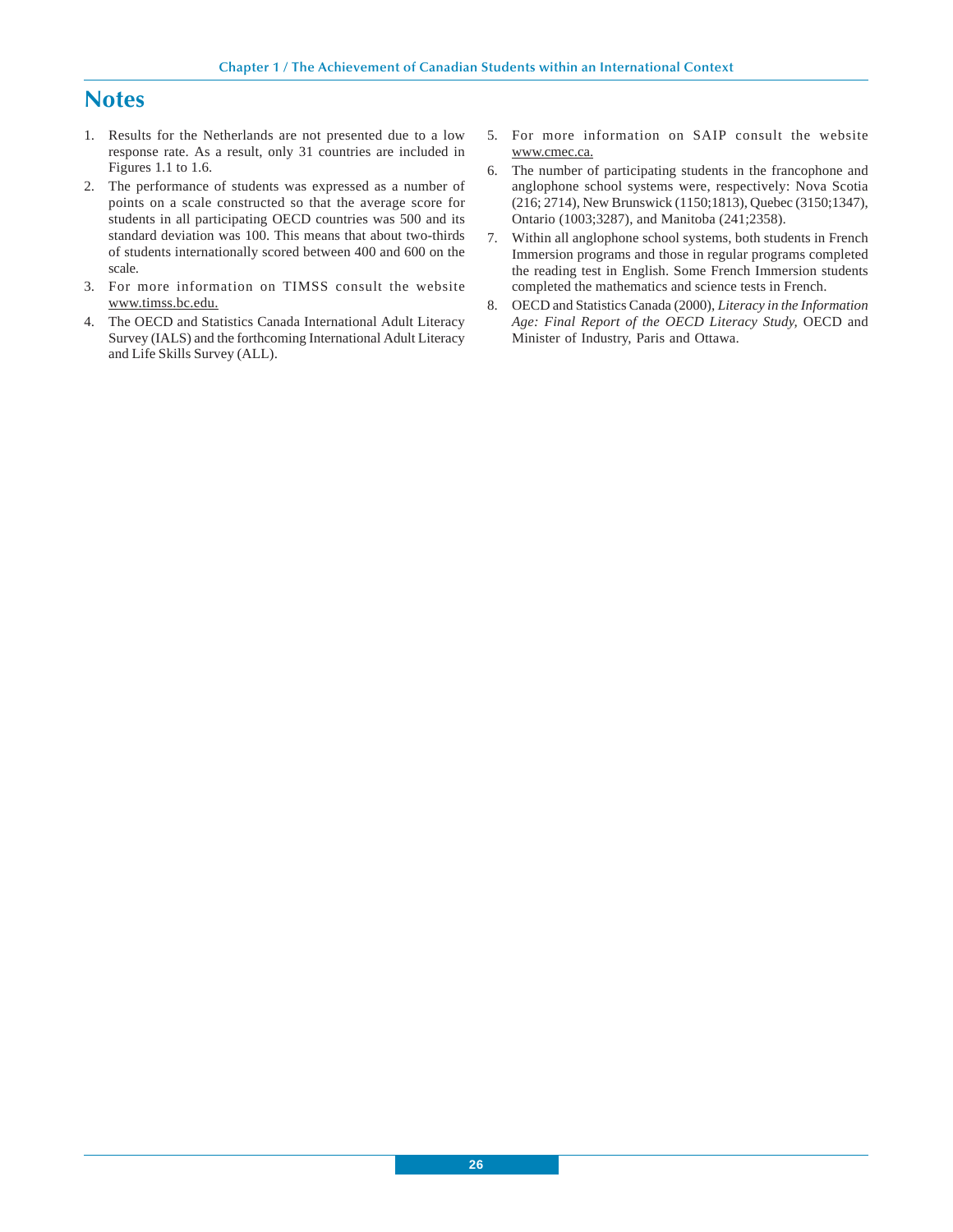# Chapter 2

# **The Impact of Individual Characteristics on Achievement**

**T** his chapter presents an analysis of how the personal characteristics of individual students measured in the PISA study influence their achievement in reading mathematics and science Childpersonal characteristics of individual students measured in the PISA study influence their achievement in reading, mathematics and science. Childcentred learning theory holds that since individual learners have the most direct responsibility for their academic outcomes, their unique characteristics play an important role in the educational process.<sup>1</sup>

This chapter examines the effects on student achievement of a number of individual characteristics of youth including reading behaviours, attitudes toward school, career and education expectations, and employment experiences. The first part of the chapter examines the absolute effects of individual characteristics on achievement. The second part analyses these individual characteristics within a multifaceted framework that accounts for interrelationships among the variables. This analysis of relative effects allows us to discern which variables have the strongest relationships with achievement.

## **Estimating absolute and relative effects**

**Chapters 2, 3 and 4 present the** *absolute* **and** *relative* **effects of individual, family and school characteristics on student achievement. The absolute effect refers to the variable's effect in the absence of other variables it measures the independent contribution of the variable to student achievement.2 The relative effect refers to the variable's effect in the presence of other variables—it measures the residual contribution of the variable to student achievement. A variable may be important by itself but unimportant when other variables are also taken into consideration. To estimate relative effects, variables are entered together into one multiple regression model for each country and province.**

**The following thresholds in the absolute values of the effect size statistic were used to judge the magnitude of the effect:**

| Trivial:         | Less than $ 0.10 $            |
|------------------|-------------------------------|
| Small:           | Between $ 0.10 $ and $ 0.30 $ |
| <b>Moderate:</b> | Between $ 0.30 $ and $ 0.50 $ |
| Large:           | Greater than   0.50           |

**An effect size less than |0.10| indicates that less than 1% of the variance in achievement scores is explained by the variable and, as such, reflects a trivial impact.**

**For more information on standardised effects see the notes accompanying the tables in Annex A.**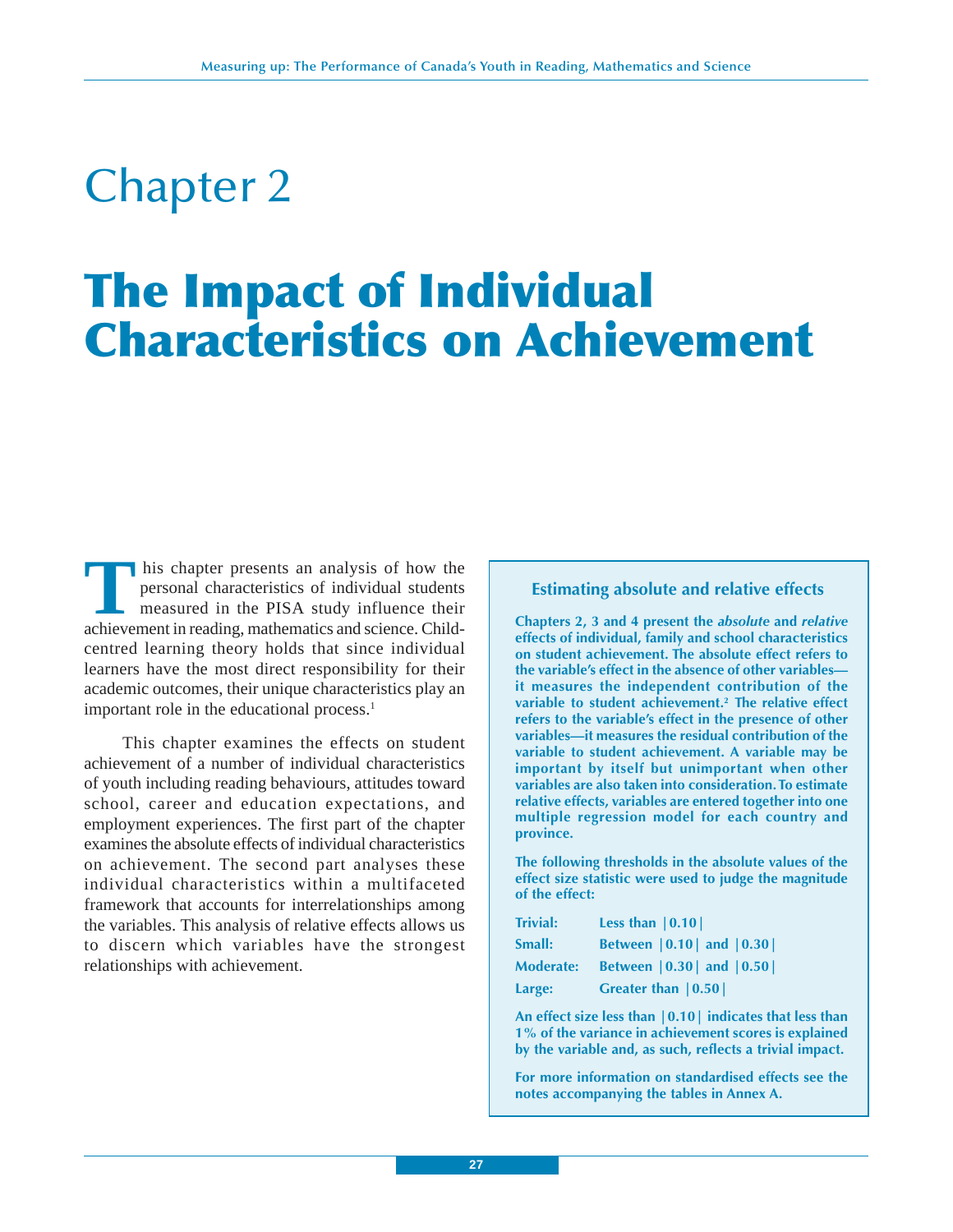# **Reading behaviours**

*Reading enjoyment* had a positive effect on reading achievement in all countries, with a higher level of reading enjoyment associated with a higher level of achievement (Table 2.1). In almost all countries, the effects of reading enjoyment were moderate. Canada was among the countries where the effect was the greatest. Within Canada, a moderate positive effect of reading enjoyment on reading achievement was evident in all provinces.

As with many of the individual characteristics examined in this chapter, the relationship between the characteristic and performance may be interpreted in two ways. In this case, reading enjoyment may improve reading skills, while better readers may enjoy reading more.

*Reading diversity*, that is reading a variety of different types of material for enjoyment, was positively associated with reading achievement (Table 2.1). The effects were small or moderate in almost all countries. Within Canada, small positive effects of reading diversity on reading achievement were evident in all provinces except Nova Scotia and New Brunswick, where moderate positive effects were found.

Students were asked to report their *daily time spent reading for enjoyment.* Overall, in all countries and provinces, reading performance increased as the time spent reading for enjoyment grew (Table 2.2). There was, however, no added benefit of reading more than one or two hours daily in most countries and provinces. In Canada and Germany, (and also in New Brunswick, Saskatchewan and British Columbia), students reading two or more hours daily had significantly lower average achievement scores than those reading one to two hours daily. This phenomenon may result because these students read more slowly and thus take more time to read. Further analysis is required to understand this relationship.

*The use of public and school libraries* measures the frequency with which students borrow books from libraries to read for enjoyment. In all countries, except Mexico, and in all provinces there was a significant difference in reading achievement between those who borrowed books once per month and/or several times per month and those who never borrowed books (Table  $2.3$ ).<sup>3</sup> The same pattern was observed in countries and provinces for science achievement, with only students in France, Mexico and the Russian Federation not showing benefits of library use. In Mathematics,

differences in average achievement between those using libraries and those never using libraries were significant in all countries except France, the United States, Italy, the Russian Federation and Mexico. Among provinces, these differences were significant for mathematics in all provinces except Newfoundland, New Brunswick and Alberta.

# **Attitudes toward school**

Student attitudes toward school were measured through time spent on homework and a measure of the sense of belonging to school.

*Time spent on homework* had a small or moderate positive effect on achievement in almost all countries and in all provinces (Table 2.4). Among provinces, the only exception was Newfoundland where effects for mathematics and science were trivial. *Sense of belonging to school* did not appear to be related to achievement in most countries and in all provinces (Table 2.4). Where it did have an impact, the effect was small.

# **Student career expectations**

*Student career expectations*, based on the occupational status of the job students expect to have when they are about thirty, were positively linked to achievement in all countries (Table 2.5). While career aspirations may motivate students to perform better, aspirations may also be influenced by role models, particularly parents, by previous academic performance and by the orientation of students' educational programs.

The effects of student career expectations were small to moderate. Effects were small in six countries, including Canada, in reading; in seven countries, including Canada, in mathematics; and in five countries, including Canada, in science. Other countries had moderate effects. Among provinces, effects were small for all three domains with the exception of Saskatchewan where the effect for reading achievement was moderate.

# **Student education expectations**

The Youth in Transition Survey (YITS) asked students to specify the highest level of education they expected to achieve. As with career expectations*, student expectations of the highest level of education* had a positive relationship with achievement across all provinces (Table 2.6). The interpretation of this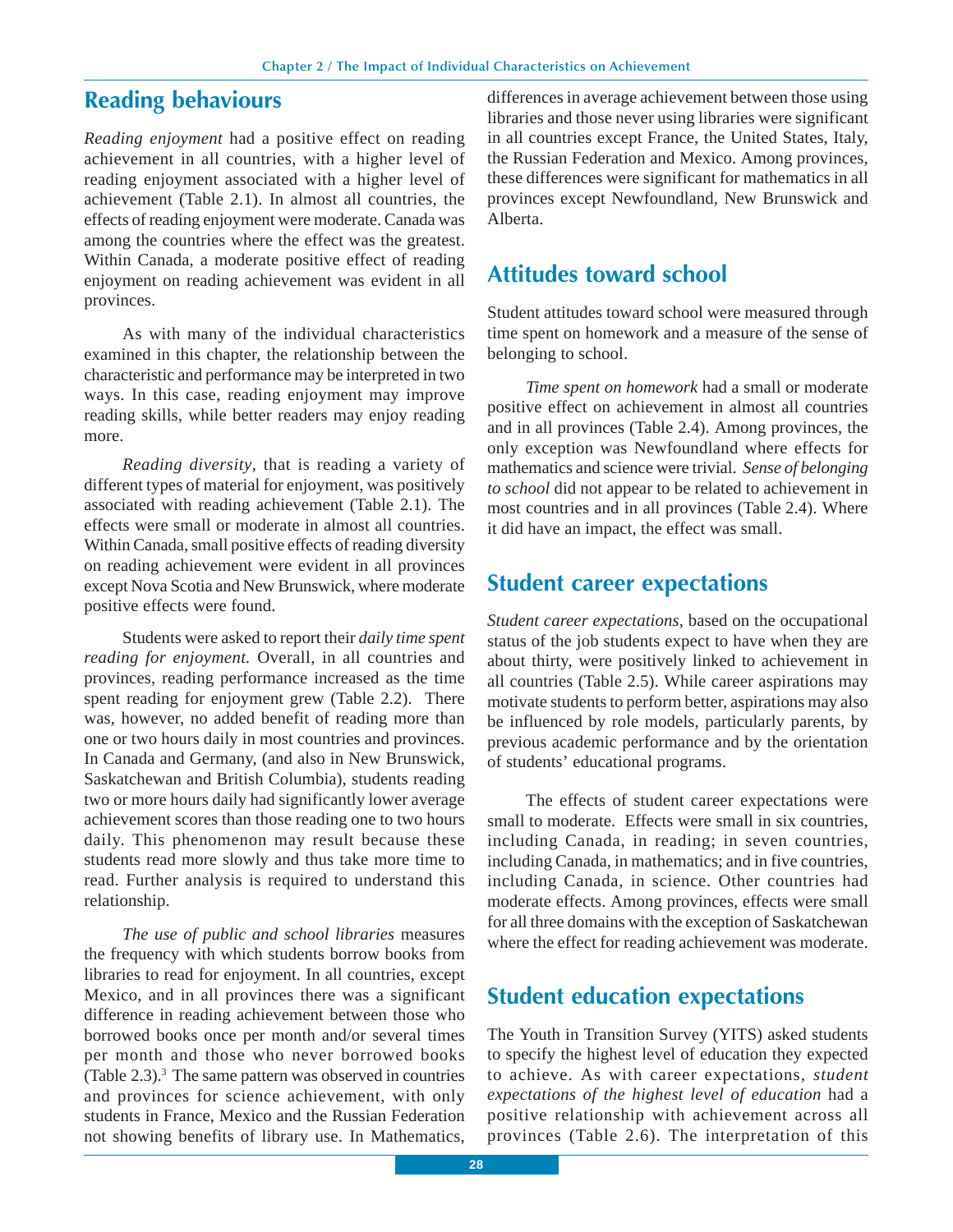relationship, however, is complex. While the intention to pursue a postsecondary education may motivate students to perform better, students with a record of previous academic success will be the most likely to aspire to higher levels of education. Also, students' educational aspirations will be linked to the orientation of their educational programs and to their parents' educational attainment and aspirations for them.

# **Working while studying**

Using YITS data, a preliminary analysis was undertaken to investigate how working while studying relates to achievement. Table 2.7 presents the average reading, mathematics and science achievement of *students with and without a job in the school year*. In all provinces, students without jobs during the school year had significantly higher average reading performance than did working students. Many provinces did not, however, have significant differences favouring non-working students in mathematics achievement or science achievement.

Nonetheless, for all three domains, as the hours worked per week increased, performance tended to decline. Small negative effects related to the hours worked during weekends and during the school week were found in all provinces for reading, mathematics and science achievement (Table 2.8).

Previous studies have shown that working a limited number of hours while in school does not increase the probability of dropping out of high school.4 The longerterm impact of combining work and study at age 15 on education and labour-market outcomes will be clarified through future research that takes advantage of the longitudinal nature of YITS.

# **The relative importance of individual factors in explaining achievement**

Most of the individual characteristics of youth, when considered alone, are significant predictors of student achievement across countries and provinces. Many of these factors, however, are inter-related. Altogether, which of these factors are the most influential, and are there jurisdictional differences? To answer these questions, most of the individual factors examined in this chapter were considered together in one multiple regression model for each country and province.

In addition to the variables previously analysed in this chapter, this analysis includes *Gender*, presented in Chapter 1. Variables from YITS that were included earlier in this chapter, employment experiences and education expectations, are not included in this analysis as they are not available for international comparison.

Table 2.9 presents results of this multiple regression analysis. It shows the magnitude of the relative impact of the variables as small (s), medium (m), or large (l), using the criteria outlined earlier in this chapter. Variables with a negative effect are indicated with a "-" sign.

When all individual characteristics are considered, *reading enjoyment* and *student career expectations* remain important individual characteristics in almost all countries and in all provinces. Reading enjoyment is a predictor of achievement in all countries except Mexico (for all three domains) and France and Japan (for mathematics). Similarly, student career expectations is a significant predictor in all jurisdictions except in Japan for science.

Other reading behaviours, reading diversity and time spent reading for enjoyment, were correlated with reading enjoyment and thus did not emerge as predictors in this analysis in many countries and in most provinces.

In this analysis, gender differences no longer had an effect on reading achievement in all countries except Australia, Finland and Mexico, and in all provinces. This is because the variation in reading achievement between boys and girls is related to differences in reading behaviours between the genders, particularly reading enjoyment, which were included in this analysis. Small effects favouring males in mathematics were apparent in all countries, except Australia and Mexico, and in all provinces. Similarly, in eight countries, including Canada, and in all provinces except New Brunswick, there were small effects favouring males in science.

The PISA 2000 assessment focused on reading achievement and did not gather information that would help us to understand whether or not gender differences are related to differences in enjoyment of mathematics and science or to differences in behaviours that may enhance mathematical or scientific literacy. A more comprehensive analysis of gender differences in mathematics and science will be possible following the administration of PISA in 2003 and 2006.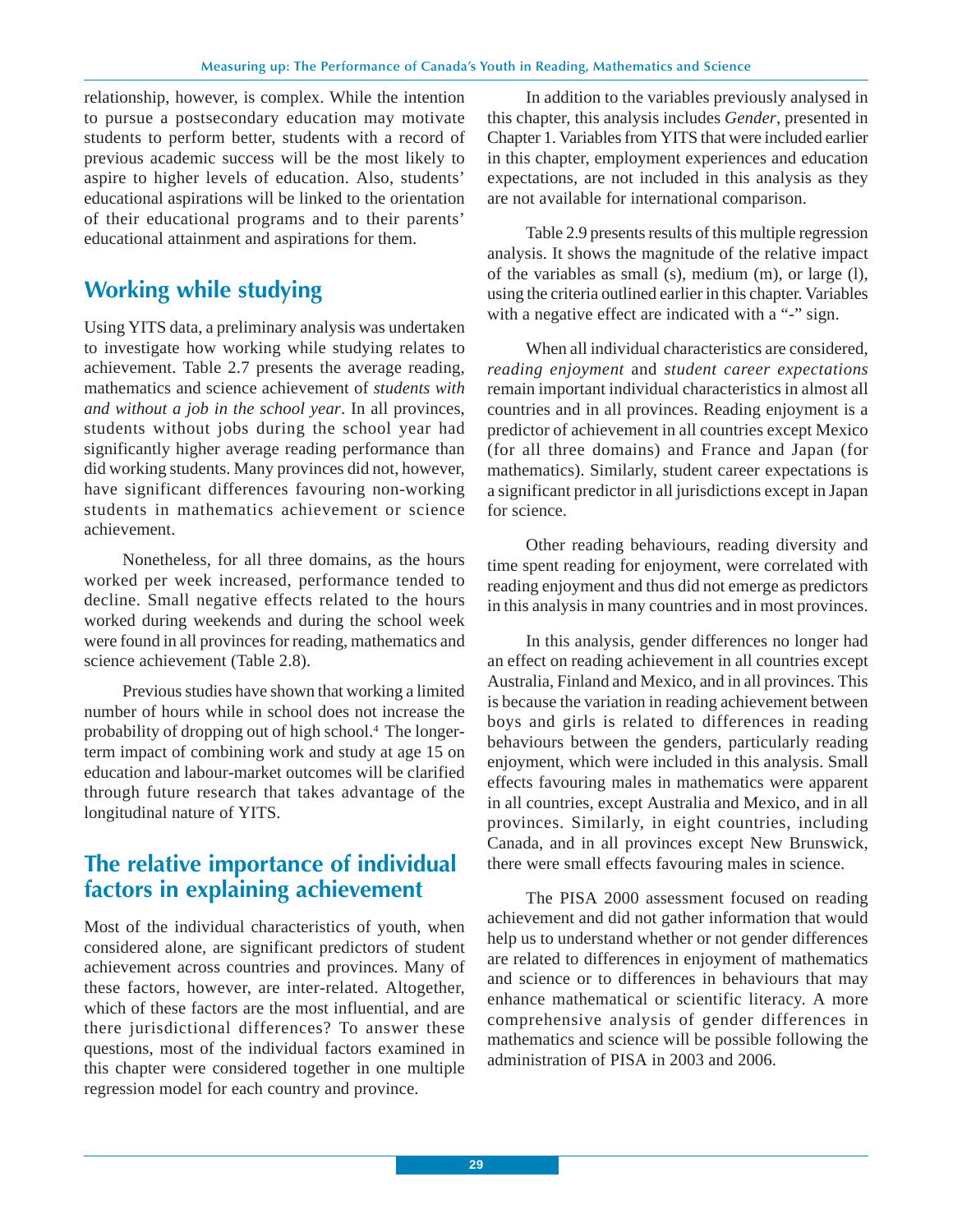In a number of provinces and countries (including Canada for reading) the frequency of borrowing books to read for enjoyment from school and public libraries showed a small negative relationship to student achievement. This counter intuitive outcome likely results because this analysis excludes variables measuring family socio-economic background and controls for the effect of other reading behaviours. Among students who enjoy reading for pleasure, those using libraries may have fewer resources with which to purchase reading material. The impact of family socioeconomic background on achievement is explored in detail in the next chapter.

Other individual variables showed effects less consistently across countries and provinces. When effects were present, they were small.

# **Conclusion**

Analysed individually, most factors included in this chapter showed a measurable relationship to achievement. In particular, reading behaviours such as reading enjoyment, reading diversity and time spent reading for enjoyment had strong effects on reading, mathematics and science results. Similarly, time spent on homework showed a small effect on performance. Students' education and career expectations were correlated with performance. For many variables, and most particularly for career and education expectations, the relationship between the variable and achievement may result from complex causes. While individual behaviours may lead to improvements in academic performance, in many cases, the behaviours themselves, such as career aspirations, may result from a student's own evaluation of his or her academic abilities.

Moreover, many of the individual factors analysed in this chapter are correlated. Once these interrelationships were taken into account, only reading enjoyment and career expectations stood out as strongly related to achievement in all three domains. Gender differences in mathematics and science, which are also important factors, merit more comprehensive analysis following future cycles of PISA.

# **Notes**

- 1. Miller, John P. and Wayne Seller (1990), *Curriculum: Perspectives and Practices*, Copp Clark Pitman, Toronto.
- 2. If the variable examined was categorical, average achievement scores were calculated for each category and then compared. If the variable was continuous, regression analysis was performed and an effect size was used to examine the effects of the variable on achievement.
- 3. In the relative effects analysis, the relationship between the use of libraries and achievement is negative in many jurisdictions. This outcome is likely due to the close relationship between this behaviour and family socio-economic status which becomes evident once effects of other reading behaviours have been accounted for.
- 4. Dagenais, Marcel, Claude Montmarquette, Daniel Parent, Benoit Durocher and François Raymond (1999), *Working While Studying and School Leavers: Causes, Consequences and Policy Interventions.* Applied Research Branch Research Papers Series, Human Resources Development Canada catalogue R-99-5E, Ottawa.

Sunter, Deborah (1993), "School, Work and Dropping Out", *Perspectives on Labour and Income*, Statistics Canada catalogue no. 75-001, Summer, pp. 44-52, Ottawa.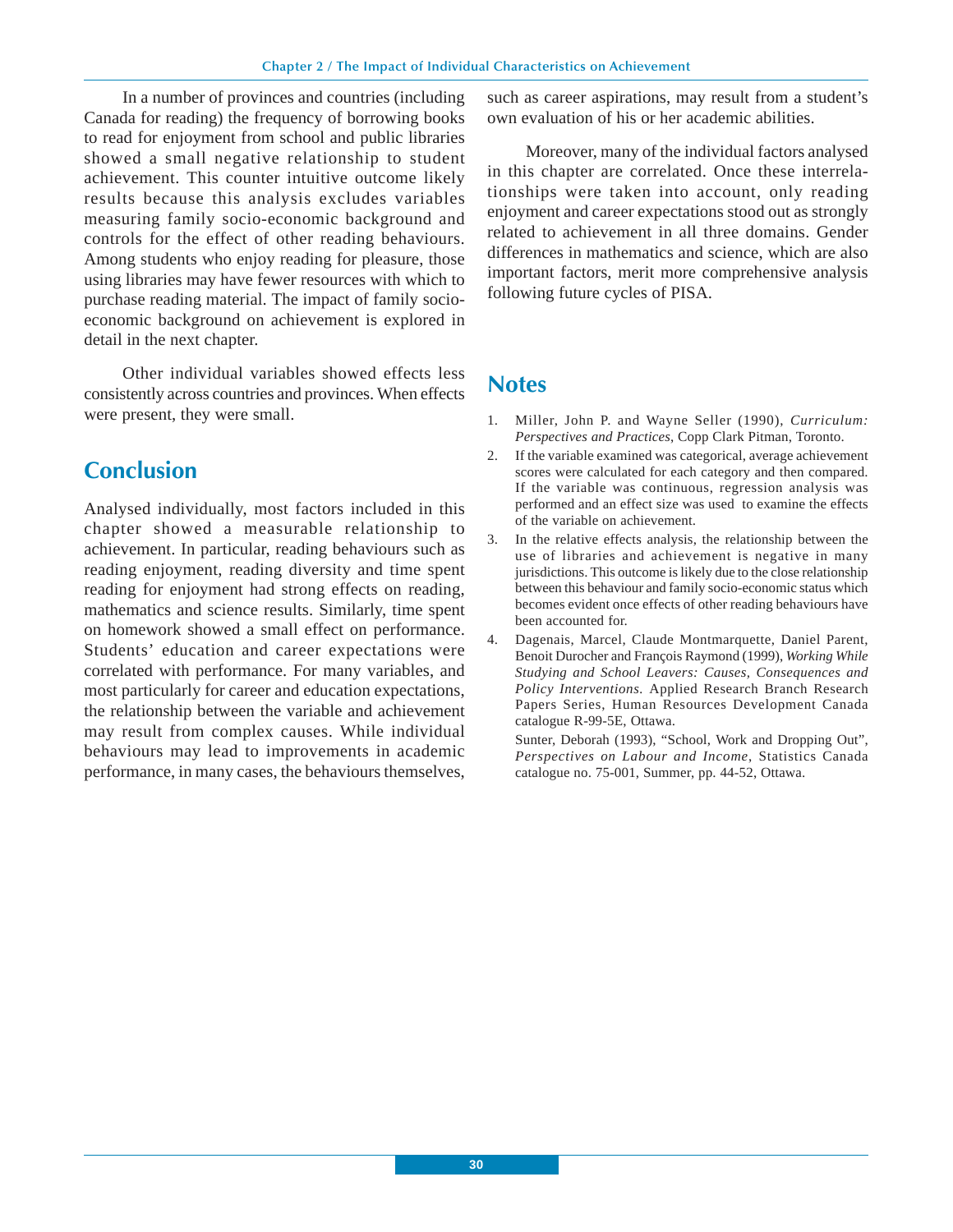# Chapter 3

# **The Impact of Family Characteristics and Home Environment on Achievement**

student's family and home environment<br>influences achievement. This chapter identifies<br>a set of variables that describe these<br>characteristics and examines their relationship to student influences achievement. This chapter identifies a set of variables that describe these characteristics and examines their relationship to student achievement in reading, mathematics and science.

This chapter examines the effects on student achievement of a variety of family factors, including family background, home environment, family educational support, parental involvement and parental expectations. The first part of the chapter examines the absolute effects of family characteristics on achievement. The second part analyses these characteristics within a multifaceted framework that accounts for interrelationships among the variables. This analysis of relative effects allows us to discern which variables have the strongest relationships with achievement.<sup>1</sup>

## **Family background**

Family background characteristics which were examined include family structure, the number of siblings in the family and family socio-economic status. *Family structure* divides students into two categories: those in single-parent families and those in two-parent families. In half of the 14 countries examined, including Canada, students from two-parent families had significantly higher levels of achievement than did students from single-parent families (Table 3.1). Differences in student performance resulting from family structure were, however, linked to differences in other important characteristics, particularly family socio-economic status. The interrelationship among family characteristics is explored later in this chapter.

Among provinces, the average reading performance of students in two-parent families was significantly above that of students in one-parent families in New Brunswick, Manitoba, Saskatchewan, Alberta and British Columbia. In mathematics, there was a significant difference in New Brunswick, Quebec, Manitoba, Saskatchewan, and Alberta and in science, the advantage was significant in New Brunswick, Manitoba and Alberta.

In many countries, a larger *number of siblings* in the family had a small negative relationship with student achievement in all three domains (Table 3.2). In Canada, there was a small negative effect of the number of siblings on mathematics and science achievement. For reading achievement, effects in Canada were trivial. In Japan and Finland, effects were trivial across all three domains.

The number of siblings in the family had a negative relationship with achievement in some provinces. In Manitoba, Saskatchewan and Alberta, there was a small negative effect present in all three domains. There was also a small negative effect on mathematics achievement in Quebec, Manitoba, Saskatchewan, Alberta and British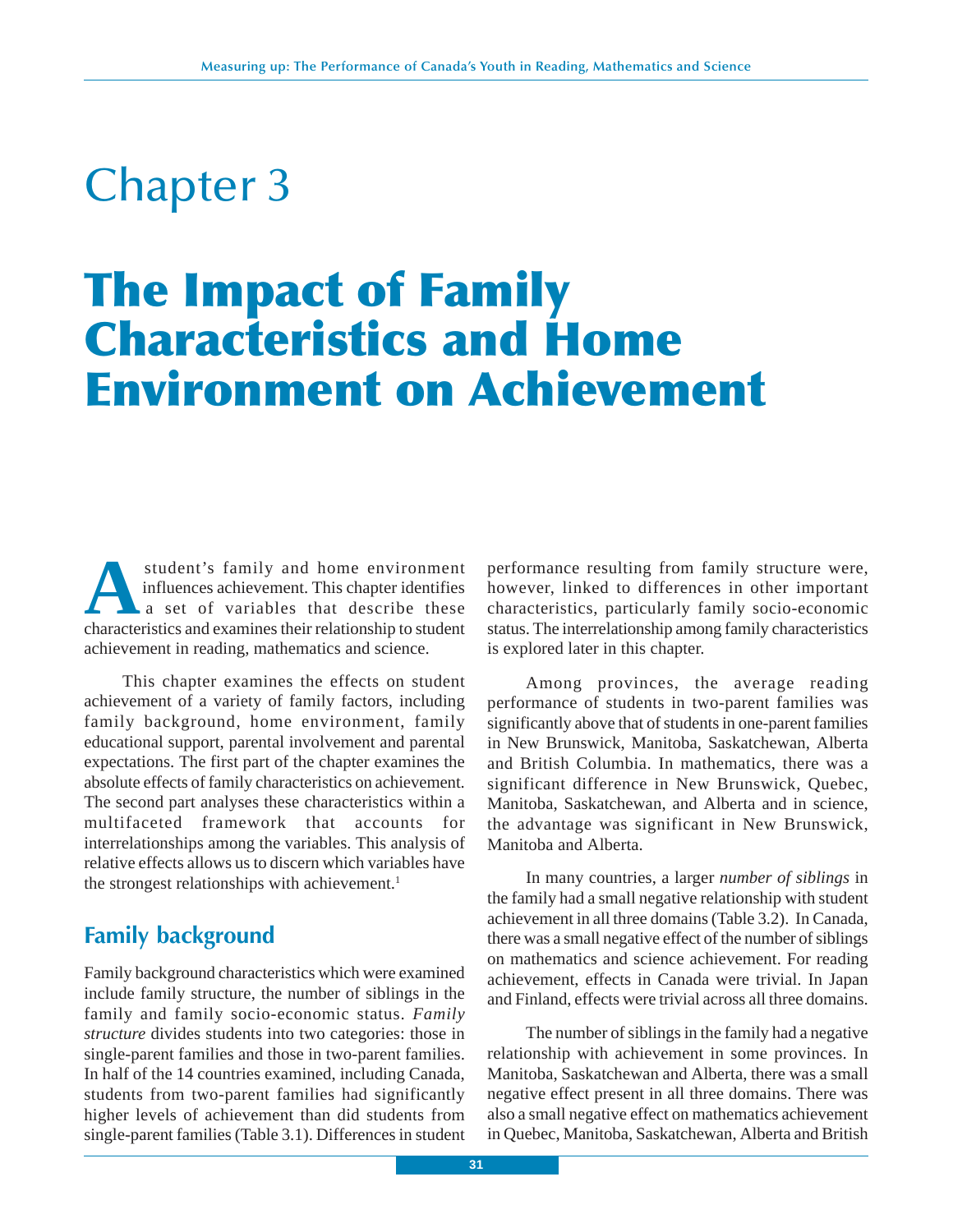Columbia, and on science achievement in all provinces except Prince Edward Island, Nova Scotia and New Brunswick.

*Socio-economic differences* in academic achievement have been abundantly documented in major national and international studies. In this chapter, socioeconomic status (SES) is derived from student responses regarding parental occupations. In all countries examined, students with higher family socio-economic statuses had higher achievement than did students with lower family socio-economic statuses. Almost all countries and provinces exhibited small or moderate effects of family socio-economic status on student performance in all three domains (Table 3.3).

Socio-economic impacts on academic achievement are often expressed in the research literature as socioeconomic gradients. These gradients are measures of the extent to which inequalities in academic achievement exist within a population (e.g., among students in a country or in a province) as a result of socio-economic status. The slope of the gradient is an indication of the extent of inequality attributable to socio-economic factors. Steeper gradients indicate a greater relationship between socio-economic status and student performance, or more inequality; shallower gradients indicate a smaller relationship between socio-economic background and student performance, or less inequality.

Figure 3.1 displays this relationship for reading achievement among G8 countries and Finland.2 Countries with high average reading achievement also tended to have less variability in scores across socioeconomic groups. Canada had both a shallow socioeconomic gradient and high scores across socioeconomic groups. Germany, on the other hand, had the steepest gradient, indicating the greatest variation in student reading performance across socio-economic groups.

The relationship between socio-economic status and achievement can also be examined by comparing average scores of students from families with the highest socio-economic statuses with the average scores of students from families with the lowest socio-economic statuses (Table 3.4). Among the fourteen countries included in this analysis, Canada, along with Finland and Japan, exhibited far less variation in reading scores between these two groups than did most other countries. Results were similar for mathematics and science achievement. This suggests that achievement scores are



**32**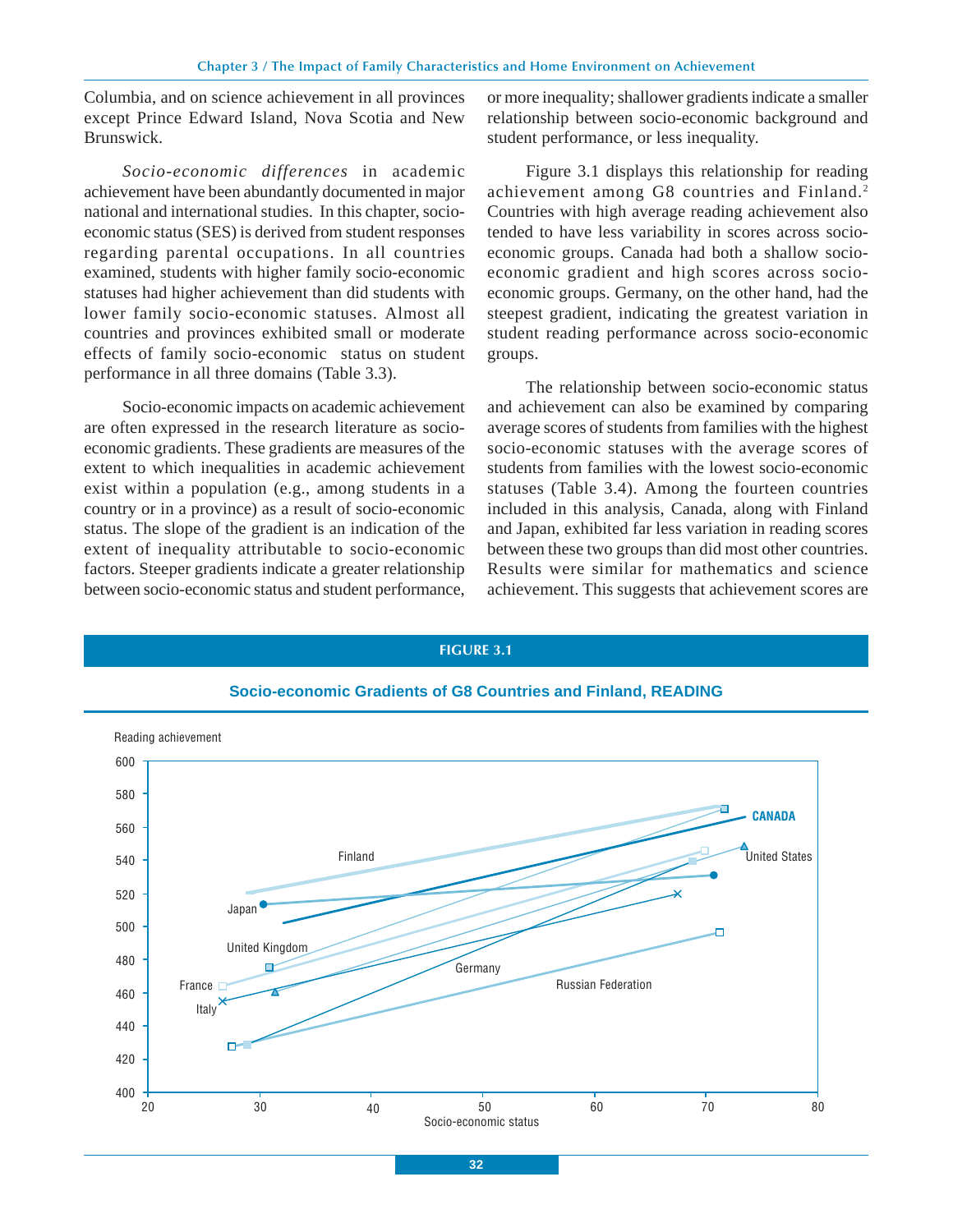more equivalent among students with different socioeconomic backgrounds in Canada, than they are in many other countries.

Within Canada, students from Saskatchewan exhibited less variation in reading, mathematics and science achievement by family socio-economic background than did students in other provinces. Performance of students with mid-to-high socioeconomic backgrounds in this province, however, fell below that of several other provinces.

Alberta, on the other hand, had the highest achievement scores across all levels of family socioeconomic background in both reading and science. Similarly, Quebec had the highest scores across all levels of family socio-economic status in mathematics. In Alberta and Quebec, however, there was greater variation in achievement across socio-economic groups, than in Saskatchewan.

Newfoundland had the greatest variation in achievement scores across socio-economic groups in both reading and science, while Nova Scotia had the greatest variation in mathematics.

## **Home environment**

Family possessions, home educational resources, number of books at home, home cultural possessions and cultural activities are used as indicators of home environment. While the independent effect of each of these factors is explored, many of these variables are related to parental socio-economic status. The interrelationship among all family characteristics is discussed later in this chapter.

*Family possessions* is measured by material possessions in the home. Family possessions had a small positive effect on achievement in almost all countries, including Canada, and in most provinces (Table 3.5). Thus, a higher level of family possessions was associated with a higher level of achievement in reading, mathematics and science.

The variable *home educational resources* describes the extent to which families facilitate student learning by providing educational necessities such as a desk, a calculator, a dictionary and a quiet place to study. A higher level of home educational resources is associated with a higher level of achievement in all 14 countries. The effect of home educational resources on performance in reading, mathematics and science was moderate in the United States, Belgium and Mexico and small in the remaining countries and Canadian provinces. (Table 3.5).

*Home cultural possessions* refer to a family's cultural environment—having classic literature, books of poetry and works of art in the home. Home cultural possessions had moderate positive effects on reading achievement in seven countries, on mathematics achievement in two countries and on science achievement in four countries (Table 3.5). Small positive effects occurred in Canada and in the remaining countries and in all provinces across all three domains. Among countries and provinces, the effects of home cultural possessions on achievement were larger for reading achievement than they were for mathematics.

The variable *students' cultural activities* measures the frequency with which students take part in cultural activities such as visiting museums, going to concerts and watching live theatre. Cultural activities had a positive effect on academic achievement in all countries, with a higher level of cultural activities associated with a higher level of achievement (Table 3.5). Small positive effects of cultural activities were found in many countries, while moderate effects were found in the United Kingdom, Germany, Belgium and Mexico for reading; in Belgium for mathematics; and in Belgium and Mexico for science. Within Canada, the effects of cultural activities were small in all provinces, except Newfoundland and Prince Edward Island, where effects for reading were moderate. As with home cultural possessions, effects of cultural activities tended to be larger for reading achievement than for mathematics achievement.

In addition to the presence of resources at home to assist their education, students reported an estimate of the total *number of books in their home*. Across countries and Canadian provinces, average student achievement in all three domains increased with the number of books at home (Table 3.6).

# **Family educational support**

*Family educational support* measures the extent to which immediate family members (mothers, fathers and siblings) help students with their schoolwork. Family educational support was negatively associated with achievement in almost all countries (Table 3.7). This indicates that students with lower academic achievement, and perhaps greater need for help, tend to receive more help from family members than do students with higher achievement.3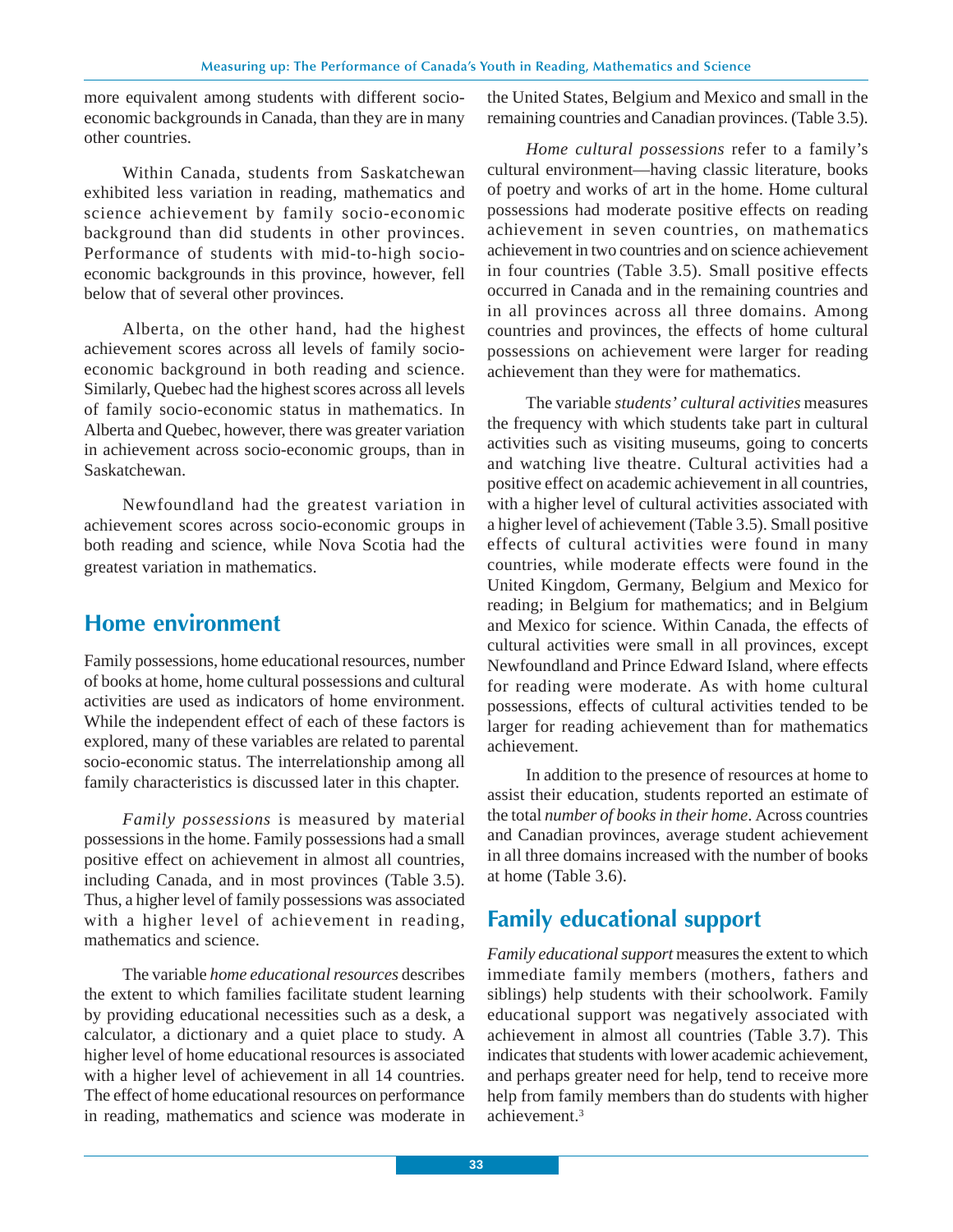Small negative effects of family educational support were found in many countries in all three domains. Within Canada, however, there was little relationship between family educational support and reading performance in all provinces, except Newfoundland and Quebec. For mathematics and science, there were small negative effects of family educational support in most provinces. This may indicate that parents of lower-performing students are taking an active role in their children's education.

# **Parental involvement**

Parental involvement is reflected by two variables: *parental academic interest* and *parental social interest*. Academic interest is indicated by the extent of cultural input from parents, including discussing books, films and television programs and political and social issues with their children. Social interest is the degree of parentchild socialisation in a family (e.g., eating the evening meal together, discussing schoolwork and spending time talking).

Academic interest was a consistently important family factor with positive effects on achievement in all countries and provinces (Table 3.8). That is, a higher level of parental academic interest was associated with a higher level of achievement. There were small effects found in all countries and provinces, with the exception of Australia where the effect for reading was moderate, and Italy, where the effect for mathematics was trivial. As was the case for some home environment characteristics, effects for reading tended to be larger than those found for mathematics.

Parent social interest had small positive effects on reading achievement in many countries and in all provinces except Quebec. The size of the effects were, however, lower than those found for parental academic interest. Parental social interest had a weaker relationship with achievement in mathematics and science, having small effects in only six countries for mathematics and in eight for science. Among provinces, few had positive effects for mathematics while most did have small positive effects for science.

## **Parental expectations**

This section examines the relationship between achievement measured by PISA and *parental expectations* related to education. Data for this investigation come from the Canadian Youth in Transition Survey (YITS).

Parents specified expectations for their children in YITS in terms of the highest level of educational achievement they expected their child would achieve. Few parents expected their children not to graduate from high school and thus, the analysis focuses on other categories of parental education expectations (Table 3.9). Across all domains and in all provinces, a universal pattern emerged which linked a higher level of parental expectations with a higher level of student achievement. In all provinces and in all domains, students whose parents expected them to get a university education had significantly higher average performance than did those whose parents expected them to complete a college or trade diploma or a high school diploma. The only exception was in Saskatchewan for mathematics.

In all provinces, except Prince Edward Island and Ontario, the average performance of students in reading was significantly higher for those whose parents expected a college diploma than for those whose parents expected a high school diploma. These differences were significant for both mathematics and science achievement in Nova Scotia, Quebec and Saskatchewan; for mathematics achievement in New Brunswick; and for science achievement in Alberta.

Differences in performance for students whose parents expected them to complete a trade diploma and for those whose parents expected a high school diploma were not significant in most provinces. Only Quebec had significant differences across all three domains, while New Brunswick had significant differences in reading and Saskatchewan in science.

As with students' own education expectations, presented in Chapter 2, the relationship between expectations and performance is complex. Parental expectations may influence a student's own educational hopes and academic success. A parent's expectations, however, may also be influenced by how well their child is performing academically, the orientation of their child's educational program, and their knowledge of their child's own preferences.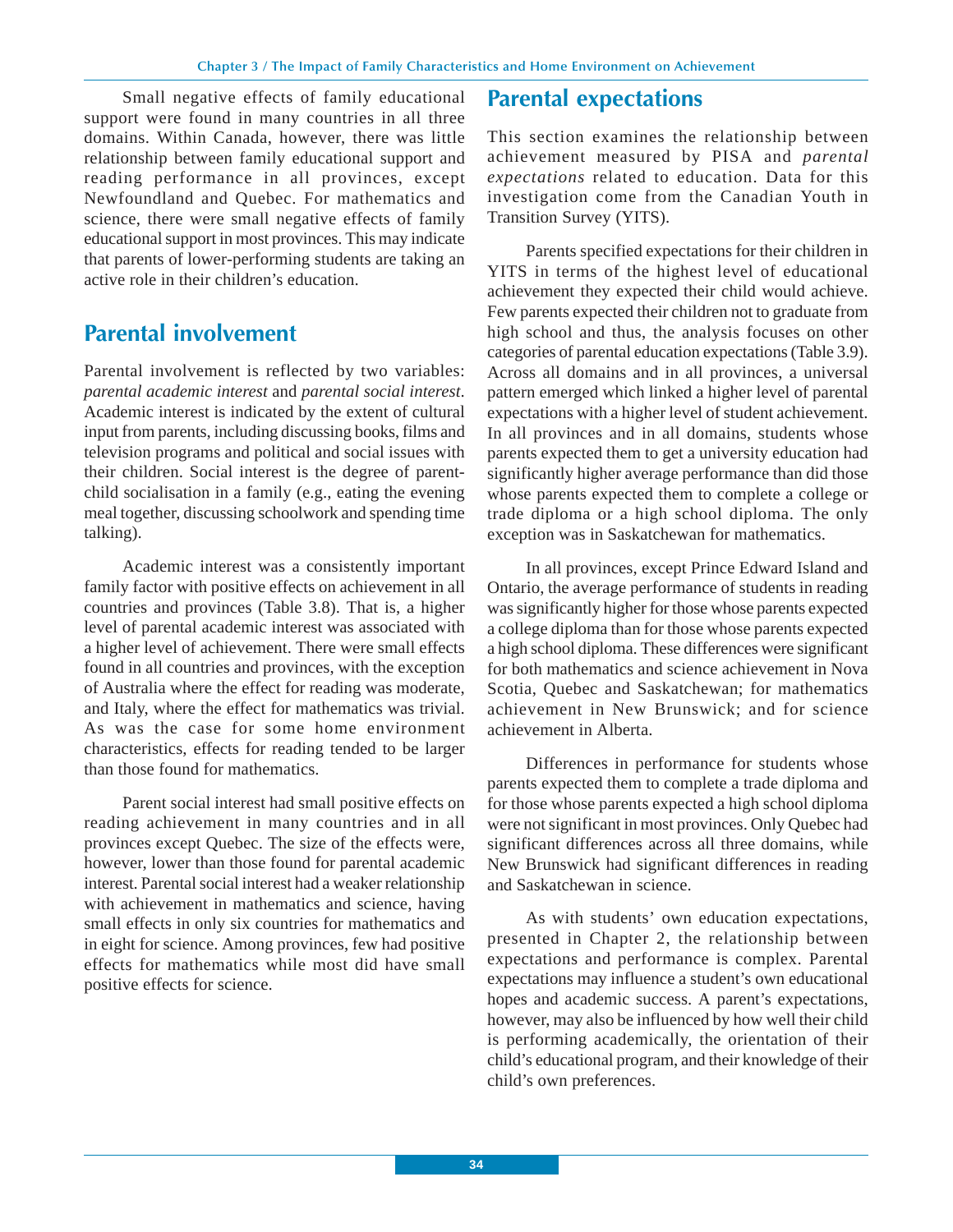# **The relative importance of family factors in explaining achievement**

Although all of the family and home factors considered in this chapter are related to student achievement when considered individually, many are also closely related to each other. To determine which of the factors exerts the strongest influence on achievement and the extent to which there are jurisdictional differences, all family and home factors examined in this chapter were considered together in a multiple regression model for each country and province.

In addition to the variables previously discussed in this chapter, this analysis included a variable, *language spoken at home,* which distinguished students who were not born in Canada and who spoke a language other than English and French in their home from other students. In the case of other countries, the variable looked at those students who were foreign-born and spoke a language at home other than a national language or dialect. This variable was included with family factors since it does not provide a measure of a student's own fluency in either French or English, but a measure of a student's home environment. It was not analysed individually for absolute effects because of small sample sizes for this group. The variable was included in the multiple regression, however, because it is of considerable interest as a family factor. At the same time, the YITS variable *parent's education expectations* was not included in this analysis as it is not available for international comparison.

Table 3.10 presents results of this multiple regression analysis. It shows the magnitude of the relative impact of the variables as small (s), medium (m), or large (l), using the criteria outlined in Chapter 2. Variables with a negative effect are indicated with a "-" sign.

Although the residual effects of all significant family factors were small when compared in the multiple regression, three variables consistently emerged as important in almost all countries and provinces: parental socio-economic status, the number of books in the home, and family educational support. For all three domains, socio-economic status had small effects on student performance in all countries except Japan. There were small effects of socio-economic status on student performance in all provinces except in Saskatchewan, for all three domains, and in Manitoba, for science performance.

The number of books in the home emerged as an important factor in most countries and in all provinces. The only exceptions were Australia, Finland, Prince Edward Island and Newfoundland in mathematics and Australia in reading. This indicates that the number of books in the home has an influence on student performance that is independent of family socioeconomic status and family possessions.

The third consistently important variable is family educational support. After the effects of other variables were taken into account, there was still a small negative relationship between student achievement and educational support received from family members. As was mentioned earlier in the chapter, this finding reflects that students with academic problems are the most likely to receive assistance. In all three domains, only in Japan does this variable not have a relationship with student achievement.

Student cultural activities and parental academic interest also emerged as important factors in Canada. For reading, students who participated in cultural activities outperformed other students in all provinces. This was also an important factor in science achievement in all provinces except New Brunswick and Manitoba. However, it was related to mathematics achievement only in Newfoundland, Prince Edward Island, Quebec and Ontario. Similarly, parental academic interest was an important factor in reading achievement in all provinces except Newfoundland and Quebec; in mathematics achievement in all provinces except Newfoundland, Prince Edward Island, New Brunswick and Quebec; and in science achievement in all provinces except Manitoba.

In Quebec, Manitoba and British Columbia foreignborn students who did not speak French or English at home tended to have lower performance in reading after other factors were taken into account. In Quebec and British Columbia, language spoken at home also showed a negative relationship to science achievement. Internationally, the only other countries where foreignborn students who did not speak a national language or dialect had lower performance in reading, after controlling for other family characteristics, were Germany, Sweden and Switzerland in all three domains and Finland in science.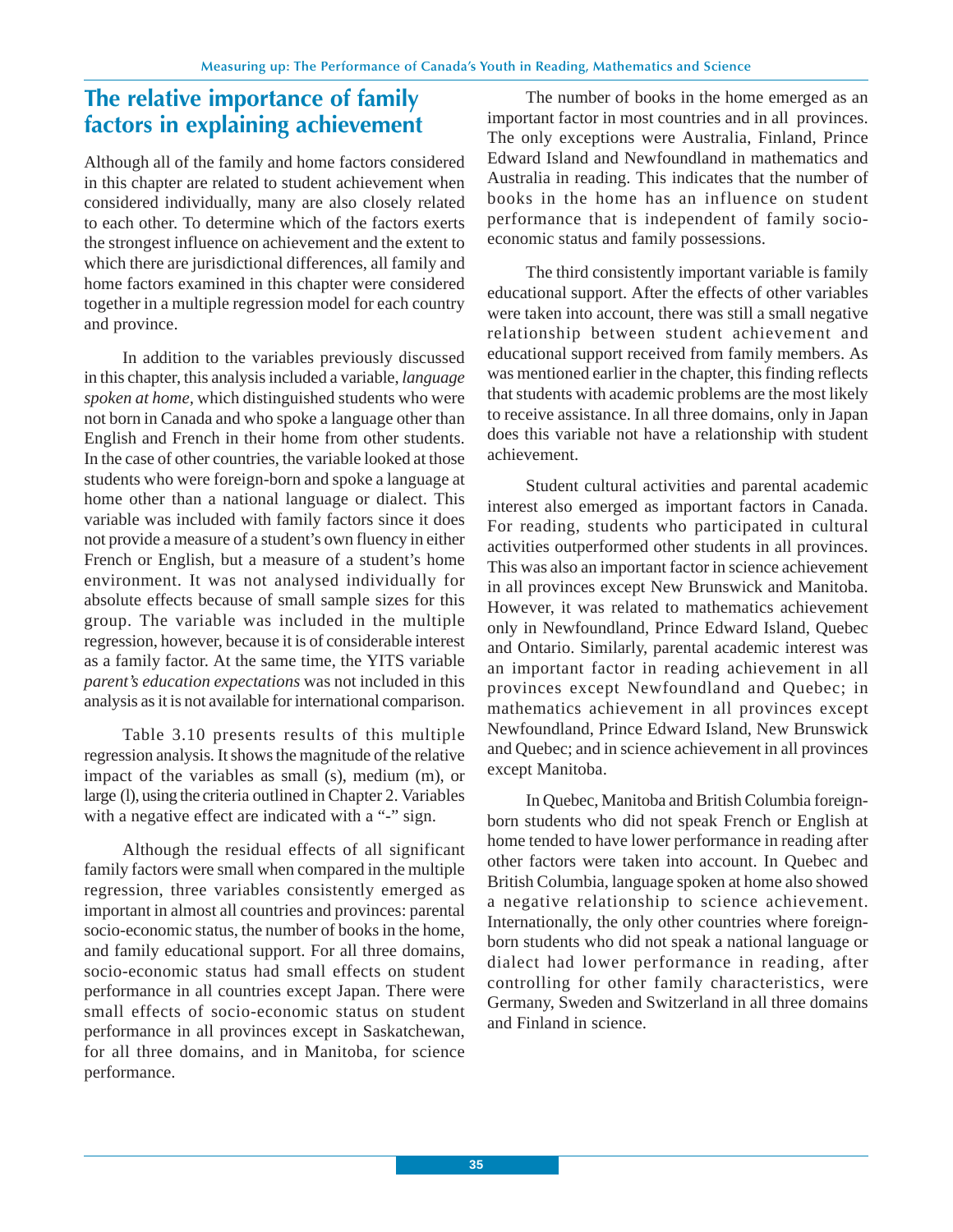# **Conclusion**

While family socio-economic status is an important factor in student achievement, analysis of PISA results revealed many other important family factors. Considered individually, indicators of family background, home environment, parental involvement and parental expectations all exhibited effects on student performance in many countries and provinces. The positive effects of cultural activities and possessions, and parental academic and social interest tended, however, to be more pronounced for reading achievement than for mathematics achievement.

When all of the family characteristics examined were considered together in a multiple regression analysis, parental socio-economic status, the number of books in the home and family educational support emerged as important factors related to student achievement in reading, science and mathematics in virtually all countries and provinces. Participation in cultural activities, and parental academic interest also continued to be strongly related to student performance in reading and science, particularly among Canadian provinces.

Findings indicate that family socio-economic status does not stand alone as the predominant factor influencing student performance. Evidence suggests that parents who are interested in and involved with their children's education and who provide a home environment that stimulates learning can positively influence their children's outcomes.

## **Notes**

- 1. See text box describing absolute and relative effects in Chapter 2.
- 2. Each line segment covers the range of socio-economic status within a country. Finland is included due to its high student performance in reading.
- 3. Japan is the only country where this pattern is reversed (with positive effects of family educational support on achievement).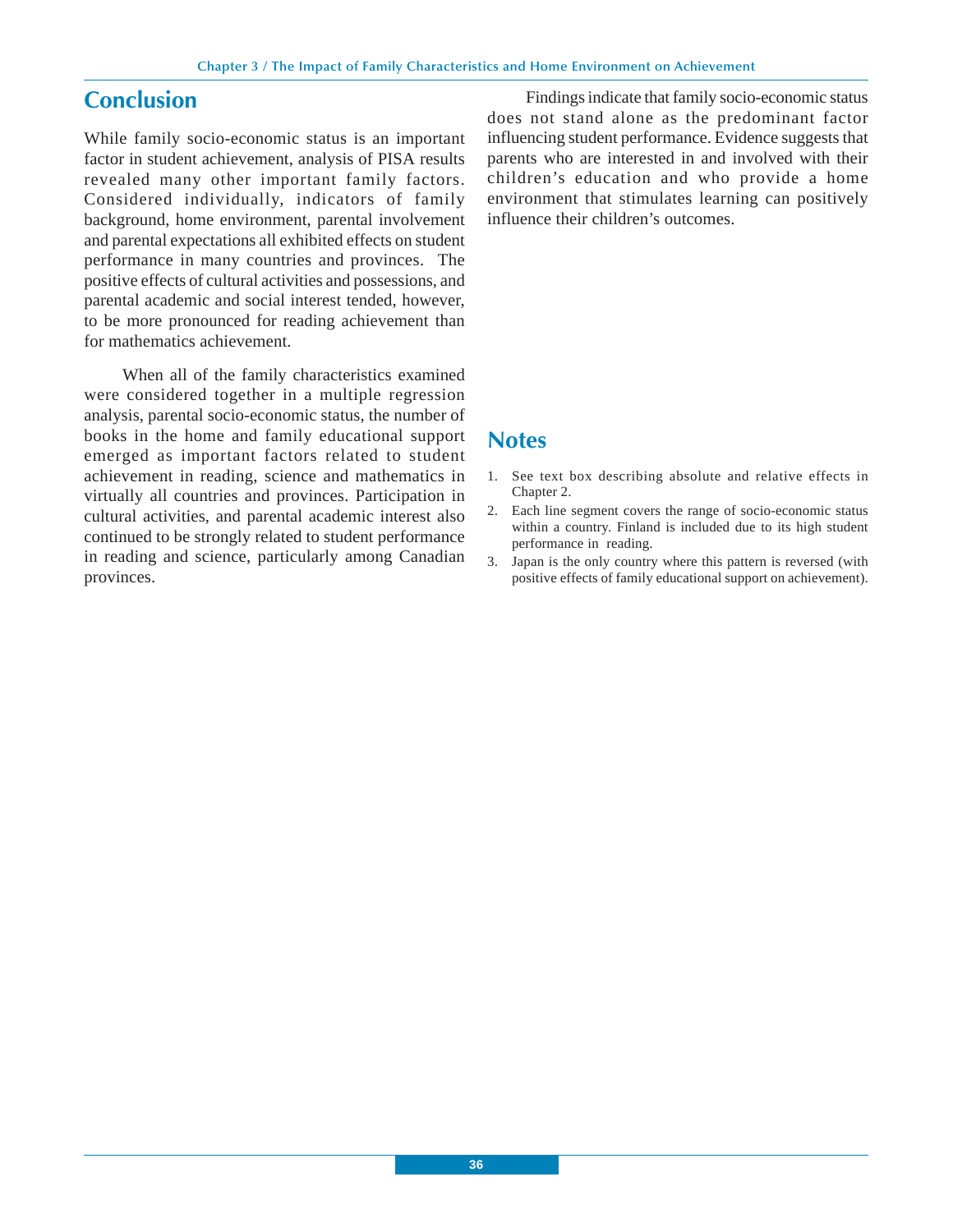# Chapter 4

# **The Impact of School Characteristics on Achievement**

**This chapter explores the influence of certain**  school characteristics on student performance in the PISA reading assessment. It begins by describing how the student population is distributed between public and private schools, and between schools serving students from families with varying socioeconomic statuses (SES). It then examines such school characteristics as disciplinary climate, teacher-student interactions and the adequacy of human and material resources. The chapter explores the following questions about key school factors that influence student academic performance:

- Are there differences in the characteristics of the schools attended by 15-year-olds in the 10 Canadian provinces and in the countries included in this study? What is the extent of these differences?
- Is there a relationship between school characteristics in each jurisdiction and the academic performance of students?
- Which school characteristics are important predictors of academic performance?

The first objective of the analysis is to understand school conditions in each province within an international context. The second objective is to explore the relationship between school factors and student performance on the PISA reading assessment. The

chapter concludes with an examination of school characteristics within a multifaceted framework that accounts for interrelationships among the variables. This analysis of the relative effects of these variables allows us to discern which variables have the strongest relationship with achievement.<sup>1</sup>

# **School characteristics and student academic performance**

This section describes in detail the extent to which schools in Canadian provinces and selected countries differ from each other with respect to a number of characteristics. It also looks at the relationship between these characteristics and student performance. Since the relationship between school characteristics and performance is quite similar in the three domains (reading, mathematics and science), for the sake of simplicity only the results for reading are reported here.

PISA collected information on various aspects of school characteristics from students and principals. This information can be broadly grouped into the following categories: public and private schools, composition of the school population, school climate, teacher-student interactions and adequacy of school resources.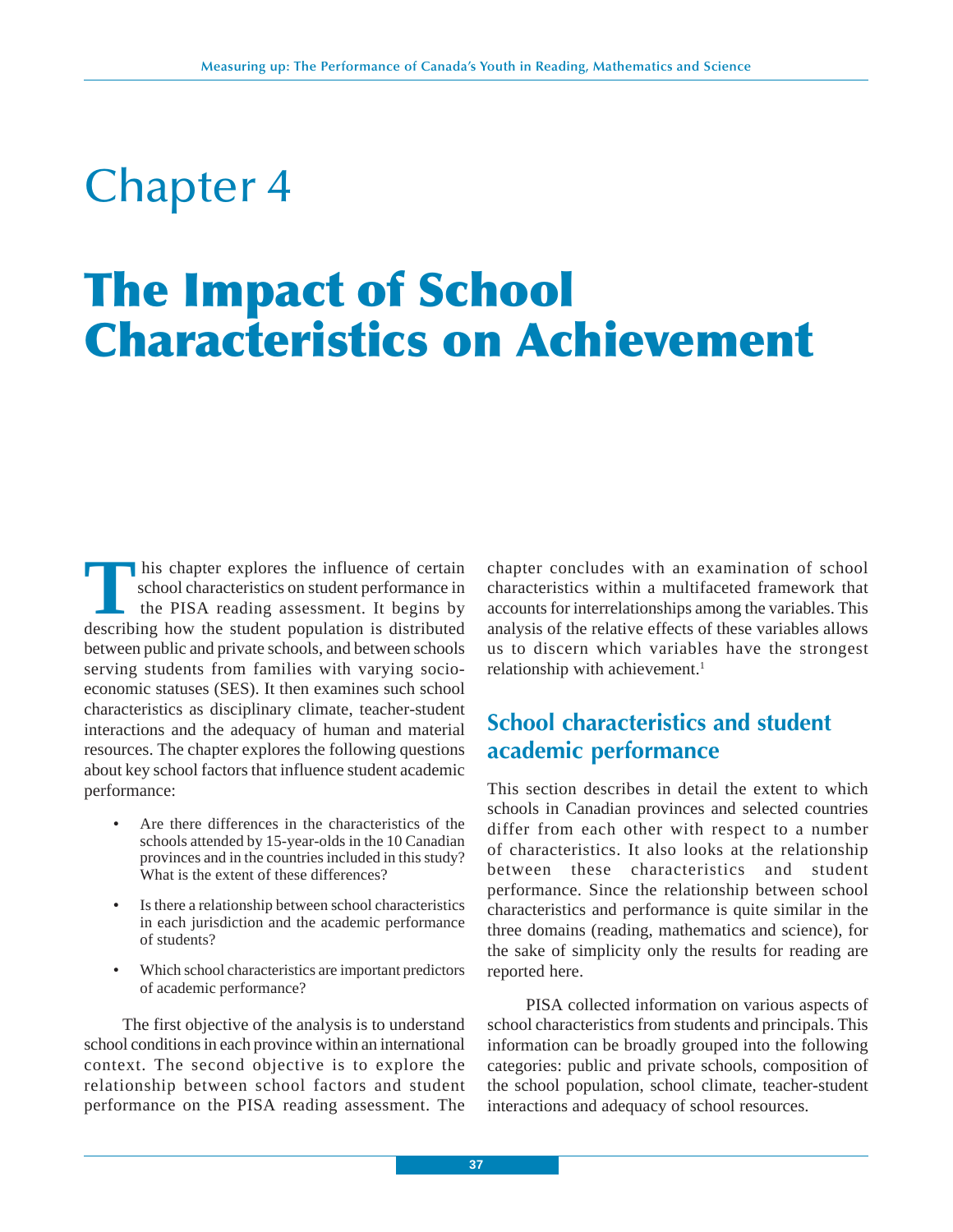## **Public and private schools**

The potential academic performance of students in private schools and the impact of private schools on the education system are issues that have recently received increased attention in Canada as well as in other countries. PISA provides information on whether schools were 1) public; 2) private but in receipt of government funding; or 3) private and not in receipt of government funding. For simplicity, the last two groups were combined.

In Canada, close to 94% of 15-year-olds were enrolled in public schools. This figure varies from 84% in Quebec to virtually 100% in Newfoundland, Prince Edward Island, Nova Scotia, and New Brunswick. Internationally, the figure varies from a low of 25% in Belgium to a high of 100% in the Russian Federation (Table 4.1). It should be noted, however, that the nature of private schools in Canada may differ from that of many other countries. Private systems include religious and alternative schools, as well as "elite" schools, and the prevalence of each type of private school varies by province.

In general, in almost all countries and provinces, students attending public schools did not perform as well as students attending private schools. The effect size of the performance disadvantage of public school students was moderate at the Canada level. Within provinces, the negative effect of public school attendance was large in Quebec, Ontario and Manitoba, moderate in Saskatchewan and small in British Columbia. In contrast, the moderate positive effects in Alberta indicate that students attending public schools in Alberta had higher reading scores, on average, than their counterparts attending private schools did. Internationally, the performance disadvantage of public school students was quite large in the United Kingdom, Germany, Belgium and Mexico.

The differences noted above, however, do not warrant conclusions about the relative effectiveness of private schools and public schools. Home circumstances also play an important role in shaping the schooling outcomes of children. Generally, private schools are more accessible to children of higher-income families and, as was evident in Chapter 3 and in the next section, the socio-economic background of the student population has a significant influence on reading test scores.

# **Composition of school population**

In addition to interacting with teachers and other school personnel, students also interact with their peers while at school. Such interaction forms an important part of the schooling experiences of individual students. Both theory and empirical evidence suggest that children's knowledge and behaviour, including academic outcomes, are influenced by the characteristics or actions of their peers.

Two indicators of the composition of the student population were examined: the school average of an index representing the *socio-economic status (SES)* of parents and the school average of an index representing *family possessions*. The first index was constructed using information on parental occupations. The PISA average of this index is 50. The second index was based on whether students or their families have such items as a dishwasher, a room of their own and educational software. The PISA average of this index is 0, so that negative values indicate lower-than-average scores, and positive values indicate higher-than-average scores.

The school averages of parental SES in the 10 provinces were about the same or higher than the PISA average (Table 4.1). For family possessions, the average index score for all provinces, except Newfoundland, was above the PISA average. Internationally, the school average of parental SES in most of the 14 countries selected for this analysis was close to the PISA average of 50, with the exception of Mexico, which was much lower. Most countries were also similar in terms of the school average of family possessions. The school average of family possessions in the Russian Federation and Mexico, however, was considerably below that of the other countries.

The average socio-economic status of the families of students within schools exerts an influence on the academic performance of individual students. Students from schools where the average family SES was lower, tended not to perform as well as students from schools where the average family SES was higher. The same was generally true for students from schools where the average index of family possessions was lower. The overall effect size of school SES on the reading performance of students was small in all provinces except Ontario, where it was moderate (Table 4.1).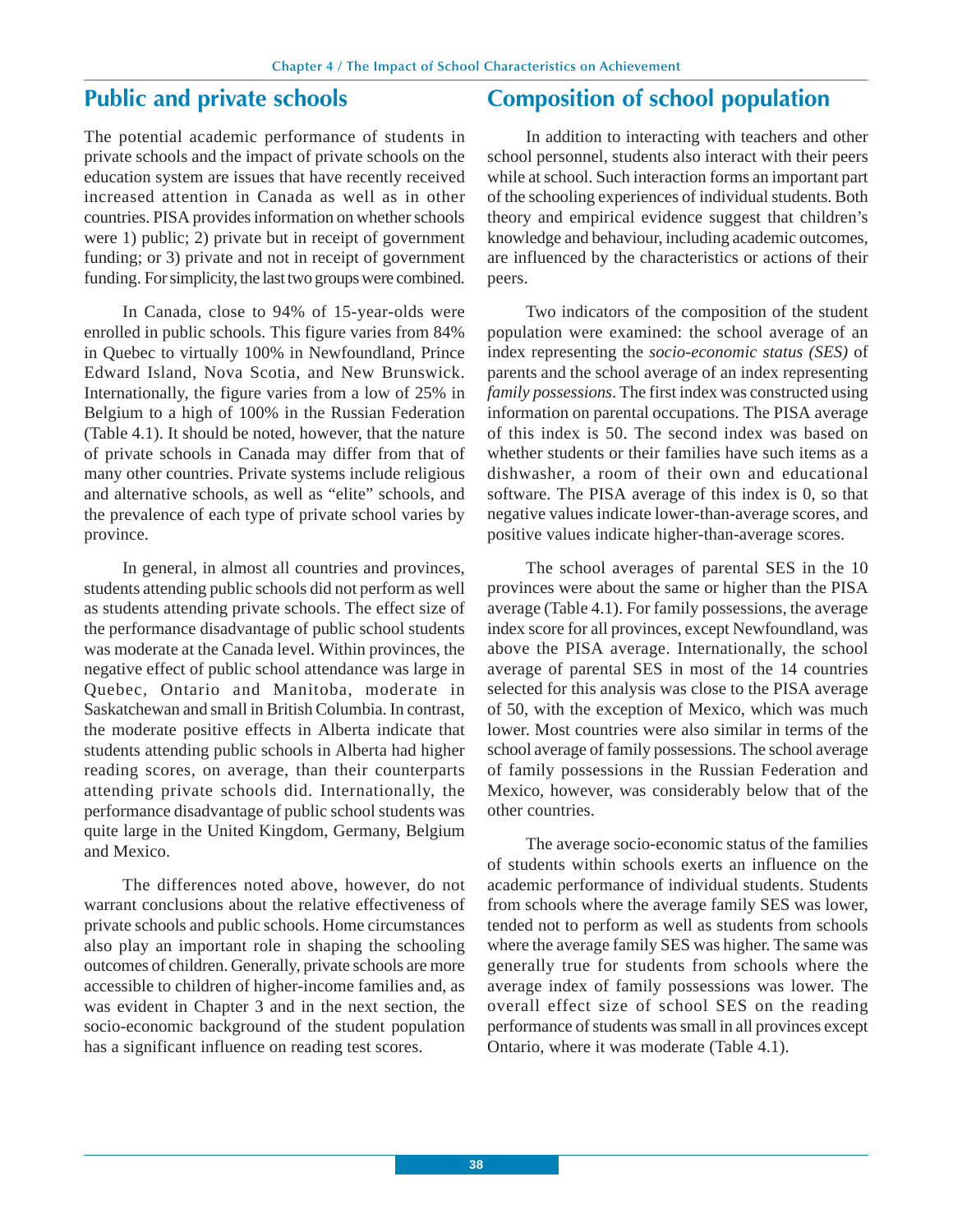Internationally, the effects are greater, particularly in Germany, Belgium and Mexico, where large effects were found. Only three countries—Finland, Sweden and Japan—showed lower effects of school average SES than Canada.

The effects of the school average of family possessions on reading performance among Canadian provinces exhibited a similar pattern, although the effects were smaller than those for average school SES in every jurisdiction except Manitoba and Saskatchewan. Small effects were found in all countries except France, Germany, Italy, the United States, and Mexico, where effects were moderate. This suggests that, for many countries and provinces, average school SES might be a stronger predictor of academic performance than the school average of family possessions.

# **School climate**

An orderly and safe environment is a prerequisite for conducting instructional and learning activities in schools. In such environments, both teachers and students are better able to concentrate on learning activities. PISA collected information from both students and principals on their perceptions of school climate.

Students reported on the frequency with which the following occurred in their language arts classes: "students cannot work well," "there is noise and disorder," and "at the start of class, more than five minutes are spent doing nothing." Principals provided information on the extent to which the learning of 15-year-olds was hindered by student absenteeism, class disruption by students, students skipping classes, students showing a lack of respect for teachers, student use of alcohol and drugs, and students intimidating or bullying other students. It should be noted that these variables measure perceptions and may be subject to jurisdictional differences (both cultural and institutional) in how different behaviours are both perceived and tolerated.

These responses were used to construct two separate indices: *disciplinary climate,* representing the average disciplinary climate within the classroom as perceived by students, and *student behaviour,* representing the student behavioural problems within the school as perceived by principals. Both indices were constructed in such a way that the average values for all the countries participating in PISA were zero, with positive or greater values indicating more disciplinary problems, and negative or smaller values indicating fewer such problems.

The Canada-wide average score of 0.14 for the disciplinary climate index was above the overall PISA average of zero, suggesting that, on average, 15-yearold students in Canada were more likely to report disruptions in language arts classrooms than PISA participants overall (Table 4.2). Among provinces, students from Quebec reported the least problematic disciplinary climate while students from Nova Scotia, New Brunswick and Manitoba reported the most. Internationally, students in Japan, the Russian Federation and Switzerland perceived the least problematic disciplinary climates and those in Italy, Sweden and Finland perceived the most.

All provinces also had positive values on the index of principals' perceptions of student behaviour in schools, indicating that student behaviour problems are also perceived to be more serious in Canada than in many other countries. A closer inspection shows that among Canadian provinces, principals reported more student behaviour problems in Prince Edward Island, Nova Scotia, and New Brunswick than in the rest of the country. Principals in the Russian Federation and Finland reported the most problems while those in Japan and Belgium reported the least.

Students who attended schools with either more perceived classroom disciplinary issues or more apparent student behaviour problems had a greater reading performance disadvantage than did those who attended schools with a better climate for learning in most countries and in many provinces (Table 4.2). Small negative effects of classroom disciplinary climate occurred in Prince Edward Island, Nova Scotia, Manitoba, Saskatchewan, Alberta and British Columbia. Internationally, small effects were observed in nine countries. In Japan, effects were moderate.

In general, students from schools with fewer student behaviour problems reported by the principal also tended to have better performance, both within Canada and internationally. Among provinces, small negative effects were found in Ontario, Manitoba, Saskatchewan and Alberta. In all other provinces effects were trivial, with the exception of New Brunswick where a small positive effect of principal reports of student behaviour problems on student performance was observed. Moderate effects occurred in Italy, Japan, the United Kingdom and Belgium. In all other countries effects were small or trivial.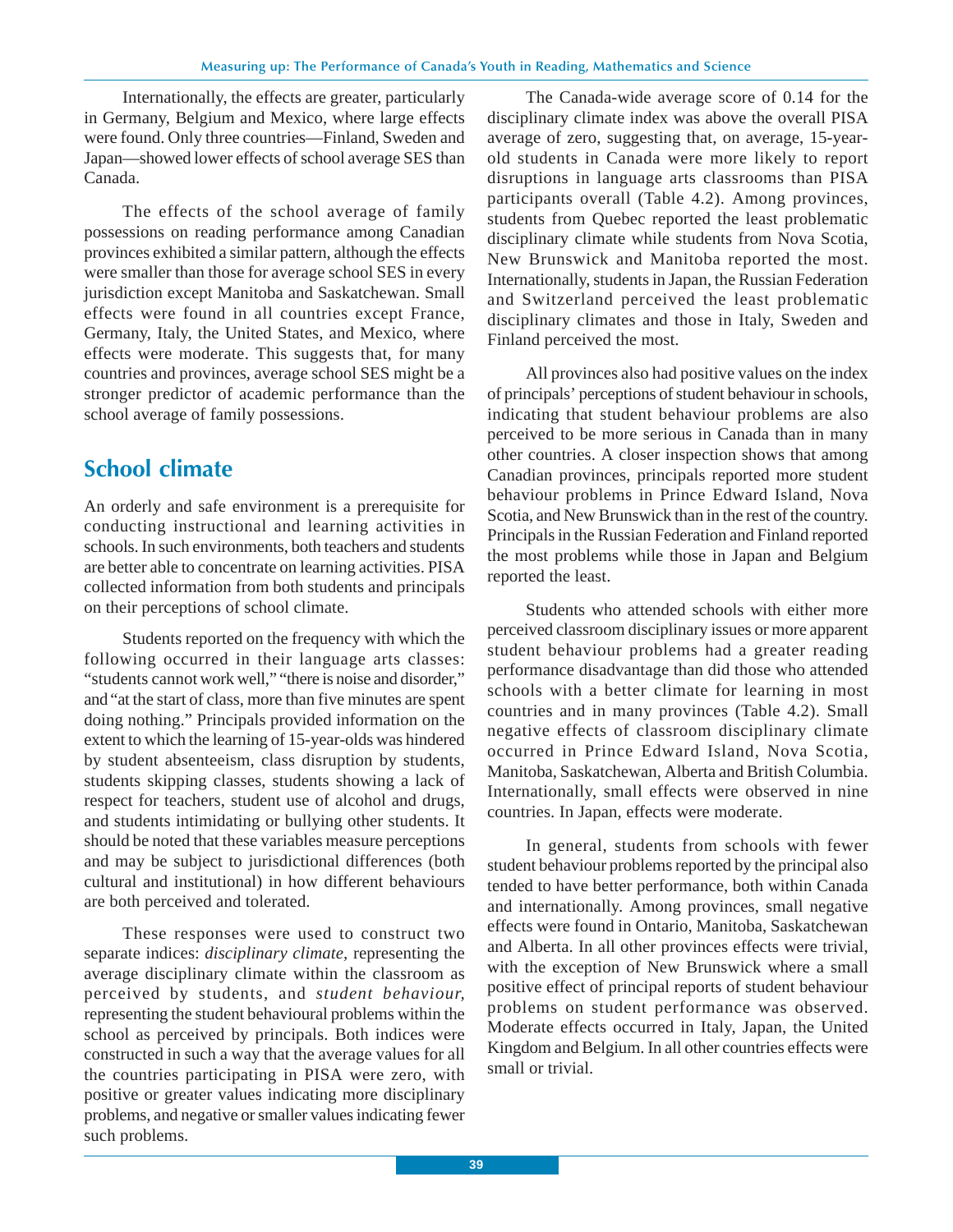## **Teacher-student interactions**

Teachers influence student learning through classroom instruction as well as through other channels. It is important for students to have teachers who can motivate and encourage them in their academic pursuits, who treat them fairly, and who are cognisant of their learning needs and can address them effectively. Hence, interactions with teachers form an important part of a student's experience in school. Three indicators of teacher-student interactions are the focus of attention here:

- *Negative teacher behaviour.* This index was constructed based on principals' evaluations of the extent to which student learning is hindered by low expectations of student performance from teachers, poor teacher-student relations, teachers not meeting individual student needs, teacher absenteeism, staff resisting change, teachers being too strict with students, and students not being encouraged to achieve their full potential. Higher positive values indicate more serious perceived negative behaviour on the part of teachers.
- *Teacher support.* This index was constructed based on student evaluations of teacher support. Students were asked questions about the frequency with which the following occurred in language arts classes: interest is shown in every student's learning; students are given an opportunity to express opinions; students are helped with their work; and teachers continue to teach until students understand. Higher positive values mean higher levels of teacher support experienced by students.
- *Teacher-student relations.* This index was constructed based on student evaluations of teacher-student interactions. Students were asked whether they agreed with the following statements: students get along well with most teachers; most teachers are interested in student well-being; most teachers listen to what students have to say; students receive extra help if they need it from teachers; and most teachers treat students fairly. Higher positive values represent more positive relations.

Table 4.3 presents the average scores for each of the 10 Canadian provinces and the selected countries on these three indices and shows the relationship between reading performance and the teacher-student interaction variables. As the international average for all PISA countries on these indices is zero, the average score of *negative teacher behaviour* for Canada as a whole, at - 0.12, suggests that, according to principals, negative teacher behaviours were a less significant issue in Canada. Again, there were differences among provinces. While principals in most of the provinces reported that negative behaviour of teachers was less problematic than did principals in PISA overall, principals in Prince Edward Island, New Brunswick, Quebec, and, to a smaller extent, Manitoba reported more problematic impacts. Internationally, the negative behaviour of teachers was not considered a serious issue in Italy, Japan, Belgium, and Switzerland but was considered to be so in the Russian Federation and Mexico.

Students in Canada overwhelmingly reported a supportive and caring environment in their schools, especially with respect to interactions with teachers. The mean score for Canada was 0.31 for the index of *teacher support* and 0.25 for that of *teacher-student relations*, much higher than the average of all the PISA countries, which was zero. Only students in the United Kingdom, the United States and Australia reported more teacher support, and only students in the United Kingdom, Switzerland, and Mexico reported the same or better teacher-student relations than students in Canada. There was some variation among the provinces, but the variation was relatively small. Such results suggest that, in the eyes of students, teachers in Canada generally do a good job of meeting their needs.

In four countries, students from schools where principals reported a lower impact of negative teacher behaviour tended to have higher performance in reading than did students from schools with more perceived negative teacher behaviour. In these countries, small effects of negative teacher behaviour occurred. Similarly, there were only five countries where there were small to moderate effects of higher levels of teacher support on reading scores. Within Canada, the relationship was trivial between either of these variables and reading performance in every province.

In Japan, the United Kingdom, the United States and Australia there were small to moderate positive effects of teacher-student relations on reading performance (Table 4.3). That is, in these countries, schools where students reported less positive relations with their teachers tended to have lower reading scores. While there was no relationship at the Canada level, small effects of teacher-student relations on reading performance occurred in Newfoundland and Saskatchewan.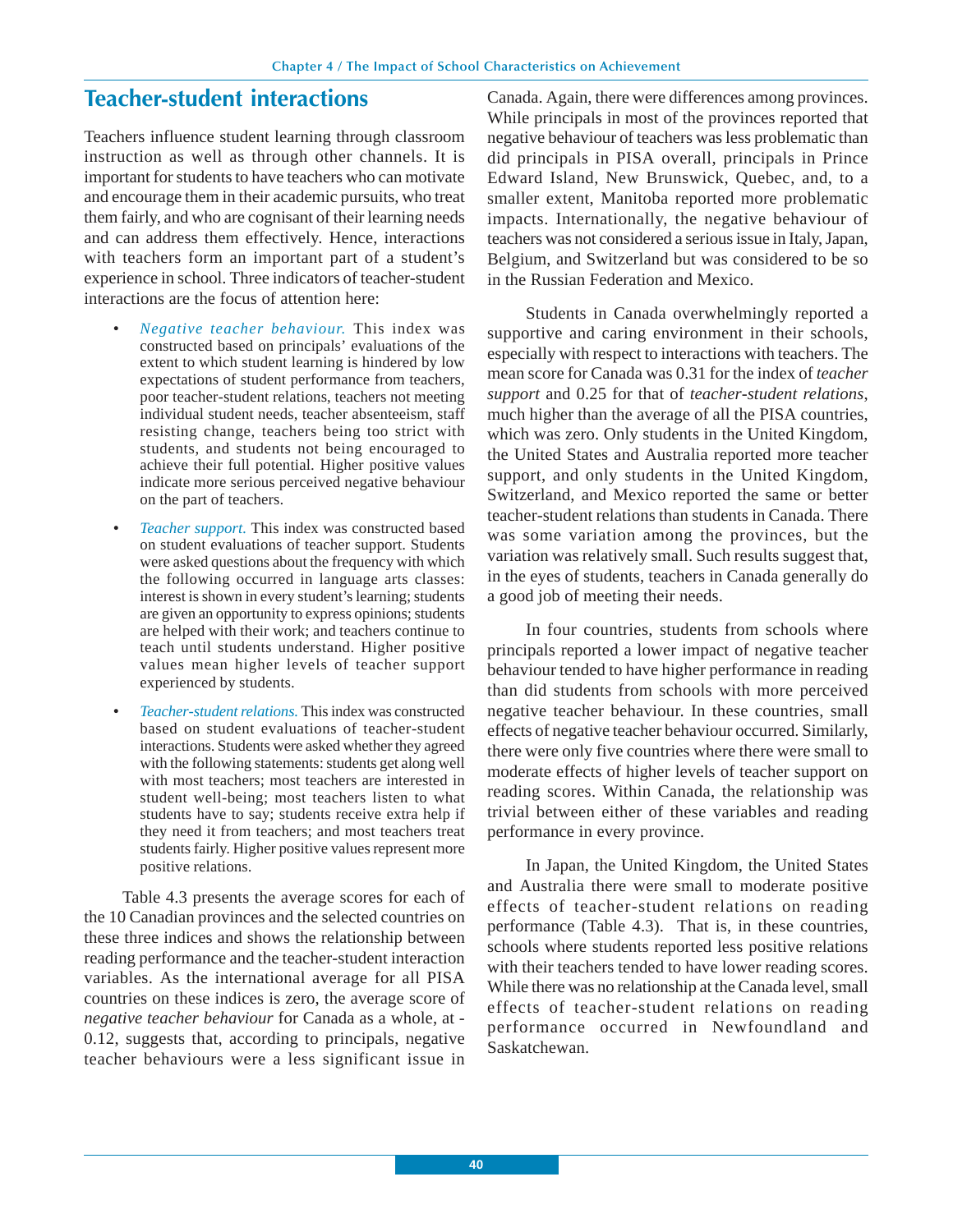# **School resources**

This section examines two aspects of school resources: human and material. Two variables were used to represent human resources. The first is the extent of teacher shortage in a school, and the second is the level of teacher commitment and morale in a school as rated by principals. There were also two variables representing the adequacy of a school's physical resources. More specifically, the four variables are:

- *Teacher shortage.* This index was created using principals' responses to questions on the extent to which the learning of 15-year-olds was hindered by the shortage or inadequacy of: teachers, teachers of test language or literature, teachers of mathematics, and teachers of science. Higher positive values indicate a more serious shortage of teachers.
- *Teacher morale and commitment.* The creation of this index was based on responses about the extent to which the following statements were true: the morale of teachers in this school is high; teachers work with enthusiasm; teachers take pride in this school; and teachers value academic achievement. Higher positive values indicate higher teacher morale and commitment.
- *Inadequacy of instructional resources.* This index reflects the extent to which the learning of 15-year-olds in the study was hindered by inadequacy in the following types of resources: instructional material (e.g., textbooks); computers for instruction; library materials; multimedia resources for instruction; science laboratory equipment; and facilities for the fine arts. Higher positive values indicate a greater inadequacy of resources.
- *Inadequacy of material resources.* This index represents the extent to which the following were detrimental to the learning of 15-year-olds in a school: poor condition of buildings; poor condition of heating, cooling and/or lighting systems; and lack of instructional space. Higher positive values indicate a greater inadequacy of material resources.

As Table 4.4 shows, Canada scores 0.01 on the teacher shortage index, and 0.08 on the index of teacher morale and commitment. The international average for all PISA countries on these indices is zero. These figures indicate that, compared with all PISA countries on average, Canadian principals reported typical levels of impact of teacher shortage and teacher morale and commitment. However, these average figures mask two facts. First, the problem of teacher shortage seems more serious in 7 out of 10 provinces than in other PISA countries, on average. Second, there were vast differences among provinces with respect to the seriousness of the problem.

While principals in British Columbia, Quebec and Ontario did not consider teacher shortage to be a problem, it was considered a serious problem by principals in Newfoundland, Prince Edward Island, Nova Scotia, and New Brunswick and, to a lesser extent, in Manitoba, Saskatchewan, and Alberta. In fact, principals in Newfoundland, Prince Edward Island, Nova Scotia, and New Brunswick were more likely to report an adverse effect of teacher shortage on the learning of 15-yearolds than were principals in most of the other 13 countries, with responses comparable to the Russian Federation and Mexico. However, principals in Canada also gave high ratings to the morale and commitment of teachers in their schools, especially those in Prince Edward Island, Saskatchewan, Alberta and British Columbia.

Table 4.4 shows that in many countries students attending schools in which teacher shortage was less of a problem generally had higher reading scores. Small negative effects of reported teacher shortage on reading performance occurred in six of the fourteen countries. Similarly, small positive effects of teacher morale on reading performance were found in seven countries indicating that schools with higher levels of teacher morale and commitment tended to have higher reading scores. Among provinces there was little to no relationship between reports of teacher shortage or teacher morale and student performance.

According to principals, instructional and material resources were less of a constraint to student learning in Canada as a whole than in the PISA countries, on average, as is shown by the score of -0.24 and -0.35 on the two indices in Table 4.4. In fact, this was true for half of the countries studied here. With respect to the inadequacy of instructional resources, the exceptions in Canada were Newfoundland, Nova Scotia and Manitoba, where principals felt that the lack of instructional resources was detrimental to the learning of 15-year-olds in their schools. Internationally, the problem was particularly acute in the Russian Federation, Mexico and the United Kingdom. In terms of school material resources, only principals in Nova Scotia reported a problem more serious than the PISA average. Internationally, principals in the Russian Federation, the United Kingdom and Mexico were the most likely to have considered constrained resources to be a serious issue in their schools.

Do students from schools with more resources outperform those with fewer resources? In eight countries, the answer was yes. However, the effect of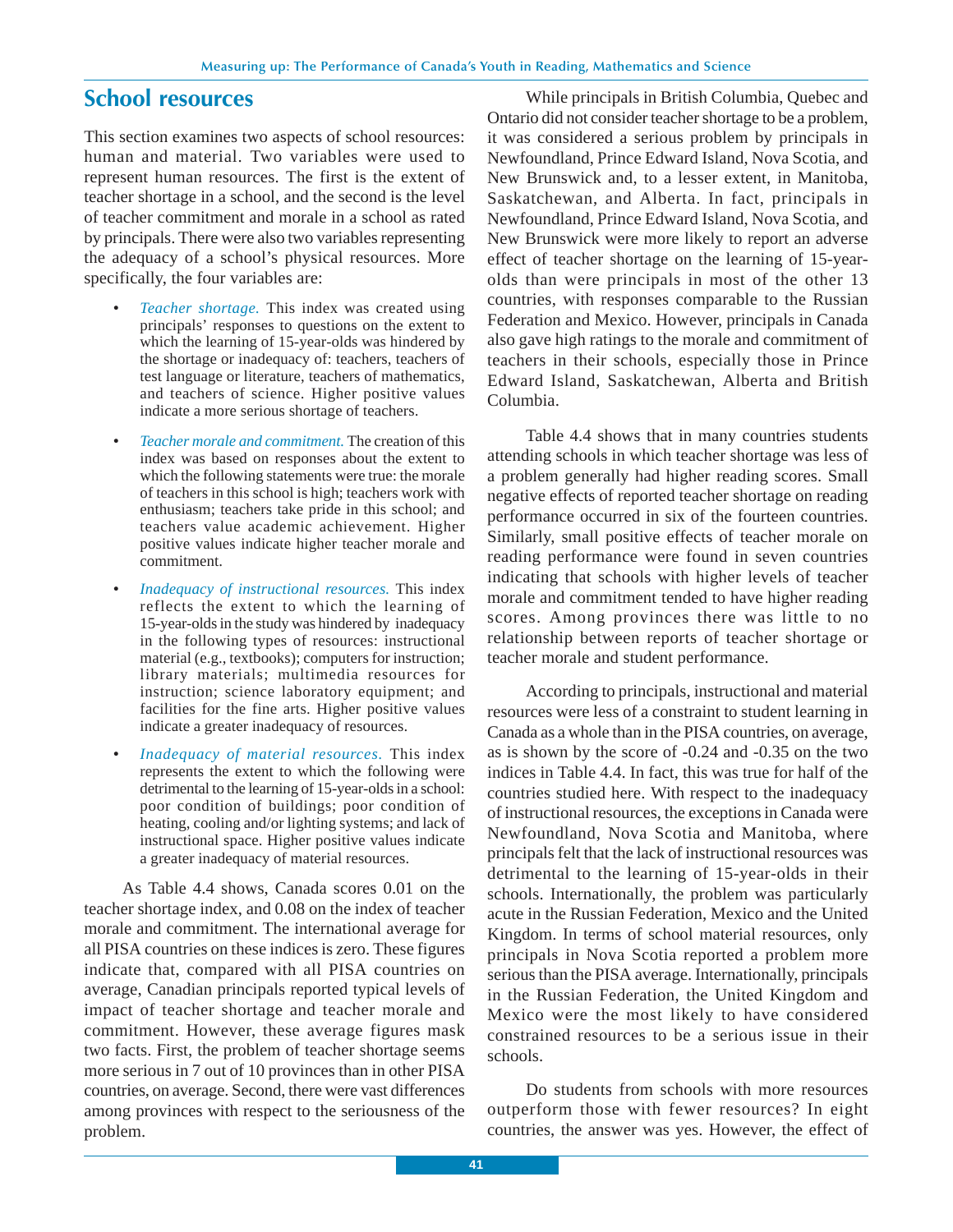instructional resource adequacy was trivial in Canada and in the provinces. In fact, the moderate effect occurring in Mexico was more than 5 times greater than that of Canada.

There is little evidence of a relationship between the inadequacy of material resources and student performance in most jurisdictions. In all provinces, there were no conclusive relationships between principals' reports of material resource adequacy and student performance. Internationally, small effects of reports of material resource inadequacy on student performance occurred only in the Russian Federation, Belgium and Mexico.

# **The relative importance of school factors in explaining reading performance**

The previous section described the conditions of Canadian schools in an international context. It also demonstrated that a few school characteristics can be used to differentiate high-performing from lowperforming students. Are some factors more important than others in predicting student performance in each of the jurisdictions? Are there differences between the jurisdictions in the importance of various factors in predicting student performance once the relationships between these variables are taken into account?

In order to answer these questions, multiple regression analyses were conducted for each jurisdiction, using the variables representing school characteristics listed above. Standardised coefficients were obtained to indicate the relative effect of each of the variables on student reading performance in each jurisdiction.

Table 4.5 presents results of this multiple regression analysis. It shows the magnitude of the relative impact of the variables as small (s), medium (m), or large (l), using the criteria outlined in Chapter 2. Variables with a negative effect are indicated with a "-" sign.

Either or both of the composition characteristics of the school population—the school averages of parental socio-economic status and family possessions—were important predictors of reading performance in all countries, except Finland, and in all provinces, except New Brunswick. This indicates that students from schools attended by students from predominantly high-SES backgrounds or well-to-do families had higher reading scores, even after taking into consideration public

or private funding, disciplinary climate, teacher-student interaction and school resources.

For Canada as a whole, only average family socioeconomic status within schools and average family possessions within schools appeared as important variables when other school factors were taken into account. Within provinces, however, several other school characteristics also had an important influence on student performance.

Student perceptions of disciplinary climate problems in the classroom and principal perceptions of student behaviour problems were also related to student outcomes in several jurisdictions, after other school characteristics were taken into account. Disciplinary climate emerged as an important factor in five countries, Italy, Japan, Australia, the Russian Federation and Mexico and in four provinces, Nova Scotia, Quebec, Manitoba and Alberta. Student behaviour problems were also linked to student performance in Italy, Japan, the United Kingdom, Belgium and Switzerland. In New Brunswick reports of behaviour problems were positively linked to student performance, indicating that students performed better in schools where principals perceived more problematic behaviour.

The performance disadvantage observed in public schools largely disappeared after other school factors were taken into consideration. In fact, the only significant effects of public school attendance in Canada were positive in Alberta and Ontario. In other words, after taking the effect of other school characteristics into consideration, including school average parental SES, public school attendance was associated with higher individual performance. This relationship was consistent with that observed in Switzerland and Mexico. In Belgium, however, the effect of public school attendance remained negative.

When considered in combination with other school characteristics, variables representing teacher-student interactions and school resources were also related to reading performance in a few jurisdictions. In six countries and one province, one or more of the teacherstudent interaction variables or the school resources variables was a significant predictor of variation in reading test scores. For variables representing teacherstudent interactions, students from schools where students experienced better relations with teachers and schools where students reported less teacher support (possibly where fewer students have learning difficulties) tended to perform better in a few jurisdictions. With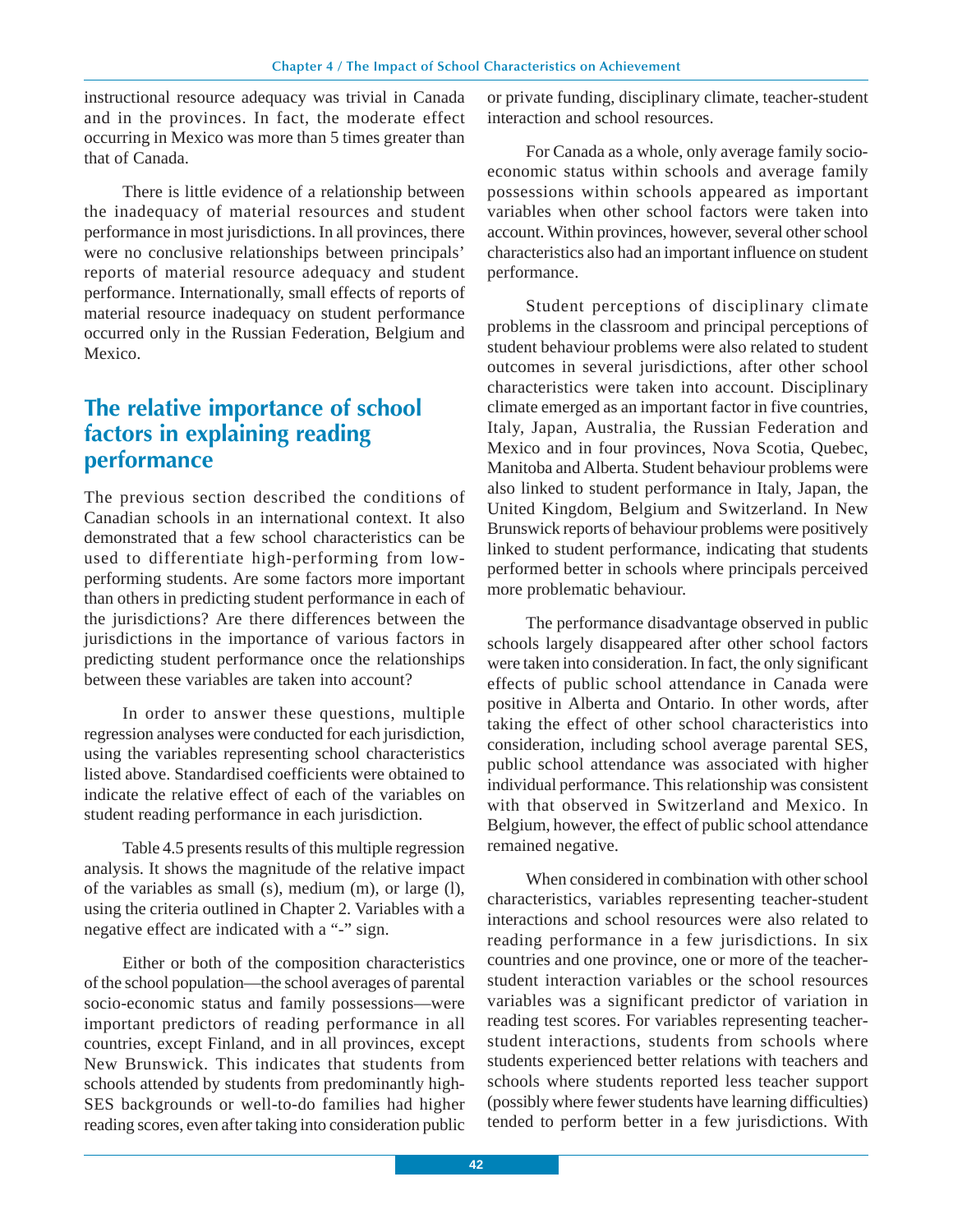respect to adequacy of instructional resources, only France and Italy had significant effects. In Germany, reports of teacher shortages had a negative relationship with student achievement. In Italy, however, students in schools where principals perceived greater problems with teacher shortage also tended to have higher performance.

It is important to note that one cannot conclude that schools with the characteristics mentioned above are necessarily effective at *improving* student learning. In order to find out what types of schools are more or less effective at improving student learning, it is necessary to have information at two or more points in time. Since the PISA data were collected at only one point in time, it is impossible to know how much a student has *gained* in learning or what are the cumulative effects of the characteristics of schools on achievement. Furthermore, the findings summarised above refer to entire student populations, masking considerable variation within each jurisdiction and within each school. In addition, individual students from specific subpopulations, such as those from disadvantaged backgrounds, those from language minorities, and those with special learning needs, may have either lower or higher average performances in schools with the above-mentioned characteristics. More detailed analysis of the academic performance of specific populations is needed.

# **Conclusion**

Schools play an important role in students' acquisition of knowledge and skills, as well as in the general development of children and youth. Individuals enter school with different abilities, learning skills, attitudes and aspirations. The school experiences children go through can reduce such initial differences between them so that they can reach the end of their schooling with comparable levels of academic achievement. However, school experiences can also amplify the differences so that students end up with quite different schooling outcomes. With the importance of school characteristics in mind, this analysis explored differences in school characteristics among countries and provinces and the relationship between school characteristics and reading achievement.

As many variables included in the analysis of school characteristics were based on student and principal perceptions, international comparisons should be interpreted with the understanding that school infrastructures, cultural sensitivities, and tolerance levels differ among the jurisdictions. As a result, variables representing principal and student perceptions of school characteristics are not objective measures of these characteristics.

It is also important to note that the PISA assessment captured the characteristics of students' current schools. A student's performance in reading, as measured in PISA, however, is not only influenced by the characteristics of their current school, but also by the characteristics of schools that they have attended in the past. Thus, the impact of school characteristics on student performance would likely be greater if cumulative effects of school characteristics could be measured and if more objective measures of school characteristics could be made.

Nonetheless, when considered individually, many of the school variables examined had a relationship with the performance of students in reading across countries and provinces. Among provinces, school average socioeconomic status, school average of family possessions, and to a lesser extent student reports of more positive classroom disciplinary climate, student reports of more positive teacher-student relations, and principal reports of fewer student behaviour problems had a positive relationship with reading performance.

When all of the school characteristics examined were considered together in a multiple regression analysis, the data showed that, both in many Canadian provinces and in other countries, students from schools with the following characteristics tended to have higher student performance: schools with students from higher socio-economic family backgrounds and/or more wellto-do families; and schools with reports of a positive disciplinary climate and with fewer reported problems with student behaviour.

## **Note**

1. See text box describing absolute and relative effects in Chapter 2.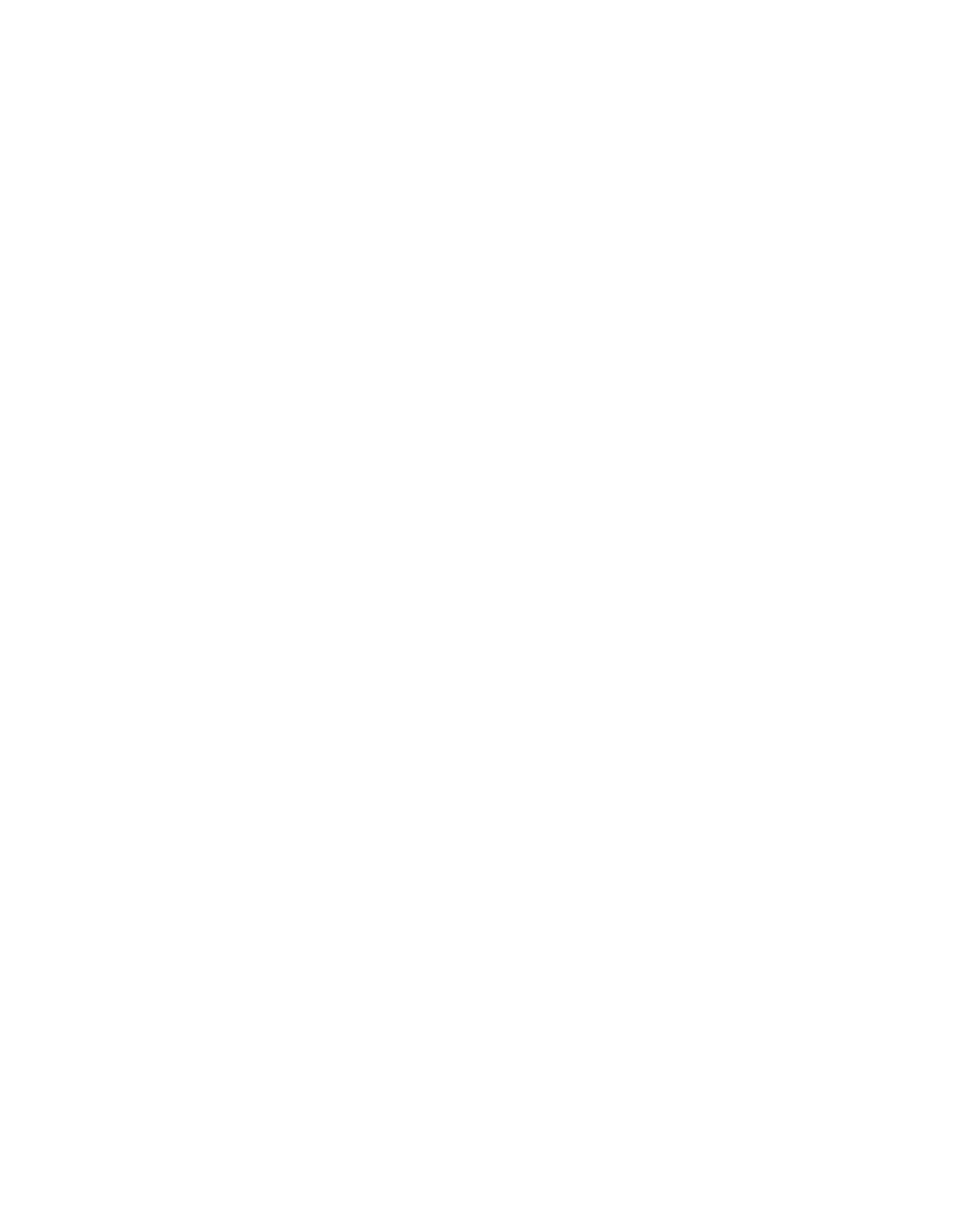# **Conclusion**

**EXECUTE:** It is a natural mean of the skills and knowledge they need to compete in the knowledge-based economy is an objective shared by all levels of government in Canada. The OECD the skills and knowledge they need to compete in the knowledge-based economy is an objective shared by all levels of government in Canada. The OECD Programme for International Student Assessment (PISA) provides the opportunity to measure the proficiency of Canadian youth at age 15 in reading, mathematics and science within an international context.

Both the labour market and society in general place a high premium on reading skills, since these are vital tools for effectively receiving, understanding and communicating information. In 2000, the major focus of the PISA assessment was reading literacy, with mathematical and scientific literacy as minor domains.

The PISA 2000 assessment was administered to more than 250,000 students in 32 countries. In Canada, the assessment was administered to approximately 30,000 students. This report compares the achievement of Canadian youth with that of youth from thirteen other countries. These countries were selected for comparison with Canada and the provinces because of their similarities to Canada, their record of high achievement or their relevance to Canada. They include the other G8 countries (France, Germany, Italy, Japan, United Kingdom, United States and Russia), as well as Australia, Belgium, Finland, Mexico, Sweden and Switzerland.

PISA results indicate that Canadian students performed well compared with other countries, ranking second in reading, sixth in mathematics and fifth in science. Canada is among a select few countries that scored near the top in all three domains. Only Finland performed significantly better than Canada in reading,

only Korea and Japan performed significantly better in mathematics and only Korea, Japan and Finland performed significantly better in science.

While this was the first time that the PISA tests were administered, this is not the first program to test international achievement. Although previous international studies are not directly comparable because of differences in frameworks, age differences and differences in some participating countries, it is fair to say that Canada's achievement ranking relative to other countries has been improving over time. Canada has risen from a mid-ranked country to one of the top-ranked countries. This does not tell us *how much* achievement has actually improved, however, or indeed if it has improved at all. It simply indicates that Canada has advanced in relation to other countries.

Despite the overall high achievement of Canadian young people, there are reasons to be concerned about the differences in achievement scores that exist between and within provinces. Differences in average scores and in the proportions of top students are large enough to imply social and economic consequences for some. Although at or above the middle of the international range, the average scores of students in Newfoundland, Prince Edward Island, Nova Scotia and New Brunswick were significantly below the Canadian average in reading, mathematics and science. The performance of students in Alberta was significantly above the Canadian average in all three domains, as was the performance of Quebec students in mathematics and science.

Using the cross-country PISA results, the OECD defined five levels of reading proficiency. As expected,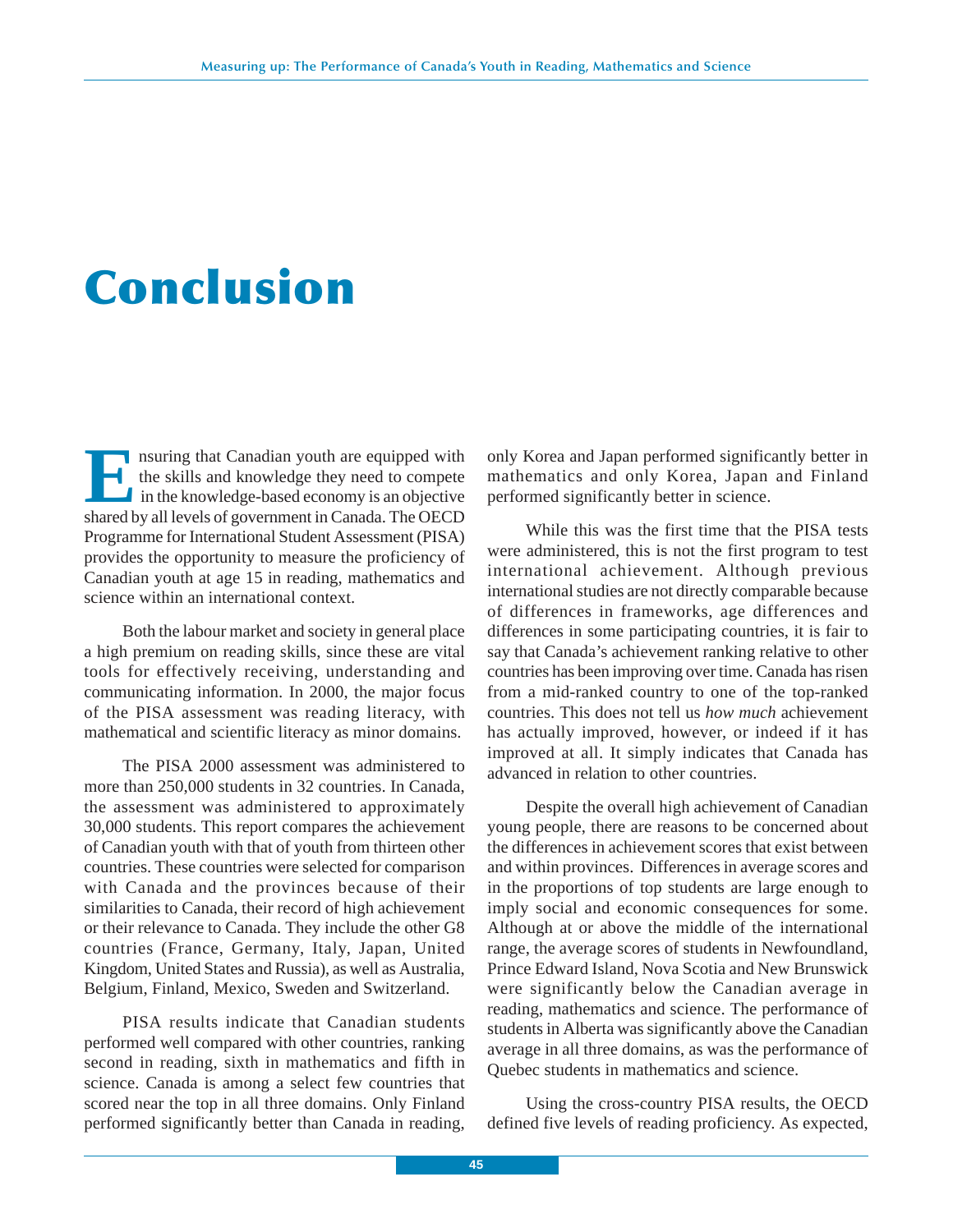provinces and countries with the highest overall scores also had the highest proportion of students at level 5 and the lowest proportion at or below level 1. Approximately 17% of Canadian youth were at level 5, and less than 10% were at or below level 1. Again, the figures vary widely within Canada. While New Brunswick had more students at or below level 1 than other provinces, Alberta had more students at level 5. In fact, compared with all participating countries, Alberta had the highest proportion of students at level 5.

Canada's high scores were not gained at the cost of higher inequality in results. In all participating countries, students from high socio-economic backgrounds performed better than students from low socio-economic backgrounds. Canada, along with Japan and Finland, exhibited far less variation in scores between students in these two socio-economic groups than did most other countries. This suggests that achievement scores are more equivalent among students with different socio-economic backgrounds in Canada, than they are in many other countries.

While Canada is noted for its equitable achievement results, our national performance masks significant variation across the provinces. For example, students from Saskatchewan exhibited less variation in reading achievement by family socio-economic background than did students in other provinces. Performance of students with a mid-to-high socio-economic background in these provinces, however, fell below that of several other provinces. Alberta and Quebec, on the other hand, had generally the highest achievement scores across all levels of family socio-economic background, yet had greater variation in scores across socio-economic groups. Among the provinces, Newfoundland had the greatest variation across socio-economic groups in reading and science performance and Nova Scotia in mathematics performance.

A route to improving the average reading ability of youth in all of the provinces lies in improving reading skills among economically or socially disadvantaged youth. Monitoring the performance of students within these economic groups in future PISA cycles will be an important means of evaluating Canada's success in meeting this challenge.

Particular attention may also be focussed on students enrolled in francophone minority school systems. Among the four provinces where data were collected for francophone minority school systems separately, Nova Scotia, New Brunswick, Ontario and Manitoba, students in these systems performed at a significantly lower level in reading and science than did students enrolled in anglophone majority systems. In Quebec, on the other hand, students enrolled in the anglophone school system performed as well as those enrolled in the francophone school system.

These results will need to be contextualised. For example, further analysis will clarify the extent to which important background variables, such as the main language spoken at home, contribute to these differences.

Girls performed significantly better than boys on the reading test in all countries and in all Canadian provinces. In contrast, there were few significant differences between girls and boys in mathematics and science.The lower average result for boys is a source of concern, since poor reading performance can have a profound effect on performance in other subjects.

Canadian boys have higher high school dropout rates than do girls and are less likely than girls to be studying at the undergraduate level in university.<sup>1</sup> This, added to PISA results, may indicate that boys are at greater risk of not having the reading skills required for successful integration into the labour market in the future.

Differences in reading performance between girls and boys were, however, strongly linked to differences between the genders in key individual characteristics measured in PISA, particularly reading behaviours including enjoyment of reading. When the effects of these characteristics are taken into consideration, gender no longer appears to have a significant effect on reading performance. There was, however, a small effect favouring boys in mathematics and science in most countries and provinces, when other characteristics were taken into consideration.

This counter intuitive result occurred because the contextual information collected in PISA 2000 was able to explain variation in reading achievement between girls and boys. Gender differences in mathematics and science will be more comprehensively examined following future cycles of PISA when these domains will hold the major focus.

Among the individual characteristics of students examined, enjoyment of reading and students' career expectations were consistently positively related to reading proficiency across countries and provinces.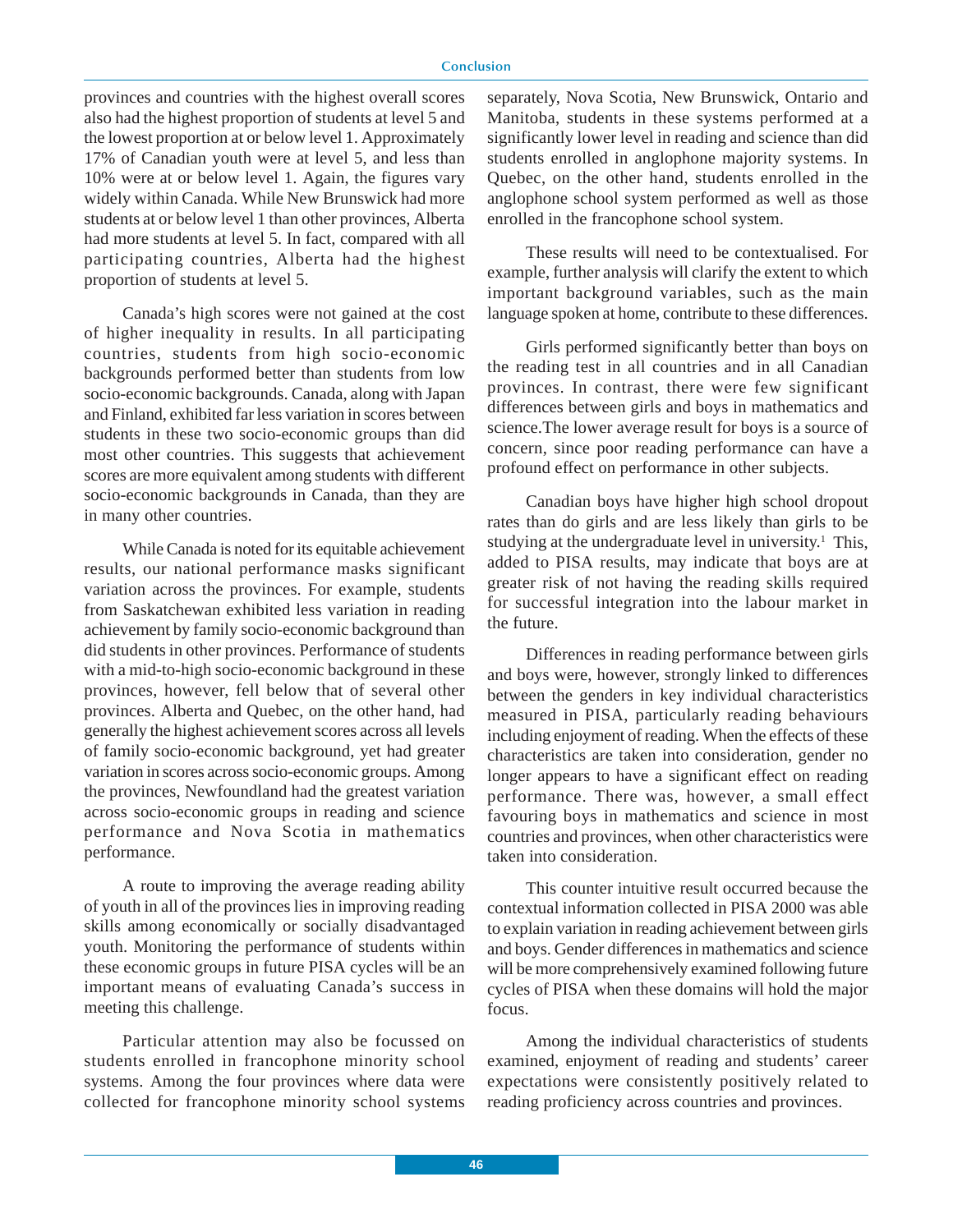Using data from the Canadian Youth in Transition Survey (YITS), a preliminary analysis was undertaken to better understand how working while studying mediates achievement. In all provinces, students without jobs during the school year had significantly higher average reading performance than did working students. Most provinces did not, however, have significant differences favouring non-working students in mathematics or science achievement. Nonetheless, in all three domains, as the hours worked per week increased, performance tended to decline.

Previous studies have shown, however, that working a limited number of hours while in school does not increase the probability of dropping out of high school. The longer-term impact of combining work and study at age 15 on education and labour-market outcomes will be clarified through future research that takes advantage of the longitudinal nature of YITS. For example, students working a limited number of hours while in school might have lower achievement results, but might engage in valuable workplace experiences or might develop useful skills and knowledge. What is critical for these students is that their work experiences do not jeopardize their completion of secondary education.

Among family characteristics, the socio-economic background of the family and the number of books in the home were factors influencing reading achievement. Other positive influences were attendance at concerts, museums and other cultural events and parents who discussed political or social issues, books or television shows with their children.

Findings indicate that family socio-economic status does not stand alone as the predominant factor influencing student achievement. Evidence suggests that parents who are interested in and involved with their children's education and who provide a home environment that stimulates learning can positively influence their children's academic outcomes. All Canadian parents need to be aware of the positive influence they can have on the academic achievement of their children.

In Canada, education is essential for building valuable human capital and providing equal opportunities for all youth. The examination of school factors identified some – both positive and negative – that can be addressed by schools to enhance student achievement. Among provinces, principals' reports of positive teacher-student relations, principals' reports of better student behaviour, students' reports of more positive teacher-student relations, and students' reports of more positive classroom disciplinary climates had a positive relationship with student proficiency in reading.

Not only is the socio-economic status of students' families related to their achievement, but a concentration of students with either high or low socio-economic backgrounds in a school also influences achievement of students. Students who attended schools with a lowaverage family socio-economic status (SES) tended to perform at a lower level than those from high-average SES schools. Even though the effect of average school SES on reading performance for Canada was one of the smallest among the countries examined in this report, it is significant. Since a key objective of Canadian schools is to achieve equity among schools educating children with different socio-economic backgrounds, these results require further assessment and consideration.

This report has both identified sub-populations with lower performance and characteristics of students, families and schools that are related to lower student performance. The PISA 2000 study provides more detailed information that will be explored to better understand the characteristics of lower-performing students and the circumstances that may have contributed to their outcomes on the PISA assessment. In the longerterm, the Youth in Transition Survey will continue to follow the progress of these students to enhance our understanding of how achievement at age 15, as well as current personal, family and school characteristics, contribute to successful educational and labour-market transitions in the future.

Overall, what is striking about these Canadian results is that despite having many different jurisdictions that deliver education, the outcomes of the PISA assessment are quite similar for the majority of provinces. As well, this Pan-Canadian report shows that no single factor, by itself, can explain differences in reading achievement. School, student and family characteristics work alone and in combination to influence the success of students. Nevertheless, the performance of Canadian youth in the PISA assessment appears promising for their future, and for the future of Canada.

## **Note**

1. Human Resources Development Canada and Statistics Canada (1998), *High School May Not Be Enough,* Human Resources Development Canada catalogue no. SP-105-05-98E and Statistics Canada catalogue no. 81-585-XBE, Ottawa.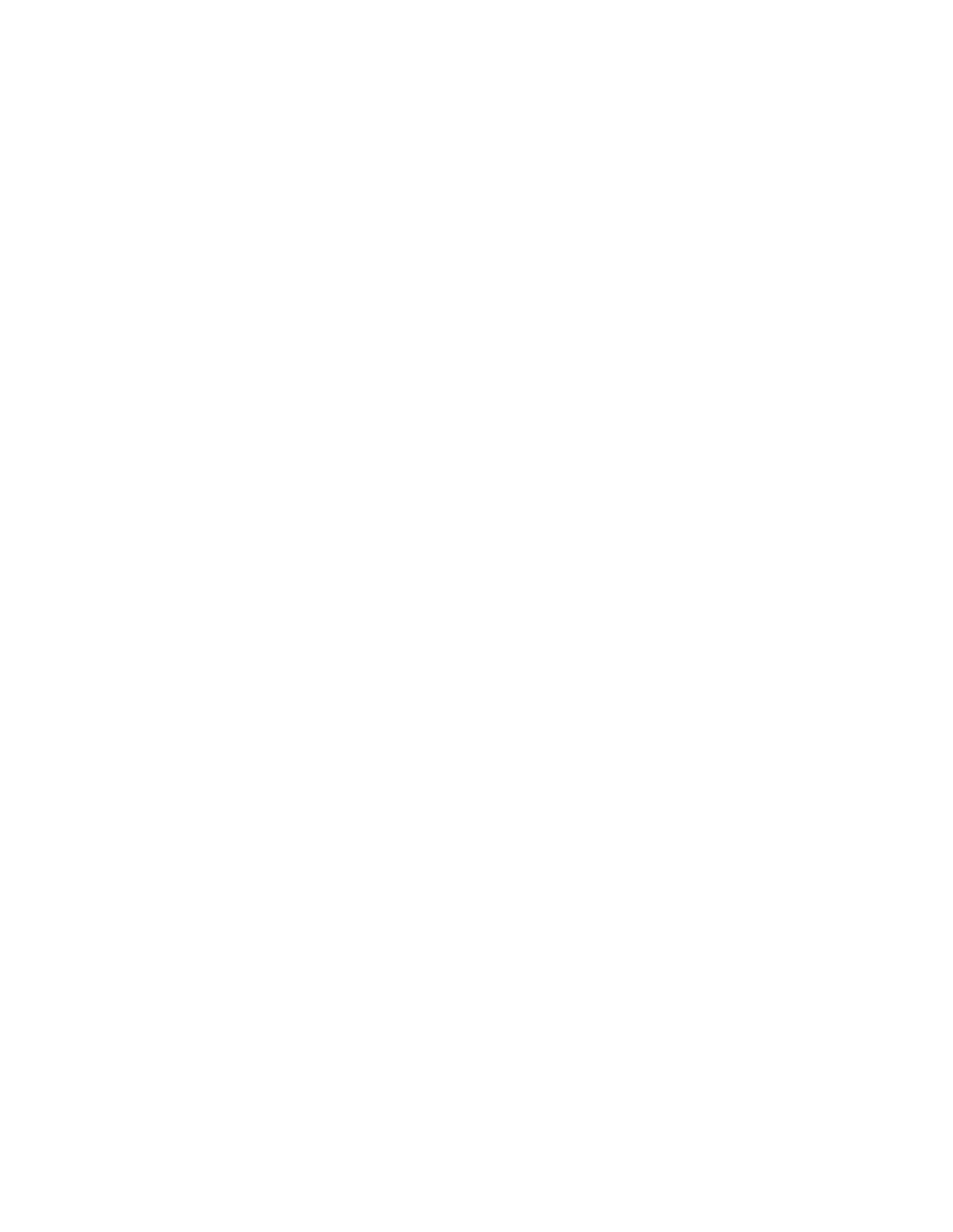# **ANNEX A: TABLES**

**The enclosed tables are based on the Organization for Economic Cooperation and Development Programme for International Student Assessment, 2000, unless otherwise noted.**

**The** *standard error* **associated with the estimates presented is included in parenthesis. The** *confidence interval***, when presented, represents the range within which the score for the population is likely to fall, with 95% probability.**

**Several tables in this publication present average scores along with their standard errors. In order to estimate whether two averages are statistically significantly different, the following formula can be applied to approximate a 95% confidence interval.**

**Approximate Confidence Interval = Average score ± 2 x Standard Error**

**This approximate confidence interval gives a range within which the true average is likely to fall. If two confidence intervals do not overlap, then there is a significant statistical difference between the two averages. It should be noted that this formula is approximate because it estimates a confidence interval that is slightly higher than the 95% level of confidence. As a result, there is a small risk that a significant difference will be identified as insignificant.**

#### **Standardised effects**

*Standardized effects* **result from regression analysis performed to examine the extent a variable(s) influence(s) achievement. For some of the analysis in this report, the impact of various factors on student achievement has been measured using** *standardized effects***. In some cases similar analysis was presented in the international OECD report using an unstandardized measure. Standardized effects were chosen for the presentation of the data in this report because they allow for a fuller picture of how various outcomes are related to predictors within each country by taking into account the variability of student performance. For example, reading enjoyment may increase performance by 40 points in two separate countries; in one country, this may not significantly change a student's performance relative to his or her peers, but in a country such as Canada—where there is less variability in scores it may move a student from the lowest quartile into the highest quartile. Thus, for Canadian analysis, standardized effects provide a better tool for understanding the factors that influence achievement of Canadian students.**

**The following thresholds in the absolute values of the effect size statistic were used to judge the magnitude of the differences:**

| <b>Trivial:</b>  | Less than $ 0.10 $            |
|------------------|-------------------------------|
| Small:           | Between $ 0.10 $ and $ 0.30 $ |
| <b>Moderate:</b> | Between $ 0.30 $ and $ 0.50 $ |
| Large:           | Greater than   0.50           |

**Symbols and abbreviations**

**. . missing data**

**N/A not applicable**

**S estimates suppressed due to small sample sizes.**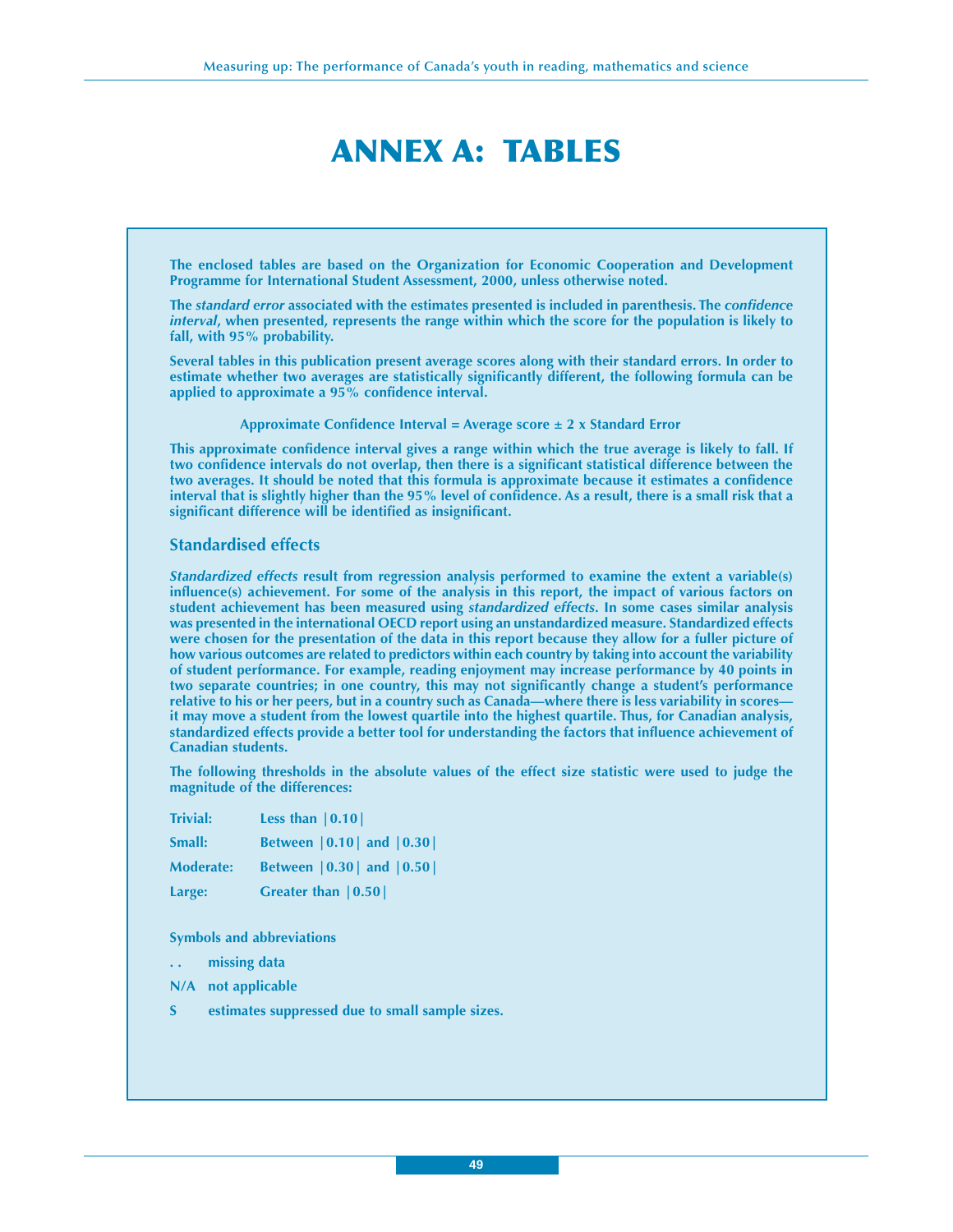#### **Averages and Confidence Intervals: READING**

| Country and province        | Average    | Standard<br>error | Confidence<br>interval $(+ -)$ |
|-----------------------------|------------|-------------------|--------------------------------|
| Alberta                     | 550        | (3.3)             | 6.5                            |
| Finland                     | 546        | (2.6)             | 5.1                            |
| <b>British Columbia</b>     | 538        | (2.9)             | 5.7                            |
| Quebec                      | 536        | (3.0)             | 6.0                            |
| <b>CANADA</b>               | 534        | (1.6)             | 3.1                            |
| <b>Ontario</b>              | 533        | (3.3)             | 6.5                            |
| <b>Manitoba</b>             | 529        | (3.5)             | 7.0                            |
| <b>Saskatchewan</b>         | 529        | (2.7)             | 5.3                            |
| New Zealand                 | 529        | (2.8)             | 5.5                            |
| Australia                   | 528        | (3.5)             | 7.0                            |
| Ireland                     | 527        | (3.2)             | 6.4                            |
| Korea                       | 525        | (2.4)             | 4.8                            |
| <b>United Kingdom</b>       | 523        | (2.6)             | 5.1                            |
| Japan                       | 522        | (5.2)             | 10.4                           |
| <b>Nova Scotia</b>          | 521        | (2.3)             | 4.5                            |
| <b>Prince Edward Island</b> | 517        | (2.4)             | 4.8                            |
| <b>Newfoundland</b>         | 517        | (2.8)             | 5.6                            |
| Sweden                      | 516        | (2.2)             | 4.4                            |
| Austria                     | 507        | (2.4)             | 4.8                            |
| Belgium                     | 507        | (3.6)             | 7.1                            |
| Iceland                     | 507        | (1.5)             | 2.9                            |
| Norway                      | 505        | (2.8)             | 5.6                            |
| France                      | 505        | (2.7)             | 5.4                            |
| <b>United States</b>        | 504        | (7.0)             | 14.0                           |
| <b>New Brunswick</b>        | 501        | (1.8)             | 3.5                            |
| Denmark                     | 497        | (2.4)             | 4.7                            |
| Switzerland                 | 494        | (4.2)             | 8.4                            |
| Spain                       | 493        | (2.7)             | 5.4                            |
| <b>Czech Republic</b>       | 492        | (2.4)             | 4.7                            |
| Italy                       | 487        | (2.9)             | 5.8                            |
| Germany                     | 484        | (2.5)             | 4.9                            |
| Liechtenstein               | 483        | (4.1)             | 8.2                            |
| Hungary                     | 480        | (4.0)             | 7.9                            |
| Poland                      | 479        | (4.5)             | 8.9                            |
| Greece<br>Portugal          | 474<br>470 | (5.0)             | 9.9<br>9.0                     |
| <b>Russian Federation</b>   | 462        | (4.5)             | 8.3                            |
| Latvia                      | 458        | (4.2)<br>(5.3)    | 10.3                           |
| Luxembourg                  | 441        | (1.6)             | 3.2                            |
| Mexico                      | 422        | (3.3)             | 6.6                            |
| <b>Brazil</b>               | 396        | (3.1)             | 6.2                            |

## **TABLE 1.2**

#### **Averages and Confidence Intervals: MATHEMATICS**

| Country and province        | Average    | Standard<br>error | Confidence<br>interval $(+ -)$ |
|-----------------------------|------------|-------------------|--------------------------------|
| Japan                       | 557        | (5.5)             | 10.9                           |
| Quebec                      | 550        | (2.7)             | 5.4                            |
| Alberta                     | 547        | (3.3)             | 6.6                            |
| Korea                       | 547        | (2.8)             | 5.5                            |
| New Zealand                 | 537        | (3.1)             | 6.3                            |
| Finland                     | 536        | (2.1)             | 4.3                            |
| <b>British Columbia</b>     | 534        | (2.8)             | 5.6                            |
| Australia                   | 533        | (3.5)             | 6.9                            |
| <b>Manitoba</b>             | 533        | (3.7)             | 7.3                            |
| <b>CANADA</b>               | 533        | (1.4)             | 2.8                            |
| Switzerland                 | 529        | (4.4)             | 8.7                            |
| <b>United Kingdom</b>       | 529        | (2.5)             | 5.0                            |
| <b>Saskatchewan</b>         | 525        | (2.9)             | 5.8                            |
| <b>Ontario</b>              | 524        | (2.9)             | 5.8                            |
| Belgium                     | 520        | (3.9)             | 7.8                            |
| France                      | 517        | (2.7)             | 5.4                            |
| Austria                     | 515        | (2.5)             | 5.0                            |
| Denmark                     | 514        | (2.4)             | 4.9                            |
| Iceland                     | 514        | (2.3)             | 4.5                            |
| Liechtenstein               | 514        | (7.0)             | 13.9                           |
| <b>Nova Scotia</b>          | 513        | (2.8)             | 5.6                            |
| <b>Prince Edward Island</b> | 512        | (3.7)             | 7.4                            |
| Sweden                      | 510        | (2.5)             | 4.9                            |
| <b>Newfoundland</b>         | 509        | (3.0)             | 5.9                            |
| <b>New Brunswick</b>        | 506        | (2.2)             | 4.4                            |
| Ireland                     | 503        | (2.7)             | 5.4                            |
| Norway                      | 499        | (2.8)             | 5.5<br>5.5                     |
| <b>Czech Republic</b>       | 498        | (2.8)             |                                |
| <b>United States</b>        | 493        | (7.6)             | 15.2                           |
| Germany                     | 490        | (2.5)             | 5.0                            |
| Hungary                     | 488        | (4.0)             | 8.0                            |
| <b>Russian Federation</b>   | 478        | (5.5)             | 10.9                           |
| Spain                       | 476<br>470 | (3.1)             | 6.2<br>10.9                    |
| Poland                      |            | (5.5)             |                                |
| Latvia                      | 463<br>457 | (4.5)             | 8.7<br>5.8                     |
| Italy                       |            | (2.9)             |                                |
| Portugal                    | 454<br>447 | (4.1)             | 8.1<br>11.1                    |
| Greece                      | 446        | (5.6)             | 4.0                            |
| Luxembourg<br>Mexico        | 387        | (2.0)<br>(3.4)    | 6.7                            |
| <b>Brazil</b>               | 334        | (3.7)             | 7.4                            |
|                             |            |                   |                                |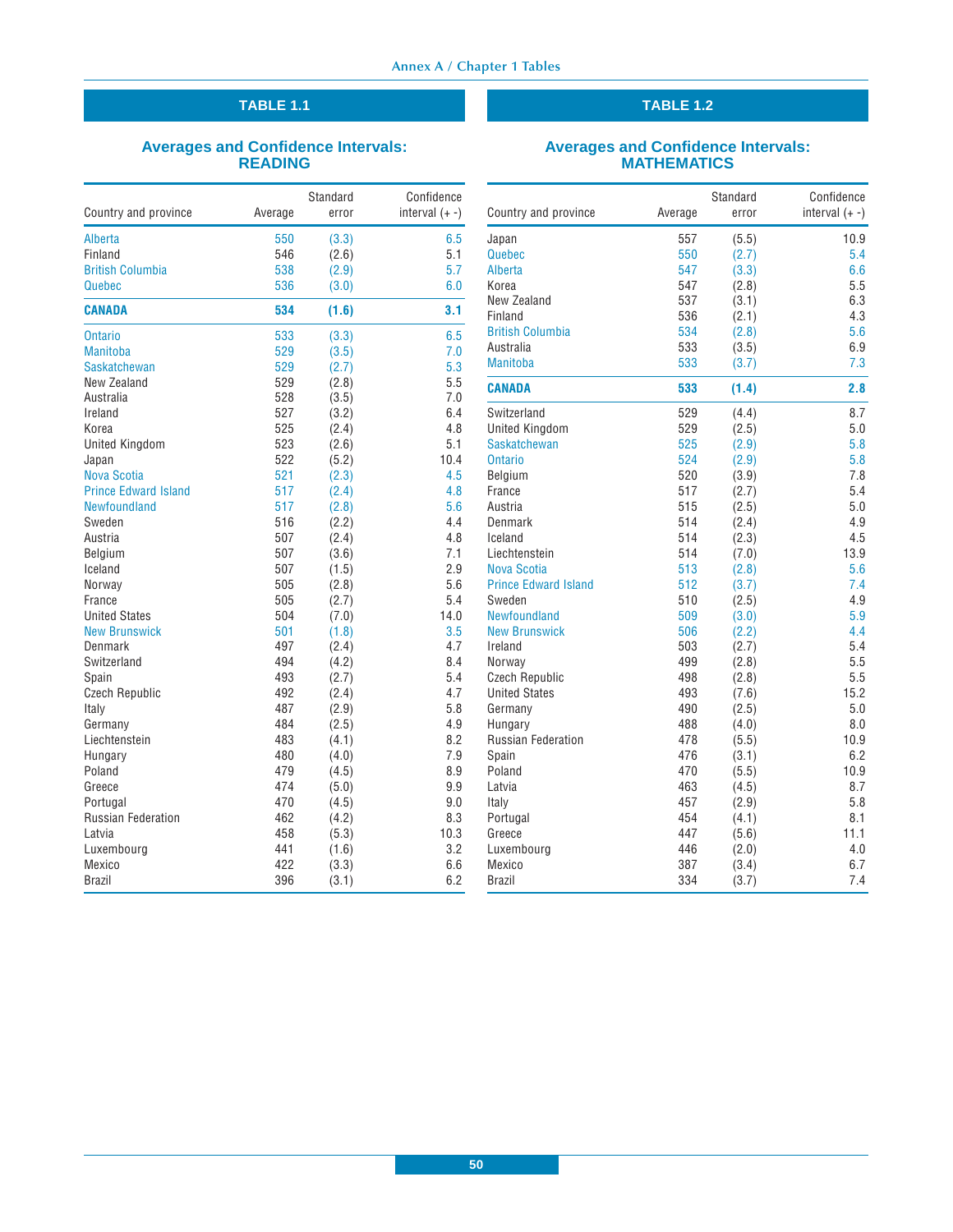#### **Averages and Confidence Intervals: SCIENCE**

|                             |         | Standard | Confidence       |
|-----------------------------|---------|----------|------------------|
| Country and province        | Average | error    | interval $(+ -)$ |
| Korea                       | 552     | (2.7)    | 5.4              |
| Japan                       | 550     | (5.5)    | 10.9             |
| Alberta                     | 546     | (3.5)    | 6.9              |
| Quebec                      | 541     | (3.4)    | 6.7              |
| Finland                     | 538     | (2.5)    | 4.9              |
| <b>British Columbia</b>     | 533     | (3.2)    | 6.4              |
| <b>United Kingdom</b>       | 532     | (2.7)    | 5.3              |
| <b>CANADA</b>               | 529     | (1.6)    | 3.1              |
| New Zealand                 | 528     | (2.4)    | 4.8              |
| Australia                   | 528     | (3.5)    | 6.9              |
| <b>Manitoba</b>             | 527     | (3.6)    | 7.1              |
| Ontario                     | 522     | (3.4)    | 6.8              |
| Saskatchewan                | 522     | (3.0)    | 5.9              |
| Austria                     | 519     | (2.5)    | 5.1              |
| Newfoundland                | 516     | (3.4)    | 6.7              |
| <b>Nova Scotia</b>          | 516     | (3.0)    | 6.0              |
| Ireland                     | 513     | (3.2)    | 6.3              |
| Sweden                      | 512     | (2.5)    | 5.0              |
| <b>Czech Republic</b>       | 511     | (2.4)    | 4.8              |
| <b>Prince Edward Island</b> | 508     | (2.7)    | 5.4              |
| France                      | 500     | (3.2)    | 6.3              |
| Norway                      | 500     | (2.7)    | 5.5              |
| <b>United States</b>        | 499     | (7.3)    | 14.6             |
| <b>New Brunswick</b>        | 497     | (2.3)    | 4.5              |
| Hungary                     | 496     | (4.2)    | 8.3              |
| Iceland                     | 496     | (2.2)    | 4.3              |
| Belgium                     | 496     | (4.3)    | 8.5              |
| Switzerland                 | 496     | (4.4)    | 8.8              |
| Spain                       | 491     | (3.0)    | 5.9              |
| Germany                     | 487     | (2.4)    | 4.8              |
| Poland                      | 483     | (5.1)    | 10.2             |
| Denmark                     | 481     | (2.8)    | 5.6              |
| Italy                       | 478     | (3.1)    | 6.1              |
| Liechtenstein               | 476     | (7.1)    | 14.1             |
| Greece                      | 461     | (4.9)    | 9.7              |
| <b>Russian Federation</b>   | 460     | (4.7)    | 9.4              |
| Latvia                      | 460     | (5.6)    | 11.0             |
| Portugal                    | 459     | (4.0)    | 8.0              |
| Luxembourg                  | 443     | (2.3)    | 4.6              |
| Mexico                      | 422     | (3.2)    | 6.3              |
| <b>Brazil</b>               | 375     | (3.3)    | 6.5              |

### **TABLE 1.4**

#### **Averages and Confidence Intervals: READING RETRIEVING**

| Country and province             | Average    | Standard<br>error | Confidence<br>interval $(+ -)$ |
|----------------------------------|------------|-------------------|--------------------------------|
| Finland                          | 556        | (2.8)             | 5.5                            |
| Alberta                          | 549        | (3.5)             | 7.0                            |
| Australia                        | 536        | (3.7)             | 7.4                            |
| <b>British Columbia</b>          | 535        | (3.1)             | 6.1                            |
| New Zealand                      | 535        | (2.8)             | 5.6                            |
| Quebec                           | 531        | (3.2)             | 6.4                            |
| CANADA                           | 530        | (1.7)             | 3.3                            |
| Korea                            | 530        | (2.5)             | 4.9                            |
| Ontario                          | 528        | (3.5)             | 7.0                            |
| <b>Saskatchewan</b>              | 527        | (2.7)             | 5.4                            |
| <b>Manitoba</b>                  | 527        | (3.6)             | 7.2                            |
| Japan                            | 526        | (5.5)             | 10.9                           |
| Ireland                          | 524        | (3.3)             | 6.5                            |
| <b>United Kingdom</b>            | 523        | (2.5)             | 5.0                            |
| <b>Nova Scotia</b>               | 516        | (2.7)             | 5.3                            |
| Sweden                           | 516        | (2.4)             | 4.8                            |
| France                           | 515        | (3.0)             | 5.9                            |
| Belgium                          | 515        | (3.9)             | 7.8                            |
| <b>Newfoundland</b>              | 512        | (2.9)             | 5.7                            |
| <b>Prince Edward Island</b>      | 512        | (2.8)             | 5.5                            |
| Norway                           | 505        | (2.9)             | 5.8                            |
| Austria                          | 502        | (2.3)             | 4.6                            |
| Iceland                          | 500        | (1.6)             | 3.1                            |
| <b>United States</b>             | 499        | (7.4)             | 14.6                           |
| Switzerland                      | 498        | (4.4)             | 8.8                            |
| Denmark                          | 498        | (2.8)             | 5.5                            |
| <b>New Brunswick</b>             | 494        | (1.8)             | 3.6                            |
| Liechtenstein                    | 492        | (4.9)             | 9.7                            |
| Italy                            | 488        | (3.1)             | 6.2                            |
| Spain                            | 483<br>483 | (3.0)             | 5.9<br>4.8                     |
| Germany<br><b>Czech Republic</b> | 481        | (2.4)             | 5.3                            |
|                                  | 478        | (2.7)             | 8.8                            |
| Hungary<br>Poland                | 475        | (4.4)<br>(5.0)    | 9.9                            |
| Portugal                         | 455        | (4.9)             | 9.7                            |
| Latvia                           | 451        | (5.7)             | 11.2                           |
| <b>Russian Federation</b>        | 451        | (4.9)             | 9.8                            |
| Greece                           | 450        | (5.4)             | 10.7                           |
| Luxembourg                       | 433        | (1.6)             | 3.2                            |
| Mexico                           | 402        | (3.9)             | 7.7                            |
| <b>Brazil</b>                    | 365        | (3.4)             | 6.8                            |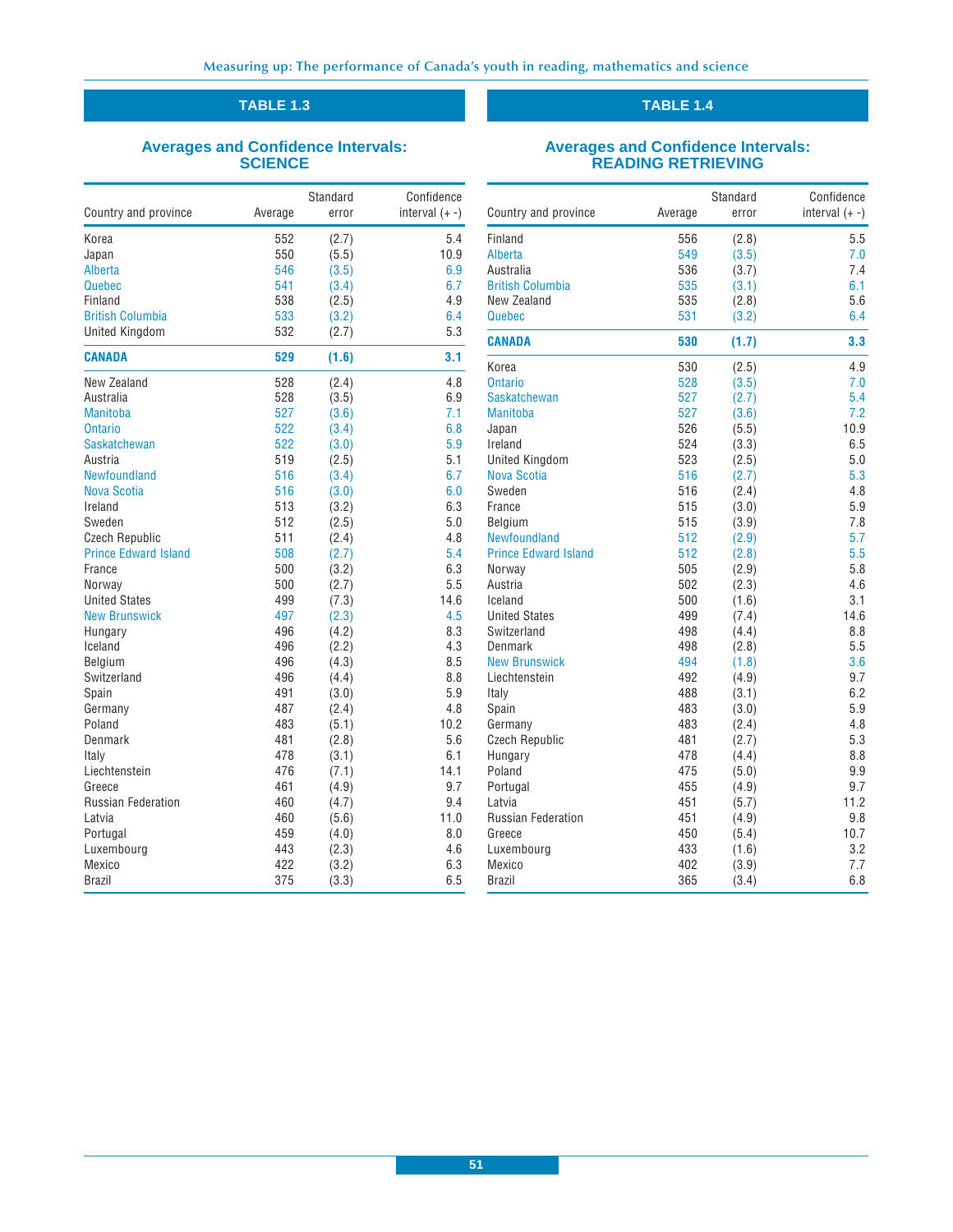#### **Averages and Confidence Intervals: READING INTERPRETING**

|                             |         | Standard | Confidence       |
|-----------------------------|---------|----------|------------------|
| Country and province        | Average | error    | interval $(+ -)$ |
| Finland                     | 555     | (2.9)    | 5.7              |
| Alberta                     | 546     | (3.3)    | 6.6              |
| Quebec                      | 538     | (3.0)    | 6.0              |
| <b>British Columbia</b>     | 534     | (2.8)    | 5.6              |
| <b>CANADA</b>               | 532     | (1.6)    | 3.1              |
| Ontario                     | 529     | (3.3)    | 6.5              |
| Australia                   | 527     | (3.5)    | 7.0              |
| Ireland                     | 526     | (3.3)    | 6.5              |
| New Zealand                 | 526     | (2.7)    | 5.4              |
| <b>Manitoba</b>             | 526     | (3.3)    | 6.6              |
| <b>Saskatchewan</b>         | 525     | (2.6)    | 5.2              |
| Korea                       | 525     | (2.3)    | 4.6              |
| Sweden                      | 522     | (2.1)    | 4.2              |
| Japan                       | 518     | (5.0)    | 9.9              |
| <b>Nova Scotia</b>          | 517     | (2.4)    | 4.8              |
| Iceland                     | 514     | (1.4)    | 2.9              |
| <b>United Kingdom</b>       | 514     | (2.5)    | 5.0              |
| <b>Prince Edward Island</b> | 513     | (2.5)    | 4.9              |
| Belgium                     | 512     | (3.2)    | 6.3              |
| <b>Newfoundland</b>         | 512     | (2.7)    | 5.3              |
| Austria                     | 508     | (2.4)    | 4.9              |
| France                      | 506     | (2.7)    | 5.4              |
| Norway                      | 505     | (2.8)    | 5.5              |
| <b>United States</b>        | 505     | (7.1)    | 14.1             |
| <b>New Brunswick</b>        | 500     | (1.7)    | 3.5              |
| <b>Czech Republic</b>       | 500     | (2.4)    | 4.8              |
| Switzerland                 | 496     | (4.2)    | 8.3              |
| Denmark                     | 494     | (2.4)    | 4.8              |
| Spain                       | 491     | (2.6)    | 5.2              |
| Italy                       | 489     | (2.6)    | 5.2              |
| Germany                     | 488     | (2.5)    | 4.9              |
| Liechtenstein               | 484     | (4.5)    | 8.9              |
| Poland                      | 482     | (4.3)    | 8.5              |
| Hungary                     | 480     | (3.8)    | 7.5              |
| Greece                      | 475     | (4.5)    | 8.9              |
| Portugal                    | 473     | (4.3)    | 8.5              |
| <b>Russian Federation</b>   | 468     | (4.0)    | 7.9              |
| Latvia                      | 459     | (4.9)    | 9.5              |
| Luxembourg                  | 446     | (1.6)    | 3.1              |
| Mexico                      | 419     | (2.9)    | 5.8              |
| <b>Brazil</b>               | 400     | (3.0)    | 6.0              |

## **TABLE 1.6**

#### **Averages and Confidence Intervals: READING REFLECTING**

| Country and province        | Average | Standard<br>error | Confidence<br>interval $(+ -)$ |
|-----------------------------|---------|-------------------|--------------------------------|
| Alberta                     | 559     | (3.5)             | 6.9                            |
| <b>British Columbia</b>     | 547     | (2.8)             | 5.6                            |
| Ontario                     | 544     | (3.2)             | 6.4                            |
| <b>CANADA</b>               | 542     | (1.6)             | 3.1                            |
| Saskatchewan                | 539     | (2.6)             | 5.1                            |
| <b>United Kingdom</b>       | 539     | (2.5)             | 5.0                            |
| <b>Manitoba</b>             | 539     | (3.3)             | 6.6                            |
| Quebec                      | 537     | (3.1)             | 6.1                            |
| Ireland                     | 533     | (3.1)             | 6.2                            |
| <b>Nova Scotia</b>          | 533     | (2.4)             | 4.8                            |
| Finland                     | 533     | (2.7)             | 5.4                            |
| Japan                       | 530     | (5.4)             | 10.8                           |
| New Zealand                 | 529     | (2.9)             | 5.8                            |
| Newfoundland                | 529     | (2.6)             | 5.2                            |
| <b>Prince Edward Island</b> | 528     | (2.5)             | 4.9                            |
| Australia                   | 526     | (3.4)             | 6.9                            |
| Korea                       | 526     | (2.6)             | 5.2                            |
| Austria                     | 512     | (2.7)             | 5.4                            |
| Sweden                      | 510     | (2.3)             | 4.5                            |
| <b>New Brunswick</b>        | 510     | (1.9)             | 3.8                            |
| <b>United States</b>        | 507     | (7.1)             | 14.1                           |
| Norway                      | 506     | (3.0)             | 5.9                            |
| Spain                       | 506     | (2.8)             | 5.6                            |
| Iceland                     | 501     | (1.3)             | 2.6                            |
| Denmark                     | 500     | (2.6)             | 5.2                            |
| Belgium                     | 497     | (4.3)             | 8.6                            |
| France                      | 496     | (2.9)             | 5.7                            |
| Greece                      | 495     | (5.6)             | 11.1                           |
| Switzerland                 | 488     | (4.8)             | 9.6                            |
| <b>Czech Republic</b>       | 485     | (2.6)             | 5.2                            |
| Italy                       | 483     | (3.1)             | 6.2                            |
| Hungary                     | 481     | (4.3)             | 8.5                            |
| Portugal                    | 480     | (4.5)             | 9.0                            |
| Germany                     | 478     | (2.9)             | 5.7                            |
| Poland                      | 477     | (4.7)             | 9.4                            |
| Liechtenstein               | 468     | (5.7)             | 11.4                           |
| Latvia                      | 458     | (5.3)             | 10.3                           |
| <b>Russian Federation</b>   | 455     | (4.0)             | 7.9                            |
| Mexico                      | 446     | (3.7)             | 7.4                            |
| Luxembourg                  | 442     | (1.9)             | 3.7                            |
| <b>Brazil</b>               | 417     | (3.3)             | 6.6                            |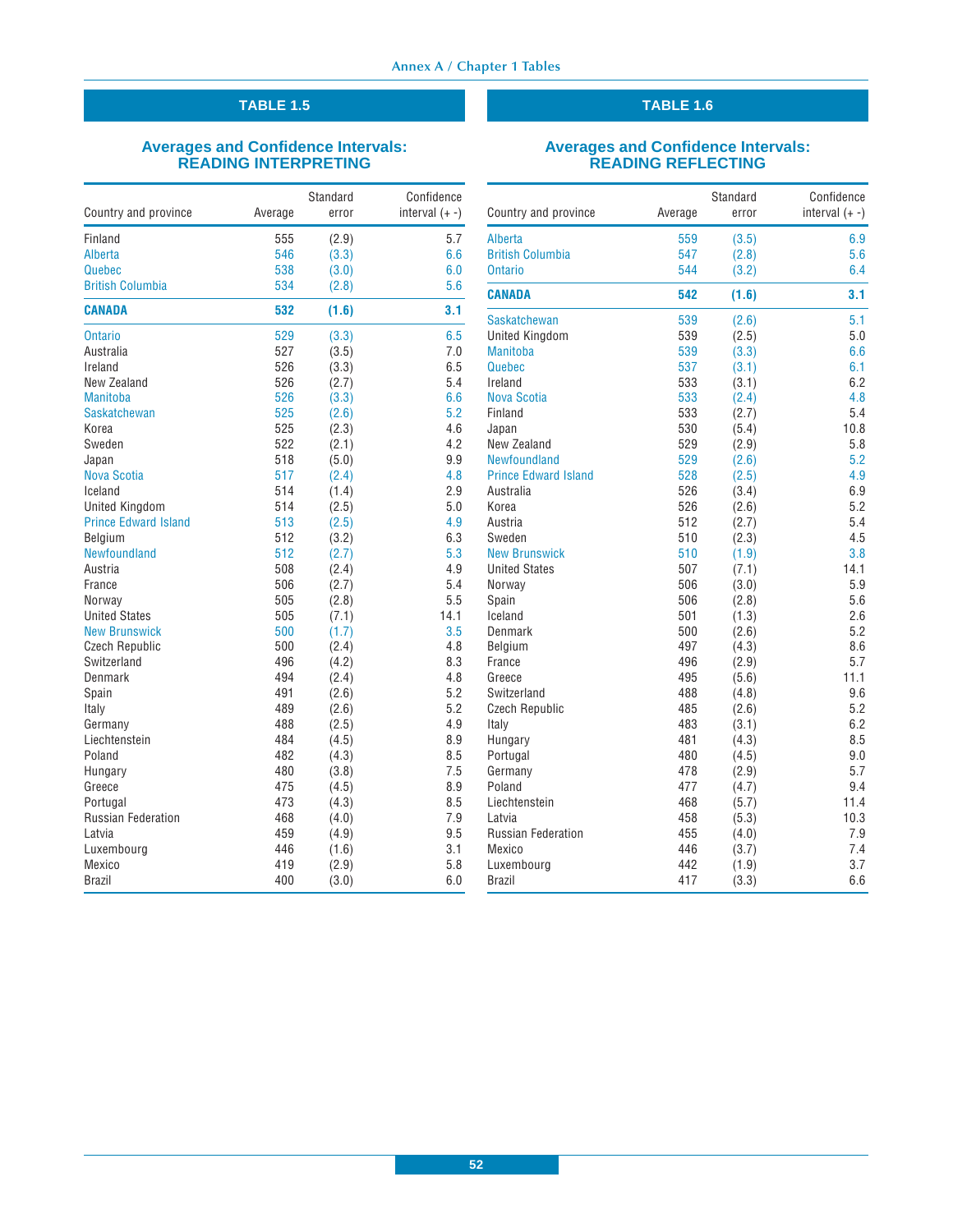| Reading Scores at 5th, 10th, 25th, 50th, 75th, 90th and 95th Percentiles |  |  |  |  |
|--------------------------------------------------------------------------|--|--|--|--|
|--------------------------------------------------------------------------|--|--|--|--|

| Country and province        |     | 5th<br>percentile |     | 10 <sub>th</sub><br>percentile |     | 25th<br>percentile |     | 50th<br>percentile |     | 75th<br>percentile |     | 90th<br>percentile |     | 95th<br>percentile |
|-----------------------------|-----|-------------------|-----|--------------------------------|-----|--------------------|-----|--------------------|-----|--------------------|-----|--------------------|-----|--------------------|
| <b>CANADA</b>               | 371 | (3.8)             | 410 | (2.5)                          | 472 | (2.0)              | 540 | (1.7)              | 600 | (1.5)              | 652 | (1.9)              | 681 | (2.8)              |
| France                      | 344 | (6.3)             | 381 | (5.3)                          | 444 | (4.4)              | 511 | (3.1)              | 570 | (2.3)              | 618 | (2.7)              | 645 | (3.6)              |
| <b>United States</b>        | 320 | (11.2)            | 363 | (11.5)                         | 436 | (8.8)              | 511 | (7.0)              | 577 | (6.4)              | 636 | (5.9)              | 669 | (7.0)              |
| United Kingdom              | 352 | (4.9)             | 391 | (3.9)                          | 458 | (2.9)              | 527 | (2.7)              | 595 | (3.5)              | 651 | (4.0)              | 682 | (4.9)              |
| Germany                     | 284 | (7.5)             | 335 | (5.7)                          | 417 | (4.0)              | 494 | (3.1)              | 562 | (3.1)              | 619 | (2.6)              | 650 | (3.4)              |
| Japan                       | 366 | (11.7)            | 407 | (10.2)                         | 471 | (7.0)              | 530 | (4.9)              | 582 | (4.5)              | 625 | (4.6)              | 650 | (4.5)              |
| Italy                       | 331 | (8.8)             | 367 | (5.9)                          | 429 | (4.1)              | 492 | (3.2)              | 552 | (3.2)              | 601 | (2.6)              | 627 | (3.3)              |
| <b>Russian Federation</b>   | 305 | (7.0)             | 340 | (5.8)                          | 400 | (5.0)              | 464 | (4.2)              | 526 | (4.3)              | 579 | (4.2)              | 608 | (5.3)              |
| Australia                   | 354 | (5.0)             | 394 | (4.3)                          | 458 | (4.4)              | 534 | (4.2)              | 602 | (4.3)              | 655 | (4.3)              | 685 | (4.6)              |
| Belgium                     | 308 | (9.4)             | 354 | (8.7)                          | 437 | (6.7)              | 523 | (3.5)              | 587 | (2.3)              | 634 | (2.5)              | 659 | (2.4)              |
| Finland                     | 390 | (6.1)             | 429 | (5.0)                          | 492 | (3.0)              | 553 | (2.4)              | 608 | (2.5)              | 654 | (2.7)              | 681 | (3.4)              |
| Mexico                      | 284 | (4.3)             | 311 | (3.4)                          | 360 | (3.6)              | 420 | (4.1)              | 482 | (4.7)              | 535 | (5.5)              | 565 | (6.0)              |
| Sweden                      | 353 | (4.6)             | 391 | (4.1)                          | 456 | (3.0)              | 523 | (2.4)              | 581 | (2.8)              | 630 | (2.8)              | 657 | (3.0)              |
| Switzerland                 | 316 | (5.5)             | 355 | (5.3)                          | 426 | (5.5)              | 503 | (4.6)              | 567 | (4.6)              | 621 | (5.2)              | 651 | (5.3)              |
| Newfoundland                | 348 | (6.8)             | 381 | (6.5)                          | 451 | (4.5)              | 519 | (4.7)              | 586 | (4.7)              | 638 | (6.3)              | 668 | (9.3)              |
| <b>Prince Edward Island</b> | 354 | (6.1)             | 391 | (8.9)                          | 450 | (6.0)              | 521 | (5.1)              | 589 | (4.6)              | 641 | (4.9)              | 670 | (7.2)              |
| <b>Nova Scotia</b>          | 352 | (6.8)             | 391 | (5.9)                          | 453 | (4.9)              | 521 | (3.6)              | 588 | (4.2)              | 641 | (6.9)              | 668 | (6.7)              |
| <b>New Brunswick</b>        | 330 | (5.7)             | 370 | (6.2)                          | 438 | (3.7)              | 505 | (3.2)              | 568 | (3.3)              | 622 | (3.8)              | 651 | (5.4)              |
| Quebec                      | 377 | (9.1)             | 414 | (6.1)                          | 481 | (4.6)              | 546 | (3.6)              | 603 | (3.4)              | 651 | (2.9)              | 679 | (5.6)              |
| <b>Ontario</b>              | 365 | (7.3)             | 405 | (5.8)                          | 469 | (4.8)              | 540 | (4.0)              | 601 | (3.7)              | 653 | (4.9)              | 682 | (6.9)              |
| <b>Manitoba</b>             | 369 | (6.2)             | 406 | (6.4)                          | 470 | (5.4)              | 537 | (5.3)              | 600 | (5.7)              | 654 | (5.8)              | 685 | (6.8)              |
| Saskatchewan                | 373 | (8.3)             | 410 | (6.0)                          | 467 | (4.4)              | 531 | (4.6)              | 591 | (3.5)              | 641 | (4.7)              | 672 | (6.3)              |
| Alberta                     | 381 | (9.2)             | 423 | (7.0)                          | 489 | (4.9)              | 557 | (4.2)              | 620 | (4.7)              | 672 | (5.5)              | 702 | (6.2)              |
| <b>British Columbia</b>     | 373 | (7.2)             | 410 | (5.5)                          | 473 | (3.9)              | 546 | (3.7)              | 605 | (3.2)              | 657 | (4.3)              | 687 | (6.1)              |

Note: The standard error of the estimates is included in parentheses.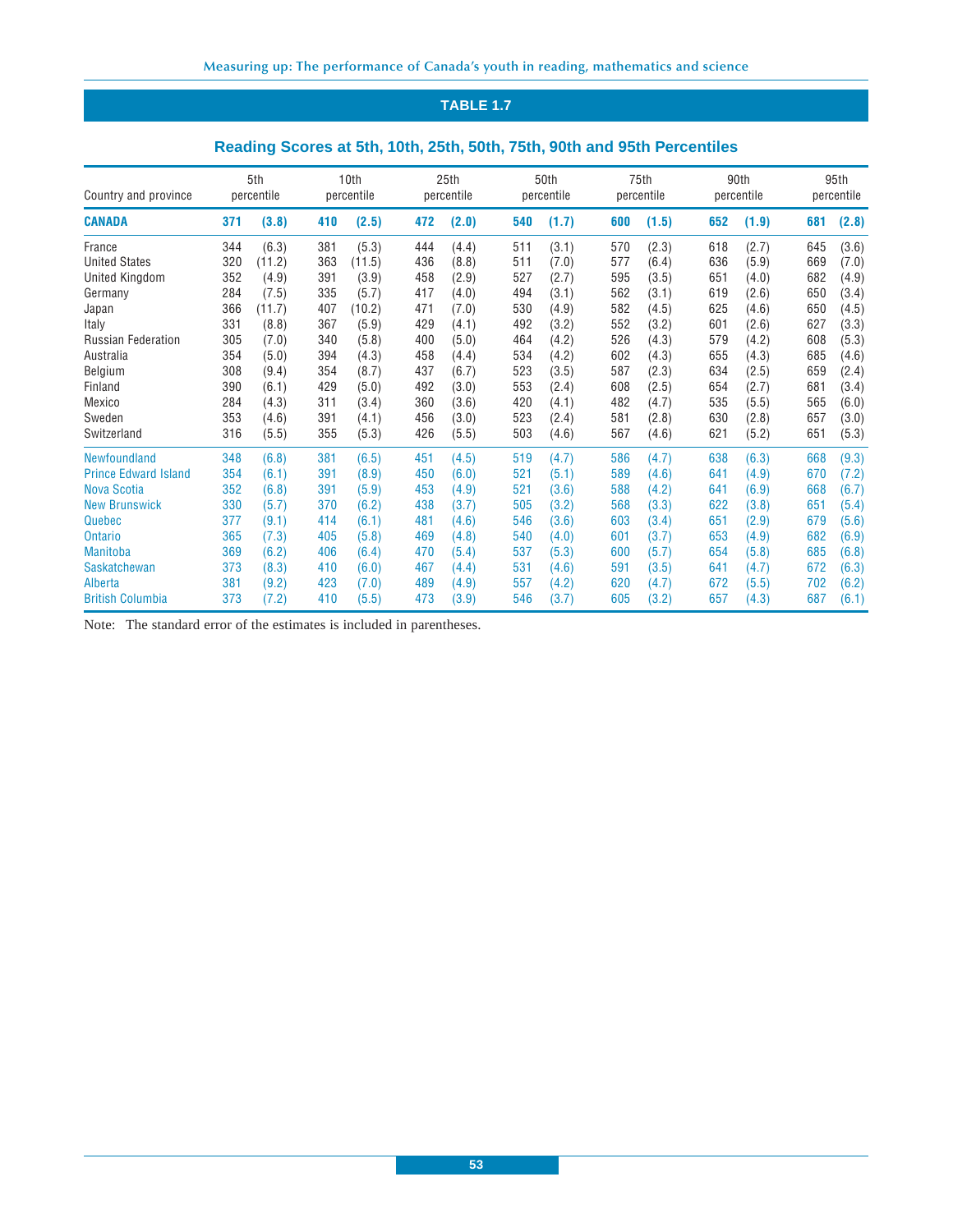## **Mathematics Scores at 5th, 10th, 25th, 50th, 75th, 90th and 95th Percentiles**

| Country and province        |     | 5th<br>percentile |     | 10 <sub>th</sub><br>percentile |     | 25 <sub>th</sub><br>percentile |     | 50th<br>percentile |     | 75th<br>percentile |     | 90th<br>percentile |     | 95th<br>percentile |
|-----------------------------|-----|-------------------|-----|--------------------------------|-----|--------------------------------|-----|--------------------|-----|--------------------|-----|--------------------|-----|--------------------|
| <b>CANADA</b>               | 390 | (3.3)             | 423 | (2.5)                          | 476 | (2.1)                          | 536 | (1.8)              | 592 | (1.7)              | 640 | (2.0)              | 668 | (2.6)              |
| France                      | 364 | (6.4)             | 399 | (5.1)                          | 457 | (4.2)                          | 522 | (3.1)              | 581 | (3.0)              | 629 | (3.2)              | 656 | (4.5)              |
| <b>United States</b>        | 327 | (10.8)            | 361 | (10.1)                         | 427 | (9.7)                          | 497 | (8.6)              | 562 | (7.5)              | 620 | (7.9)              | 652 | (7.4)              |
| United Kingdom              | 374 | (5.4)             | 412 | (3.9)                          | 470 | (3.4)                          | 532 | (2.8)              | 592 | (3.1)              | 646 | (4.1)              | 676 | (5.5)              |
| Germany                     | 311 | (8.0)             | 349 | (6.2)                          | 422 | (3.9)                          | 497 | (4.0)              | 563 | (2.7)              | 619 | (3.6)              | 649 | (4.1)              |
| Japan                       | 402 | (11.5)            | 440 | (9.4)                          | 504 | (7.4)                          | 563 | (5.4)              | 617 | (5.2)              | 662 | (5.2)              | 688 | (6.3)              |
| Italy                       | 301 | (7.8)             | 338 | (5.0)                          | 398 | (3.2)                          | 462 | (3.5)              | 520 | (3.6)              | 570 | (4.3)              | 600 | (6.1)              |
| <b>Russian Federation</b>   | 305 | (9.1)             | 343 | (7.4)                          | 407 | (6.5)                          | 478 | (5.9)              | 551 | (6.4)              | 613 | (6.8)              | 647 | (7.9)              |
| Australia                   | 380 | (6.2)             | 418 | (5.9)                          | 474 | (4.4)                          | 536 | (4.3)              | 594 | (4.2)              | 647 | (5.4)              | 678 | (5.3)              |
| Belgium                     | 322 | (10.1)            | 367 | (8.9)                          | 453 | (6.7)                          | 533 | (4.1)              | 597 | (3.0)              | 646 | (3.8)              | 672 | (3.8)              |
| Finland                     | 400 | (6.4)             | 433 | (3.6)                          | 484 | (4.0)                          | 538 | (2.3)              | 592 | (2.4)              | 636 | (3.1)              | 664 | (3.8)              |
| Mexico                      | 254 | (5.0)             | 281 | (3.7)                          | 329 | (3.7)                          | 386 | (4.2)              | 445 | (5.1)              | 496 | (5.6)              | 527 | (6.4)              |
| Sweden                      | 347 | (5.9)             | 386 | (4.4)                          | 450 | (3.3)                          | 514 | (3.0)              | 574 | (2.8)              | 626 | (3.3)              | 656 | (4.5)              |
| Switzerland                 | 353 | (9.2)             | 398 | (6.2)                          | 466 | (5.0)                          | 535 | (5.1)              | 601 | (5.2)              | 653 | (5.6)              | 682 | (4.9)              |
| <b>Newfoundland</b>         | 375 | (8.0)             | 405 | (5.2)                          | 456 | (4.3)                          | 511 | (3.5)              | 565 | (4.2)              | 610 | (5.2)              | 639 | (7.6)              |
| <b>Prince Edward Island</b> | 372 | (6.8)             | 405 | (5.4)                          | 456 | (5.6)                          | 516 | (4.2)              | 568 | (6.0)              | 614 | (6.5)              | 641 | (6.1)              |
| <b>Nova Scotia</b>          | 373 | (8.2)             | 403 | (5.1)                          | 456 | (3.8)                          | 513 | (3.5)              | 570 | (4.1)              | 621 | (4.9)              | 646 | (5.1)              |
| <b>New Brunswick</b>        | 372 | (6.7)             | 401 | (4.1)                          | 453 | (4.0)                          | 508 | (3.4)              | 562 | (3.2)              | 607 | (4.0)              | 636 | (6.0)              |
| Quebec                      | 407 | (6.9)             | 443 | (5.3)                          | 496 | (3.8)                          | 554 | (3.1)              | 608 | (3.3)              | 654 | (3.4)              | 680 | (4.4)              |
| <b>Ontario</b>              | 383 | (6.9)             | 416 | (4.7)                          | 467 | (3.9)                          | 526 | (3.6)              | 581 | (3.6)              | 629 | (4.4)              | 657 | (6.3)              |
| <b>Manitoba</b>             | 393 | (8.9)             | 422 | (5.3)                          | 478 | (5.2)                          | 536 | (4.1)              | 591 | (4.9)              | 640 | (5.5)              | 668 | (5.8)              |
| Saskatchewan                | 394 | (6.7)             | 425 | (6.2)                          | 473 | (4.1)                          | 525 | (3.8)              | 577 | (3.6)              | 625 | (4.5)              | 653 | (5.9)              |
| Alberta                     | 402 | (8.0)             | 437 | (6.5)                          | 490 | (4.1)                          | 550 | (4.0)              | 607 | (4.5)              | 656 | (5.2)              | 680 | (5.9)              |
| <b>British Columbia</b>     | 390 | (5.8)             | 422 | (5.4)                          | 477 | (4.6)                          | 537 | (4.3)              | 594 | (3.1)              | 642 | (4.3)              | 669 | (5.1)              |

#### **TABLE 1.9**

## **Science Scores at 5th, 10th, 25th, 50th, 75th, 90th and 95th Percentiles**

| Country and province        |     | 5th<br>percentile |     | 10 <sub>th</sub><br>percentile |     | 25 <sub>th</sub><br>percentile |     | 50th<br>percentile |     | 75th<br>percentile |     | 90th<br>percentile |     | 95th<br>percentile |
|-----------------------------|-----|-------------------|-----|--------------------------------|-----|--------------------------------|-----|--------------------|-----|--------------------|-----|--------------------|-----|--------------------|
| <b>CANADA</b>               | 380 | (3.8)             | 412 | (3.2)                          | 469 | (2.1)                          | 532 | (1.8)              | 592 | (1.8)              | 641 | (2.1)              | 670 | (2.9)              |
| France                      | 329 | (6.0)             | 363 | (5.2)                          | 429 | (5.1)                          | 503 | (4.1)              | 575 | (3.8)              | 631 | (4.0)              | 662 | (4.7)              |
| <b>United States</b>        | 330 | (11.9)            | 368 | (9.9)                          | 430 | (9.0)                          | 502 | (8.2)              | 571 | (7.4)              | 628 | (7.1)              | 658 | (7.7)              |
| United Kingdom              | 365 | (6.8)             | 401 | (6.0)                          | 466 | (3.6)                          | 535 | (3.1)              | 602 | (3.8)              | 656 | (4.7)              | 687 | (4.9)              |
| Germany                     | 314 | (9.0)             | 350 | (5.5)                          | 417 | (4.7)                          | 491 | (4.0)              | 560 | (3.1)              | 618 | (3.4)              | 649 | (4.5)              |
| Japan                       | 391 | (11.1)            | 430 | (10.2)                         | 495 | (7.5)                          | 557 | (5.5)              | 612 | (5.1)              | 659 | (4.8)              | 688 | (5.8)              |
| Italy                       | 315 | (7.1)             | 349 | (5.9)                          | 411 | (4.3)                          | 480 | (3.7)              | 547 | (3.6)              | 602 | (3.7)              | 633 | (4.6)              |
| <b>Russian Federation</b>   | 298 | (7.1)             | 333 | (5.4)                          | 391 | (5.9)                          | 459 | (5.1)              | 529 | (5.4)              | 591 | (6.0)              | 624 | (6.2)              |
| Australia                   | 368 | (5.0)             | 402 | (5.1)                          | 463 | (4.7)                          | 531 | (4.7)              | 595 | (4.8)              | 646 | (5.0)              | 675 | (4.9)              |
| Belgium                     | 292 | (14.1)            | 346 | (10.4)                         | 423 | (6.3)                          | 507 | (4.1)              | 577 | (3.6)              | 630 | (2.7)              | 656 | (2.9)              |
| Finland                     | 391 | (5.1)             | 425 | (3.8)                          | 480 | (3.5)                          | 540 | (2.9)              | 598 | (2.8)              | 645 | (3.9)              | 674 | (4.1)              |
| Mexico                      | 302 | (4.9)             | 325 | (4.8)                          | 368 | (3.1)                          | 417 | (3.5)              | 472 | (4.5)              | 525 | (5.9)              | 554 | (6.4)              |
| Sweden                      | 357 | (5.7)             | 390 | (4.4)                          | 446 | (3.8)                          | 517 | (3.3)              | 578 | (3.0)              | 629 | (3.2)              | 659 | (4.1)              |
| Switzerland                 | 331 | (5.7)             | 365 | (5.3)                          | 427 | (5.0)                          | 496 | (5.1)              | 567 | (6.2)              | 625 | (6.1)              | 656 | (8.2)              |
| Newfoundland                | 372 | (7.6)             | 401 | (6.2)                          | 458 | (4.0)                          | 516 | (4.1)              | 578 | (5.3)              | 630 | (6.7)              | 656 | (8.1)              |
| <b>Prince Edward Island</b> | 373 | (8.4)             | 400 | (5.6)                          | 449 | (4.2)                          | 505 | (4.4)              | 566 | (4.2)              | 619 | (5.2)              | 652 | (6.4)              |
| <b>Nova Scotia</b>          | 373 | (4.9)             | 401 | (4.4)                          | 457 | (4.4)                          | 518 | (4.4)              | 577 | (3.9)              | 624 | (4.9)              | 653 | (8.8)              |
| <b>New Brunswick</b>        | 357 | (4.6)             | 386 | (4.6)                          | 437 | (3.1)                          | 494 | (2.9)              | 559 | (4.5)              | 611 | (4.3)              | 639 | (4.6)              |
| Quebec                      | 384 | (6.6)             | 418 | (5.4)                          | 480 | (4.4)                          | 546 | (3.3)              | 604 | (3.6)              | 653 | (4.6)              | 682 | (5.6)              |
| <b>Ontario</b>              | 375 | (7.0)             | 406 | (6.2)                          | 463 | (4.5)                          | 524 | (4.0)              | 583 | (3.5)              | 632 | (4.9)              | 661 | (7.1)              |
| <b>Manitoba</b>             | 379 | (7.0)             | 412 | (6.3)                          | 468 | (5.6)                          | 529 | (3.9)              | 588 | (5.2)              | 638 | (5.5)              | 665 | (6.1)              |
| <b>Saskatchewan</b>         | 385 | (7.0)             | 412 | (5.1)                          | 463 | (3.9)                          | 523 | (5.0)              | 581 | (3.5)              | 626 | (4.9)              | 653 | (5.7)              |
| Alberta                     | 395 | (8.8)             | 429 | (7.3)                          | 487 | (4.8)                          | 548 | (4.4)              | 610 | (3.9)              | 656 | (4.9)              | 685 | (7.5)              |
| <b>British Columbia</b>     | 386 | (7.1)             | 418 | (5.2)                          | 471 | (4.2)                          | 536 | (3.8)              | 597 | (4.0)              | 642 | (4.0)              | 670 | (4.8)              |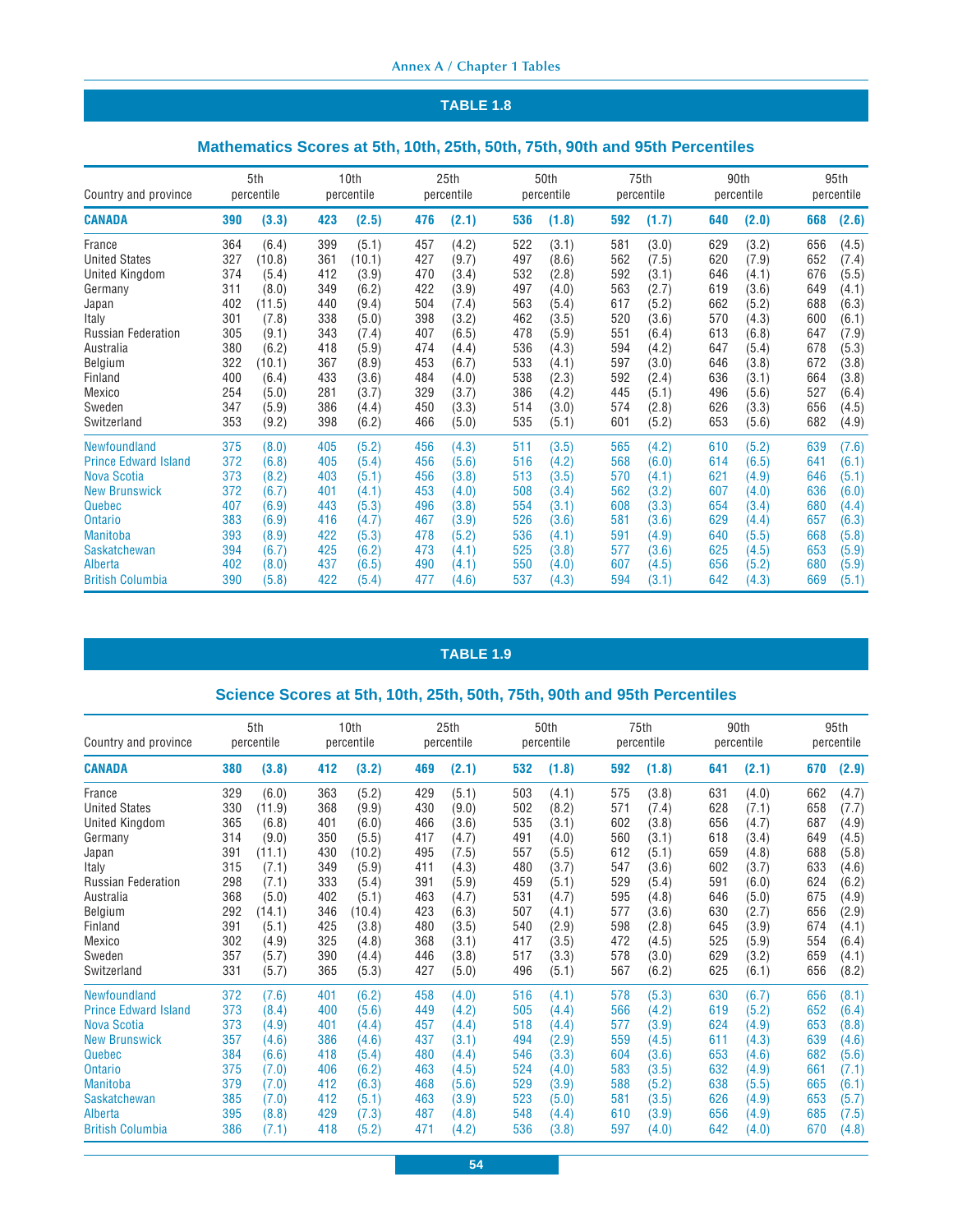#### **Reading Inequality Index (90th percentile/10th percentile)**

| Country and province        | Inequality index |
|-----------------------------|------------------|
| <b>CANADA</b>               | 1.59             |
| France                      | 1.62             |
| <b>United States</b>        | 1.75             |
| United Kingdom              | 1.67             |
| Germany                     | 1.85             |
| Japan                       | 1.54             |
| Italy                       | 1.64             |
| <b>Russian Federation</b>   | 1.70             |
| Australia                   | 1.66             |
| Belgium                     | 1.79             |
| Finland                     | 1.52             |
| Mexico                      | 1.72             |
| Sweden                      | 1.61             |
| Switzerland                 | 1.75             |
| Newfoundland                | 1.67             |
| <b>Prince Edward Island</b> | 1.64             |
| <b>Nova Scotia</b>          | 1.64             |
| <b>New Brunswick</b>        | 1.68             |
| Quebec                      | 1.57             |
| <b>Ontario</b>              | 1.61             |
| <b>Manitoba</b>             | 1.61             |
| <b>Saskatchewan</b>         | 1.57             |
| <b>Alberta</b>              | 1.59             |
| <b>British Columbia</b>     | 1.60             |

## **TABLE 1.11**

#### **Mathematics Inequality Index (90th percentile/10th percentile)**

| Country and province        | Inequality index |
|-----------------------------|------------------|
| <b>CANADA</b>               | 1.51             |
| France                      | 1.58             |
| <b>United States</b>        | 1.72             |
| <b>United Kingdom</b>       | 1.57             |
| Germany                     | 1.78             |
| Japan                       | 1.50             |
| Italy                       | 1.68             |
| <b>Russian Federation</b>   | 1.79             |
| Australia                   | 1.55             |
| <b>Belgium</b>              | 1.76             |
| Finland                     | 1.47             |
| Mexico                      | 1.77             |
| Sweden                      | 1.62             |
| Switzerland                 | 1.64             |
| <b>Newfoundland</b>         | 1.51             |
| <b>Prince Edward Island</b> | 1.51             |
| <b>Nova Scotia</b>          | 1.54             |
| <b>New Brunswick</b>        | 1.51             |
| Quebec                      | 1.47             |
| Ontario                     | 1.51             |
| <b>Manitoba</b>             | 1.51             |
| <b>Saskatchewan</b>         | 1.47             |
| Alberta                     | 1.50             |
| <b>British Columbia</b>     | 1.52             |

## **TABLE 1.12**

#### **Science Inequality Index (90th percentile/10th percentile)**

| Country and province        | Inequality index |
|-----------------------------|------------------|
| <b>CANADA</b>               | 1.56             |
| France                      | 1.74             |
| <b>United States</b>        | 1.71             |
| United Kingdom              | 1.63             |
| Germany                     | 1.77             |
| Japan                       | 1.53             |
| Italy                       | 1.73             |
| <b>Russian Federation</b>   | 1.77             |
| Australia                   | 1.61             |
| Belgium                     | 1.82             |
| Finland                     | 1.52             |
| Mexico                      | 1.61             |
| Sweden<br>Switzerland       | 1.62<br>1.71     |
|                             |                  |
| Newfoundland                | 1.57             |
| <b>Prince Edward Island</b> | 1.55             |
| <b>Nova Scotia</b>          | 1.55             |
| <b>New Brunswick</b>        | 1.58             |
| Quebec                      | 1.56             |
| Ontario                     | 1.56             |
| <b>Manitoba</b>             | 1.55             |
| <b>Saskatchewan</b>         | 1.52             |
| Alberta                     | 1.53             |
| <b>British Columbia</b>     | 1.54             |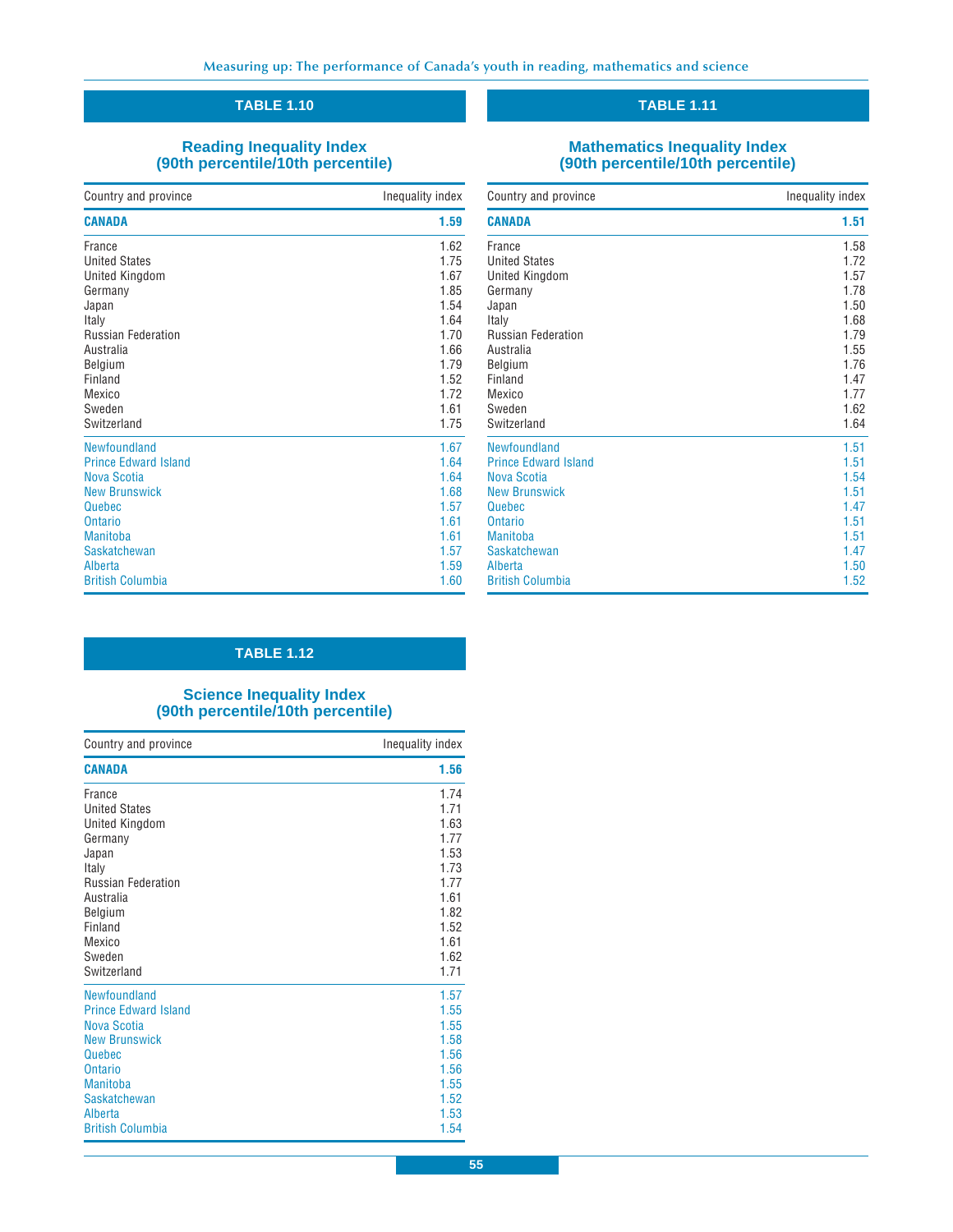#### **Percent of Students Above 50th, 75th and 90th International Percentile: READING**

| Country and province        | 50th<br>percentile | 75th<br>percentile | 90th<br>percentile |
|-----------------------------|--------------------|--------------------|--------------------|
| Alberta                     | 71                 | 46                 | 24                 |
| Finland                     | 73                 | 45                 | 20                 |
| <b>British Columbia</b>     | 67                 | 42                 | 20                 |
| Australia                   | 63                 | 38                 | 19                 |
| <b>CANADA</b>               | 66                 | 39                 | 18                 |
| <b>Ontario</b>              | 66                 | 39                 | 18                 |
| <b>Manitoba</b>             | 64                 | 36                 | 17                 |
| Quebec                      | 68                 | 40                 | 17                 |
| <b>United Kingdom</b>       | 61                 | 36                 | 17                 |
| <b>Saskatchewan</b>         | 65                 | 36                 | 15                 |
| <b>Nova Scotia</b>          | 61                 | 34                 | 15                 |
| Newfoundland                | 58                 | 32                 | 15                 |
| <b>Prince Edward Island</b> | 58                 | 33                 | 14                 |
| <b>Belgium</b>              | 59                 | 34                 | 14                 |
| <b>United States</b>        | 55                 | 29                 | 13                 |
| Sweden                      | 60                 | 32                 | 13                 |
| Japan                       | 65                 | 33                 | 11                 |
| <b>New Brunswick</b>        | 53                 | 26                 | 10                 |
| Switzerland                 | 52                 | 26                 | 10                 |
| Germany                     | 49                 | 24                 | 10                 |
| France                      | 55                 | 27                 | 10                 |
| Italy                       | 48                 | 21                 | 6                  |
| <b>Russian Federation</b>   | 36                 | 13                 | 4                  |
| Mexico                      | 20                 | 5                  | 1                  |

#### **TABLE 1.14**

#### **Percent of Students Above 50th, 75th and 90th International Percentile: MATHEMATICS**

| Country and province        | 50th<br>percentile | 75th<br>percentile | 90th<br>percentile |
|-----------------------------|--------------------|--------------------|--------------------|
| Japan                       | 76                 | 47                 | 21                 |
| Alberta                     | 71                 | 41                 | 18                 |
| Quebec                      | 74                 | 43                 | 18                 |
| Switzerland                 | 63                 | 36                 | 17                 |
| Belgium                     | 62                 | 35                 | 15                 |
| Australia                   | 66                 | 35                 | 15                 |
| United Kingdom              | 64                 | 34                 | 14                 |
| <b>British Columbia</b>     | 66                 | 36                 | 14                 |
| <b>Manitoba</b>             | 67                 | 34                 | 13                 |
| <b>CANADA</b>               | 66                 | 35                 | 13                 |
| Finland                     | 69                 | 35                 | 12                 |
| France                      | 59                 | 30                 | 11                 |
| <b>Ontario</b>              | 62                 | 31                 | 10                 |
| <b>Saskatchewan</b>         | 63                 | 29                 | 10                 |
| Sweden                      | 56                 | 27                 | 10                 |
| <b>United States</b>        | 49                 | 23                 | 9                  |
| Nova Scotia                 | 57                 | 26                 | 9                  |
| Germany                     | 49                 | 23                 | 8                  |
| <b>Russian Federation</b>   | 42                 | 20                 | 8                  |
| <b>Prince Edward Island</b> | 57                 | 25                 | $\overline{7}$     |
| Newfoundland                | 56                 | 23                 | 6                  |
| <b>New Brunswick</b>        | 54                 | 22                 | 6                  |
| Italy                       | 34                 | 10                 | $\overline{2}$     |
| Mexico                      | 9                  | 1                  | 0                  |

## **TABLE 1.15**

#### **Percent of Students Above 50th, 75th and 90th International Percentile: SCIENCE**

| Country and province    | 50th<br>percentile | 75th<br>percentile | 90th<br>percentile | Country and province        | 50th<br>percentile | 75th<br>percentile | 90th<br>percentile |
|-------------------------|--------------------|--------------------|--------------------|-----------------------------|--------------------|--------------------|--------------------|
| Japan                   | 75                 | 45                 | 20                 | Newfoundland                | 59                 | 28                 |                    |
| Alberta                 | 72                 | 42                 | 19                 | Sweden                      | 58                 | 29                 | 11                 |
| <b>United Kingdom</b>   | 65                 | 37                 | 17                 | <b>United States</b>        | 52                 | 26                 | 10                 |
| Quebec                  | 70                 | 40                 | 17                 | <b>Saskatchewan</b>         | 62                 | 30                 | 10                 |
| Finland                 | 69                 | 38                 | 15                 | Switzerland                 | 50                 | 25                 | 10                 |
| Australia               | 63                 | 35                 | 15                 | Nova Scotia                 | 60                 | 28                 | 9                  |
| <b>British Columbia</b> | 66                 | 36                 | 14                 | <b>Prince Edward Island</b> | 54                 | 24                 | 9                  |
| <b>CANADA</b>           | 65                 | 35                 | 14                 | Germany                     | 48                 | 22                 | 8                  |
|                         |                    |                    |                    | <b>New Brunswick</b>        | 49                 | 21                 |                    |
| <b>Manitoba</b>         | 64                 | 33                 | 13                 | Italy                       | 43                 | 18                 | 6                  |
| <b>Ontario</b>          | 62                 | 31                 | 11                 | <b>Russian Federation</b>   | 36                 | 15                 | 5                  |
| Belgium                 | 54                 | 28                 | 11                 | Mexico                      | 17                 | 4                  |                    |
| France                  | 52                 | 27                 | 11                 |                             |                    |                    |                    |

Note: Tables 1.13 to 1.15 represent the proportion of students in each jurisdiction at or above the score representing the 50th, 75th and 90th percentiles for students in the 14 countries combined.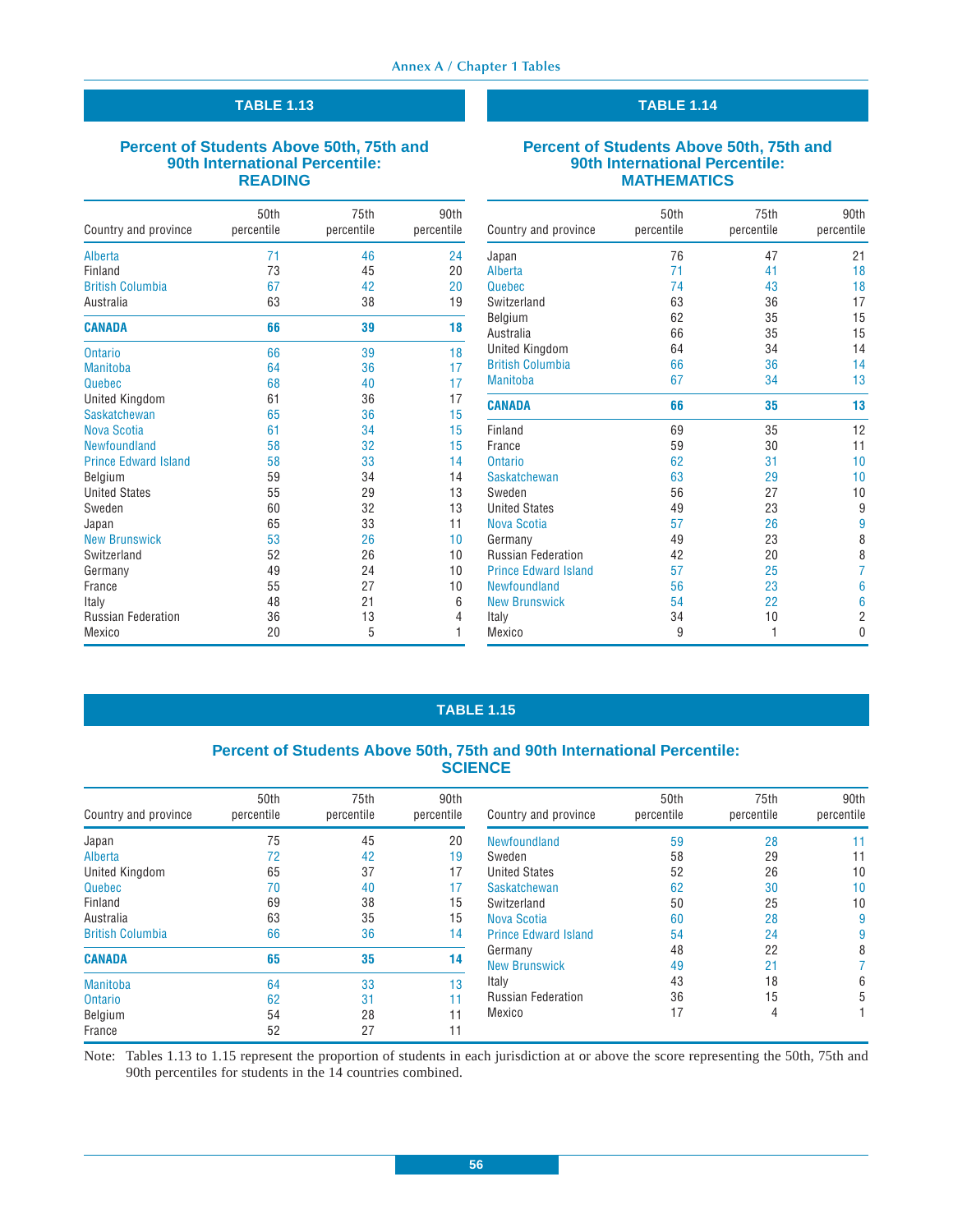| Country and province        |      | <b>Below Level 1</b> |      | Level 1 |      | Level 2 | Level 3 |       | Level 4 |       |      | Level 5 |
|-----------------------------|------|----------------------|------|---------|------|---------|---------|-------|---------|-------|------|---------|
| <b>CANADA</b>               | 2.4  | (0.3)                | 7.3  | (0.3)   | 17.9 | (0.4)   | 28.0    | (0.5) | 27.7    | (0.6) | 16.8 | (0.5)   |
| France                      | 4.2  | (0.6)                | 11.1 | (0.8)   | 21.9 | (0.8)   | 30.6    | (1.0) | 23.7    | (0.9) | 8.5  | (0.5)   |
| <b>United States</b>        | 6.4  | (1.2)                | 11.6 | (1.2)   | 21.6 | (1.2)   | 27.4    | (1.3) | 20.7    | (1.2) | 12.3 | (1.3)   |
| <b>United Kingdom</b>       | 3.6  | (0.4)                | 9.3  | (0.5)   | 19.6 | (0.7)   | 27.5    | (0.9) | 24.4    | (0.9) | 15.6 | (0.9)   |
| Germany                     | 9.9  | (0.7)                | 12.8 | (0.6)   | 22.2 | (0.8)   | 26.8    | (1.0) | 19.4    | (1.0) | 8.8  | (0.5)   |
| Japan                       | 2.7  | (0.6)                | 7.4  | (1.1)   | 17.9 | (1.2)   | 33.3    | (1.3) | 28.8    | (1.7) | 9.9  | (1.1)   |
| Italy                       | 5.3  | (0.7)                | 13.7 | (0.9)   | 25.5 | (1.0)   | 30.6    | (1.0) | 19.5    | (1.1) | 5.5  | (0.7)   |
| <b>Russian Federation</b>   | 9.0  | (1.0)                | 18.6 | (1.1)   | 29.1 | (0.9)   | 26.9    | (1.1) | 13.2    | (1.0) | 3.2  | (0.5)   |
| Australia                   | 3.3  | (0.5)                | 9.2  | (0.7)   | 18.9 | (1.1)   | 25.2    | (0.8) | 25.8    | (1.0) | 17.6 | (1.2)   |
| Belgium                     | 7.7  | (1.0)                | 11.4 | (0.8)   | 16.7 | (0.7)   | 25.7    | (0.8) | 26.5    | (0.8) | 12.0 | (0.7)   |
| Finland                     | 1.7  | (0.5)                | 5.3  | (0.4)   | 14.2 | (0.7)   | 28.7    | (0.8) | 31.6    | (0.9) | 18.5 | (0.9)   |
| Mexico                      | 16.1 | (1.2)                | 28.3 | (1.4)   | 30.0 | (1.1)   | 18.8    | (1.2) | 6.0     | (0.7) | 0.9  | (0.2)   |
| Sweden                      | 3.3  | (0.4)                | 9.3  | (0.6)   | 20.2 | (0.7)   | 30.4    | (1.0) | 25.5    | (1.0) | 11.2 | (0.7)   |
| Switzerland                 | 7.0  | (0.7)                | 13.4 | (0.9)   | 21.5 | (1.0)   | 28.0    | (1.0) | 20.9    | (0.9) | 9.2  | (1.0)   |
| Newfoundland                | 3.5  | (0.5)                | 10.3 | (0.9)   | 21.0 | (1.3)   | 28.4    | (1.4) | 23.5    | (1.2) | 13.3 | (0.9)   |
| <b>Prince Edward Island</b> | 2.4  | (0.5)                | 10.4 | (1.2)   | 21.9 | (1.2)   | 28.3    | (1.5) | 23.9    | (1.6) | 13.1 | (1.1)   |
| <b>Nova Scotia</b>          | 2.9  | (0.4)                | 9.2  | (0.9)   | 20.7 | (1.2)   | 29.0    | (1.3) | 24.6    | (1.5) | 13.6 | (0.9)   |
| <b>New Brunswick</b>        | 5.1  | (0.5)                | 11.7 | (0.8)   | 23.1 | (1.2)   | 29.7    | (1.1) | 21.0    | (1.0) | 9.5  | (0.6)   |
| Quebec                      | 2.0  | (0.4)                | 6.4  | (0.6)   | 17.2 | (0.9)   | 29.4    | (1.1) | 29.2    | (1.1) | 15.9 | (1.0)   |
| <b>Ontario</b>              | 2.6  | (0.6)                | 7.4  | (0.6)   | 18.2 | (0.8)   | 27.5    | (0.9) | 27.6    | (1.1) | 16.7 | (1.0)   |
| <b>Manitoba</b>             | 2.0  | (0.4)                | 8.6  | (0.9)   | 18.7 | (1.2)   | 29.6    | (1.5) | 25.2    | (1.2) | 15.9 | (1.2)   |
| <b>Saskatchewan</b>         | 2.0  | (0.5)                | 7.3  | (0.5)   | 19.2 | (0.9)   | 29.8    | (1.3) | 27.8    | (1.1) | 14.0 | (1.0)   |
| Alberta                     | 1.8  | (0.5)                | 6.1  | (0.7)   | 14.7 | (0.8)   | 26.7    | (1.2) | 28.2    | (1.0) | 22.5 | (1.4)   |
| <b>British Columbia</b>     | 2.4  | (0.5)                | 7.0  | (0.7)   | 17.5 | (0.9)   | 26.3    | (1.1) | 28.7    | (1.0) | 18.1 | (1.1)   |

Note: The standard error of the estimates is included in parenthesis.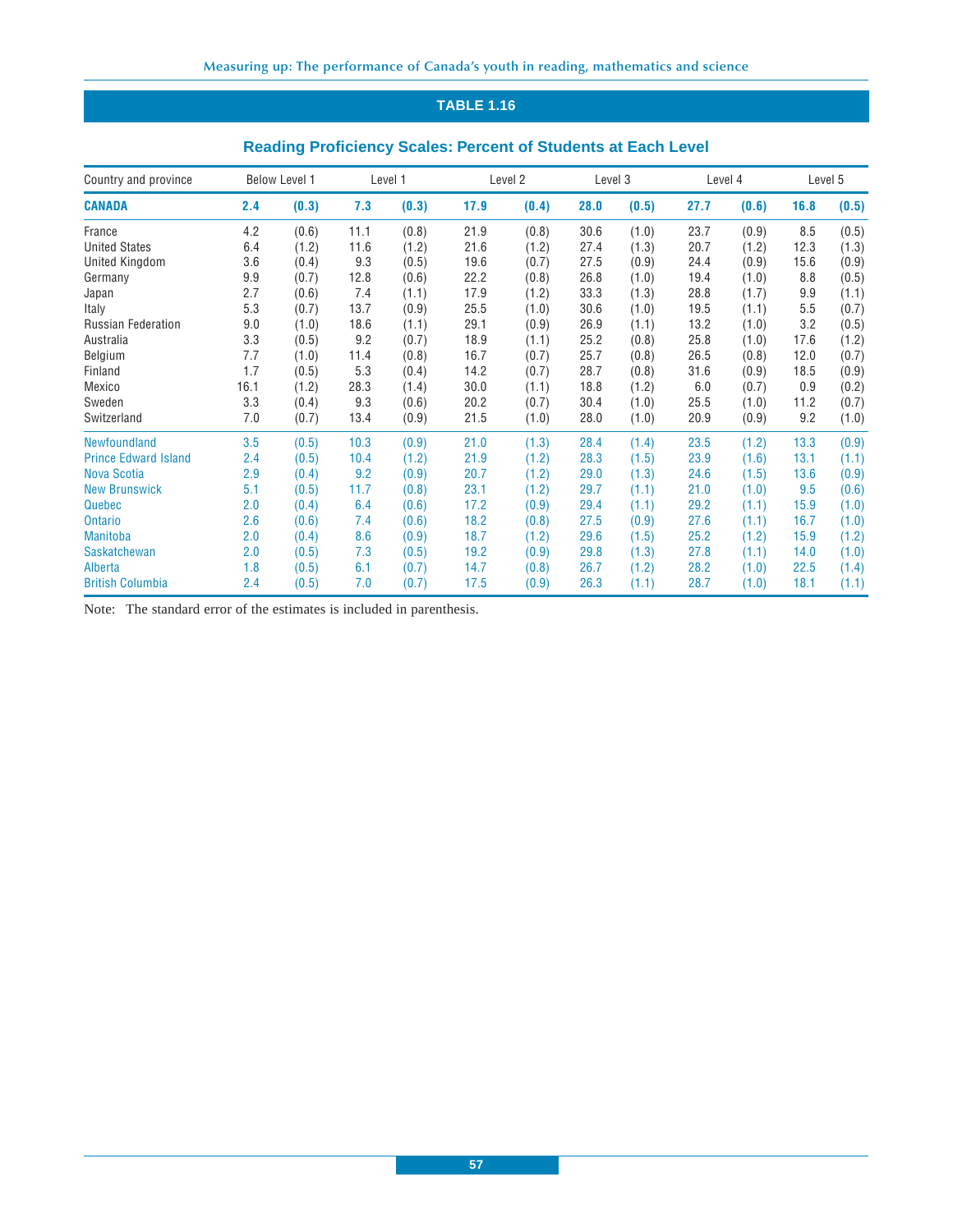## **Average Reading Scores by Gender**

|                             |         | Girls             |                                | <b>Boys</b> |                   |                                |  |  |
|-----------------------------|---------|-------------------|--------------------------------|-------------|-------------------|--------------------------------|--|--|
| Country and province        | Average | Standard<br>error | Confidence<br>interval $(+ -)$ | Average     | Standard<br>error | Confidence<br>interval $(+ -)$ |  |  |
| <b>CANADA</b>               | 551     | (1.7)             | 3.4                            | 519         | (1.8)             | 3.5                            |  |  |
| France                      | 519     | (2.7)             | 5.4                            | 490         | (3.5)             | $7.0$                          |  |  |
| United States*              | 518     | (6.2)             | 12.3                           | 490         | (8.4)             | 16.7                           |  |  |
| <b>United Kingdom</b>       | 537     | (3.4)             | 6.9                            | 512         | (3.0)             | $6.0\,$                        |  |  |
| Germany                     | 502     | (3.9)             | 7.7                            | 468         | (3.2)             | 6.3                            |  |  |
| Japan                       | 537     | (5.4)             | 10.7                           | 507         | (6.7)             | 13.4                           |  |  |
| Italy                       | 507     | (3.6)             | 7.1                            | 469         | (5.1)             | 10.2                           |  |  |
| <b>Russian Federation</b>   | 481     | (4.1)             | 8.1                            | 443         | (4.5)             | 9.0                            |  |  |
| Australia                   | 546     | (4.7)             | 9.4                            | 513         | (4.0)             | 8.0                            |  |  |
| Belgium                     | 525     | (4.9)             | 9.8                            | 492         | (4.2)             | 8.4                            |  |  |
| Finland                     | 571     | (2.8)             | 5.5                            | 520         | (3.0)             | $6.0\,$                        |  |  |
| Mexico                      | 432     | (3.8)             | 7.6                            | 411         | (4.2)             | 8.3                            |  |  |
| Sweden                      | 536     | (2.5)             | 4.9                            | 499         | (2.6)             | 5.1                            |  |  |
| Switzerland                 | 510     | (4.5)             | 9.0                            | 480         | (4.9)             | 9.7                            |  |  |
| Newfoundland                | 538     | (3.1)             | 6.1                            | 496         | (3.7)             | 7.4                            |  |  |
| <b>Prince Edward Island</b> | 535     | (3.5)             | 7.0                            | 500         | (3.0)             | 6.0                            |  |  |
| <b>Nova Scotia</b>          | 538     | (3.1)             | 6.1                            | 505         | (3.4)             | 6.7                            |  |  |
| <b>New Brunswick</b>        | 525     | (2.0)             | 4.1                            | 478         | (2.7)             | 5.5                            |  |  |
| Quebec                      | 553     | (3.3)             | 6.5                            | 521         | (3.4)             | 6.8                            |  |  |
| <b>Ontario</b>              | 548     | (3.5)             | 6.9                            | 518         | (3.9)             | 7.8                            |  |  |
| <b>Manitoba</b>             | 548     | (4.2)             | 8.4                            | 513         | (3.7)             | 7.4                            |  |  |
| Saskatchewan                | 548     | (3.3)             | 6.6                            | 512         | (3.2)             | 6.4                            |  |  |
| Alberta                     | 571     | (3.5)             | 7.1                            | 533         | (4.0)             | 7.9                            |  |  |
| <b>British Columbia</b>     | 555     | (3.3)             | 6.6                            | 523         | (4.0)             | 7.9                            |  |  |

Note: Average scores are bolded for jurisdictions where there are significant differences between girls and boys.

\* Although the confidence interval overlaps by one point, the difference in mean scores is significant at the 95% level.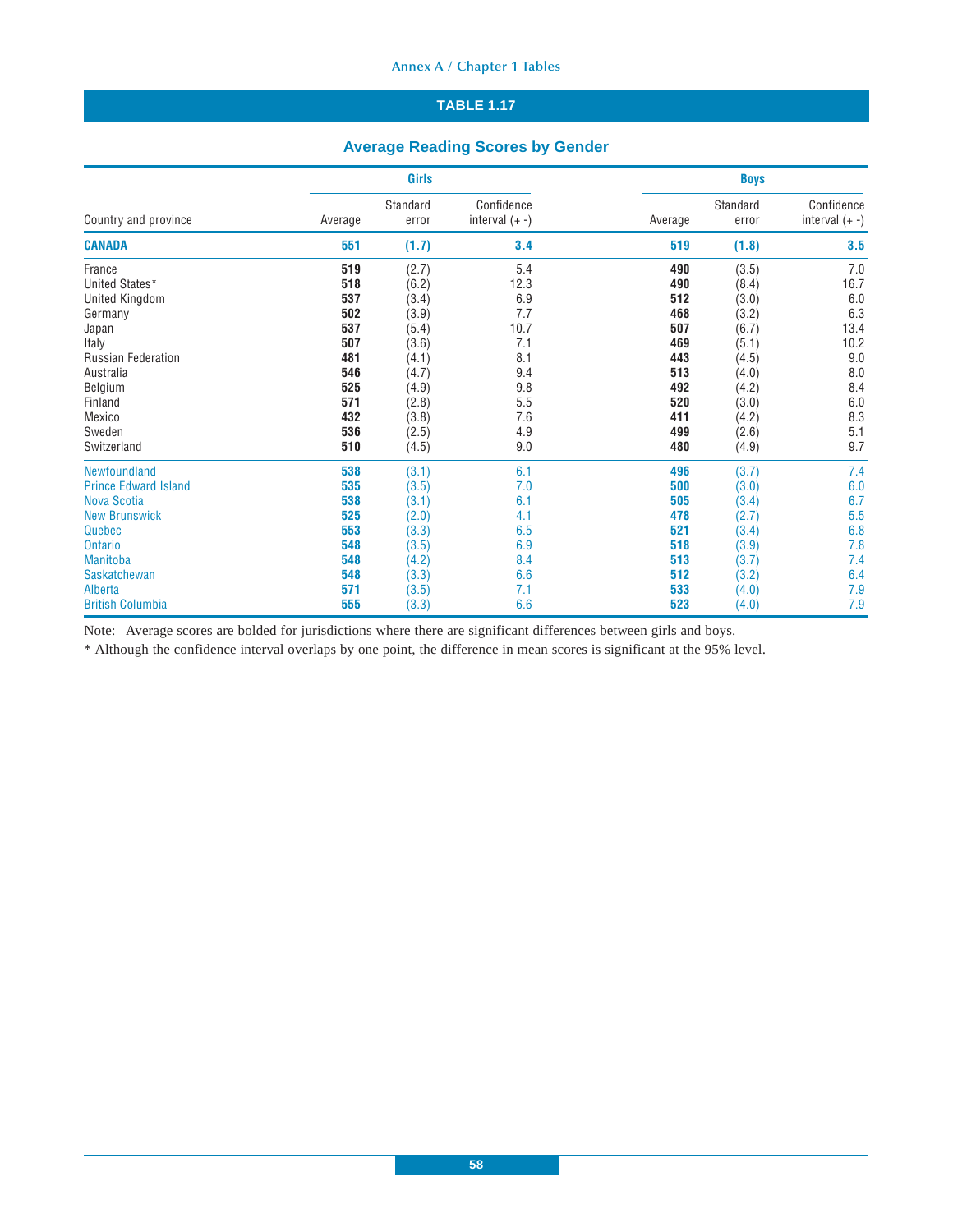## **Average Mathematics Scores by Gender**

|                             |         | Girls             |                                | <b>Boys</b> |                   |                                |  |  |
|-----------------------------|---------|-------------------|--------------------------------|-------------|-------------------|--------------------------------|--|--|
| Country and province        | Average | Standard<br>error | Confidence<br>interval $(+ -)$ | Average     | Standard<br>error | Confidence<br>interval $(+ -)$ |  |  |
| <b>CANADA</b>               | 529     | (1.6)             | 3.2                            | 539         | (1.8)             | 3.5                            |  |  |
| France                      | 511     | (2.8)             | 5.6                            | 525         | (4.1)             | 8.1                            |  |  |
| <b>United States</b>        | 490     | (7.3)             | 14.6                           | 497         | (8.9)             | 17.6                           |  |  |
| <b>United Kingdom</b>       | 526     | (3.7)             | 7.3                            | 534         | (3.5)             | 6.9                            |  |  |
| Germany                     | 483     | (4.0)             | 8.0                            | 498         | (3.1)             | 6.2                            |  |  |
| Japan                       | 553     | (5.9)             | 11.8                           | 561         | (7.3)             | 14.5                           |  |  |
| Italy                       | 454     | (3.8)             | 7.5                            | 462         | (5.3)             | 10.6                           |  |  |
| <b>Russian Federation</b>   | 479     | (6.2)             | 12.4                           | 478         | (5.7)             | 11.3                           |  |  |
| Australia                   | 527     | (5.1)             | 10.2                           | 539         | (4.1)             | 8.2                            |  |  |
| Belgium                     | 518     | (5.2)             | 10.3                           | 524         | (4.6)             | 9.2                            |  |  |
| Finland                     | 536     | (2.6)             | 5.2                            | 537         | (2.8)             | 5.6                            |  |  |
| Mexico                      | 382     | (3.8)             | 7.6                            | 393         | (4.5)             | 8.9                            |  |  |
| Sweden                      | 507     | (3.0)             | 6.0                            | 514         | (3.2)             | 6.5                            |  |  |
| Switzerland                 | 523     | (4.8)             | 9.6                            | 537         | (5.3)             | 10.6                           |  |  |
| <b>Newfoundland</b>         | 507     | (3.6)             | 7.1                            | 513         | (4.5)             | 8.9                            |  |  |
| <b>Prince Edward Island</b> | 508     | (5.0)             | 9.9                            | 518         | (4.5)             | 9.0                            |  |  |
| <b>Nova Scotia</b>          | 507     | (3.8)             | 7.5                            | 520         | (4.3)             | 8.6                            |  |  |
| <b>New Brunswick</b>        | 508     | (2.5)             | 5.0                            | 506         | (3.5)             | 7.0                            |  |  |
| Quebec                      | 547     | (3.2)             | 6.3                            | 556         | (3.4)             | 6.7                            |  |  |
| <b>Ontario</b>              | 520     | (3.2)             | 6.4                            | 529         | (3.9)             | 7.8                            |  |  |
| <b>Manitoba</b>             | 532     | (5.1)             | 10.1                           | 535         | (3.9)             | 7.8                            |  |  |
| Saskatchewan                | 519     | (4.0)             | 8.0                            | 531         | (3.4)             | 6.8                            |  |  |
| Alberta                     | 543     | (3.7)             | 7.4                            | 553         | (4.6)             | 9.1                            |  |  |
| <b>British Columbia</b>     | 528     | (4.1)             | 8.1                            | 541         | (3.5)             | 7.0                            |  |  |

Note: Average scores are bolded for jurisdictions where there are significant differences between girls and boys.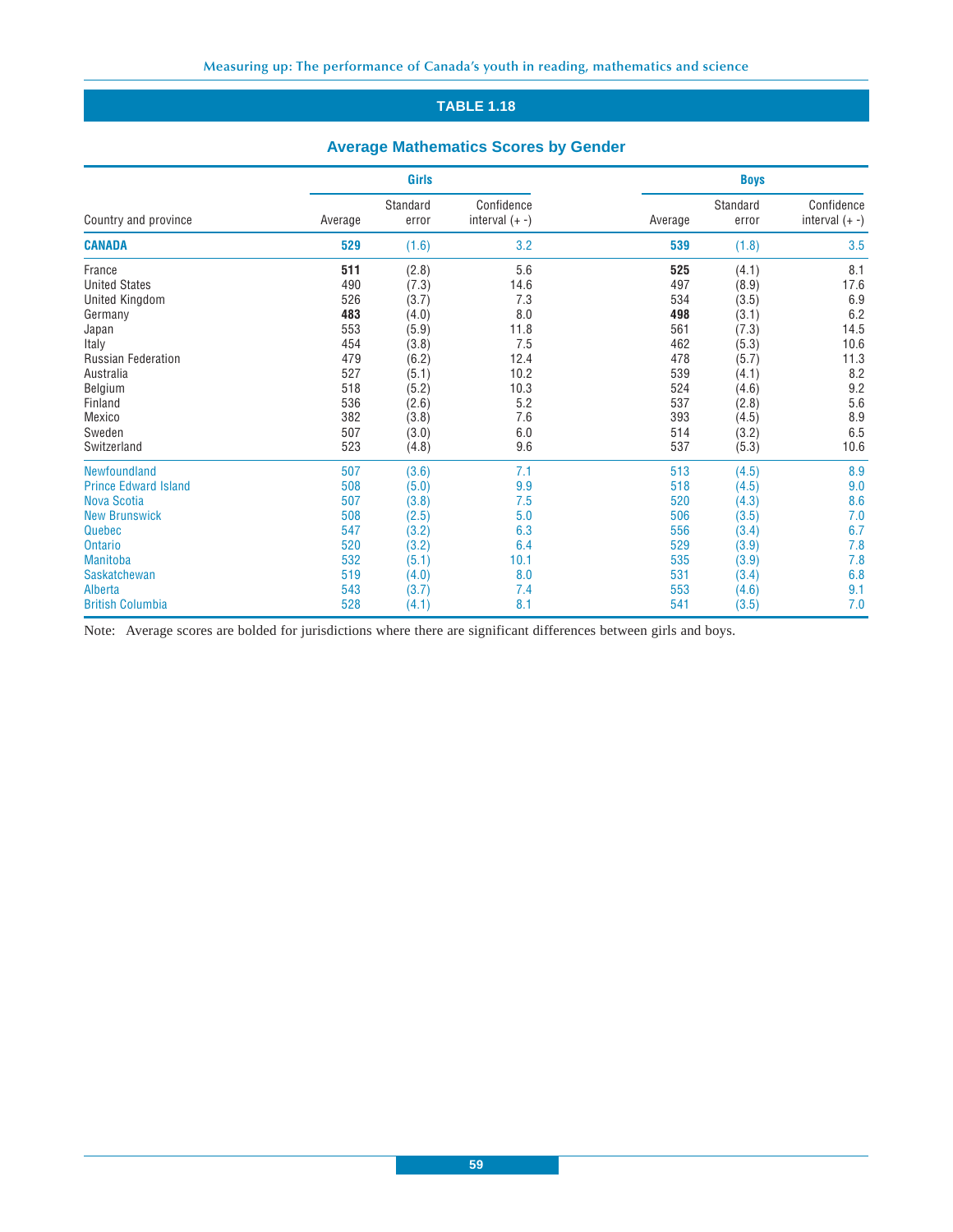## **Average Science Scores by Gender**

|                             |         | Girls             |                                | <b>Boys</b> |                   |                                |  |  |
|-----------------------------|---------|-------------------|--------------------------------|-------------|-------------------|--------------------------------|--|--|
| Country and province        | Average | Standard<br>error | Confidence<br>interval $(+ -)$ | Average     | Standard<br>error | Confidence<br>interval $(+ -)$ |  |  |
| <b>CANADA</b>               | 531     | (1.7)             | 3.5                            | 529         | (1.9)             | 3.8                            |  |  |
| France                      | 498     | (3.8)             | 7.5                            | 504         | (4.2)             | 8.4                            |  |  |
| <b>United States</b>        | 502     | (6.5)             | 12.9                           | 497         | (8.9)             | 17.8                           |  |  |
| <b>United Kingdom</b>       | 531     | (4.0)             | 7.9                            | 535         | (3.4)             | 6.8                            |  |  |
| Germany                     | 487     | (3.4)             | 6.8                            | 489         | (3.4)             | 6.7                            |  |  |
| Japan                       | 554     | (5.9)             | 11.7                           | 547         | (7.2)             | 14.3                           |  |  |
| Italy                       | 483     | (3.9)             | 7.8                            | 474         | (5.6)             | 11.2                           |  |  |
| <b>Russian Federation</b>   | 467     | (5.2)             | 10.3                           | 453         | (5.4)             | 10.7                           |  |  |
| Australia                   | 529     | (4.8)             | 9.5                            | 526         | (3.9)             | 7.8                            |  |  |
| Belgium                     | 498     | (5.6)             | 11.2                           | 496         | (5.2)             | 10.4                           |  |  |
| Finland                     | 541     | (2.7)             | 5.4                            | 534         | (3.5)             | 7.0                            |  |  |
| Mexico                      | 419     | (3.9)             | 7.7                            | 423         | (4.2)             | 8.4                            |  |  |
| Sweden                      | 513     | (2.9)             | 5.7                            | 512         | (3.5)             | 6.9                            |  |  |
| Switzerland                 | 493     | (4.7)             | 9.3                            | 500         | (5.7)             | 11.3                           |  |  |
| Newfoundland                | 522     | (4.6)             | 9.1                            | 511         | (4.7)             | 9.3                            |  |  |
| <b>Prince Edward Island</b> | 511     | (3.7)             | 7.3                            | 506         | (4.2)             | 8.3                            |  |  |
| <b>Nova Scotia</b>          | 518     | (4.2)             | 8.4                            | 515         | (4.5)             | 9.0                            |  |  |
| <b>New Brunswick</b>        | 505     | (3.1)             | 6.1                            | 490         | (3.2)             | 6.4                            |  |  |
| Quebec                      | 542     | (4.1)             | 8.2                            | 541         | (3.8)             | 7.6                            |  |  |
| <b>Ontario</b>              | 525     | (3.6)             | 7.2                            | 520         | (4.5)             | 8.9                            |  |  |
| <b>Manitoba</b>             | 526     | (4.4)             | 8.8                            | 530         | (4.4)             | 8.7                            |  |  |
| <b>Saskatchewan</b>         | 521     | (4.1)             | 8.1                            | 523         | (3.5)             | 7.1                            |  |  |
| Alberta                     | 549     | (3.8)             | 7.6                            | 545         | (4.5)             | 8.9                            |  |  |
| <b>British Columbia</b>     | 533     | (3.9)             | 7.8                            | 535         | (4.3)             | 8.5                            |  |  |

## **TABLE 1.20**

## **Average Scores by Province and Language of the School System**

| <b>Reading</b>       |                            |                   |                                        |                             |                   |                                      | <b>Science</b>             |                   |                                        |                             |                   |                                      |
|----------------------|----------------------------|-------------------|----------------------------------------|-----------------------------|-------------------|--------------------------------------|----------------------------|-------------------|----------------------------------------|-----------------------------|-------------------|--------------------------------------|
| Province             | Anglo-<br>phone<br>average | Standard<br>error | Confi-<br>dence<br>interval<br>$(+ -)$ | Franco-<br>phone<br>average | Standard<br>error | Confi-<br>dence<br>interval<br>(+ -) | Anglo-<br>phone<br>average | Standard<br>error | Confi-<br>dence<br>interval<br>$(+ -)$ | Franco-<br>phone<br>average | Standard<br>error | Confi-<br>dence<br>interval<br>(+ -) |
| Nova Scotia          | 522                        | (2.3)             | 4.7                                    | 474                         | (5.2)             | 10.4                                 | 517                        | (3.0)             | 6.1                                    | 466                         | (8.2)             | 16.4                                 |
| <b>New Brunswick</b> | 512                        | (2.3)             | 4.6                                    | 478                         | (2.6)             | 5.1                                  | 503                        | (2.9)             | 5.8                                    | 483                         | (3.8)             | 7.5                                  |
| Quebec               | 543                        | (4.6)             | 9.1                                    | 535                         | (3.3)             | 6.6                                  | 531                        | (5.0)             | 9.9                                    | 542                         | (3.8)             | 7.5                                  |
| <b>Ontario</b>       | 535                        | (3.4)             | 6.7                                    | 474                         | (7.4)             | 14.7                                 | 524                        | (3.6)             | 7.1                                    | 479                         | (7.3)             | 14.6                                 |
| <b>Manitoba</b>      | 530                        | (3.6)             | 7.1                                    | 486                         | (5.5)             | 10.9                                 | 527                        | (3.6)             | 7.2                                    | 500                         | (8.5)             | 17.0                                 |

|                      |                            | Mathematics       |                                        |                             |                   |                                        |  |  |  |  |  |  |
|----------------------|----------------------------|-------------------|----------------------------------------|-----------------------------|-------------------|----------------------------------------|--|--|--|--|--|--|
| Province             | Anglo-<br>phone<br>average | Standard<br>error | Confi-<br>dence<br>interval<br>$(+ -)$ | Franco-<br>phone<br>average | Standard<br>error | Confi-<br>dence<br>interval<br>$(+ -)$ |  |  |  |  |  |  |
| Nova Scotia          | 513                        | (2.9)             | 5.7                                    | 508                         | (6.5)             | 12.9                                   |  |  |  |  |  |  |
| <b>New Brunswick</b> | 505                        | (2.7)             | 5.3                                    | 509                         | (3.7)             | 7.5                                    |  |  |  |  |  |  |
| Quebec               | 544                        | (4.2)             | 8.4                                    | 551                         | (3.0)             | 5.9                                    |  |  |  |  |  |  |
| <b>Ontario</b>       | 525                        | (3.0)             | 6.0                                    | 497                         | (7.5)             | 14.9                                   |  |  |  |  |  |  |
| <b>Manitoba</b>      | 534                        | (3.7)             | 7.4                                    | 517                         | (7.2)             | 14.3                                   |  |  |  |  |  |  |

Note: Average scores are bolded for jurisdictions where there are significant differences between anglophone and francophone school systems.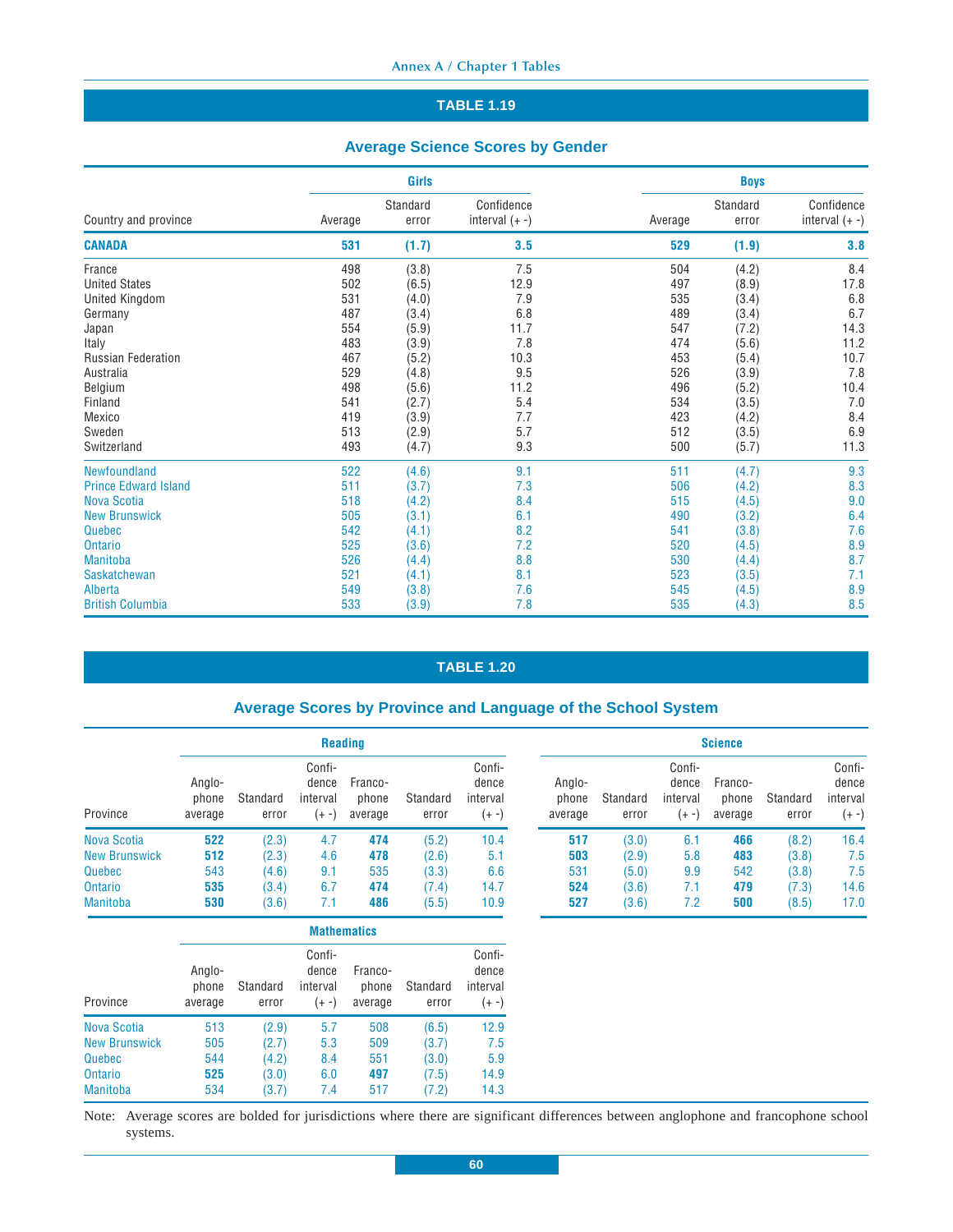#### **Annex A / Chapter 2 Tables**

## **TABLE 2.1**

#### **Effects of Reading Enjoyment and Reading Diversity on Achievement Scores in Reading**

|                           |                      | <b>Standardized Effect</b> |                             | <b>Standardized Effect</b> |                      |  |
|---------------------------|----------------------|----------------------------|-----------------------------|----------------------------|----------------------|--|
| Country and province      | Reading<br>enjoyment | Reading<br>diversity       | Country and province        | Reading<br>enjoyment       | Reading<br>diversity |  |
| <b>CANADA</b>             | 0.42                 | 0.23                       | Sweden                      | 0.44                       | 0.32                 |  |
| France                    | 0.30                 | 0.29                       | Switzerland                 | 0.40                       | 0.36                 |  |
| <b>United States</b>      | 0.32                 | 0.23                       | <b>Newfoundland</b>         | 0.46                       | 0.29                 |  |
| United Kingdom            | 0.38                 | 0.23                       | <b>Prince Edward Island</b> | 0.45                       | 0.27                 |  |
| Germany                   | 0.40                 | 0.29                       | Nova Scotia                 | 0.48                       | 0.31                 |  |
| Japan                     | 0.30                 | 0.26                       | <b>New Brunswick</b>        | 0.46                       | 0.32                 |  |
| Italy                     | 0.30                 | 0.19                       | Quebec                      | 0.37                       | 0.24                 |  |
| <b>Russian Federation</b> | 0.30                 | 0.09                       | Ontario                     | 0.42                       | 0.21                 |  |
| Australia                 | 0.42                 | 0.27                       | <b>Manitoba</b>             | 0.46                       | 0.22                 |  |
| Belgium                   | 0.30                 | 0.34                       | <b>Saskatchewan</b>         | 0.44                       | 0.22                 |  |
| Finland                   | 0.47                 | 0.35                       | Alberta                     | 0.45                       | 0.21                 |  |
| Mexico                    | 0.13                 | 0.29                       | <b>British Columbia</b>     | 0.44                       | 0.23                 |  |

## **TABLE 2.2**

## **Average Achievement Scores in Reading by Time Spent Reading for Enjoyment**

| Country and<br>province     | Don't<br>read | Standard<br>error | 30 minutes<br>or less | Standard<br>error | $31 - 60$<br>minutes | Standard<br>error | $1 - 2$<br>hours | Standard<br>error | More than<br>2 hours | Standard<br>error |
|-----------------------------|---------------|-------------------|-----------------------|-------------------|----------------------|-------------------|------------------|-------------------|----------------------|-------------------|
| <b>CANADA</b>               | 498           | (1.6)             | 544                   | (1.8)             | 564                  | (2.1)             | 575              | (3.4)             | 550                  | (4.9)             |
| France                      | 472           | (3.4)             | 519                   | (2.9)             | 533                  | (3.1)             | 539              | (4.3)             | 514                  | (10.0)            |
| <b>United States</b>        | 479           | (7.0)             | 530                   | (7.3)             | 531                  | (8.4)             | 539              | (12.2)            | 511                  | (10.8)            |
| <b>United Kingdom</b>       | 485           | (3.0)             | 533                   | (3.1)             | 559                  | (3.5)             | 556              | (5.6)             | 528                  | (9.8)             |
| Germany                     | 459           | (3.0)             | 518                   | (3.6)             | 532                  | (3.9)             | 543              | (4.4)             | 501                  | (7.4)             |
| Japan                       | 514           | (5.2)             | 539                   | (5.5)             | 537                  | (6.4)             | 541              | (6.4)             | 530                  | (8.8)             |
| Italy                       | 461           | (3.7)             | 498                   | (3.3)             | 509                  | (3.6)             | 502              | (4.7)             | 509                  | (9.6)             |
| <b>Russian Federation</b>   | 434           | (5.9)             | 455                   | (5.2)             | 473                  | (4.2)             | 483              | (3.6)             | 481                  | (5.4)             |
| Australia                   | 484           | (3.9)             | 537                   | (3.9)             | 564                  | (4.7)             | 575              | (5.5)             | 558                  | (9.8)             |
| Belgium                     | 487           | (3.4)             | 534                   | (4.1)             | 541                  | (4.1)             | 546              | (6.5)             | 511                  | (12.1)            |
| Finland                     | 498           | (3.4)             | 542                   | (3.2)             | 568                  | (3.2)             | 577              | (4.1)             | 584                  | (6.0)             |
| Mexico                      | 420           | (6.0)             | 423                   | (3.6)             | 439                  | (3.9)             | 426              | (5.4)             | 407                  | (7.6)             |
| Sweden                      | 483           | (2.8)             | 527                   | (3.6)             | 547                  | (3.1)             | 556              | (4.9)             | 529                  | (8.8)             |
| Switzerland                 | 450           | (4.1)             | 515                   | (4.8)             | 533                  | (4.7)             | 533              | (7.8)             | 499                  | (12.8)            |
| <b>Newfoundland</b>         | 478           | (3.7)             | 524                   | (3.9)             | 552                  | (6.0)             | 573              | (7.4)             | 567                  | (14.8)            |
| <b>Prince Edward Island</b> | 475           | (3.8)             | 531                   | (3.8)             | 555                  | (5.4)             | 565              | (8.1)             | 547                  | (13.9)            |
| <b>Nova Scotia</b>          | 474           | (3.4)             | 530                   | (3.7)             | 561                  | (4.9)             | 560              | (5.5)             | 568                  | (8.8)             |
| <b>New Brunswick</b>        | 458           | (2.8)             | 513                   | (3.1)             | 543                  | (4.7)             | 555              | (5.3)             | 521                  | (10.9)            |
| Quebec                      | 505           | (3.4)             | 546                   | (3.2)             | 573                  | (4.0)             | 568              | (6.8)             | 539                  | (7.7)             |
| <b>Ontario</b>              | 497           | (3.7)             | 543                   | (3.7)             | 556                  | (4.2)             | 576              | (7.6)             | 547                  | (11.8)            |
| <b>Manitoba</b>             | 490           | (4.2)             | 539                   | (4.6)             | 566                  | (6.1)             | 574              | (8.6)             | 557                  | (12.2)            |
| <b>Saskatchewan</b>         | 491           | (3.1)             | 547                   | (3.4)             | 558                  | (5.7)             | 571              | (6.1)             | 536                  | (9.1)             |
| Alberta                     | 510           | (4.3)             | 561                   | (3.9)             | 583                  | (4.6)             | 584              | (5.5)             | 580                  | (11.1)            |
| <b>British Columbia</b>     | 497           | (4.3)             | 545                   | (3.3)             | 567                  | (4.1)             | 582              | (5.5)             | 551                  | (9.0)             |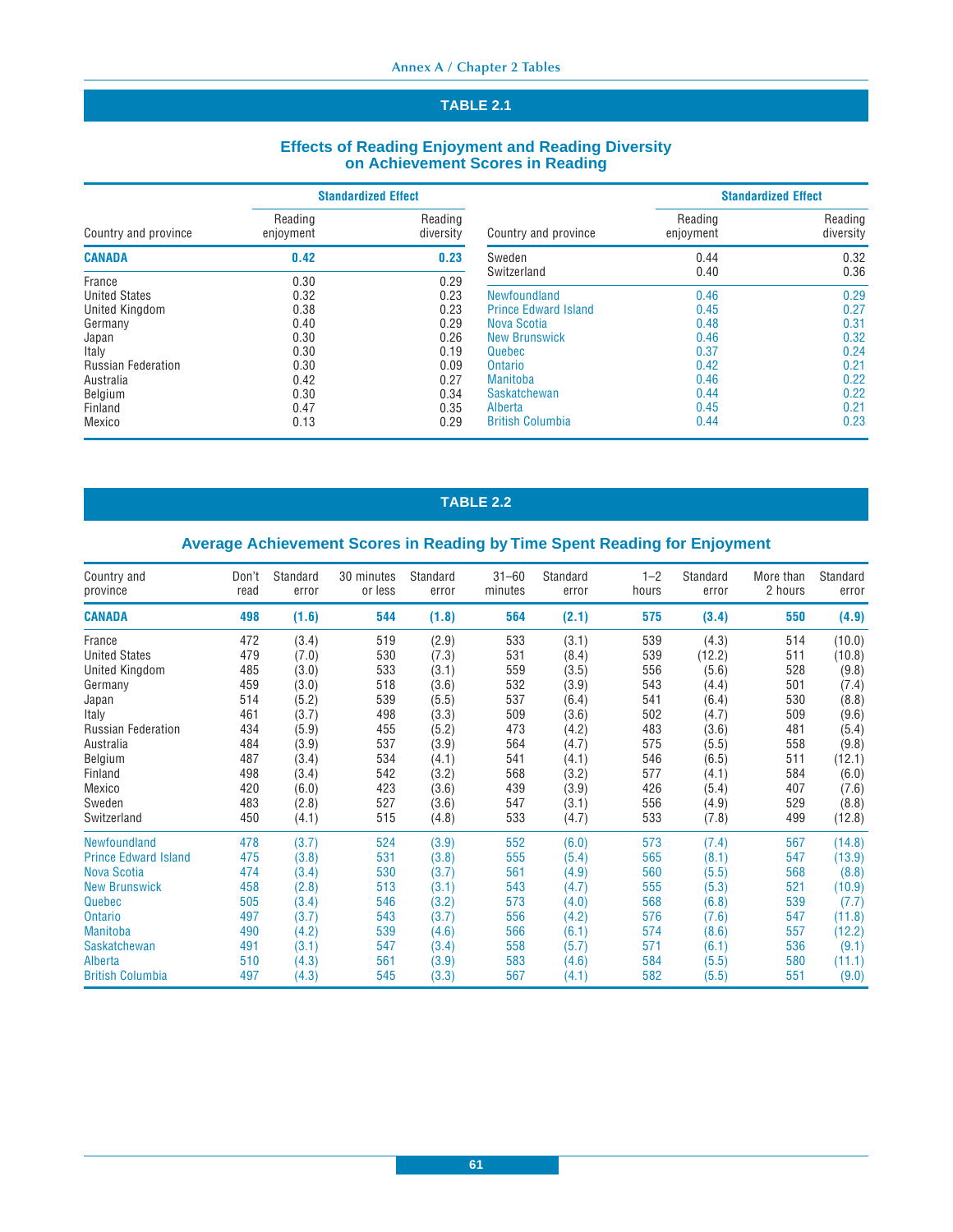## **TABLE 2.3**

|                             |       | Standard | Few times | Standard | Once a                     | Standard | Several times | Standard |
|-----------------------------|-------|----------|-----------|----------|----------------------------|----------|---------------|----------|
| Country and province        | Never | error    | a year    | error    | month<br><b>A. READING</b> | error    | a month       | error    |
|                             |       |          |           |          |                            |          |               |          |
| <b>CANADA</b>               | 514   | (1.9)    | 542       | (1.7)    | 555                        | (2.1)    | 563           | (4.2)    |
| France                      | 501   | (3.1)    | 515       | (3.2)    | 519                        | (4.5)    | 529           | (6.1)    |
| <b>United States</b>        | 491   | (7.0)    | 518       | (8.3)    | 536                        | (7.1)    | 525           | (11.8)   |
| <b>United Kingdom</b>       | 504   | (2.5)    | 540       | (3.6)    | 552                        | (4.6)    | 538           | (8.3)    |
| Germany                     | 480   | (3.2)    | 512       | (3.2)    | 520                        | (5.3)    | 509           | (11.2)   |
| Japan                       | 507   | (5.5)    | 541       | (4.6)    | 551                        | (6.3)    | 553           | (9.0)    |
| Italy                       | 477   | (3.8)    | 500       | (2.8)    | 511                        | (5.4)    | 486           | (10.4)   |
| <b>Russian Federation</b>   | 458   | (4.4)    | 467       | (5.1)    | 470                        | (5.2)    | 458           | (3.9)    |
| Australia                   | 500   | (4.0)    | 537       | (3.8)    | 559                        | (5.9)    | 562           | (9.3)    |
| Belgium                     | 484   | (4.2)    | 518       | (3.2)    | 550                        | (5.2)    | 538           | (12.6)   |
| Finland                     | 502   | (3.9)    | 537       | (3.1)    | 570                        | (2.9)    | 589           | (3.9)    |
| Mexico                      | 426   | (5.1)    | 432       | (4.0)    | 420                        | (4.3)    | 394           | (5.2)    |
| Sweden                      | 492   | (2.8)    | 526       | (2.8)    | 543                        | (4.0)    | 551           | (6.5)    |
| Switzerland                 | 469   | (4.7)    | 510       | (4.7)    | 522                        | (5.2)    | 516           | (7.7)    |
| <b>Newfoundland</b>         | 505   | (3.4)    | 526       | (5.0)    | 547                        | (8.2)    | 543           | (14.1)   |
| <b>Prince Edward Island</b> | 493   | (3.6)    | 534       | (3.5)    | 545                        | (5.6)    | 547           | (10.7)   |
| <b>Nova Scotia</b>          | 499   | (3.5)    | 531       | (3.3)    | 544                        | (5.9)    | 574           | (8.1)    |
| <b>New Brunswick</b>        | 480   | (3.2)    | 514       | (3.2)    | 520                        | (5.1)    | 541           | (6.7)    |
| Quebec                      | 516   | (3.6)    | 541       | (3.6)    | 552                        | (3.3)    | 557           | (6.2)    |
| <b>Ontario</b>              | 515   | (4.1)    | 541       | (3.6)    | 554                        | (4.6)    | 558           | (9.5)    |
| <b>Manitoba</b>             | 506   | (4.1)    | 540       | (4.5)    | 553                        | (5.9)    | 558           | (7.2)    |
| Saskatchewan                | 500   | (3.1)    | 540       | (3.8)    | 552                        | (5.2)    | 566           | (6.8)    |
| Alberta                     | 526   | (3.9)    | 560       | (3.9)    | 573                        | (5.4)    | 586           | (9.6)    |
| <b>British Columbia</b>     | 516   | (4.0)    | 544       | (3.4)    | 558                        | (4.6)    | 573           | (6.7)    |
|                             |       |          |           |          | <b>B. MATHEMATICS</b>      |          |               |          |
| <b>CANADA</b>               | 523   | (1.9)    | 538       | (1.7)    | 544                        | (2.4)    | 542           | (3.9)    |
| France                      | 520   | (3.3)    | 523       | (3.9)    | 523                        | (5.3)    | 527           | (8.0)    |
| <b>United States</b>        | 490   | (8.3)    | 502       | (9.5)    | 512                        | (8.7)    | 498           | (11.9)   |
| <b>United Kingdom</b>       | 521   | (2.7)    | 542       | (3.9)    | 543                        | (4.8)    | 524           | (7.3)    |
| Germany                     | 488   | (3.9)    | 510       | (4.0)    | 512                        | (5.1)    | 486           | (12.0)   |
| Japan                       | 545   | (6.3)    | 571       | (5.4)    | 576                        | (7.5)    | 579           | (9.3)    |
| Italy                       | 452   | (4.0)    | 465       | (3.4)    | 474                        | (7.0)    | 437           | (13.2)   |
| <b>Russian Federation</b>   | 476   | (6.9)    | 485       | (6.0)    | 486                        | (8.8)    | 471           | (6.3)    |
| Australia                   | 517   | (4.3)    | 541       | (4.7)    | 553                        | (6.4)    | 547           | (7.8)    |
| Belgium                     | 508   | (4.8)    | 530       | (4.1)    | 552                        | (5.6)    | 533           | (12.7)   |
| Finland                     | 521   | (3.7)    | 532       | (3.3)    | 545                        | (3.1)    | 557           | (4.6)    |
| Mexico                      | 393   | (4.7)    | 398       | (4.3)    | 386                        | (5.1)    | 354           | (5.9)    |
| Sweden                      | 497   | (3.3)    | 515       | (3.6)    | 527                        | (5.4)    | 528           | (8.5)    |
| Switzerland                 | 518   | (5.4)    | 539       | (5.0)    | 542                        | (6.0)    | 529           | (9.5)    |
| Newfoundland                | 505   | (3.5)    | 519       | (5.6)    | 513                        | (9.8)    | 505           | (12.6)   |
| <b>Prince Edward Island</b> | 503   | (5.3)    | 520       | (4.8)    | 529                        | (7.8)    | 507           | (12.0)   |
| <b>Nova Scotia</b>          | 506   | (4.7)    | 517       | (4.3)    | 516                        | (7.3)    | 543           | (11.6)   |
| <b>New Brunswick</b>        | 499   | (3.3)    | 514       | (3.6)    | 514                        | (6.0)    | 511           | (8.6)    |
| Quebec                      | 542   | (3.8)    | 555       | (3.6)    | 559                        | (4.4)    | 552           | (6.9)    |
| <b>Ontario</b>              | 515   | (3.8)    | 529       | (3.8)    | 536                        | (4.9)    | 529           | (8.8)    |
| <b>Manitoba</b>             | 522   | (4.7)    | 540       | (5.5)    | 542                        | (7.1)    | 549           | (8.5)    |
| Saskatchewan                | 515   | (3.8)    | 532       | (4.7)    | 525                        | (5.2)    | 542           | (7.2)    |
| Alberta                     | 538   | (4.5)    | 553       | (5.0)    | 558                        | (5.8)    | 556           | (10.4)   |
| <b>British Columbia</b>     | 525   | (3.6)    | 536       | (3.9)    | 546                        | (5.6)    | 549           | (8.1)    |

#### **Average Achievement Scores in Reading, Mathematics and Science by Use of Public and School Libraries**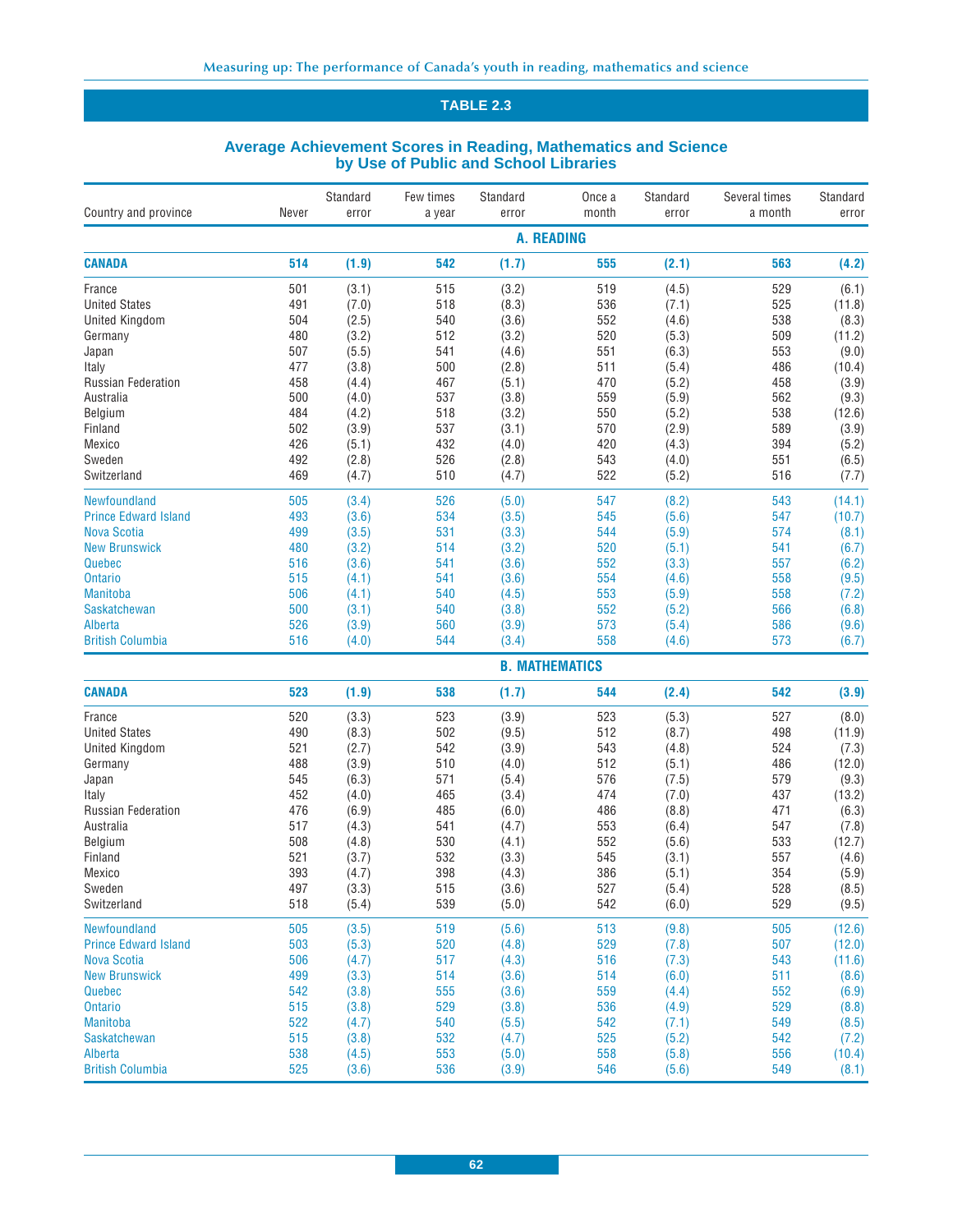## **TABLE 2.3 (continued)**

#### **Average Achievement Scores in Reading, Mathematics and Science by Use of Public and School Libraries**

| Country and province        | Never | Standard<br>error | Few times<br>a year | Standard<br>error | Once a<br>month   | Standard<br>error | Several times<br>a month | Standard<br>error |
|-----------------------------|-------|-------------------|---------------------|-------------------|-------------------|-------------------|--------------------------|-------------------|
|                             |       |                   |                     |                   | <b>C. SCIENCE</b> |                   |                          |                   |
| <b>CANADA</b>               | 514   | (2.4)             | 535                 | (2.0)             | 545               | (2.7)             | 553                      | (4.2)             |
| France                      | 504   | (3.7)             | 509                 | (4.2)             | 510               | (6.9)             | 528                      | (8.4)             |
| <b>United States</b>        | 490   | (8.2)             | 511                 | (9.5)             | 526               | (8.4)             | 525                      | (10.2)            |
| <b>United Kingdom</b>       | 515   | (3.1)             | 549                 | (4.1)             | 556               | (5.1)             | 537                      | (10.6)            |
| Germany                     | 482   | (3.5)             | 511                 | (4.0)             | 505               | (7.6)             | 520                      | (8.5)             |
| Japan                       | 532   | (6.1)             | 570                 | (5.2)             | 586               | (7.5)             | 589                      | (8.9)             |
| Italy                       | 471   | (4.3)             | 487                 | (3.7)             | 498               | (6.4)             | 481                      | (13.5)            |
| <b>Russian Federation</b>   | 458   | (5.3)             | 466                 | (6.7)             | 466               | (6.5)             | 457                      | (5.2)             |
| Australia                   | 507   | (4.2)             | 530                 | (3.7)             | 554               | (6.5)             | 556                      | (9.7)             |
| Belgium                     | 479   | (4.7)             | 506                 | (3.7)             | 534               | (6.5)             | 516                      | (16.0)            |
| Finland                     | 505   | (4.6)             | 530                 | (3.3)             | 554               | (3.4)             | 573                      | (4.6)             |
| Mexico                      | 425   | (5.5)             | 429                 | (4.2)             | 419               | (4.9)             | 400                      | (4.7)             |
| Sweden                      | 496   | (3.4)             | 520                 | (3.5)             | 528               | (5.4)             | 534                      | (9.3)             |
| Switzerland                 | 477   | (5.1)             | 502                 | (5.6)             | 519               | (5.8)             | 516                      | (8.7)             |
| Newfoundland                | 508   | (4.0)             | 521                 | (6.6)             | 542               | (8.7)             | 544                      | (15.4)            |
| <b>Prince Edward Island</b> | 490   | (4.1)             | 519                 | (5.5)             | 534               | (7.0)             | 528                      | (13.3)            |
| <b>Nova Scotia</b>          | 500   | (4.1)             | 520                 | (4.6)             | 537               | (7.2)             | 571                      | (12.9)            |
| <b>New Brunswick</b>        | 480   | (3.9)             | 507                 | (3.9)             | 512               | (5.9)             | 527                      | (9.2)             |
| Quebec                      | 529   | (4.6)             | 545                 | (4.4)             | 548               | (5.0)             | 555                      | (7.9)             |
| <b>Ontario</b>              | 507   | (4.9)             | 528                 | (4.2)             | 538               | (5.8)             | 546                      | (9.3)             |
| <b>Manitoba</b>             | 511   | (4.8)             | 536                 | (4.5)             | 546               | (5.6)             | 538                      | (9.6)             |
| <b>Saskatchewan</b>         | 502   | (3.7)             | 532                 | (4.5)             | 533               | (7.2)             | 549                      | (8.0)             |
| Alberta                     | 529   | (5.2)             | 550                 | (4.4)             | 567               | (5.7)             | 575                      | (11.1)            |
| <b>British Columbia</b>     | 517   | (5.0)             | 538                 | (4.1)             | 547               | (4.9)             | 561                      | (7.7)             |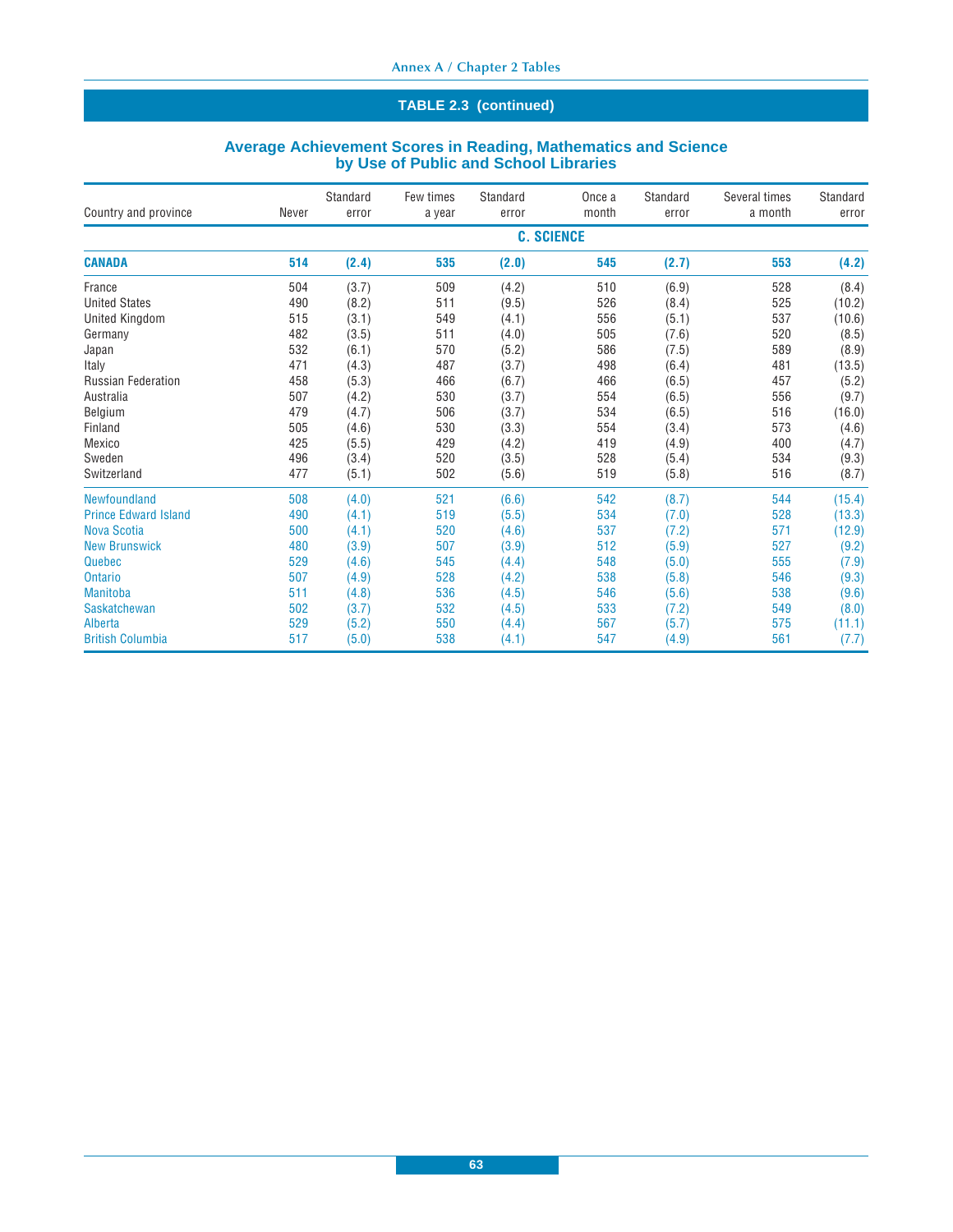## **TABLE 2.4**

#### **Effects of Homework Time and Sense of Belonging to School on Achievement Scores in Reading, Mathematics and Science**

|                                                                                                                                                                                                       | <b>Standardized Effect</b>                                                                              |                                                                                                               |  |  |
|-------------------------------------------------------------------------------------------------------------------------------------------------------------------------------------------------------|---------------------------------------------------------------------------------------------------------|---------------------------------------------------------------------------------------------------------------|--|--|
| Country and province                                                                                                                                                                                  | Homework<br>time                                                                                        | Sense of<br>belonging<br>to school                                                                            |  |  |
| A. READING                                                                                                                                                                                            |                                                                                                         |                                                                                                               |  |  |
| <b>CANADA</b>                                                                                                                                                                                         | 0.24                                                                                                    | 0.04                                                                                                          |  |  |
| France<br><b>United States</b><br><b>United Kingdom</b><br>Germany<br>Japan<br>Italy<br><b>Russian Federation</b><br>Australia<br>Belgium<br>Finland<br>Mexico<br>Sweden<br>Switzerland               | 0.34<br>0.31<br>0.30<br>0.11<br>0.31<br>0.24<br>0.30<br>0.28<br>0.32<br>0.17<br>0.14<br>0.05<br>0.02    | 0.06<br>0.11<br>0.06<br>0.08<br>0.09<br>$-0.01$<br>0.13<br>0.04<br>0.08<br>$-0.03$<br>0.24<br>$-0.02$<br>0.13 |  |  |
| <b>Newfoundland</b><br><b>Prince Edward Island</b><br><b>Nova Scotia</b><br><b>New Brunswick</b><br>Quebec<br><b>Ontario</b><br><b>Manitoba</b><br>Saskatchewan<br>Alberta<br><b>British Columbia</b> | 0.17<br>0.27<br>0.23<br>0.22<br>0.17<br>0.27<br>0.27<br>0.18<br>0.33<br>0.21                            | 0.07<br>0.07<br>0.02<br>0.03<br>0.08<br>0.02<br>0.03<br>$-0.01$<br>0.04<br>0.05                               |  |  |
| <b>B. MATHEMATICS</b>                                                                                                                                                                                 |                                                                                                         |                                                                                                               |  |  |
| <b>CANADA</b>                                                                                                                                                                                         | 0.16                                                                                                    | 0.01                                                                                                          |  |  |
| France<br><b>United States</b><br><b>United Kingdom</b><br>Germany<br>Japan<br>Italy<br><b>Russian Federation</b><br>Australia<br>Belgium<br>Finland<br>Mexico<br>Sweden<br>Switzerland               | 0.30<br>0.29<br>0.27<br>0.06<br>0.26<br>0.25<br>0.24<br>0.30<br>0.25<br>0.12<br>0.14<br>0.01<br>$-0.04$ | 0.06<br>0.12<br>0.07<br>0.08<br>0.11<br>$-0.03$<br>0.12<br>0.01<br>0.07<br>$-0.01$<br>0.21<br>0.01<br>0.11    |  |  |
| Newfoundland<br><b>Prince Edward Island</b><br><b>Nova Scotia</b><br><b>New Brunswick</b><br>Quebec<br><b>Ontario</b><br><b>Manitoba</b>                                                              | 0.08<br>0.19<br>0.17<br>0.14<br>0.12<br>0.21<br>0.22                                                    | 0.06<br>0.05<br>0.02<br>0.04<br>0.04<br>$-0.02$<br>0.01                                                       |  |  |

|                             | <b>Standardized Effect</b> |                                    |  |  |  |
|-----------------------------|----------------------------|------------------------------------|--|--|--|
| Country and province        | Homework<br>time           | Sense of<br>belonging<br>to school |  |  |  |
| <b>C. SCIENCE</b>           |                            |                                    |  |  |  |
| <b>CANADA</b>               | 0.17                       | 0.01                               |  |  |  |
| France                      | 0.29                       | 0.03                               |  |  |  |
| <b>United States</b>        | 0.27                       | 0.11                               |  |  |  |
| United Kingdom              | 0.28                       | 0.06                               |  |  |  |
| Germany                     | 0.05                       | 0.05                               |  |  |  |
| Japan                       | 0.34                       | 0.03                               |  |  |  |
| Italy                       | 0.23                       | $-0.02$                            |  |  |  |
| <b>Russian Federation</b>   | 0.27                       | 0.11                               |  |  |  |
| Australia                   | 0.29                       | $-0.02$                            |  |  |  |
| <b>Belgium</b>              | 0.27                       | 0.06                               |  |  |  |
| Finland                     | 0.12                       | $-0.02$                            |  |  |  |
| Mexico                      | 0.14                       | 0.17                               |  |  |  |
| Sweden                      | 0.02                       | $-0.02$                            |  |  |  |
| Switzerland                 | 0.01                       | 0.09                               |  |  |  |
| Newfoundland                | 0.09                       | 0.08                               |  |  |  |
| <b>Prince Edward Island</b> | 0.22                       | 0.04                               |  |  |  |
| Nova Scotia                 | 0.22                       | 0.00                               |  |  |  |
| <b>New Brunswick</b>        | 0.17                       | $-0.01$                            |  |  |  |
| Quebec                      | 0.10                       | 0.01                               |  |  |  |
| Ontario                     | 0.21                       | 0.01                               |  |  |  |
| <b>Manitoba</b>             | 0.19                       | $-0.02$                            |  |  |  |
| <b>Saskatchewan</b>         | 0.13                       | $-0.03$                            |  |  |  |
| Alberta                     | 0.29                       | 0.04                               |  |  |  |
| <b>British Columbia</b>     | 0.17                       | 0.00                               |  |  |  |

| <b>CANADA</b>               | 0.16    | 0.01    |
|-----------------------------|---------|---------|
| France                      | 0.30    | 0.06    |
| <b>United States</b>        | 0.29    | 0.12    |
| United Kingdom              | 0.27    | 0.07    |
| Germany                     | 0.06    | 0.08    |
| Japan                       | 0.26    | 0.11    |
| Italy                       | 0.25    | $-0.03$ |
| <b>Russian Federation</b>   | 0.24    | 0.12    |
| Australia                   | 0.30    | 0.01    |
| Belgium                     | 0.25    | 0.07    |
| Finland                     | 0.12    | $-0.01$ |
| Mexico                      | 0.14    | 0.21    |
| Sweden                      | 0.01    | 0.01    |
| Switzerland                 | $-0.04$ | 0.11    |
| Newfoundland                | 0.08    | 0.06    |
| <b>Prince Edward Island</b> | 0.19    | 0.05    |
| <b>Nova Scotia</b>          | 0.17    | 0.02    |
| <b>New Brunswick</b>        | 0.14    | 0.04    |
| Quebec                      | 0.12    | 0.04    |
| Ontario                     | 0.21    | $-0.02$ |
| <b>Manitoba</b>             | 0.22    | 0.01    |
| <b>Saskatchewan</b>         | 0.11    | $-0.02$ |
| Alberta                     | 0.29    | 0.01    |
| <b>British Columbia</b>     | 0.17    | 0.04    |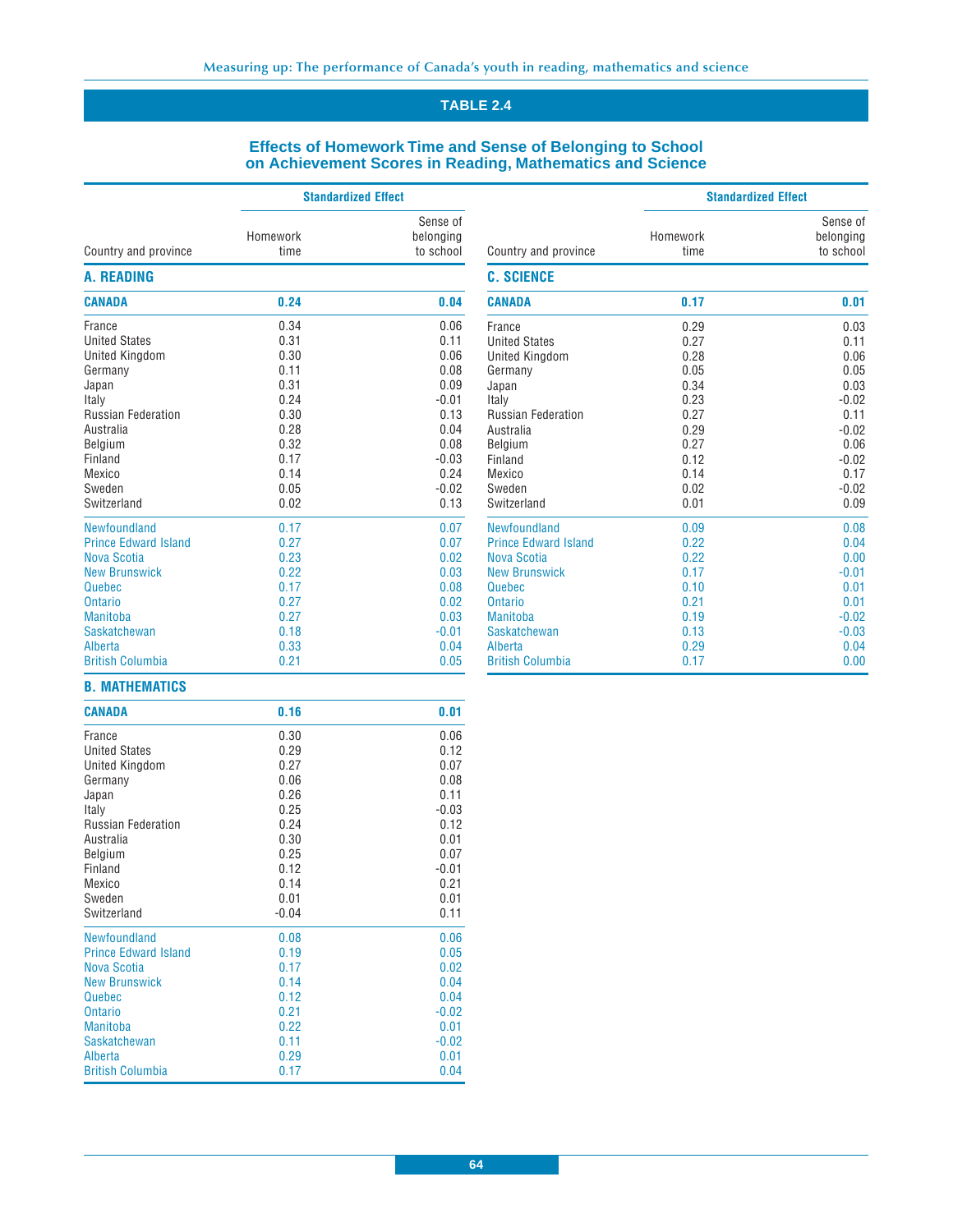#### **Annex A / Chapter 2 Tables**

## **TABLE 2.5**

#### **Effects of Student Career Expectations on Achievement Scores in Reading, Mathematics and Science**

|                           |         | <b>Standardized Effect</b> |         |                             | <b>Standardized Effect</b> |                    |         |  |
|---------------------------|---------|----------------------------|---------|-----------------------------|----------------------------|--------------------|---------|--|
| Country and province      | Reading | <b>Mathematics</b>         | Science | Country and province        | Reading                    | <b>Mathematics</b> | Science |  |
| <b>CANADA</b>             | 0.23    | 0.18                       | 0.20    | Sweden                      | 0.34                       | 0.32               | 0.35    |  |
| France                    | 0.45    | 0.39                       | 0.42    | Switzerland                 | 0.36                       | 0.31               | 0.33    |  |
| <b>United States</b>      | 0.18    | 0.12                       | 0.17    | <b>Newfoundland</b>         | 0.24                       | 0.21               | 0.22    |  |
| United Kingdom            | 0.32    | 0.29                       | 0.30    | <b>Prince Edward Island</b> | 0.22                       | 0.15               | 0.20    |  |
| Germany                   | 0.40    | 0.34                       | 0.35    | Nova Scotia                 | 0.21                       | 0.21               | 0.18    |  |
| Japan                     | 0.21    | 0.21                       | 0.21    | <b>New Brunswick</b>        | 0.25                       | 0.18               | 0.21    |  |
| Italy                     | 0.26    | 0.18                       | 0.24    | Quebec                      | 0.22                       | 0.18               | 0.19    |  |
| <b>Russian Federation</b> | 0.40    | 0.33                       | 0.33    | Ontario                     | 0.23                       | 0.20               | 0.20    |  |
| Australia                 | 0.30    | 0.35                       | 0.30    | <b>Manitoba</b>             | 0.24                       | 0.19               | 0.22    |  |
| Belgium                   | 0.46    | 0.43                       | 0.42    | <b>Saskatchewan</b>         | 0.30                       | 0.21               | 0.28    |  |
| Finland                   | 0.28    | 0.29                       | 0.30    | Alberta                     | 0.22                       | 0.16               | 0.21    |  |
| Mexico                    | 0.13    | 0.14                       | 0.12    | <b>British Columbia</b>     | 0.24                       | 0.21               | 0.22    |  |

#### **TABLE 2.6**

#### **Average Achievement Scores in Reading, Mathematics and Science by Student Expectations of the Highest Level of Education**

| Province                    | High<br>school | Standard<br>error | Trade<br>school | Standard<br>error | College | Standard<br>error     | One<br>university<br>degree | Standard<br>error | More<br>than one<br>university<br>degree | Standard<br>error |
|-----------------------------|----------------|-------------------|-----------------|-------------------|---------|-----------------------|-----------------------------|-------------------|------------------------------------------|-------------------|
|                             |                |                   |                 |                   |         | A. READING            |                             |                   |                                          |                   |
| Newfoundland                | 425            | (8.1)             | 452             | (6.5)             | 494     | (6.9)                 | 523                         | (5.5)             | 557                                      | (3.5)             |
| <b>Prince Edward Island</b> | 451            | (7.5)             | 486             | (13.6)            | 475     | (8.1)                 | 527                         | (5.0)             | 548                                      | (3.4)             |
| Nova Scotia                 | 441            | (8.8)             | 475             | (6.8)             | 492     | (6.9)                 | 532                         | (3.8)             | 550                                      | (3.1)             |
| <b>New Brunswick</b>        | 427            | (6.8)             | 458             | (7.3)             | 475     | (5.0)                 | 518                         | (3.2)             | 539                                      | (2.7)             |
| Quebec                      | 439            | (6.5)             | 489             | (4.9)             | 531     | (3.2)                 | 569                         | (3.2)             | 565                                      | (4.7)             |
| <b>Ontario</b>              | 443            | (8.2)             | 473             | (11.0)            | 493     | (4.1)                 | 551                         | (3.5)             | 567                                      | (3.1)             |
| <b>Manitoba</b>             | 466            | (5.8)             | 495             | (6.4)             | 513     | (6.9)                 | 541                         | (5.0)             | 564                                      | (4.9)             |
| Saskatchewan                | 467            | (5.8)             | 486             | (6.5)             | 509     | (6.1)                 | 545                         | (4.2)             | 562                                      | (3.9)             |
| Alberta                     | 477            | (7.4)             | 491             | (7.3)             | 525     | (4.4)                 | 562                         | (4.6)             | 589                                      | (4.2)             |
| <b>British Columbia</b>     | 471            | (8.3)             | 488             | (8.3)             | 507     | (4.9)                 | 547                         | (3.7)             | 573                                      | (3.1)             |
|                             |                |                   |                 |                   |         | <b>B. MATHEMATICS</b> |                             |                   |                                          |                   |
| Newfoundland                | 445            | (9.8)             | 478             | (7.0)             | 490     | (9.1)                 | 511                         | (5.8)             | 536                                      | (4.0)             |
| <b>Prince Edward Island</b> | 452            | (10.2)            | S               | S                 | 484     | (12.9)                | 519                         | (6.2)             | 537                                      | (5.5)             |
| Nova Scotia                 | 447            | (10.0)            | 487             | (9.0)             | 483     | (8.5)                 | 524                         | (5.3)             | 537                                      | (3.8)             |
| <b>New Brunswick</b>        | 443            | (8.4)             | 490             | (10.0)            | 488     | (5.9)                 | 523                         | (4.1)             | 527                                      | (3.7)             |
| Quebec                      | 474            | (9.5)             | 511             | (6.2)             | 546     | (3.3)                 | 576                         | (3.3)             | 575                                      | (4.9)             |
| <b>Ontario</b>              | 463            | (8.5)             | 485             | (9.5)             | 491     | (4.5)                 | 538                         | (3.9)             | 549                                      | (3.6)             |
| <b>Manitoba</b>             | 482            | (8.9)             | 515             | (9.5)             | 524     | (8.8)                 | 543                         | (5.0)             | 559                                      | (5.0)             |
| Saskatchewan                | 477            | (6.4)             | 506             | (7.8)             | 505     | (9.0)                 | 539                         | (4.6)             | 549                                      | (5.0)             |
| Alberta                     | 495            | (8.4)             | 507             | (8.8)             | 521     | (5.5)                 | 560                         | (4.5)             | 578                                      | (4.6)             |
| <b>British Columbia</b>     | 479            | (9.0)             | 507             | (8.8)             | 503     | (5.9)                 | 543                         | (4.3)             | 561                                      | (3.4)             |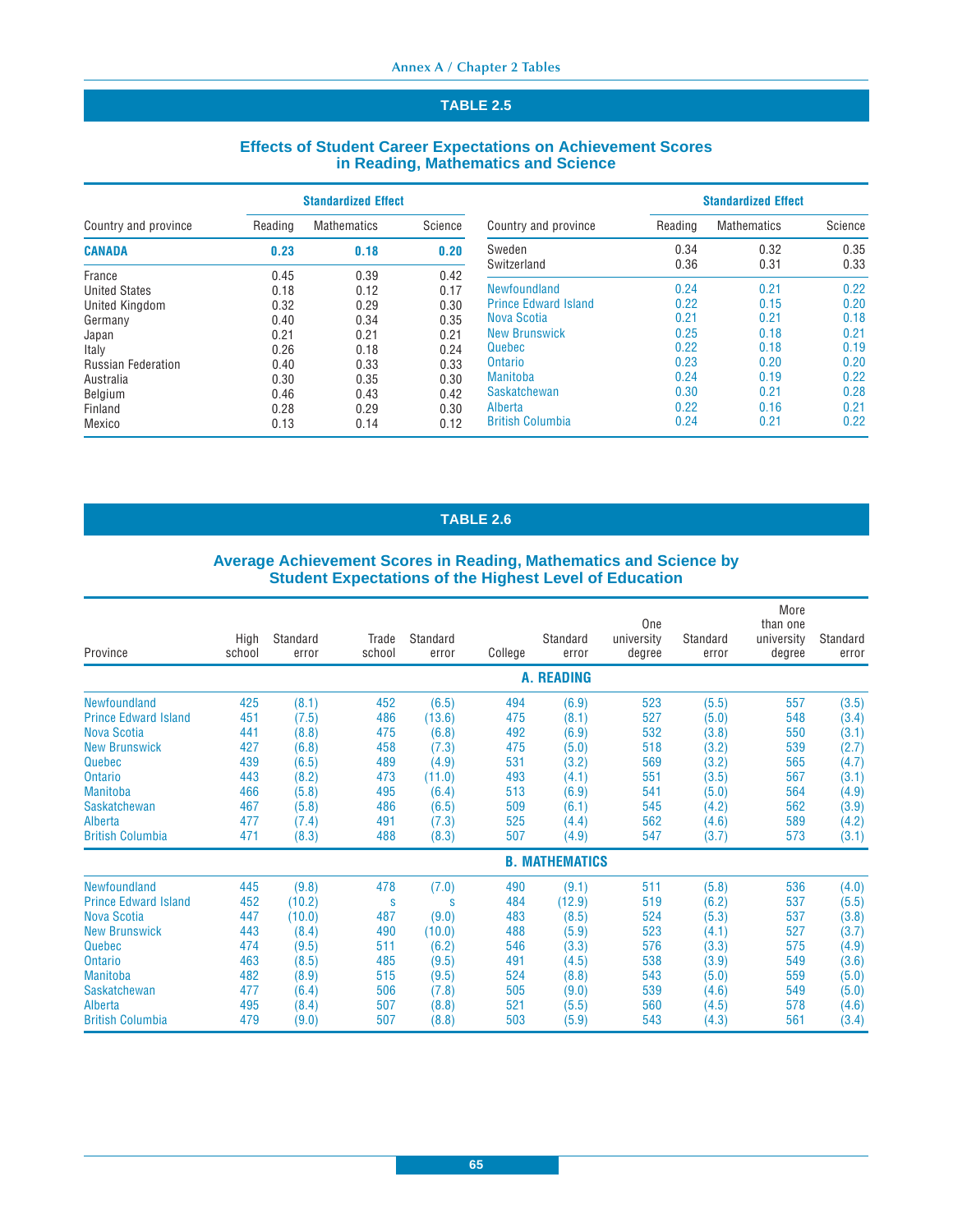#### **TABLE 2.6 (continued)**

#### **Average Achievement Scores in Reading, Mathematics and Science by Student Expectations of the Highest Level of Education**

| Province                    | High<br>school | Standard<br>error | Trade<br>school | Standard<br>error | College | Standard<br>error | One<br>university<br>degree | Standard<br>error | More<br>than one<br>university<br>degree | Standard<br>error |
|-----------------------------|----------------|-------------------|-----------------|-------------------|---------|-------------------|-----------------------------|-------------------|------------------------------------------|-------------------|
|                             |                |                   |                 |                   |         | <b>C. SCIENCE</b> |                             |                   |                                          |                   |
| Newfoundland                | 444            | (12.5)            | 467             | (7.6)             | 500     | (10.2)            | 520                         | (7.1)             | 547                                      | (4.0)             |
| <b>Prince Edward Island</b> | 454            | (9.0)             | 475             | (17.5)            | 483     | (12.0)            | 516                         | (5.0)             | 533                                      | (4.2)             |
| Nova Scotia                 | 445            | (10.3)            | 484             | (10.1)            | 492     | (7.9)             | 530                         | (4.9)             | 540                                      | (4.7)             |
| <b>New Brunswick</b>        | 439            | (7.8)             | 467             | (9.7)             | 477     | (7.0)             | 513                         | (3.7)             | 525                                      | (4.0)             |
| Quebec                      | 457            | (8.8)             | 503             | (5.7)             | 537     | (5.0)             | 569                         | (4.4)             | 563                                      | (6.0)             |
| <b>Ontario</b>              | 448            | (9.6)             | 485             | (15.9)            | 490     | (5.1)             | 534                         | (4.7              | 551                                      | (3.5)             |
| <b>Manitoba</b>             | 473            | (7.4)             | 512             | (12.0)            | 507     | (8.6)             | 539                         | (6.0)             | 553                                      | (4.4)             |
| <b>Saskatchewan</b>         | 467            | (7.2)             | 498             | (8.0)             | 511     | (8.0)             | 539                         | (5.8)             | 545                                      | (5.0)             |
| Alberta                     | 481            | (9.5)             | 505             | (11.5)            | 519     | (5.6)             | 556                         | (5.9)             | 580                                      | (4.3)             |
| <b>British Columbia</b>     | 479            | (9.7)             | 502             | (12.4)            | 508     | (5.7)             | 535                         | (4.6)             | 563                                      | (4.0)             |

#### **TABLE 2.7**

#### **Average Achievement Scores in Reading, Mathematics and Science by School Year Job Status**

|                             | With a<br>job in the | Standard | Without a<br>job in the | Standard |
|-----------------------------|----------------------|----------|-------------------------|----------|
| Province                    | school year          | error    | school year             | error    |
| A. READING                  |                      |          |                         |          |
| Newfoundland                | 498                  | (4.6)    | 530                     | (3.5)    |
| <b>Prince Edward Island</b> | 506                  | (5.4)    | 525                     | (3.1)    |
| Nova Scotia                 | 505                  | (4.7)    | 530                     | (2.9)    |
| <b>New Brunswick</b>        | 485                  | (3.9)    | 515                     | (1.8)    |
| Quebec                      | 525                  | (4.4)    | 547                     | (2.9)    |
| Ontario                     | 521                  | (4.9)    | 544                     | (3.3)    |
| <b>Manitoba</b>             | 511                  | (6.3)    | 541                     | (3.4)    |
| Saskatchewan                | 511                  | (5.0)    | 538                     | (3.1)    |
| Alberta                     | 537                  | (5.3)    | 560                     | (3.3)    |
| <b>British Columbia</b>     | 517                  | (4.5)    | 552                     | (3.2)    |
| <b>B. MATHEMATICS</b>       |                      |          |                         |          |
| Newfoundland                | 500                  | (5.2)    | 516                     | (3.6)    |
| <b>Prince Edward Island</b> | 509                  | (6.5)    | 517                     | (4.4)    |
| Nova Scotia                 | 501                  | (5.4)    | 519                     | (3.5)    |
| <b>New Brunswick</b>        | 502                  | (4.4)    | 514                     | (2.6)    |
| Quebec                      | 545                  | (4.4)    | 558                     | (3.0)    |
| <b>Ontario</b>              | 514                  | (5.2)    | 531                     | (2.9)    |
| <b>Manitoba</b>             | 518                  | (8.0)    | 543                     | (3.7)    |
| <b>Saskatchewan</b>         | 510                  | (5.7)    | 532                     | (3.2)    |
| Alberta                     | 541                  | (6.4)    | 553                     | (3.2)    |
| <b>British Columbia</b>     | 522                  | (4.9)    | 542                     | (3.4)    |

| Province                    | With a<br>iob in the<br>school year | Standard<br>error | Without a<br>iob in the<br>school year | Standard<br>error |
|-----------------------------|-------------------------------------|-------------------|----------------------------------------|-------------------|
| <b>C. SCIENCE</b>           |                                     |                   |                                        |                   |
| Newfoundland                | 503                                 | (6.0)             | 525                                    | (4.4)             |
| <b>Prince Edward Island</b> | 502                                 | (6.4)             | 513                                    | (3.5)             |
| Nova Scotia                 | 504                                 | (6.9)             | 522                                    | (3.6)             |
| <b>New Brunswick</b>        | 487                                 | (4.9)             | 506                                    | (2.6)             |
| Quebec                      | 532                                 | (4.9)             | 549                                    | (3.3)             |
| <b>Ontario</b>              | 519                                 | (5.8)             | 528                                    | (3.8)             |
| <b>Manitoba</b>             | 517                                 | (6.7)             | 534                                    | (3.6)             |
| <b>Saskatchewan</b>         | 503                                 | (7.1)             | 529                                    | (3.3)             |
| Alberta                     | 543                                 | (6.0)             | 553                                    | (3.8)             |
| <b>British Columbia</b>     | 517                                 | (6.0)             | 543                                    | (3.8)             |

Note: Average scores are bolded for jurisdictions where there are significant differences between girls and boys.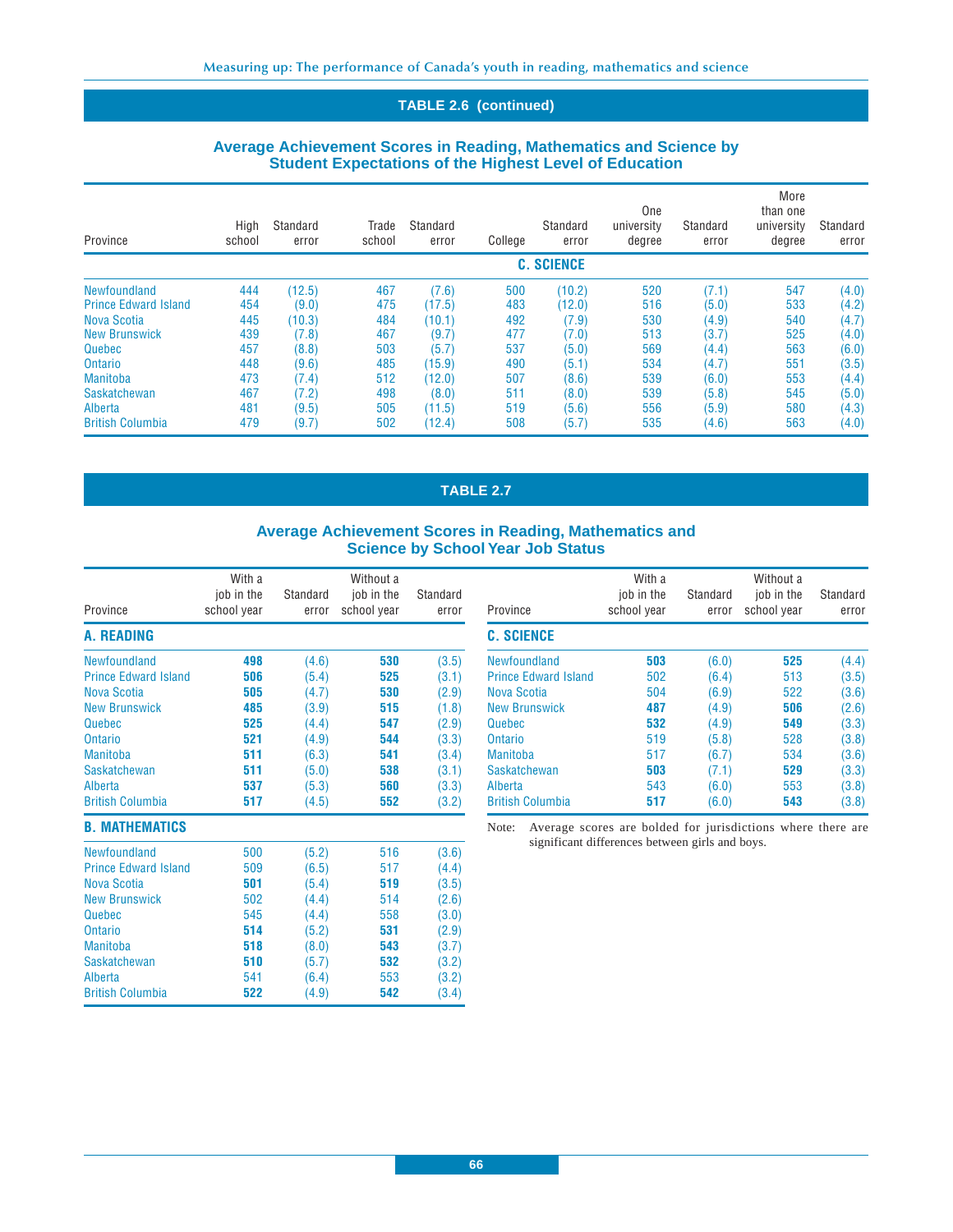## **TABLE 2.8**

#### **Effects of Weekday and Weekend Work Hours During the School Year on Achievement Scores in Reading, Mathematics and Science**

|                             | <b>Standardized Effect</b> |                       |  |  |  |  |  |
|-----------------------------|----------------------------|-----------------------|--|--|--|--|--|
| Province                    | Weekday<br>work hours      | Weekend<br>work hours |  |  |  |  |  |
| A. READING                  |                            |                       |  |  |  |  |  |
| Newfoundland                | $-0.21$                    | $-0.22$               |  |  |  |  |  |
| <b>Prince Edward Island</b> | $-0.25$                    | $-0.21$               |  |  |  |  |  |
| Nova Scotia                 | $-0.23$                    | $-0.20$               |  |  |  |  |  |
| <b>New Brunswick</b>        | $-0.29$                    | $-0.29$               |  |  |  |  |  |
| Quebec                      | $-0.26$                    | $-0.21$               |  |  |  |  |  |
| Ontario                     | $-0.25$                    | $-0.22$               |  |  |  |  |  |
| <b>Manitoba</b>             | $-0.29$                    | $-0.25$               |  |  |  |  |  |
| <b>Saskatchewan</b>         | $-0.27$                    | $-0.26$               |  |  |  |  |  |
| Alberta                     | $-0.24$                    | $-0.21$               |  |  |  |  |  |
| <b>British Columbia</b>     | $-0.23$                    | $-0.24$               |  |  |  |  |  |
| <b>B. MATHEMATICS</b>       |                            |                       |  |  |  |  |  |
| Newfoundland                | $-0.20$                    | $-0.16$               |  |  |  |  |  |
| <b>Prince Edward Island</b> | $-0.22$                    | $-0.18$               |  |  |  |  |  |
| Nova Scotia                 | $-0.17$                    | $-0.17$               |  |  |  |  |  |
| <b>New Brunswick</b>        | $-0.23$                    | $-0.21$               |  |  |  |  |  |
| Quebec                      | $-0.21$                    | $-0.16$               |  |  |  |  |  |
| Ontario                     | $-0.21$                    | $-0.20$               |  |  |  |  |  |
| <b>Manitoba</b>             | $-0.21$                    | $-0.22$               |  |  |  |  |  |
| <b>Saskatchewan</b>         | $-0.17$                    | $-0.21$               |  |  |  |  |  |
| Alberta                     | $-0.23$                    | $-0.17$               |  |  |  |  |  |
| <b>British Columbia</b>     | $-0.23$                    | $-0.18$               |  |  |  |  |  |

|                             | <b>Standardized Effect</b> |                       |
|-----------------------------|----------------------------|-----------------------|
| Province                    | Weekday<br>work hours      | Weekend<br>work hours |
| <b>C. SCIENCE</b>           |                            |                       |
| Newfoundland                | $-0.16$                    | $-0.18$               |
| <b>Prince Edward Island</b> | $-0.22$                    | $-0.19$               |
| Nova Scotia                 | $-0.22$                    | $-0.19$               |
| <b>New Brunswick</b>        | $-0.27$                    | $-0.23$               |
| Quebec                      | $-0.24$                    | $-0.19$               |
| Ontario                     | $-0.25$                    | $-0.16$               |
| <b>Manitoba</b>             | $-0.28$                    | $-0.21$               |
| <b>Saskatchewan</b>         | $-0.21$                    | $-0.23$               |
| Alberta                     | $-0.24$                    | $-0.18$               |
| <b>British Columbia</b>     | $-0.19$                    | $-0.21$               |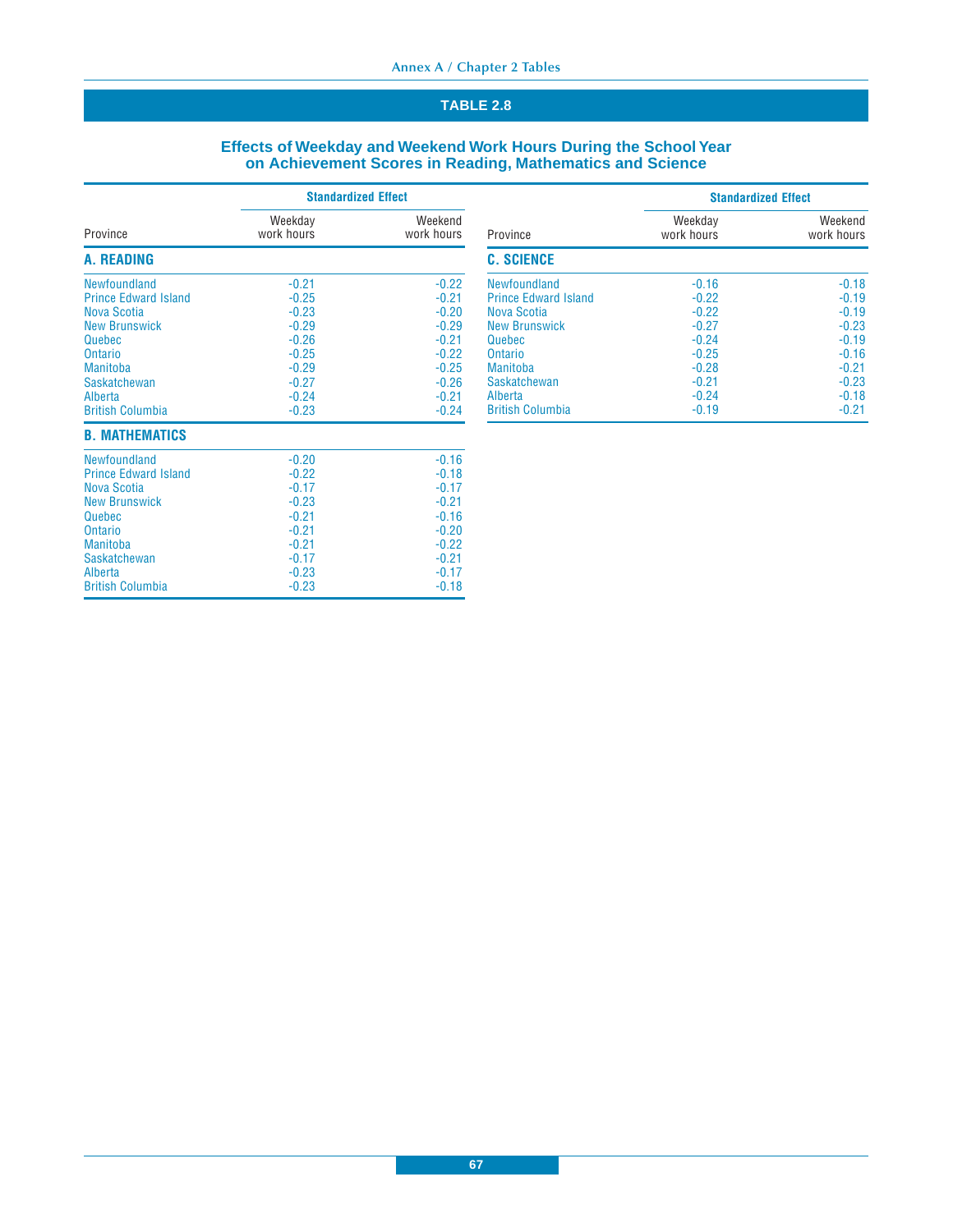## **TABLE 2.9**

## **The Relative Impact of Individual Factors on Achievement Scores in Reading, Mathematics and Science**

|                                                                                                                                                                                                                                                                                                                                                                          | <b>Country and province</b> |             |                      |                |         |       |               |                            |                            |             |               |             |                            |                            |                            |                            |                            |               |             |             |             |                |             |                            |
|--------------------------------------------------------------------------------------------------------------------------------------------------------------------------------------------------------------------------------------------------------------------------------------------------------------------------------------------------------------------------|-----------------------------|-------------|----------------------|----------------|---------|-------|---------------|----------------------------|----------------------------|-------------|---------------|-------------|----------------------------|----------------------------|----------------------------|----------------------------|----------------------------|---------------|-------------|-------------|-------------|----------------|-------------|----------------------------|
|                                                                                                                                                                                                                                                                                                                                                                          | <b>CANADA</b>               | France      | <b>United States</b> | United Kingdom | Germany | Japan | Italy         | Russian Federation         | Australia                  | Belgium     | Finland       | Mexico      | Sweden                     | Switzerland                | Newfoundland               | Island<br>Prince Edward    | Nova Scotia                | New Brunswick | Quebec      | Ontario     | Manitoba    | Saskatchewan   | Alberta     | <b>British Columbia</b>    |
| <b>READING</b><br>A.                                                                                                                                                                                                                                                                                                                                                     |                             |             |                      |                |         |       |               |                            |                            |             |               |             |                            |                            |                            |                            |                            |               |             |             |             |                |             |                            |
| Reading enjoyment                                                                                                                                                                                                                                                                                                                                                        | m                           | S           | m                    | m              | m       | S     | S             | ${\mathbb S}$              | m                          | S           | m             |             | m                          | m                          | m                          | m                          | m                          | m             | m           | m           | m           | m              | $m \mid m$  |                            |
| Time spent in reading                                                                                                                                                                                                                                                                                                                                                    |                             |             |                      |                |         | $-S$  |               |                            |                            |             |               |             |                            |                            |                            |                            |                            |               |             |             |             |                |             |                            |
| Reading diversity                                                                                                                                                                                                                                                                                                                                                        |                             | S           |                      |                | S       | S     | S             |                            | S                          | $\mathbb S$ | $\mathsf S$   | $\mathsf S$ | ${\sf S}$                  | $\mathsf S$                |                            |                            | S                          | S             |             |             |             |                |             |                            |
| Use of public and school library                                                                                                                                                                                                                                                                                                                                         | $-S$                        | -S          |                      | -S             |         |       |               | $\textnormal{\texttt{-S}}$ | -S                         |             |               | -S          |                            |                            | $-S$                       |                            |                            |               |             | $-S$        | $-S$        |                |             | $\textnormal{\texttt{-S}}$ |
| Homework time                                                                                                                                                                                                                                                                                                                                                            |                             | S           | S                    | S              |         | S     | S             | S                          |                            |             |               |             | $-S$                       |                            |                            |                            |                            |               |             | S           |             |                | S           |                            |
| Sense of belonging to school                                                                                                                                                                                                                                                                                                                                             |                             |             |                      |                |         |       |               |                            |                            |             |               | $\mathsf S$ |                            |                            |                            |                            |                            |               |             |             |             |                |             |                            |
| Girls versus boys                                                                                                                                                                                                                                                                                                                                                        |                             |             |                      |                |         |       |               |                            | S                          |             | S             | $\mathsf S$ |                            |                            |                            |                            |                            |               |             |             |             |                |             |                            |
| Student career expectations                                                                                                                                                                                                                                                                                                                                              | S                           | m           | S                    | m              | m       | S     | S             | S                          | $\mathsf S$                | m           | S             | $\mathsf S$ | $\mathsf S$                | m                          | S                          | S                          | S                          | S             | S           | S           | S           | S              | $\mathsf S$ | S                          |
| <b>B. MATHEMATICS</b>                                                                                                                                                                                                                                                                                                                                                    |                             |             |                      |                |         |       |               |                            |                            |             |               |             |                            |                            |                            |                            |                            |               |             |             |             |                |             |                            |
| Reading enjoyment                                                                                                                                                                                                                                                                                                                                                        | S                           |             | S                    | S              | m       |       | S             | S                          | $\mathsf S$                | S           | ${\mathbb S}$ |             | S                          | S                          | S                          | S                          | m                          | S             | S           | S           | m           | m              | m           | ${\sf S}$                  |
| Time spent in reading                                                                                                                                                                                                                                                                                                                                                    |                             |             |                      |                | $-S$    | $-S$  |               |                            |                            | $-S$        | $-S$          |             |                            |                            |                            |                            |                            |               |             |             |             |                |             |                            |
| Reading diversity                                                                                                                                                                                                                                                                                                                                                        |                             | S           | S                    |                | S       | S     | S             |                            |                            | S           | S             | S           | S                          | S                          |                            | S                          | S                          | S             | S           |             |             |                |             |                            |
| Use of public and school library                                                                                                                                                                                                                                                                                                                                         |                             | -S          |                      | $\texttt{-S}$  |         |       |               | -S                         | $\textnormal{\texttt{-S}}$ |             |               | -s          |                            |                            | $-S$                       |                            | $-S$                       |               |             | -S          | $-S$        |                |             | $\texttt{-S}$              |
| Homework time                                                                                                                                                                                                                                                                                                                                                            |                             | S           | S                    | S              |         | S     | S             | S                          | S                          |             |               | S           | $-S$                       |                            |                            | $\mathsf S$                |                            |               |             |             |             |                | S           |                            |
| Sense of belonging of school                                                                                                                                                                                                                                                                                                                                             |                             |             |                      |                |         |       |               |                            |                            |             |               |             |                            |                            |                            |                            |                            |               |             |             |             |                |             |                            |
| Girls versus boys                                                                                                                                                                                                                                                                                                                                                        | $-S$                        | $-S$        | $-S$                 | $-S$           | $-S$    | $-S$  | $\texttt{-S}$ | $-S$                       |                            | $-S$        | $-S$          |             | $-S$                       | $-S$                       | $-S$                       | $-S$                       | $-S$                       | $\texttt{-S}$ | $-S$        | $-$ S       | $-S$        | $-S$           | $-S$        | $-S$                       |
| Student career expectations                                                                                                                                                                                                                                                                                                                                              | $\mathsf S$                 | m           | $\mathsf S$          | $\mathbb S$    | m       | S     | S             | $\mathbb S$                | m                          | m           | $\mathsf S$   | $\mathsf S$ | S                          | m                          | S                          | S                          | $\mathsf S$                | $\mathsf S$   | $\mathsf S$ | $\mathsf S$ | $\mathsf S$ | $\mathsf S$    | $\mathbb S$ | $\mathsf{s}$               |
| <b>C. SCIENCE</b>                                                                                                                                                                                                                                                                                                                                                        |                             |             |                      |                |         |       |               |                            |                            |             |               |             |                            |                            |                            |                            |                            |               |             |             |             |                |             |                            |
| Reading enjoyment                                                                                                                                                                                                                                                                                                                                                        | m                           | S           | m                    | m              | m       | S     | S             | S                          | $\mathsf S$                | S           | m             |             | m                          | $\mathbb S$                | m                          | m                          | m                          | m             | m           | m           | m           | m <sub>l</sub> | m           | m                          |
| Time spent in reading                                                                                                                                                                                                                                                                                                                                                    |                             |             | $\texttt{-S}$        |                |         | $-S$  |               |                            |                            |             |               |             |                            |                            |                            |                            |                            |               |             |             |             |                |             |                            |
| Reading diversity                                                                                                                                                                                                                                                                                                                                                        |                             | S           | S                    |                | S       | S     |               |                            | S                          | S           | S             | S           | S                          | S                          |                            |                            |                            | S             |             |             |             |                |             |                            |
| Use of public and school library                                                                                                                                                                                                                                                                                                                                         |                             |             |                      | $-S$           |         |       |               | $\textnormal{\texttt{-S}}$ | -S                         |             |               | -S          | $-S$                       |                            | $\textnormal{\texttt{-S}}$ |                            |                            |               | $-S$        |             | -S          |                |             | $\textnormal{\texttt{-S}}$ |
| Homework time                                                                                                                                                                                                                                                                                                                                                            |                             | $\mathsf S$ | $\mathsf{s}$         | $\mathsf{s}$   |         | S     | ${\mathbb S}$ | $\mathsf{s}$               | S                          |             |               |             | ۰S                         |                            |                            |                            |                            |               |             |             |             |                | S           |                            |
| Sense of belonging to school                                                                                                                                                                                                                                                                                                                                             |                             |             |                      |                |         |       |               |                            |                            |             |               |             |                            |                            |                            |                            |                            |               |             |             |             |                |             |                            |
| Girls versus boys                                                                                                                                                                                                                                                                                                                                                        | $-S$                        | $-S$        | $-S$                 | $-S$           | $-S$    |       |               |                            |                            |             | -S            |             | $\textnormal{\texttt{-S}}$ | $\textnormal{\texttt{-S}}$ | $\textnormal{\texttt{-S}}$ | $\textnormal{\texttt{-S}}$ | $\textnormal{\texttt{-S}}$ |               | -S          | $-S$        | $-S$        | $-S$           | $-S$        | -s                         |
| Student career expectations                                                                                                                                                                                                                                                                                                                                              | S                           | m           | $\mathsf S$          | ${\mathbb S}$  | m       |       | S             | ${\sf S}$                  | m                          | m           | S             | $\mathsf S$ | $\mathsf S$                | m                          | S                          | S                          | S                          | S             | S           | S           | S           | S              | S           | S                          |
| In each domain, a multiple regression analysis was performed for each country and province. Significant effects are identified as small (s),<br>Note:<br>moderate (m) or large (l), using the criteria outlined in the chapter. Variables with a negative effect are indicated with a "-" sign. Variables with<br>trivial effect sizes, less than [0.10], are not shown. |                             |             |                      |                |         |       |               |                            |                            |             |               |             |                            |                            |                            |                            |                            |               |             |             |             |                |             |                            |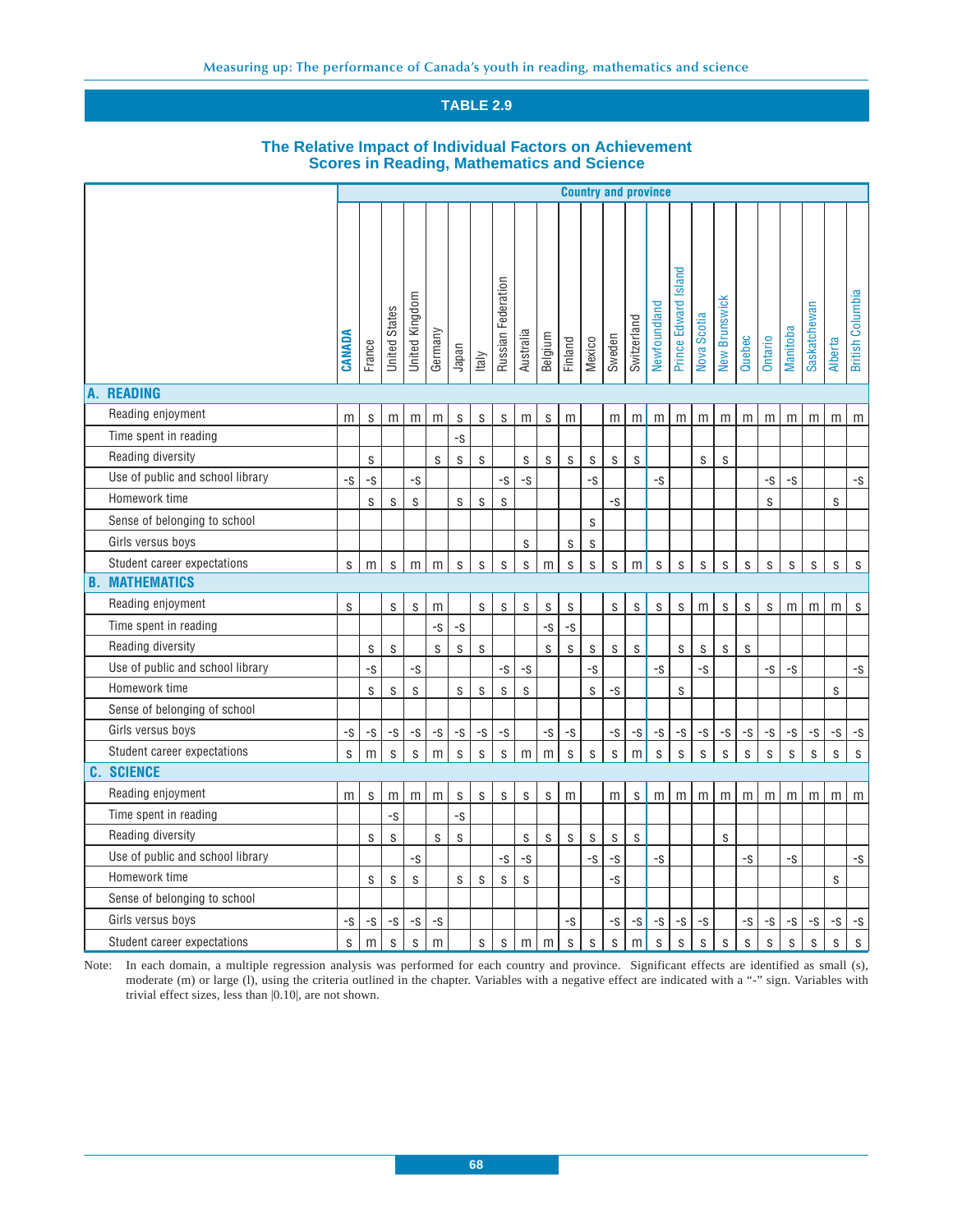### **TABLE 3.1**

#### **Average Achievement Scores in Reading, Mathematics and Science by Family Structure**

|                             | Single- |          | Two-   |          |
|-----------------------------|---------|----------|--------|----------|
|                             | parent  | Standard | parent | Standard |
| Country and province        | family  | error    | family | error    |
| A. READING                  |         |          |        |          |
| <b>CANADA</b>               | 527     | (2.5)    | 538    | (1.5)    |
| France                      | 488     | (4.7)    | 509    | (2.7)    |
| <b>United States</b>        | 484     | (8.6)    | 524    | (6.2)    |
| United Kingdom              | 502     | (3.2)    | 533    | (2.9)    |
| Germany                     | 478     | (5.4)    | 488    | (2.6)    |
| Japan                       | 510     | (8.6)    | 527    | (5.1)    |
| Italy                       | 481     | (4.5)    | 492    | (2.6)    |
| <b>Russian Federation</b>   | 462     | (4.8)    | 464    | (4.1)    |
| Australia                   | 521     | (4.7)    | 532    | (3.9)    |
| <b>Belgium</b>              | 487     | (5.5)    | 513    | (3.7)    |
| Finland                     | 529     | (6.8)    | 553    | (2.2)    |
| Mexico                      | 419     | (4.4)    | 424    | (3.7)    |
| Sweden                      | 501     | (4.0)    | 522    | (2.0)    |
| Switzerland                 | 496     | (6.0)    | 497    | (4.3)    |
| Newfoundland                | 519     | (7.8)    | 519    | (2.9)    |
| <b>Prince Edward Island</b> | 508     | (6.2)    | 521    | (2.6)    |
| Nova Scotia                 | 514     | (7.4)    | 525    | (2.2)    |
| <b>New Brunswick</b>        | 487     | (5.0)    | 507    | (2.0)    |
| Quebec                      | 530     | (5.8)    | 539    | (2.9)    |
| <b>Ontario</b>              | 528     | (4.6)    | 537    | (3.2)    |
| <b>Manitoba</b>             | 512     | (6.7)    | 535    | (3.4)    |
| <b>Saskatchewan</b>         | 515     | (5.6)    | 533    | (2.9)    |
| Alberta                     | 537     | (5.3)    | 555    | (3.4)    |
| <b>British Columbia</b>     | 527     | (4.7)    | 543    | (3.2)    |

## **B. MATHEMATICS**

| <b>CANADA</b>               | 520 | (2.2) | 537 | (1.5) |
|-----------------------------|-----|-------|-----|-------|
| France                      | 499 | (5.7) | 522 | (2.8) |
| <b>United States</b>        | 470 | (9.5) | 514 | (7.0) |
| United Kingdom              | 510 | (3.8) | 538 | (2.8) |
| Germany                     | 479 | (5.9) | 494 | (2.6) |
| Japan                       | 543 | (9.4) | 561 | (5.4) |
| Italy                       | 448 | (4.7) | 462 | (2.8) |
| <b>Russian Federation</b>   | 472 | (5.8) | 483 | (5.5) |
| Australia                   | 524 | (5.7) | 536 | (3.7) |
| Belgium                     | 501 | (6.9) | 525 | (3.9) |
| Finland                     | 522 | (5.1) | 541 | (2.1) |
| Mexico                      | 379 | (5.3) | 391 | (3.6) |
| Sweden                      | 493 | (5.1) | 516 | (2.7) |
| Switzerland                 | 525 | (6.4) | 533 | (4.5) |
| <b>Newfoundland</b>         | 501 | (8.3) | 512 | (3.1) |
| <b>Prince Edward Island</b> | 501 | (7.6) | 516 | (4.0) |
| <b>Nova Scotia</b>          | 507 | (7.9) | 517 | (2.7) |
| <b>New Brunswick</b>        | 493 | (5.5) | 511 | (2.5) |
| Quebec                      | 534 | (6.0) | 555 | (2.8) |
| <b>Ontario</b>              | 515 | (4.8) | 527 | (3.1) |
| <b>Manitoba</b>             | 508 | (7.7) | 540 | (3.6) |
| <b>Saskatchewan</b>         | 510 | (6.4) | 529 | (3.1) |
| Alberta                     | 524 | (5.8) | 553 | (3.7) |
| <b>British Columbia</b>     | 523 | (4.8) | 538 | (3.2) |

|                             | Single- |          | Two-   |          |
|-----------------------------|---------|----------|--------|----------|
|                             | parent  | Standard | parent | Standard |
| Country and province        | family  | error    | family | error    |
| <b>C. SCIENCE</b>           |         |          |        |          |
| <b>CANADA</b>               | 520     | (2.2)    | 533    | (1.5)    |
| France                      | 487     | (5.0)    | 505    | (3.2)    |
| <b>United States</b>        | 477     | (9.4)    | 517    | (7.0)    |
| <b>United Kingdom</b>       | 512     | (4.5)    | 541    | (2.9)    |
| Germany                     | 483     | (5.6)    | 491    | (2.7)    |
| Japan                       | 534     | (10.6)   | 555    | (5.3)    |
| Italy                       | 474     | (5.9)    | 481    | (3.0)    |
| <b>Russian Federation</b>   | 454     | (6.3)    | 463    | (4.9)    |
| Australia                   | 523     | (5.5)    | 530    | (3.8)    |
| Belgium                     | 475     | (7.1)    | 502    | (4.4)    |
| Finland                     | 521     | (5.1)    | 543    | (2.5)    |
| Mexico                      | 427     | (5.1)    | 421    | (3.5)    |
| Sweden                      | 495     | (5.4)    | 518    | (2.3)    |
| Switzerland                 | 495     | (8.0)    | 498    | (4.5)    |
| Newfoundland                | 518     | (9.6)    | 518    | (4.0)    |
| <b>Prince Edward Island</b> | 503     | (8.0)    | 510    | (2.9)    |
| <b>Nova Scotia</b>          | 513     | (10.0)   | 518    | (3.3)    |
| <b>New Brunswick</b>        | 482     | (6.3)    | 502    | (2.5)    |
| Quebec                      | 538     | (8.2)    | 543    | (3.4)    |
| <b>Ontario</b>              | 511     | (5.3)    | 526    | (3.3)    |
| <b>Manitoba</b>             | 506     | (9.0)    | 533    | (3.4)    |
| <b>Saskatchewan</b>         | 509     | (7.5)    | 526    | (3.2)    |
| Alberta                     | 531     | (6.5)    | 552    | (3.5)    |
| <b>British Columbia</b>     | 520     | (5.4)    | 538    | (3.6)    |

Note: Where differences in average achievement between those from single-parent and two-parent families are significant, scores are bolded.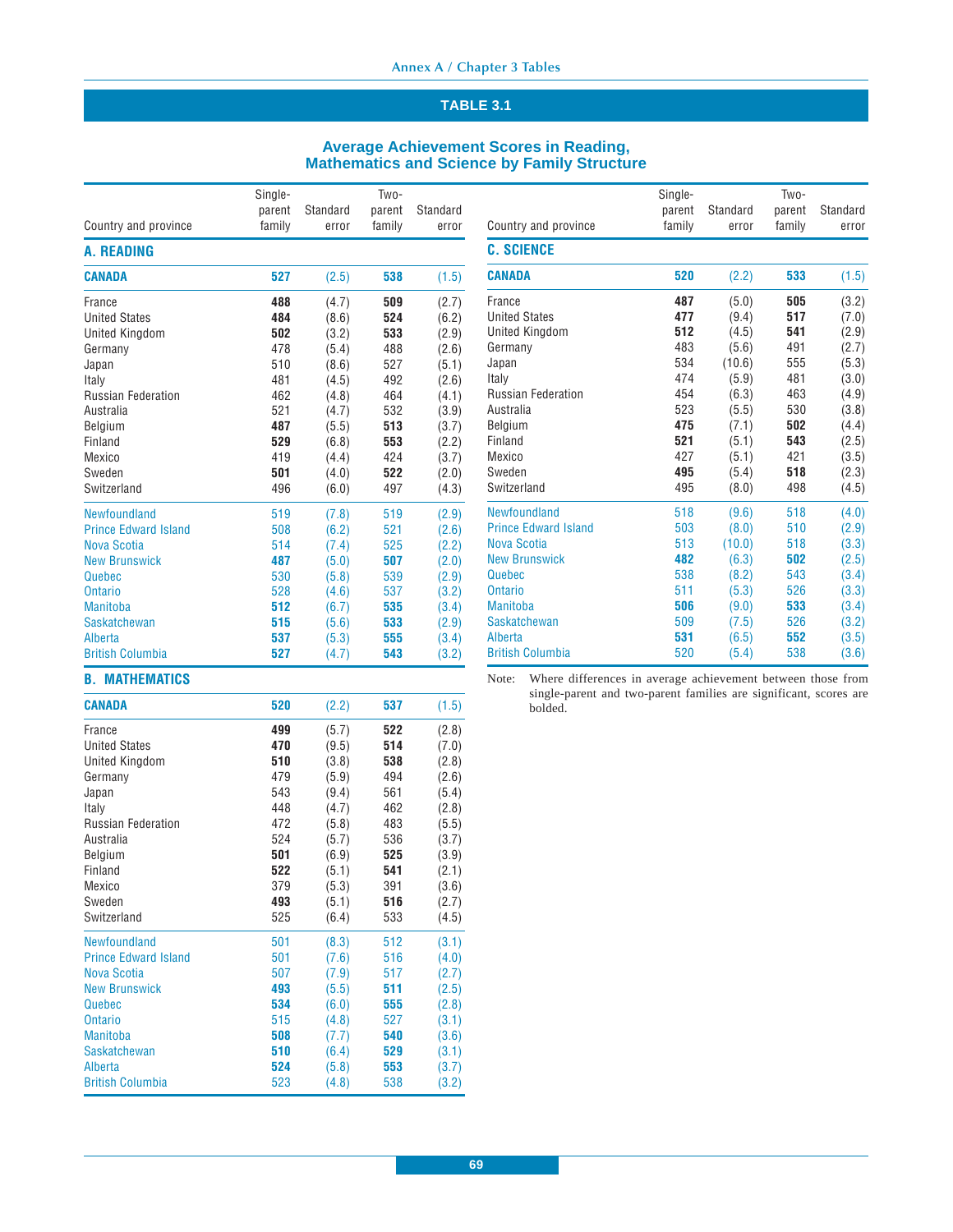### **TABLE 3.2**

#### **Effects of Number of Siblings on Achievement Scores in Reading, Mathematics and Science**

|                             |         | <b>Standardized Effect</b> |         |  |  |  |
|-----------------------------|---------|----------------------------|---------|--|--|--|
| Country and province        | Reading | <b>Mathematics</b>         | Science |  |  |  |
| <b>CANADA</b>               | $-0.09$ | $-0.10$                    | $-0.11$ |  |  |  |
| France                      | $-0.18$ | $-0.16$                    | $-0.19$ |  |  |  |
| <b>United States</b>        | $-0.23$ | $-0.23$                    | $-0.24$ |  |  |  |
| United Kingdom              | $-0.18$ | $-0.20$                    | $-0.20$ |  |  |  |
| Germany                     | $-0.17$ | $-0.15$                    | $-0.17$ |  |  |  |
| Japan                       | $-0.04$ | $-0.02$                    | $-0.04$ |  |  |  |
| Italy                       | $-0.18$ | $-0.16$                    | $-0.20$ |  |  |  |
| <b>Russian Federation</b>   | $-0.16$ | $-0.12$                    | $-0.11$ |  |  |  |
| Australia                   | $-0.11$ | $-0.12$                    | $-0.09$ |  |  |  |
| Belgium                     | $-0.23$ | $-0.22$                    | $-0.22$ |  |  |  |
| Finland                     | $-0.07$ | $-0.05$                    | $-0.03$ |  |  |  |
| Mexico                      | $-0.31$ | $-0.30$                    | $-0.26$ |  |  |  |
| Sweden                      | $-0.13$ | $-0.12$                    | $-0.13$ |  |  |  |
| Switzerland                 | $-0.10$ | $-0.04$                    | $-0.06$ |  |  |  |
| Newfoundland                | $-0.06$ | $-0.05$                    | $-0.10$ |  |  |  |
| <b>Prince Edward Island</b> | $-0.04$ | $-0.04$                    | $-0.03$ |  |  |  |
| <b>Nova Scotia</b>          | $-0.06$ | $-0.07$                    | $-0.06$ |  |  |  |
| <b>New Brunswick</b>        | $-0.06$ | $-0.07$                    | $-0.07$ |  |  |  |
| Quebec                      | $-0.09$ | $-0.10$                    | $-0.11$ |  |  |  |
| <b>Ontario</b>              | $-0.09$ | $-0.08$                    | $-0.10$ |  |  |  |
| <b>Manitoba</b>             | $-0.13$ | $-0.10$                    | $-0.15$ |  |  |  |
| <b>Saskatchewan</b>         | $-0.10$ | $-0.13$                    | $-0.11$ |  |  |  |
| Alberta                     | $-0.12$ | $-0.12$                    | $-0.11$ |  |  |  |
| <b>British Columbia</b>     | $-0.09$ | $-0.11$                    | $-0.12$ |  |  |  |

### **TABLE 3.3**

#### **Effects of Family Socio-economic Status on Achievement Scores in Reading, Mathematics and Science**

|                             | <b>Standardized Effect</b> |                    |         |  |  |
|-----------------------------|----------------------------|--------------------|---------|--|--|
| Country and province        | Reading                    | <b>Mathematics</b> | Science |  |  |
| <b>CANADA</b>               | 0.27                       | 0.25               | 0.26    |  |  |
| <b>France</b>               | 0.36                       | 0.32               | 0.35    |  |  |
| <b>United States</b>        | 0.34                       | 0.38               | 0.35    |  |  |
| United Kingdom              | 0.38                       | 0.38               | 0.38    |  |  |
| Germany                     | 0.40                       | 0.38               | 0.38    |  |  |
| Japan                       | 0.08                       | 0.12               | 0.09    |  |  |
| Italy                       | 0.28                       | 0.23               | 0.25    |  |  |
| <b>Russian Federation</b>   | 0.30                       | 0.24               | 0.26    |  |  |
| Australia                   | 0.33                       | 0.34               | 0.28    |  |  |
| <b>Belgium</b>              | 0.37                       | 0.38               | 0.38    |  |  |
| Finland                     | 0.23                       | 0.24               | 0.21    |  |  |
| Mexico                      | 0.39                       | 0.37               | 0.35    |  |  |
| Sweden                      | 0.30                       | 0.33               | 0.27    |  |  |
| Switzerland                 | 0.40                       | 0.35               | 0.41    |  |  |
| Newfoundland                | 0.34                       | 0.28               | 0.34    |  |  |
| <b>Prince Edward Island</b> | 0.27                       | 0.23               | 0.25    |  |  |
| Nova Scotia                 | 0.31                       | 0.33               | 0.30    |  |  |
| <b>New Brunswick</b>        | 0.27                       | 0.22               | 0.27    |  |  |
| Quebec                      | 0.26                       | 0.27               | 0.26    |  |  |
| <b>Ontario</b>              | 0.29                       | 0.28               | 0.27    |  |  |
| <b>Manitoba</b>             | 0.23                       | 0.21               | 0.23    |  |  |
| <b>Saskatchewan</b>         | 0.16                       | 0.14               | 0.13    |  |  |
| Alberta                     | 0.27                       | 0.25               | 0.28    |  |  |
| <b>British Columbia</b>     | 0.25                       | 0.22               | 0.26    |  |  |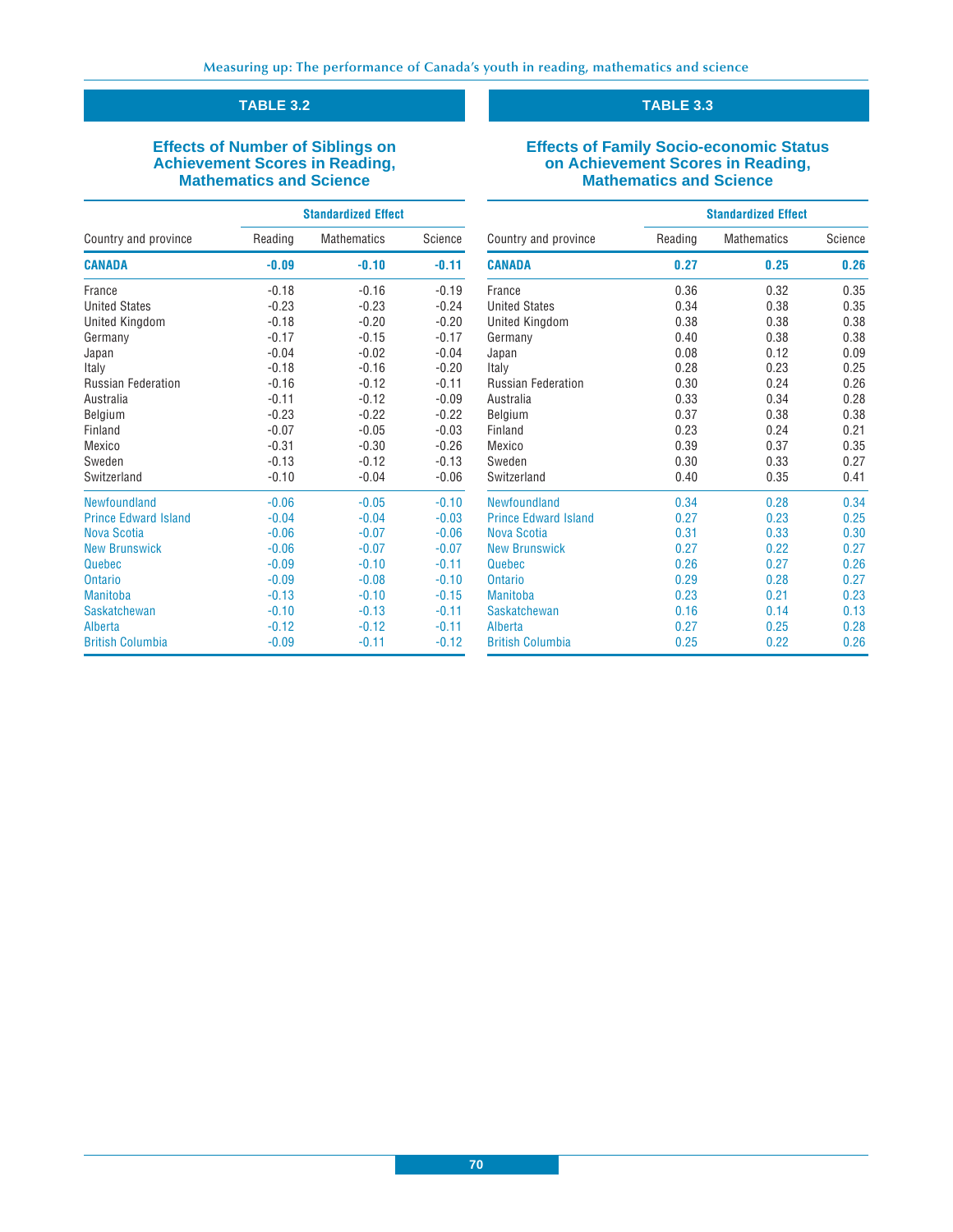#### **Average Scores in Reading, Mathematics and Science, within National and Provincial Quarters of Family Socio-economic Status**

| Country and province                       | First<br>quarter<br>average | Standard<br>error | Second<br>quarter<br>average | Standard<br>error | Third<br>quarter<br>average | Standard<br>error | Fourth<br>quarter<br>average | Standard<br>error | Difference<br>between fourth<br>quarter and<br>first quarter |
|--------------------------------------------|-----------------------------|-------------------|------------------------------|-------------------|-----------------------------|-------------------|------------------------------|-------------------|--------------------------------------------------------------|
|                                            |                             |                   |                              |                   | A. READING                  |                   |                              |                   |                                                              |
| <b>CANADA</b>                              | 503                         | (2.2)             | 528                          | (2.1)             | 542                         | (1.9)             | 568                          | (2.0)             | 65                                                           |
| France                                     | 468                         | (4.6)             | 493                          | (3.3)             | 520                         | (3.1)             | 552                          | (3.5)             | 84                                                           |
| <b>United States</b>                       | 466                         | (7.1)             | 503                          | (6.7)             | 525                         | (6.0)             | 554                          | (6.1)             | 89                                                           |
| United Kingdom<br>Germany                  | 481<br>424                  | (3.1)<br>(5.6)    | 512<br>469                   | (3.7)<br>(4.0)    | 535<br>511                  | (3.3)<br>(3.3)    | 578<br>540                   | (3.4)<br>(3.5)    | 97<br>116                                                    |
| Japan                                      | 531                         | (8.1)             | 520                          | (7.3)             | 551                         | (6.3)             | 547                          | (6.9)             | 17                                                           |
| Italy                                      | 457                         | (4.3)             | 480                          | (3.3)             | 493                         | (3.7)             | 525                          | (3.8)             | 67                                                           |
| <b>Russian Federation</b>                  | 428                         | (5.7)             | 450                          | (3.8)             | 472                         | (4.7)             | 502                          | (3.8)             | 74                                                           |
| Australia                                  | 490<br>459                  | (3.8)             | 522<br>489                   | (4.6)             | 537<br>536                  | (4.2)             | 575<br>560                   | (5.3)             | 85                                                           |
| Belgium<br>Finland                         | 522                         | (6.4)<br>(4.8)    | 535                          | (4.4)<br>(3.2)    | 555                         | (3.1)<br>(3.1)    | 577                          | (3.4)<br>(3.3)    | 101<br>54                                                    |
| Mexico                                     | 385                         | (4.5)             | 403                          | (3.5)             | 434                         | (4.0)             | 470                          | (5.8)             | 86                                                           |
| Sweden                                     | 484                         | (3.0)             | 506                          | (3.1)             | 523                         | (3.2)             | 557                          | (3.2)             | 72                                                           |
| Switzerland                                | 432                         | (4.3)             | 492                          | (4.7)             | 513                         | (4.4)             | 549                          | (5.3)             | 117                                                          |
| Newfoundland                               | 478                         | (4.2)             | 508                          | (4.7)             | 528                         | (5.5)             | 563                          | (4.9)             | 85                                                           |
| <b>Prince Edward Island</b>                | 484                         | (4.2)             | 513                          | (5.7)             | 521                         | (4.2)             | 557                          | (4.6)             | 72                                                           |
| <b>Nova Scotia</b><br><b>New Brunswick</b> | 485<br>467                  | (4.4)             | 520<br>494                   | (4.7)             | 530<br>511                  | (3.8)             | 558<br>539                   | (4.4)             | 73<br>72                                                     |
| Quebec                                     | 508                         | (4.3)<br>(3.8)    | 532                          | (3.6)<br>(4.0)    | 546                         | (3.8)<br>(3.5)    | 567                          | (4.0)<br>(3.7)    | 60                                                           |
| <b>Ontario</b>                             | 498                         | (5.4)             | 525                          | (3.4)             | 547                         | (4.2)             | 571                          | (4.2)             | 74                                                           |
| <b>Manitoba</b>                            | 501                         | (4.8)             | 525                          | (5.4)             | 540                         | (4.8)             | 558                          | (5.5)             | 56                                                           |
| <b>Saskatchewan</b>                        | 510                         | (4.8)             | 530                          | (3.9)             | 528                         | (4.8)             | 551                          | (4.1)             | 40                                                           |
| Alberta<br><b>British Columbia</b>         | 515<br>510                  | (4.9)<br>(4.6)    | 548<br>533                   | (4.7)<br>(4.0)    | 554<br>546                  | (4.2)<br>(3.8)    | 587<br>568                   | (4.9)<br>(3.7)    | 72<br>58                                                     |
|                                            |                             |                   |                              |                   |                             |                   |                              |                   |                                                              |
|                                            |                             |                   |                              |                   | <b>B. MATHEMATICS</b>       |                   |                              |                   |                                                              |
| <b>CANADA</b>                              | 508                         | (2.1)             | 527                          | (2.3)             | 539                         | (2.1)             | 563                          | (2.3)             | 55                                                           |
| France                                     | 486                         | (5.0)             | 507                          | (4.0)             | 530                         | (3.5)             | 560                          | (3.8)             | 74                                                           |
| <b>United States</b>                       | 453                         | (7.5)             | 491                          | (8.9)             | 510                         | (7.1)             | 548                          | (6.5)             | 95                                                           |
| United Kingdom<br>Germany                  | 488<br>434                  | (3.3)<br>(5.5)    | 523<br>480                   | (4.2)<br>(5.6)    | 542<br>513                  | (3.7)<br>(3.6)    | 576<br>540                   | (3.8)<br>(4.2)    | 88<br>106                                                    |
| Japan                                      | 559                         | (9.7)             | 559                          | (7.9)             | 582                         | (7.9)             | 586                          | (9.6)             | 27                                                           |
| Italy                                      | 433                         | (5.1)             | 442                          | (5.2)             | 465                         | (3.8)             | 486                          | (4.9)             | 54                                                           |
| <b>Russian Federation</b>                  | 450                         | (7.5)             | 466                          | (6.3)             | 487                         | (6.7)             | 515                          | (5.1)             | 64                                                           |
| Australia<br>Belgium                       | 493<br>474                  | (4.4)             | 527<br>499                   | (4.6)             | 542<br>547                  | (5.1)             | 577<br>575                   | (5.7)             | 84<br>101                                                    |
| Finland                                    | 512                         | (7.3)<br>(3.6)    | 528                          | (4.9)<br>(3.4)    | 542                         | (3.9)<br>(3.1)    | 564                          | (4.2)<br>(3.7)    | 52                                                           |
| Mexico                                     | 352                         | (5.4)             | 372                          | (3.9)             | 396                         | (5.0)             | 432                          | (5.9)             | 80                                                           |
| Sweden                                     | 474                         | (4.3)             | 499                          | (4.5)             | 517                         | (3.8)             | 554                          | (4.0)             | 80                                                           |
| Switzerland                                | 475                         | (4.7)             | 533                          | (5.0)             | 539                         | (5.9)             | 578                          | (5.2)             | 104                                                          |
| Newfoundland                               | 478                         | (4.8)             | 504                          | (4.6)             | 528                         | (5.7)             | 535                          | (6.1)             | 57                                                           |
| <b>Prince Edward Island</b>                | 490                         | (5.9)             | 506                          | (6.2)             | 516                         | (5.4)             | 542                          | (6.1)             | 52                                                           |
| <b>Nova Scotia</b><br><b>New Brunswick</b> | 472                         | (5.2)             | 518<br>502                   | (5.0)             | 517                         | (5.4)             | 549                          | (4.8)             | 77<br>47                                                     |
| Quebec                                     | 487<br>524                  | (4.8)<br>(4.7)    | 545                          | (3.7)<br>(4.1)    | 508<br>559                  | (4.7)<br>(4.0)    | 534<br>580                   | (5.0)<br>(3.7)    | 56                                                           |
| <b>Ontario</b>                             | 497                         | (4.8)             | 510                          | (4.2)             | 533                         | (4.9)             | 558                          | (4.6)             | 61                                                           |
| Manitoba                                   | 510                         | (6.4)             | 531                          | (6.6)             | 543                         | (5.6)             | 554                          | (5.8)             | 44                                                           |
| Saskatchewan                               | 506                         | (4.9)             | 531                          | (4.9)             | 528                         | (4.9)             | 540                          | (5.1)             | 34                                                           |
| Alberta<br><b>British Columbia</b>         | 521<br>511                  | (4.9)<br>(5.4)    | 540<br>534                   | (6.0)<br>(4.7)    | 550<br>537                  | (4.4)<br>(4.5)    | 579<br>560                   | (5.5)<br>(4.3)    | 57<br>49                                                     |
|                                            |                             |                   |                              |                   |                             |                   |                              |                   |                                                              |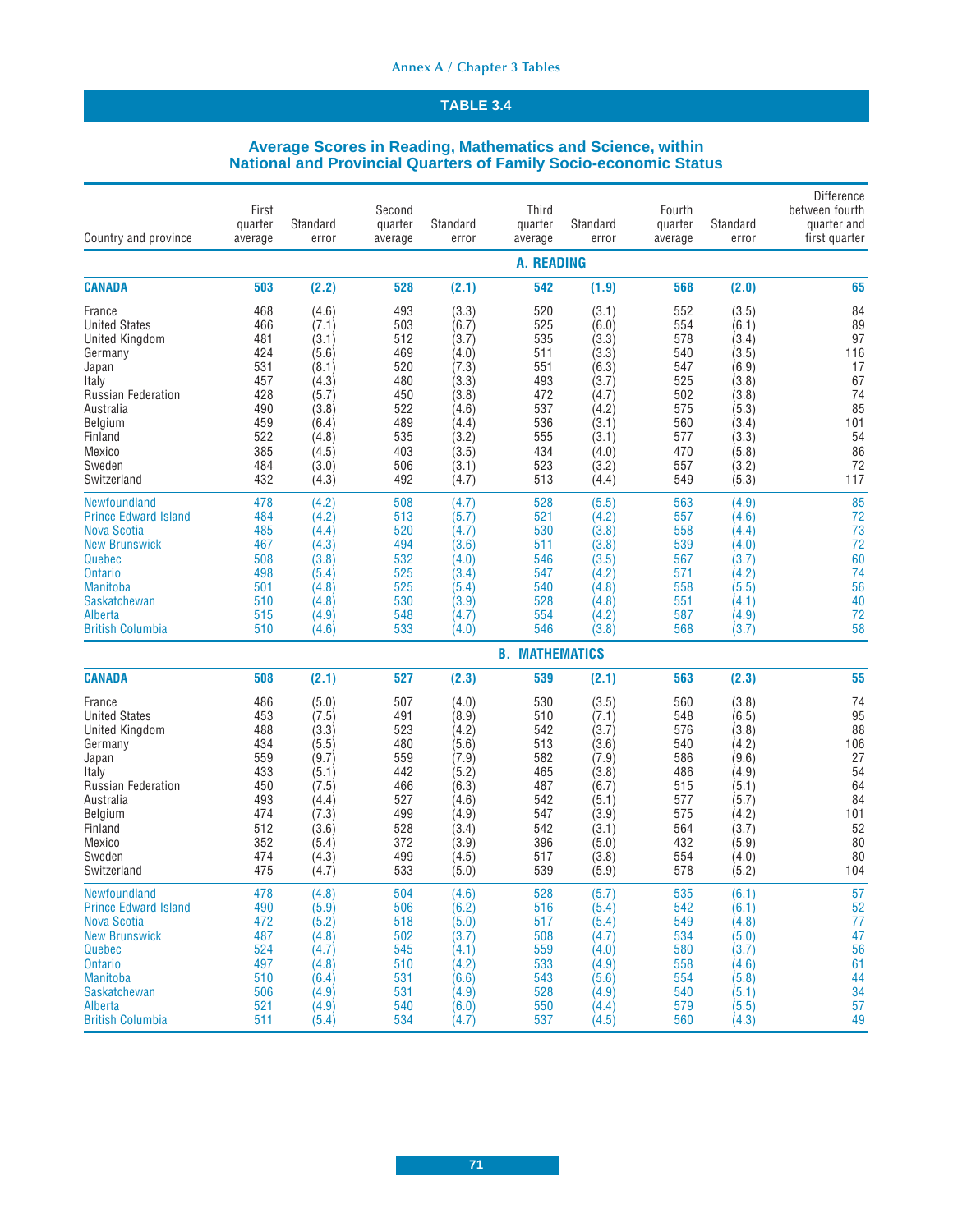## **TABLE 3.4 (Continued)**

#### **Average Scores in Reading, Mathematics and Science, within National and Provincial Quarters of Family Socio-economic Status**

| Country and province                                                                                                                                                                    | First<br>quarter<br>average                                                             | Standard<br>error                                                                                                 | Second<br>quarter<br>average                                                            | Standard<br>error                                                                                                 | Third<br>quarter<br>average                                                             | Standard<br>error                                                                                                 | Fourth<br>quarter<br>average                                                            | Standard<br>error                                                                                                 | <b>Difference</b><br>between fourth<br>quarter and<br>first quarter           |
|-----------------------------------------------------------------------------------------------------------------------------------------------------------------------------------------|-----------------------------------------------------------------------------------------|-------------------------------------------------------------------------------------------------------------------|-----------------------------------------------------------------------------------------|-------------------------------------------------------------------------------------------------------------------|-----------------------------------------------------------------------------------------|-------------------------------------------------------------------------------------------------------------------|-----------------------------------------------------------------------------------------|-------------------------------------------------------------------------------------------------------------------|-------------------------------------------------------------------------------|
|                                                                                                                                                                                         |                                                                                         |                                                                                                                   |                                                                                         |                                                                                                                   | <b>C. SCIENCE</b>                                                                       |                                                                                                                   |                                                                                         |                                                                                                                   |                                                                               |
| <b>CANADA</b>                                                                                                                                                                           | 501                                                                                     | (2.7)                                                                                                             | 523                                                                                     | (2.5)                                                                                                             | 537                                                                                     | (1.8)                                                                                                             | 560                                                                                     | (2.3)                                                                                                             | 59                                                                            |
| France<br><b>United States</b><br>United Kingdom<br>Germany<br>Japan<br>Italy<br><b>Russian Federation</b><br>Australia<br>Belgium<br>Finland<br>Mexico<br>Sweden<br>Switzerland        | 463<br>463<br>492<br>434<br>554<br>452<br>431<br>497<br>446<br>518<br>393<br>484<br>439 | (5.0)<br>(8.2)<br>(4.1)<br>(5.4)<br>(9.8)<br>(5.1)<br>(5.8)<br>(4.9)<br>(8.8)<br>(4.6)<br>(4.6)<br>(3.7)<br>(4.9) | 481<br>492<br>520<br>471<br>545<br>469<br>447<br>521<br>479<br>524<br>406<br>498<br>486 | (4.9)<br>(6.5)<br>(3.6)<br>(5.4)<br>(8.3)<br>(4.6)<br>(5.5)<br>(4.7)<br>(4.9)<br>(3.7)<br>(3.8)<br>(4.1)<br>(5.7) | 518<br>518<br>542<br>511<br>575<br>482<br>469<br>531<br>522<br>544<br>429<br>519<br>510 | (4.5)<br>(6.6)<br>(4.0)<br>(3.9)<br>(7.3)<br>(5.1)<br>(5.2)<br>(4.5)<br>(3.6)<br>(4.1)<br>(4.5)<br>(4.0)<br>(5.0) | 555<br>555<br>588<br>538<br>575<br>514<br>499<br>570<br>552<br>565<br>461<br>552<br>554 | (4.5)<br>(7.8)<br>(3.8)<br>(3.8)<br>(8.4)<br>(4.2)<br>(5.6)<br>(5.9)<br>(4.1)<br>(4.4)<br>(6.3)<br>(3.8)<br>(5.9) | 93<br>91<br>96<br>104<br>21<br>62<br>68<br>73<br>106<br>47<br>68<br>68<br>114 |
| Newfoundland<br><b>Prince Edward Island</b><br>Nova Scotia<br><b>New Brunswick</b><br>Quebec<br><b>Ontario</b><br><b>Manitoba</b><br>Saskatchewan<br>Alberta<br><b>British Columbia</b> | 482<br>482<br>482<br>465<br>513<br>493<br>500<br>509<br>514<br>505                      | (5.9)<br>(5.6)<br>(5.2)<br>(4.8)<br>(4.8)<br>(6.5)<br>(5.5)<br>(5.1)<br>(5.5)<br>(5.7)                            | 507<br>505<br>513<br>492<br>535<br>511<br>528<br>524<br>540<br>528                      | (4.7)<br>(6.2)<br>(6.3)<br>(4.1)<br>(5.0)<br>(4.9)<br>(7.4)<br>(5.1)<br>(5.0)<br>(5.1)                            | 524<br>506<br>525<br>503<br>550<br>532<br>532<br>518<br>549<br>540                      | (7.4)<br>(5.7)<br>(5.4)<br>(4.7)<br>(4.7)<br>(3.9)<br>(5.8)<br>(5.9)<br>(4.8)<br>(4.3)                            | 560<br>542<br>549<br>532<br>573<br>554<br>554<br>538<br>585<br>560                      | (5.9)<br>(5.2)<br>(5.9)<br>(5.1)<br>(5.1)<br>(5.0)<br>(5.5)<br>(4.9)<br>(5.9)<br>(4.6)                            | 78<br>60<br>67<br>66<br>61<br>62<br>54<br>29<br>71<br>54                      |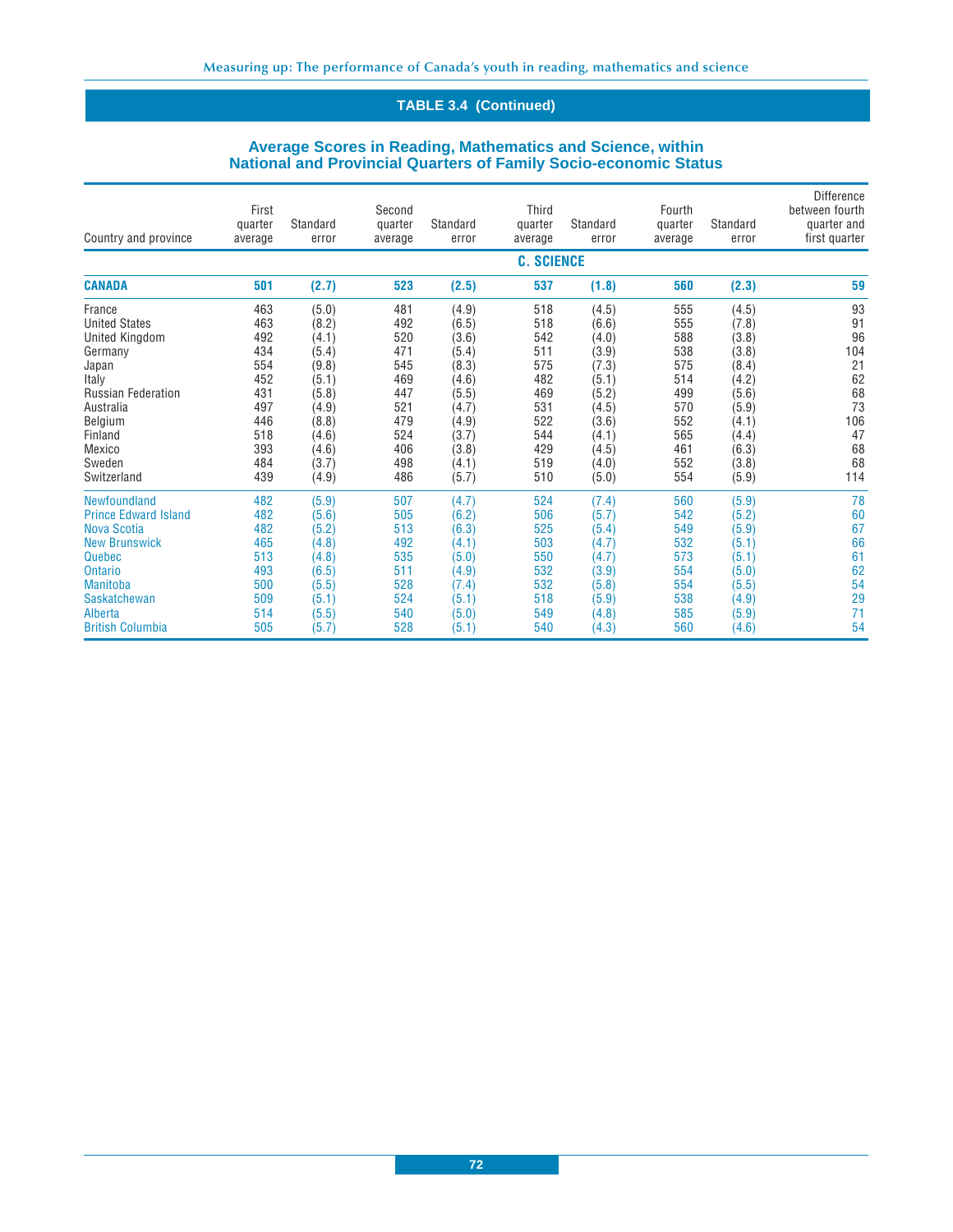#### **Effects of Family Possessions, Home Educational Resources, Home Cultural Possessions and Students' Cultural Activities on Achievement Scores in Reading, Mathematics and Science**

|                             |         | Home      | Home     |            |                             |         | Home      | Home     |            |
|-----------------------------|---------|-----------|----------|------------|-----------------------------|---------|-----------|----------|------------|
|                             | Family  | educa-    | cultural | Student's  |                             | Family  | educa-    | cultural | Student's  |
| Country                     | posses- | tional    | posses-  | cultural   | Country                     | posses- | tional    | posses-  | cultural   |
| and province                | sions   | resources | sions    | activities | and province                | sions   | resources | sions    | activities |
| A. READING                  |         |           |          |            | <b>C. SCIENCE</b>           |         |           |          |            |
| <b>CANADA</b>               | 0.13    | 0.18      | 0.24     | 0.26       | <b>CANADA</b>               | 0.12    | 0.15      | 0.20     | 0.22       |
| France                      | 0.22    | 0.28      | 0.35     | 0.27       | France                      | 0.19    | 0.24      | 0.30     | 0.26       |
| <b>United States</b>        | 0.29    | 0.33      | 0.32     | 0.27       | <b>United States</b>        | 0.28    | 0.32      | 0.32     | 0.27       |
| United Kingdom              | 0.13    | 0.25      | 0.31     | 0.30       | <b>United Kingdom</b>       | 0.16    | 0.26      | 0.29     | 0.28       |
| Germany                     | 0.20    | 0.28      | 0.30     | 0.30       | Germany                     | 0.18    | 0.24      | 0.27     | 0.28       |
| Japan                       | 0.03    | 0.20      | 0.23     | 0.20       | Japan                       | 0.00    | 0.17      | 0.21     | 0.20       |
| Italy                       | 0.09    | 0.16      | 0.23     | 0.20       | Italy                       | 0.11    | 0.18      | 0.19     | 0.18       |
| <b>Russian Federation</b>   | 0.12    | 0.24      | 0.20     | 0.19       | <b>Russian Federation</b>   | 0.11    | 0.19      | 0.15     | 0.18       |
| Australia                   | 0.14    | 0.23      | 0.32     | 0.27       | Australia                   | 0.13    | 0.23      | 0.29     | 0.22       |
| Belgium                     | 0.07    | 0.33      | 0.30     | 0.34       | Belgium                     | 0.12    | 0.32      | 0.31     | 0.32       |
| Finland                     | 0.10    | 0.14      | 0.24     | 0.17       | Finland                     | 0.12    | 0.14      | 0.19     | 0.12       |
| Mexico                      | 0.33    | 0.37      | 0.32     | 0.31       | Mexico                      | 0.33    | 0.33      | 0.30     | 0.32       |
| Sweden                      | 0.07    | 0.15      | 0.28     | 0.16       | Sweden                      | 0.08    | 0.13      | 0.23     | 0.10       |
| Switzerland                 | 0.11    | 0.24      | 0.26     | 0.24       | Switzerland                 | 0.12    | 0.19      | 0.24     | 0.23       |
| <b>Newfoundland</b>         | 0.17    | 0.19      | 0.27     | 0.31       | <b>Newfoundland</b>         | 0.19    | 0.17      | 0.23     | 0.29       |
| <b>Prince Edward Island</b> | 0.08    | 0.15      | 0.25     | 0.30       | <b>Prince Edward Island</b> | 0.08    | 0.12      | 0.24     | 0.25       |
| <b>Nova Scotia</b>          | 0.15    | 0.15      | 0.28     | 0.29       | <b>Nova Scotia</b>          | 0.17    | 0.12      | 0.27     | 0.26       |
| <b>New Brunswick</b>        | 0.14    | 0.17      | 0.28     | 0.24       | <b>New Brunswick</b>        | 0.16    | 0.17      | 0.24     | 0.19       |
| Quebec                      | 0.12    | 0.17      | 0.21     | 0.25       | Quebec                      | 0.11    | 0.15      | 0.16     | 0.20       |
| <b>Ontario</b>              | 0.14    | 0.18      | 0.26     | 0.27       | <b>Ontario</b>              | 0.11    | 0.15      | 0.23     | 0.23       |
| <b>Manitoba</b>             | 0.14    | 0.13      | 0.24     | 0.23       | <b>Manitoba</b>             | 0.18    | 0.08      | 0.19     | 0.17       |
| <b>Saskatchewan</b>         | 0.10    | 0.13      | 0.20     | 0.25       | <b>Saskatchewan</b>         | 0.12    | 0.12      | 0.18     | 0.22       |
| Alberta                     | 0.12    | 0.21      | 0.28     | 0.27       | Alberta                     | 0.14    | 0.20      | 0.27     | 0.25       |
| <b>British Columbia</b>     | 0.09    | 0.16      | 0.23     | 0.26       | <b>British Columbia</b>     | 0.13    | 0.15      | 0.21     | 0.23       |
| <b>B. MATHEMATICS</b>       |         |           |          |            |                             |         |           |          |            |
| CANADA                      | 0.49    | 0.46      | 0.4C     | 0.10       |                             |         |           |          |            |

| <b>CANADA</b>               | 0.13 | 0.16 | 0.16 | 0.19 |
|-----------------------------|------|------|------|------|
| France                      | 0.23 | 0.28 | 0.28 | 0.22 |
| <b>United States</b>        | 0.38 | 0.36 | 0.33 | 0.26 |
| United Kingdom              | 0.17 | 0.27 | 0.27 | 0.26 |
| Germany                     | 0.22 | 0.28 | 0.28 | 0.26 |
| Japan                       | 0.07 | 0.19 | 0.13 | 0.14 |
| Italy                       | 0.12 | 0.16 | 0.17 | 0.14 |
| <b>Russian Federation</b>   | 0.12 | 0.24 | 0.17 | 0.13 |
| Australia                   | 0.16 | 0.20 | 0.26 | 0.25 |
| Belgium                     | 0.12 | 0.34 | 0.25 | 0.31 |
| Finland                     | 0.15 | 0.18 | 0.18 | 0.11 |
| Mexico                      | 0.33 | 0.35 | 0.33 | 0.29 |
| Sweden                      | 0.13 | 0.19 | 0.26 | 0.11 |
| Switzerland                 | 0.11 | 0.24 | 0.18 | 0.17 |
| Newfoundland                | 0.19 | 0.17 | 0.17 | 0.24 |
| <b>Prince Edward Island</b> | 0.12 | 0.17 | 0.15 | 0.20 |
| Nova Scotia                 | 0.21 | 0.19 | 0.23 | 0.20 |
| <b>New Brunswick</b>        | 0.15 | 0.15 | 0.15 | 0.15 |
| Quebec                      | 0.17 | 0.18 | 0.16 | 0.20 |
| <b>Ontario</b>              | 0.15 | 0.14 | 0.20 | 0.21 |
| <b>Manitoba</b>             | 0.22 | 0.14 | 0.19 | 0.18 |
| <b>Saskatchewan</b>         | 0.15 | 0.12 | 0.12 | 0.16 |
| Alberta                     | 0.15 | 0.21 | 0.21 | 0.19 |
| <b>British Columbia</b>     | 0.12 | 0.15 | 0.18 | 0.17 |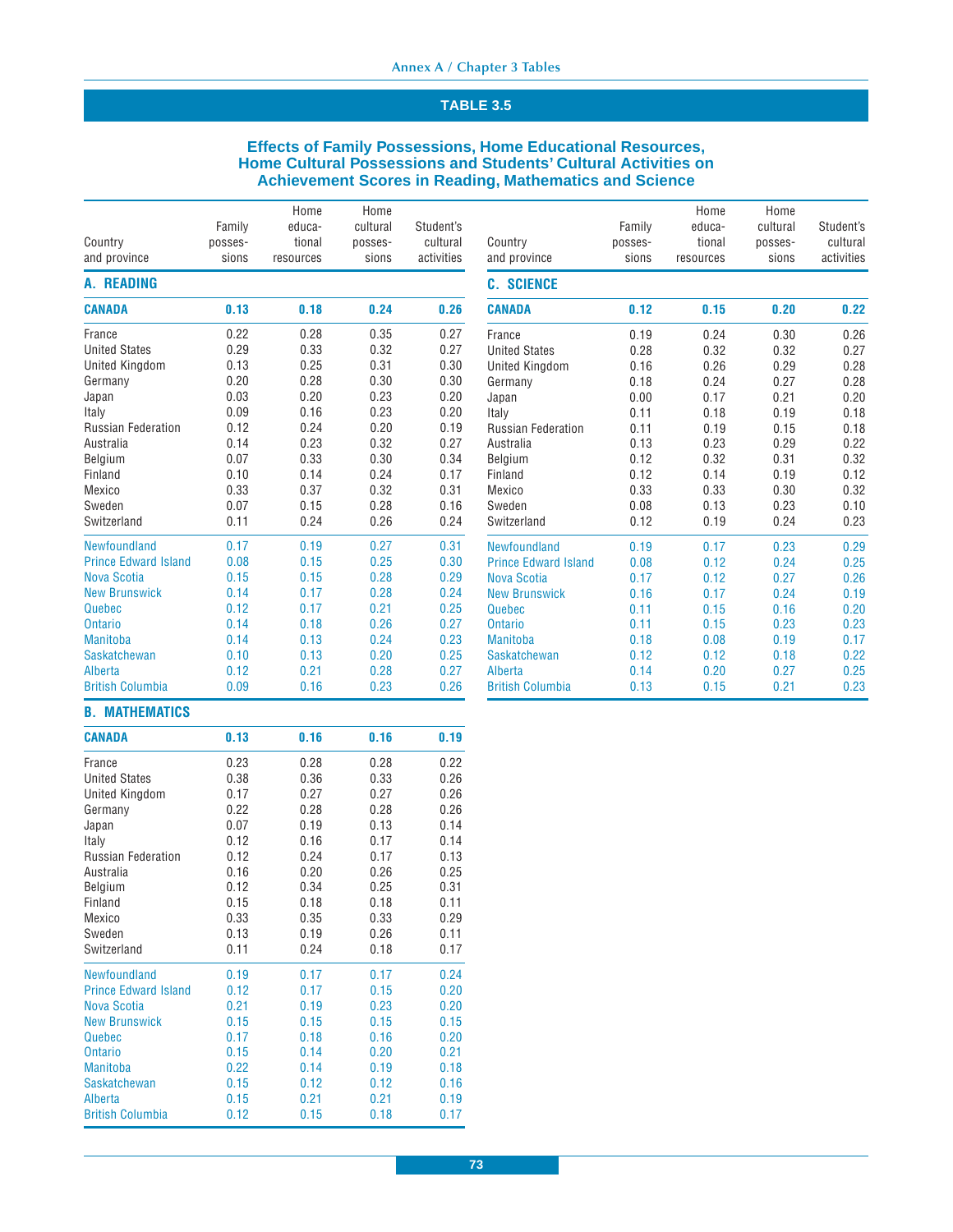| Country and province        |     | None   |     | $1 - 10$ | $11 - 50$ |       |     | $51 - 100$            |     | $101 - 250$ |     | $251 - 500$ |     | More<br>than 500 |
|-----------------------------|-----|--------|-----|----------|-----------|-------|-----|-----------------------|-----|-------------|-----|-------------|-----|------------------|
|                             |     |        |     |          |           |       |     | A. READING            |     |             |     |             |     |                  |
| <b>CANADA</b>               | 421 | (10.5) | 474 | (3.7)    | 507       | (2.8) | 528 | (2.0)                 | 546 | (2.0)       | 562 | (2.1)       | 563 | (2.7)            |
| France                      | 396 | (9.5)  | 441 | (5.2)    | 488       | (3.4) | 509 | (3.2)                 | 531 | (3.2)       | 556 | (3.6)       | 548 | (5.3)            |
| <b>United States</b>        | 377 | (10.8) | 431 | (7.8)    | 480       | (6.8) | 507 | (5.3)                 | 535 | (6.5)       | 559 | (7.3)       | 560 | (8.3)            |
| United Kingdom              | 396 | (12.9) | 447 | (5.2)    | 494       | (3.1) | 514 | (3.1)                 | 547 | (3.6)       | 568 | (4.0)       | 577 | (5.1)            |
| Germany                     | 348 | (19.8) | 364 | (15.4)   | 443       | (4.8) | 473 | (3.8)                 | 512 | (3.6)       | 539 | (3.8)       | 549 | (4.5)            |
| Japan                       | 448 | (17.4) | 495 | (7.8)    | 511       | (5.8) | 523 | (5.1)                 | 540 | (4.9)       | 545 | (5.0)       | 553 | (6.7)            |
| Italy                       | 377 | (20.0) | 433 | (7.8)    | 468       | (4.1) | 484 | (3.3)                 | 507 | (3.6)       | 517 | (6.4)       | 520 | (5.8)            |
| <b>Russian Federation</b>   | 360 | (15.6) | 398 | (5.0)    | 427       | (5.5) | 447 | (5.0)                 | 481 | (3.7)       | 494 | (4.7)       | 496 | (4.8)            |
| Australia                   | 456 | (16.1) | 449 | (9.6)    | 489       | (4.5) | 517 | (4.0)                 | 538 | (5.1)       | 555 | (4.6)       | 562 | (6.4)            |
| Belgium                     | 395 | (12.0) | 451 | (5.4)    | 501       | (4.3) | 511 | (4.6)                 | 541 | (3.6)       | 559 | (3.8)       | 547 | (5.7)            |
| Finland                     | 480 | (17.7) | 500 | (6.7)    | 528       | (3.3) | 537 | (2.9)                 | 565 | (3.7)       | 576 | (3.9)       | 581 | (6.8)            |
| Mexico                      | 357 | (6.7)  | 391 | (3.1)    | 420       | (3.3) | 446 | (3.7)                 | 468 | (6.1)       | 497 | (9.2)       | 469 | (11.9)           |
| Sweden                      | 420 | (13.6) | 439 | (8.5)    | 477       | (3.2) | 502 | (3.4)                 | 522 | (3.1)       | 545 | (3.4)       | 556 | (3.8)            |
| Switzerland                 | 390 | (16.0) | 407 | (5.4)    | 457       | (4.3) | 485 | (4.5)                 | 517 | (4.9)       | 548 | (4.4)       | 546 | (8.3)            |
|                             |     |        |     |          |           |       |     |                       |     |             |     |             |     |                  |
| <b>Newfoundland</b>         | S   | S      | 436 | (10.1)   | 489       | (5.2) | 505 | (5.8)                 | 526 | (5.2)       | 538 | (6.2)       | 552 | (7.6)            |
| <b>Prince Edward Island</b> | S   | S      | 457 | (10.6)   | 492       | (5.6) | 502 | (5.2)                 | 533 | (5.1)       | 545 | (5.5)       | 546 | (6.0)            |
| <b>Nova Scotia</b>          | S   | S      | 459 | (11.9)   | 489       | (5.7) | 504 | (4.0)                 | 524 | (3.8)       | 550 | (4.6)       | 549 | (5.5)            |
| <b>New Brunswick</b>        | 387 | (16.4) | 432 | (5.8)    | 478       | (3.6) | 494 | (3.4)                 | 517 | (3.6)       | 532 | (5.0)       | 535 | (5.2)            |
| Quebec                      | 434 | (12.0) | 486 | (6.9)    | 520       | (4.2) | 539 | (3.9)                 | 557 | (3.5)       | 567 | (5.0)       | 567 | (5.5)            |
| <b>Ontario</b>              | S   | S      | 468 | (8.1)    | 496       | (5.9) | 526 | (4.3)                 | 542 | (4.1)       | 559 | (4.2)       | 559 | (6.1)            |
| <b>Manitoba</b>             | S   | S      | 455 | (9.4)    | 503       | (5.7) | 517 | (4.7)                 | 540 | (4.4)       | 563 | (5.5)       | 571 | (5.9)            |
| <b>Saskatchewan</b>         | S   | S      | 472 | (8.5)    | 500       | (5.5) | 519 | (3.7)                 | 544 | (4.4)       | 557 | (5.0)       | 548 | (5.8)            |
| Alberta                     | S   | S      | 472 | (8.5)    | 520       | (6.1) | 537 | (4.9)                 | 561 | (4.3)       | 579 | (4.6)       | 581 | (6.0)            |
| <b>British Columbia</b>     | S   | S      | 473 | (9.4)    | 506       | (4.6) | 528 | (4.3)                 | 547 | (4.2)       | 565 | (4.7)       | 566 | (6.0)            |
|                             |     |        |     |          |           |       |     | <b>B. MATHEMATICS</b> |     |             |     |             |     |                  |
| <b>CANADA</b>               | 459 | (9.9)  | 492 | (4.4)    | 512       | (2.8) | 527 | (2.2)                 | 543 | (2.0)       | 552 | (2.2)       | 556 | (3.3)            |
| France                      | 430 | (11.6) | 467 | (6.3)    | 500       | (3.9) | 523 | (4.1)                 | 541 | (3.9)       | 560 | (4.3)       | 544 | (8.2)            |
| <b>United States</b>        | 392 | (15.0) | 423 | (11.1)   | 469       | (8.6) | 497 | (7.0)                 | 514 | (7.9)       | 547 | (8.3)       | 554 | (7.8)            |
| United Kingdom              | 436 | (19.7) | 460 | (6.4)    | 506       | (3.7) | 524 | (3.9)                 | 545 | (4.4)       | 566 | (4.2)       | 579 | (5.3)            |
| Germany                     | S   | S      | 381 | (12.0)   | 454       | (4.8) | 477 | (4.9)                 | 507 | (4.2)       | 541 | (4.5)       | 550 | (5.6)            |
| Japan                       | 486 | (25.6) | 531 | (7.7)    | 540       | (6.7) | 555 | (5.7)                 | 576 | (5.4)       | 579 | (5.2)       | 593 | (9.8)            |
| Italy                       | S   | S      | 405 | (8.6)    | 439       | (4.8) | 455 | (4.4)                 | 474 | (4.6)       | 479 | (5.7)       | 496 | (8.6)            |
| <b>Russian Federation</b>   | 356 | (26.5) | 414 | (9.8)    | 450       | (7.7) | 460 | (5.8)                 | 492 | (6.0)       | 515 | (6.6)       | 512 | (5.6)            |
| Australia                   | 498 | (16.7) | 474 | (9.5)    | 508       | (5.0) | 516 | (4.5)                 | 543 | (5.4)       | 554 | (5.6)       | 561 | (6.7)            |
| Belgium                     | 425 | (12.2) | 463 | (7.0)    | 514       | (5.5) | 523 | (5.3)                 | 552 | (4.5)       | 568 | (5.0)       | 571 | (6.8)            |
| Finland                     | S   | S      | 508 | (6.8)    | 527       | (3.2) | 527 | (3.1)                 | 549 | (3.8)       | 559 | (4.4)       | 565 | (7.2)            |
| Mexico                      | 328 | (6.9)  | 365 | (3.7)    | 383       | (3.6) | 409 | (4.9)                 | 429 | (7.3)       | 458 | (9.7)       |     | 426 (17.2)       |
| Sweden                      | S   | S      | 442 | (9.4)    | 474       | (5.2) | 497 | (4.9)                 | 513 | (4.5)       | 541 | (4.2)       | 543 | (5.2)            |
| Switzerland                 | 468 | (16.8) | 456 | (7.0)    | 497       | (5.8) | 518 | (5.3)                 | 553 | (5.3)       | 570 | (5.9)       | 581 | (8.4)            |
| <b>Newfoundland</b>         | S   | S      | 468 | (12.9)   | 492       | (6.4) | 500 | (5.5)                 | 521 | (5.7)       | 521 | (8.2)       | 525 | (6.9)            |
| <b>Prince Edward Island</b> | S   | S      | 469 | (11.1)   | 500       | (6.2) | 499 | (6.3)                 | 524 | (6.1)       | 535 | (7.7)       | 527 | (6.8)            |
| <b>Nova Scotia</b>          | S   | S      | 468 | (15.7)   | 484       | (7.2) | 498 | (5.7)                 | 516 | (4.5)       | 534 | (5.2)       | 539 | (8.2)            |
| <b>New Brunswick</b>        | S   | S      | 467 | (8.3)    | 491       | (4.7) | 501 | (5.0)                 | 517 | (3.9)       | 526 | (4.9)       | 521 | (6.4)            |
| Quebec                      | 473 | (13.6) | 513 | (7.3)    | 538       | (4.4) | 554 | (4.8)                 | 564 | (3.9)       | 577 | (5.1)       | 577 | (5.9)            |
| <b>Ontario</b>              | S   | S      | 476 | (7.9)    | 492       | (6.0) | 512 | (4.3)                 | 536 | (4.1)       | 543 | (4.9)       | 546 | (6.7)            |
| <b>Manitoba</b>             | S   | S      | 469 | (11.9)   | 504       | (5.4) | 533 | (5.3)                 | 542 | (6.1)       | 564 | (6.9)       | 563 | (8.0)            |
| Saskatchewan                | S   | S      | 473 | (9.1)    | 504       | (6.7) | 522 | (5.6)                 | 536 | (4.8)       | 542 | (5.3)       | 538 | (7.9)            |
| Alberta                     | S   | S      | 495 | (12.7)   | 516       | (6.5) | 534 | (5.4)                 | 560 | (5.3)       | 564 | (5.1)       | 575 | (5.9)            |
| <b>British Columbia</b>     | S   | S      | 475 | (11.2)   | 511       | (5.5) | 527 | (5.3)                 | 536 | (4.5)       | 556 | (4.7)       | 561 | (6.4)            |

#### **Average Achievement Scores in Reading, Mathematics and Science by Number of Books at Home**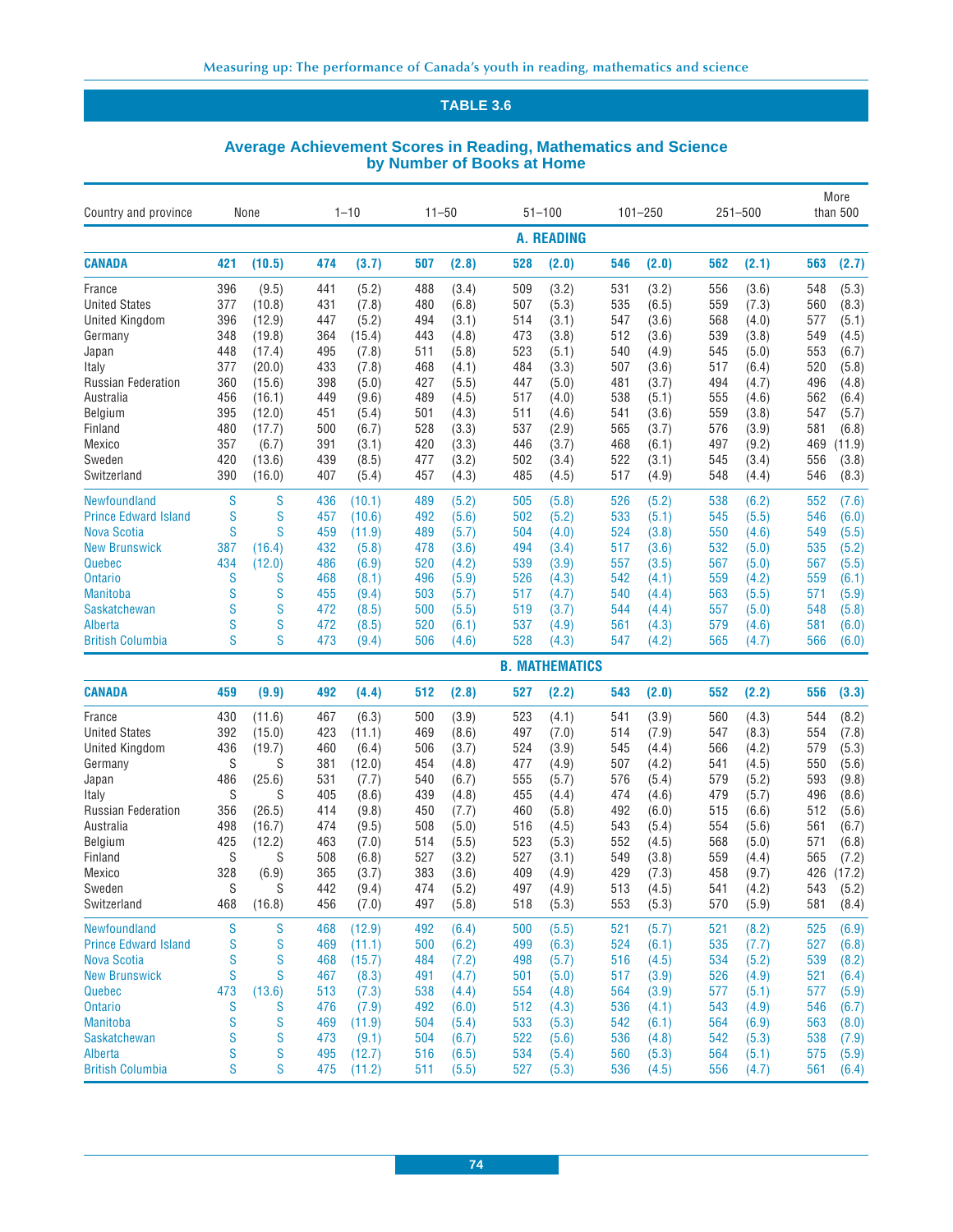## **TABLE 3.6 (Continued)**

| Country and province        |     | None   |     | $1 - 10$ | $11 - 50$ |       |     | $51 - 100$        |     | $101 - 250$ |     | $251 - 500$ |     | More<br>than $500$ |
|-----------------------------|-----|--------|-----|----------|-----------|-------|-----|-------------------|-----|-------------|-----|-------------|-----|--------------------|
|                             |     |        |     |          |           |       |     | <b>C. SCIENCE</b> |     |             |     |             |     |                    |
| <b>CANADA</b>               | 434 | (11.6) | 477 | (4.3)    | 506       | (3.2) | 526 | (2.4)             | 539 | (2.3)       | 554 | (2.6)       | 554 | (3.3)              |
| France                      | 410 | (10.2) | 436 | (7.0)    | 480       | (5.0) | 505 | (4.6)             | 534 | (4.5)       | 553 | (5.6)       | 549 | (7.0)              |
| <b>United States</b>        | 388 | (14.0) | 427 | (8.3)    | 473       | (7.4) | 505 | (6.7)             | 530 | (6.5)       | 550 | (8.9)       | 556 | (11.4)             |
| United Kingdom              | 414 | (13.7) | 462 | (6.7)    | 502       | (4.5) | 521 | (3.4)             | 555 | (4.4)       | 578 | (4.4)       | 586 | (6.0)              |
| Germany                     | 393 | (18.7) | 393 | (10.3)   | 448       | (5.0) | 478 | (5.5)             | 513 | (4.6)       | 534 | (4.5)       | 555 | (6.5)              |
| Japan                       | 475 | (19.9) | 516 | (8.1)    | 539       | (6.6) | 547 | (5.7)             | 569 | (5.7)       | 574 | (6.1)       | 598 | (7.8)              |
| Italy                       | S   | S      | 421 | (11.2)   | 461       | (5.7) | 470 | (4.7)             | 498 | (4.2)       | 509 | (6.4)       | 517 | (6.9)              |
| <b>Russian Federation</b>   | S   | S      | 407 | (6.8)    | 429       | (6.4) | 443 | (7.7)             | 477 | (4.8)       | 488 | (6.3)       | 499 | (6.0)              |
| Australia                   | 455 | (23.3) | 457 | (12.9)   | 488       | (5.1) | 516 | (5.3)             | 533 | (5.8)       | 556 | (5.1)       | 559 | (6.8)              |
| Belgium                     | 387 | (15.8) | 439 | (6.4)    | 484       | (4.7) | 500 | (6.5)             | 529 | (4.7)       | 554 | (4.9)       | 547 | (8.0)              |
| Finland                     | S   | S      | 498 | (6.7)    | 521       | (3.4) | 530 | (3.7)             | 551 | (4.0)       | 570 | (5.1)       | 565 | (8.8)              |
| Mexico                      | 372 | (7.0)  | 396 | (3.4)    | 424       | (3.9) | 435 | (4.3)             | 451 | (7.7)       | 495 | (11.3)      | 460 | (13.3)             |
| Sweden                      | S   | S      | 451 | (13.4)   | 473       | (5.0) | 496 | (4.7)             | 519 | (4.3)       | 534 | (5.0)       | 549 | (5.0)              |
| Switzerland                 | 417 | (18.9) | 417 | (7.3)    | 455       | (5.7) | 483 | (5.3)             | 515 | (5.3)       | 549 | (5.5)       | 549 | (9.9)              |
| Newfoundland                | S   | S      | 442 | (15.1)   | 492       | (6.8) | 510 | (7.2)             | 525 | (6.3)       | 538 | (7.9)       | 541 | (8.5)              |
| <b>Prince Edward Island</b> | S   | S      | 464 | (12.9)   | 485       | (5.9) | 496 | (6.1)             | 522 | (6.6)       | 527 | (5.8)       | 541 | (9.3)              |
| <b>Nova Scotia</b>          | S   | S      | 463 | (13.2)   | 487       | (7.9) | 500 | (5.0)             | 518 | (5.6)       | 545 | (5.1)       | 539 | (8.2)              |
| <b>New Brunswick</b>        | S   | S      | 446 | (9.0)    | 479       | (4.7) | 492 | (4.5)             | 504 | (4.5)       | 519 | (5.6)       | 529 | (7.1)              |
| Quebec                      | 440 | (17.1) | 494 | (7.2)    | 528       | (5.5) | 547 | (5.1)             | 564 | (4.7)       | 562 | (6.4)       | 563 | (7.5)              |
| <b>Ontario</b>              | S   | S      | 462 | (9.4)    | 489       | (6.7) | 518 | (5.0)             | 529 | (4.5)       | 548 | (5.3)       | 546 | (6.7)              |
| <b>Manitoba</b>             | S   | S      | 460 | (9.1)    | 502       | (6.5) | 515 | (5.6)             | 535 | (5.5)       | 562 | (5.5)       | 561 | (7.9)              |
| Saskatchewan                | S   | S      | 470 | (9.7)    | 499       | (7.0) | 507 | (4.3)             | 536 | (5.7)       | 546 | (6.9)       | 543 | (8.1)              |
| Alberta                     | S   | S      | 480 | (12.1)   | 516       | (6.8) | 536 | (5.5)             | 553 | (5.0)       | 575 | (5.0)       | 580 | (7.6)              |
| <b>British Columbia</b>     | S   | S      | 473 | (12.0)   | 501       | (5.4) | 523 | (4.8)             | 543 | (4.0)       | 556 | (5.7)       | 559 | (7.5)              |

#### **Average Achievement Scores in Reading, Mathematics and Science by Number of Books at Home**

## **TABLE 3.7**

#### **Effects of Family Educational Support on Achievement Scores in Reading, Mathematics and Science**

|                                                                  |         | <b>Standardized Effect</b> |         |                             | <b>Standardized Effect</b> |                    |                    |  |  |  |  |  |
|------------------------------------------------------------------|---------|----------------------------|---------|-----------------------------|----------------------------|--------------------|--------------------|--|--|--|--|--|
| Science<br><b>Mathematics</b><br>Country and province<br>Reading |         | Country and province       | Reading | <b>Mathematics</b>          | Science                    |                    |                    |  |  |  |  |  |
| <b>CANADA</b>                                                    | $-0.08$ | $-0.12$                    | $-0.11$ | Sweden<br>Switzerland       | $-0.11$<br>$-0.06$         | $-0.12$<br>$-0.08$ | $-0.13$<br>$-0.07$ |  |  |  |  |  |
| France                                                           | $-0.21$ | $-0.21$                    | $-0.19$ |                             |                            |                    |                    |  |  |  |  |  |
| <b>United States</b>                                             | $-0.13$ | $-0.13$                    | $-0.12$ | <b>Newfoundland</b>         | $-0.11$                    | $-0.17$            | $-0.15$            |  |  |  |  |  |
| <b>United Kingdom</b>                                            | $-0.13$ | $-0.14$                    | $-0.16$ | <b>Prince Edward Island</b> | $-0.07$                    | $-0.10$            | $-0.11$            |  |  |  |  |  |
| Germany                                                          | $-0.15$ | $-0.18$                    | $-0.14$ | Nova Scotia                 | $-0.08$                    | $-0.11$            | $-0.10$            |  |  |  |  |  |
| Japan                                                            | 0.11    | 0.08                       | 0.13    | <b>New Brunswick</b>        | $-0.08$                    | $-0.08$            | $-0.10$            |  |  |  |  |  |
| Italy                                                            | $-0.14$ | $-0.18$                    | $-0.15$ | Quebec                      | $-0.13$                    | $-0.14$            | $-0.18$            |  |  |  |  |  |
| <b>Russian Federation</b>                                        | $-0.17$ | $-0.13$                    | $-0.13$ | Ontario                     | $-0.07$                    | $-0.11$            | $-0.08$            |  |  |  |  |  |
| Australia                                                        | $-0.02$ | $-0.03$                    | $-0.05$ | <b>Manitoba</b>             | $-0.06$                    | $-0.10$            | $-0.11$            |  |  |  |  |  |
| Belgium                                                          | $-0.20$ | $-0.21$                    | $-0.17$ | <b>Saskatchewan</b>         | $-0.08$                    | $-0.16$            | $-0.13$            |  |  |  |  |  |
| Finland                                                          | $-0.07$ | $-0.09$                    | $-0.15$ | Alberta                     | $-0.04$                    | $-0.08$            | $-0.06$            |  |  |  |  |  |
| Mexico                                                           | $-0.09$ | $-0.10$                    | $-0.09$ | <b>British Columbia</b>     | $-0.09$                    | $-0.12$            | $-0.11$            |  |  |  |  |  |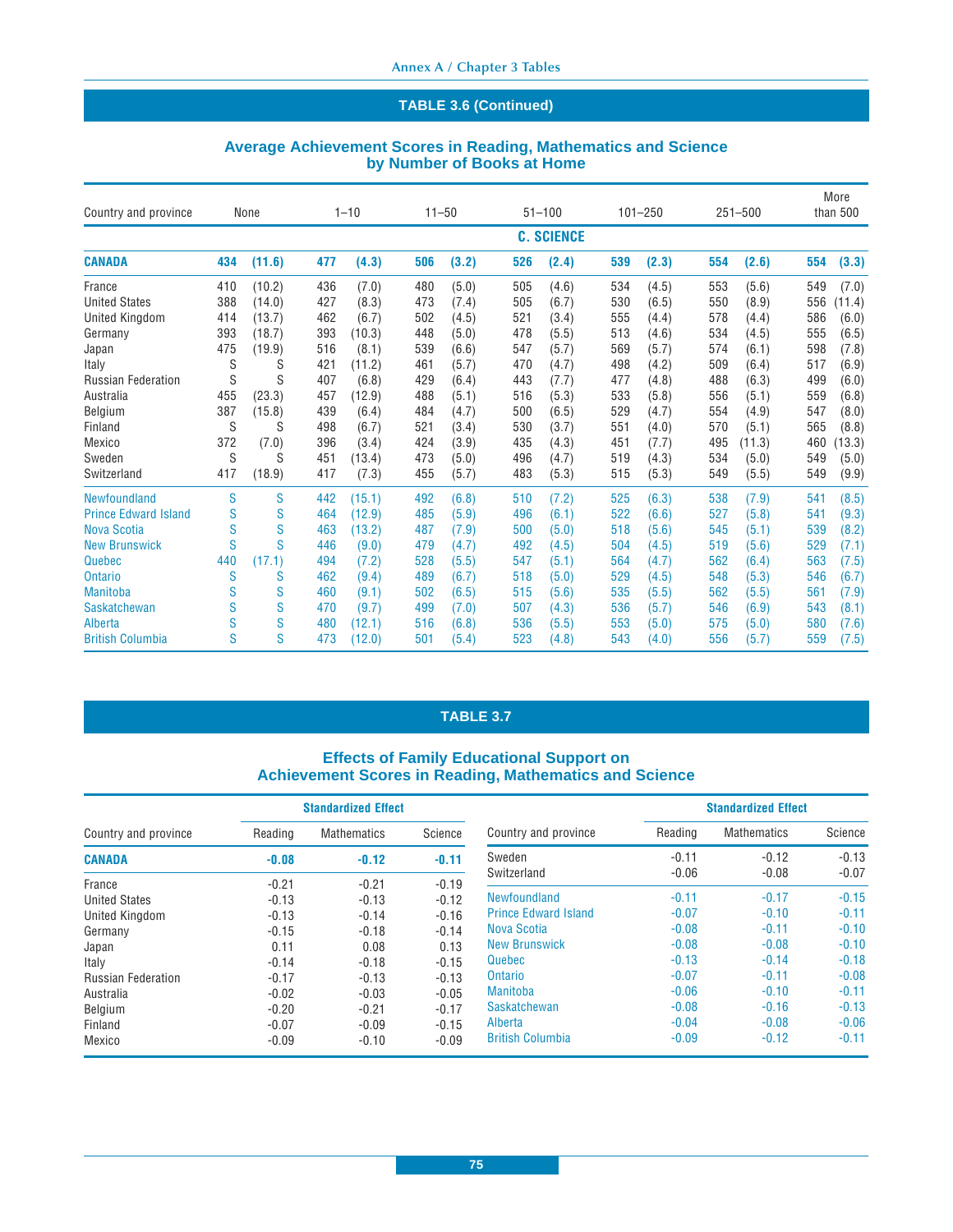#### **Effects of Parental Academic Interest and Parental Social Interest on Achievement Scores in Reading, Mathematics and Science**

|                             | <b>Standardized Effect</b> |          |  |  |  |  |  |  |
|-----------------------------|----------------------------|----------|--|--|--|--|--|--|
|                             | Parental                   | Parental |  |  |  |  |  |  |
|                             | academic                   | social   |  |  |  |  |  |  |
| Country and province        | interest                   | interest |  |  |  |  |  |  |
| A. READING                  |                            |          |  |  |  |  |  |  |
| <b>CANADA</b>               | 0.22                       | 0.14     |  |  |  |  |  |  |
| France                      | 0.23                       | 0.13     |  |  |  |  |  |  |
| <b>United States</b>        | 0.22                       | 0.14     |  |  |  |  |  |  |
| <b>United Kingdom</b>       | 0.26                       | 0.14     |  |  |  |  |  |  |
| Germany                     | 0.23                       | 0.07     |  |  |  |  |  |  |
| Japan                       | 0.24                       | 0.25     |  |  |  |  |  |  |
| Italy                       | 0.19                       | 0.07     |  |  |  |  |  |  |
| <b>Russian Federation</b>   | 0.17                       | 0.14     |  |  |  |  |  |  |
| Australia                   | 0.31                       | 0.17     |  |  |  |  |  |  |
| Belgium                     | 0.14                       | 0.10     |  |  |  |  |  |  |
| Finland                     | 0.25                       | 0.07     |  |  |  |  |  |  |
| Mexico                      | 0.26                       | 0.18     |  |  |  |  |  |  |
| Sweden                      | 0.25                       | 0.06     |  |  |  |  |  |  |
| Switzerland                 | 0.27                       | 0.13     |  |  |  |  |  |  |
| Newfoundland                | 0.24                       | 0.15     |  |  |  |  |  |  |
| <b>Prince Edward Island</b> | 0.27                       | 0.20     |  |  |  |  |  |  |
| Nova Scotia                 | 0.25                       | 0.15     |  |  |  |  |  |  |
| <b>New Brunswick</b>        | 0.21                       | 0.12     |  |  |  |  |  |  |
| Quebec                      | 0.15                       | 0.07     |  |  |  |  |  |  |
| <b>Ontario</b>              | 0.24                       | 0.15     |  |  |  |  |  |  |
| <b>Manitoba</b>             | 0.23                       | 0.16     |  |  |  |  |  |  |
| <b>Saskatchewan</b>         | 0.23                       | 0.17     |  |  |  |  |  |  |
| <b>Alberta</b>              | 0.27                       | 0.22     |  |  |  |  |  |  |
| <b>British Columbia</b>     | 0.24                       | 0.14     |  |  |  |  |  |  |

|                             | <b>Standardized Effect</b> |          |  |  |  |  |  |  |
|-----------------------------|----------------------------|----------|--|--|--|--|--|--|
|                             | Parental                   | Parental |  |  |  |  |  |  |
|                             | academic                   | social   |  |  |  |  |  |  |
| Country and province        | interest                   | interest |  |  |  |  |  |  |
| <b>C. SCIENCE</b>           |                            |          |  |  |  |  |  |  |
| <b>CANADA</b>               | 0.20                       | 0.10     |  |  |  |  |  |  |
| France                      | 0.23                       | 0.12     |  |  |  |  |  |  |
| <b>United States</b>        | 0.22                       | 0.12     |  |  |  |  |  |  |
| United Kingdom              | 0.23                       | 0.11     |  |  |  |  |  |  |
| Germany                     | 0.20                       | 0.05     |  |  |  |  |  |  |
| Japan                       | 0.23                       | 0.21     |  |  |  |  |  |  |
| Italy                       | 0.15                       | 0.04     |  |  |  |  |  |  |
| <b>Russian Federation</b>   | 0.14                       | 0.09     |  |  |  |  |  |  |
| Australia                   | 0.24                       | 0.10     |  |  |  |  |  |  |
| Belgium                     | 0.14                       | 0.07     |  |  |  |  |  |  |
| Finland                     | 0.18                       | 0.02     |  |  |  |  |  |  |
| Mexico                      | 0.25                       | 0.16     |  |  |  |  |  |  |
| Sweden                      | 0.20                       | 0.01     |  |  |  |  |  |  |
| Switzerland                 | 0.27                       | 0.10     |  |  |  |  |  |  |
| Newfoundland                | 0.20                       | 0.08     |  |  |  |  |  |  |
| <b>Prince Edward Island</b> | 0.26                       | 0.18     |  |  |  |  |  |  |
| Nova Scotia                 | 0.22                       | 0.15     |  |  |  |  |  |  |
| <b>New Brunswick</b>        | 0.20                       | 0.06     |  |  |  |  |  |  |
| Quebec                      | 0.13                       | $-0.01$  |  |  |  |  |  |  |
| Ontario                     | 0.23                       | 0.12     |  |  |  |  |  |  |
| <b>Manitoba</b>             | 0.15                       | 0.12     |  |  |  |  |  |  |
| <b>Saskatchewan</b>         | 0.21                       | 0.14     |  |  |  |  |  |  |
| Alberta                     | 0.25                       | 0.21     |  |  |  |  |  |  |
| <b>British Columbia</b>     | 0.21                       | 0.07     |  |  |  |  |  |  |

#### **B. MATHEMATICS**

| <b>CANADA</b>               | 0.18 | 0.07    |
|-----------------------------|------|---------|
| France                      | 0.15 | 0.10    |
| <b>United States</b>        | 0.20 | 0.15    |
| United Kingdom              | 0.21 | 0.09    |
| Germany                     | 0.16 | 0.00    |
| Japan                       | 0.19 | 0.17    |
| Italy                       | 0.09 | 0.03    |
| <b>Russian Federation</b>   | 0.12 | 0.11    |
| Australia                   | 0.25 | 0.15    |
| Belgium                     | 0.10 | 0.06    |
| Finland                     | 0.17 | 0.05    |
| Mexico                      | 0.21 | 0.13    |
| Sweden                      | 0.18 | $-0.04$ |
| Switzerland                 | 0.19 | 0.06    |
| Newfoundland                | 0.16 | 0.03    |
| <b>Prince Edward Island</b> | 0.19 | 0.11    |
| <b>Nova Scotia</b>          | 0.18 | 0.08    |
| <b>New Brunswick</b>        | 0.14 | 0.06    |
| Quebec                      | 0.12 | 0.02    |
| Ontario                     | 0.19 | 0.05    |
| <b>Manitoba</b>             | 0.21 | 0.12    |
| <b>Saskatchewan</b>         | 0.16 | 0.08    |
| Alberta                     | 0.23 | 0.16    |
| <b>British Columbia</b>     | 0.20 | 0.09    |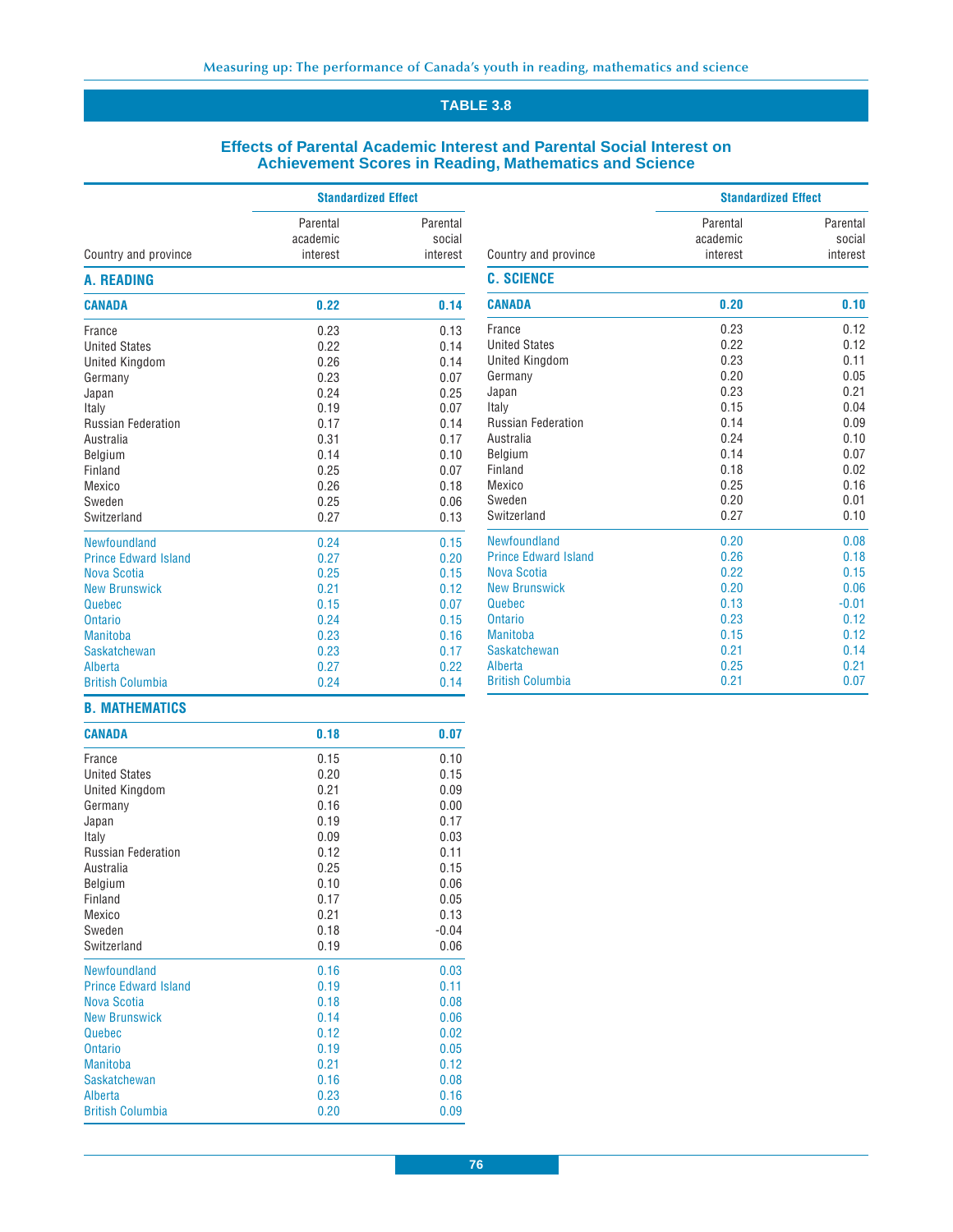#### **Average Achievement Scores (in Reading, Mathematics and Science) of Students by Their Parents' Education Expectations**

| Province                    | Stan-<br>dard<br>High<br>Trade<br>school<br>school<br>error |        | Stan-<br>dard<br>error | College | Stan-<br>dard<br>error | One<br>uni-<br>versity | Stan-<br>dard<br>error | More<br>than<br>one uni-<br>versity | Stan-<br>dard<br>error |       |  |  |  |  |  |
|-----------------------------|-------------------------------------------------------------|--------|------------------------|---------|------------------------|------------------------|------------------------|-------------------------------------|------------------------|-------|--|--|--|--|--|
|                             |                                                             |        |                        |         | A. READING             |                        |                        |                                     |                        |       |  |  |  |  |  |
| Newfoundland                | 409                                                         | (14.8) | 446                    | (7.6)   | 475                    | (7.1)                  | 533                    | (3.3)                               | 567                    | (5.7) |  |  |  |  |  |
| <b>Prince Edward Island</b> | 443                                                         | (13.4) | 450                    | (10.0)  | 481                    | (7.0)                  | 535                    | (3.3)                               | 557                    | (6.6) |  |  |  |  |  |
| <b>Nova Scotia</b>          | 435                                                         | (12.4) | 448                    | (6.8)   | 494                    | (4.9)                  | 537                    | (2.7)                               | 564                    | (5.8) |  |  |  |  |  |
| <b>New Brunswick</b>        | 408                                                         | (9.5)  | 451                    | (7.3)   | 459                    | (4.8)                  | 521                    | (2.8)                               | 559                    | (5.3) |  |  |  |  |  |
| Quebec                      | 451                                                         | (8.4)  | 485                    | (6.1)   | 523                    | (4.3)                  | 558                    | (3.0)                               | 570                    | (5.4) |  |  |  |  |  |
| <b>Ontario</b>              | 434                                                         | (20.6) | 445                    | (12.7)  | 484                    | (4.5)                  | 556                    | (3.2)                               | 571                    | (5.6) |  |  |  |  |  |
| <b>Manitoba</b>             | 472                                                         | (8.2)  | 483                    | (7.9)   | 508                    | (5.7)                  | 555                    | (4.3)                               | 563                    | (7.7) |  |  |  |  |  |
| <b>Saskatchewan</b>         | 458                                                         | (10.5) | 481                    | (4.9)   | 512                    | (6.9)                  | 551                    | (3.8)                               | 566                    | (6.9) |  |  |  |  |  |
| Alberta                     | 448                                                         | (13.7) | 489                    | (7.9)   | 522                    | (4.8)                  | 574                    | (3.4)                               | 599                    | (5.6) |  |  |  |  |  |
| <b>British Columbia</b>     | 454                                                         | (15.3) | 472                    | (6.3)   | 505                    | (4.9)                  | 557                    | (3.1)                               | 576                    | (5.4) |  |  |  |  |  |
|                             | <b>B. MATHEMATICS</b>                                       |        |                        |         |                        |                        |                        |                                     |                        |       |  |  |  |  |  |
| Newfoundland                | S                                                           | (15.6) | 461                    | (8.4)   | 475                    | (6.8)                  | 523                    | (4.3)                               | 545                    | (6.5) |  |  |  |  |  |
| <b>Prince Edward Island</b> | S                                                           | (18.5) | 467                    | (10.7)  | 475                    | (7.5)                  | 526                    | (5.5)                               | 545                    | (8.0) |  |  |  |  |  |
| <b>Nova Scotia</b>          | 438                                                         | (12.0) | 460                    | (9.5)   | 485                    | (7.5)                  | 525                    | (3.8)                               | 546                    | (6.4) |  |  |  |  |  |
| <b>New Brunswick</b>        | 441                                                         | (12.1) | 473                    | (8.0)   | 479                    | (5.5)                  | 521                    | (3.0)                               | 545                    | (6.0) |  |  |  |  |  |
| Quebec                      | 470                                                         | (12.2) | 514                    | (7.7)   | 535                    | (4.7)                  | 569                    | (2.8)                               | 580                    | (5.4) |  |  |  |  |  |
| <b>Ontario</b>              | 449                                                         | (23.6) | 462                    | (13.6)  | 482                    | (4.6)                  | 541                    | (3.4)                               | 553                    | (6.0) |  |  |  |  |  |
| <b>Manitoba</b>             | 495                                                         | (11.3) | 505                    | (9.9)   | 509                    | (7.0)                  | 555                    | (4.4)                               | 559                    | (8.2) |  |  |  |  |  |
| Saskatchewan                | 479                                                         | (10.9) | 495                    | (5.5)   | 520                    | (8.5)                  | 540                    | (3.7)                               | 562                    | (8.9) |  |  |  |  |  |
| Alberta                     | 473                                                         | (21.2) | 501                    | (8.7)   | 521                    | (5.1)                  | 567                    | (4.3)                               | 587                    | (7.1) |  |  |  |  |  |
| <b>British Columbia</b>     | S                                                           | (21.8) | 485                    | (7.7)   | 500                    | (5.7)                  | 551                    | (3.9)                               | 569                    | (5.7) |  |  |  |  |  |
|                             |                                                             |        |                        |         | <b>C. SCIENCE</b>      |                        |                        |                                     |                        |       |  |  |  |  |  |
| Newfoundland                | S                                                           | (19.5) | 469                    | (8.8)   | 481                    | (7.8)                  | 528                    | (4.8)                               | 563                    | (7.4) |  |  |  |  |  |
| <b>Prince Edward Island</b> | 446                                                         | (14.3) | 470                    | (12.9)  | 484                    | (8.4)                  | 518                    | (3.9)                               | 547                    | (8.1) |  |  |  |  |  |
| <b>Nova Scotia</b>          | 439                                                         | (15.9) | 454                    | (9.0)   | 493                    | (5.8)                  | 533                    | (4.3)                               | 551                    | (7.5) |  |  |  |  |  |
| <b>New Brunswick</b>        | 426                                                         | (11.8) | 457                    | (9.5)   | 458                    | (5.6)                  | 514                    | (3.7)                               | 552                    | (7.4) |  |  |  |  |  |
| Quebec                      | 465                                                         | (8.7)  | 498                    | (6.8)   | 530                    | (5.0)                  | 562                    | (4.0)                               | 570                    | (6.8) |  |  |  |  |  |
| <b>Ontario</b>              | 429                                                         | (24.4) | 459                    | (17.4)  | 485                    | (4.7)                  | 541                    | (3.8)                               | 553                    | (6.1) |  |  |  |  |  |
| <b>Manitoba</b>             | 483                                                         | (10.8) | 485                    | (9.2)   | 516                    | (7.2)                  | 548                    | (4.8)                               | 547                    | (8.7) |  |  |  |  |  |
| Saskatchewan                | 453                                                         | (10.9) | 493                    | (5.3)   | 495                    | (9.2)                  | 541                    | (4.1)                               | 551                    | (9.0) |  |  |  |  |  |
| Alberta                     | 467                                                         | (16.2) | 505                    | (8.8)   | 516                    | (5.8)                  | 566                    | (3.8)                               | 590                    | (6.9) |  |  |  |  |  |
| <b>British Columbia</b>     | S                                                           | (21.7) | 490                    | (8.3)   | 504                    | (6.4)                  | 546                    | (3.6)                               | 566                    | (5.9) |  |  |  |  |  |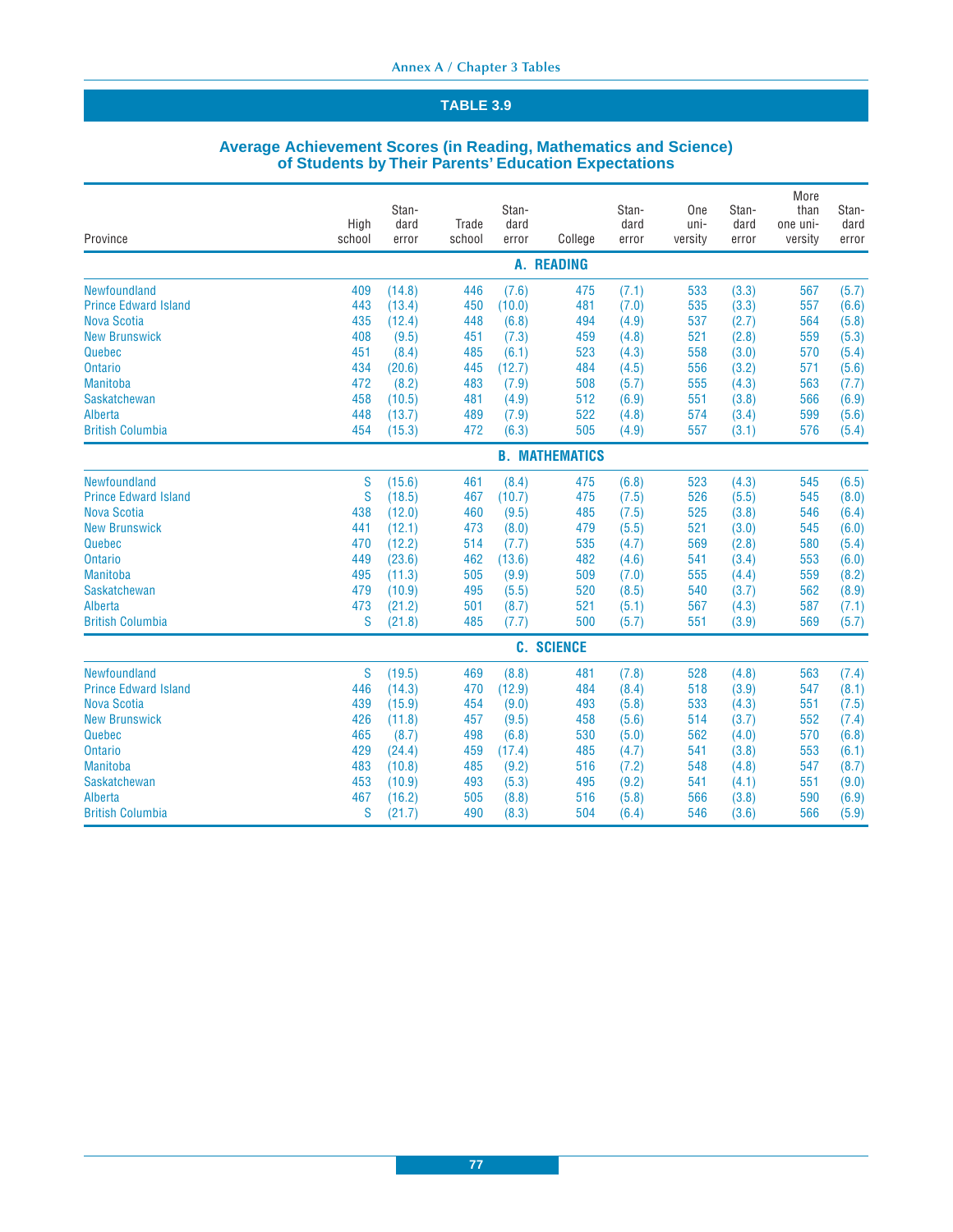## **The Relative Impact of Family Factors on Achievement Scores in Reading, Mathematics and Science**

|                                        | <b>Country and Province</b> |                            |                      |                            |                            |             |                            |                            |                            |               |                            |             |             |                            |                            |                            |                            |               |             |             |              |              |                |                            |
|----------------------------------------|-----------------------------|----------------------------|----------------------|----------------------------|----------------------------|-------------|----------------------------|----------------------------|----------------------------|---------------|----------------------------|-------------|-------------|----------------------------|----------------------------|----------------------------|----------------------------|---------------|-------------|-------------|--------------|--------------|----------------|----------------------------|
|                                        |                             |                            |                      |                            |                            |             |                            |                            |                            |               |                            |             |             |                            |                            |                            |                            |               |             |             |              |              |                |                            |
|                                        |                             |                            | <b>United States</b> | United Kingdom             |                            |             |                            | Russian Federation         |                            |               |                            |             |             | Switzerland                | Newfoundland               | Island<br>Prince Edward    | Nova Scotia                | New Brunswick |             |             |              | Saskatchewan |                | <b>British Columbia</b>    |
|                                        | CANADA                      |                            |                      |                            |                            |             |                            |                            |                            |               |                            |             |             |                            |                            |                            |                            |               |             |             | Manitoba     |              |                |                            |
|                                        |                             | France                     |                      |                            | Germany                    | Japan       | Italy                      |                            | Australia                  | Belgium       | Finland                    | Mexico      | Sweden      |                            |                            |                            |                            |               | Quebec      | Ontario     |              |              | <b>Alberta</b> |                            |
| Family factors<br><b>READING</b><br>А. |                             |                            |                      |                            |                            |             |                            |                            |                            |               |                            |             |             |                            |                            |                            |                            |               |             |             |              |              |                |                            |
| Family structure                       |                             |                            |                      |                            |                            |             |                            |                            |                            |               |                            |             |             |                            |                            |                            |                            |               |             |             |              |              |                |                            |
| Number of siblings                     |                             |                            | $-S$                 | S<br>$-S$                  |                            |             | $-S$                       |                            |                            | $-S$          |                            | $-S$        |             |                            |                            |                            |                            |               |             |             |              |              |                |                            |
| Socio-economic status                  |                             |                            | S                    | S                          |                            |             | S                          |                            | S                          | S             | S                          |             |             |                            |                            |                            |                            |               |             |             | S            |              |                |                            |
| Family possessions                     | S                           | S                          |                      |                            | S                          |             |                            | S                          |                            |               |                            | S           | S           | $\mathbb S$                | S                          | S                          | S                          | S             | S           | S           |              |              | S              | $\mathsf S$                |
| Number of books at home                |                             |                            |                      |                            |                            |             |                            |                            |                            |               |                            |             |             |                            |                            |                            |                            |               |             |             |              |              |                |                            |
| Home educational resources             | S                           | S                          | S                    | ${\mathbb S}$              | $\mathsf S$                | S           | S                          | ${\sf S}$                  |                            | S             | S                          | S           | S           | $\mathbb S$                | S                          | S                          | S                          | S             | S           | S           | S            | S            | S              | $\mathsf S$                |
| Home cultural possessions              |                             | S                          |                      | $\mathsf S$                |                            | $\mathsf S$ |                            | S                          | $\mathsf S$                | $\mathsf S$   |                            | S           |             |                            |                            |                            |                            |               |             |             |              |              |                |                            |
| Student's cultural activities          |                             | S                          |                      |                            |                            | $\mathsf S$ |                            |                            | $\mathsf S$                |               |                            |             |             |                            |                            |                            | S                          |               |             |             |              |              |                |                            |
| Family educational support             | S                           | S                          |                      | S                          | S                          | S           |                            |                            |                            | $\mathsf S$   |                            |             |             |                            | S                          | S                          | S                          | S<br>$-S$     | S<br>$-S$   | S           | $\mathsf{S}$ | S            | S              | S                          |
| Parental academic interest             | -S                          | $\textnormal{\texttt{-S}}$ | $-S$                 | $\textnormal{\texttt{-S}}$ | $-S$                       |             | $\textnormal{\texttt{-S}}$ | $\textnormal{\texttt{-S}}$ | $-S$                       | $-S$          | $\textnormal{\texttt{-S}}$ | $-S$        | $-S$        | $-S$                       | $\textnormal{\texttt{-S}}$ | $-S$                       | $-S$                       |               |             | $-$ S       | $-$ S        | $-S$         | $-S$           | $-S$                       |
| Parental social interest               | S                           |                            |                      | S                          | $\mathsf S$                |             | S                          |                            | $\mathsf S$                |               | S                          | S           | S           | $\mathsf S$                |                            | $\mathbb S$                | S                          | S             |             | S           | $\mathsf S$  | $\mathsf S$  | S              | S                          |
| Language spoken at home                |                             |                            |                      |                            |                            | S           |                            |                            |                            |               |                            |             |             |                            |                            | S                          |                            |               |             |             |              | S            | S              |                            |
| <b>MATHEMATICS</b><br>В.               |                             |                            |                      |                            | -S                         |             |                            |                            |                            |               |                            |             | -S          | -S                         |                            |                            |                            |               | -S          |             | $-S$         |              |                | $\textnormal{\texttt{-S}}$ |
| Family structure                       |                             |                            |                      |                            |                            |             |                            |                            |                            |               |                            |             |             |                            |                            |                            |                            |               |             |             |              |              |                |                            |
| Number of siblings                     |                             |                            | S                    | S                          |                            |             |                            |                            |                            |               |                            |             |             |                            |                            |                            |                            |               |             |             |              |              |                |                            |
| Socio-economic status                  |                             |                            | -S                   | $-S$                       |                            |             | $-S$                       |                            |                            | $-S$          |                            | $-S$        |             |                            |                            |                            |                            |               |             |             |              |              |                |                            |
| Family possessions                     | S                           | S                          | S                    | ${\sf S}$                  | $\mathsf S$                |             | $\mathsf S$                | S                          | $\mathbb S$                | S             | S                          | $\mathsf S$ | S           | $\mathbb S$                | $\mathbb S$                | S                          | ${\sf S}$                  | S             | S           | S           |              | S            | S              | ${\sf S}$                  |
| Number of books at home                |                             |                            | S                    |                            |                            |             |                            |                            |                            |               |                            |             |             |                            |                            | S                          |                            |               |             |             | $\mathsf{s}$ |              |                |                            |
| Home educational resources             | S                           | S                          | $\mathsf S$          | S                          | S                          | S           | S                          | S                          |                            | S             |                            | S           | S           | $\mathsf S$                |                            |                            | ${\sf S}$                  | S             | S           | S           | $\mathsf S$  | S            | S              | S                          |
| Home cultural possessions              |                             | S                          |                      | $\mathsf S$                |                            | $\mathsf S$ |                            | $\mathsf S$                |                            | $\mathsf S$   |                            | S           | S           | $\mathsf S$                |                            | S                          |                            |               | $\mathsf S$ |             |              |              |                |                            |
| Student's cultural activities          |                             |                            |                      |                            |                            |             |                            |                            |                            |               |                            |             |             |                            |                            |                            |                            |               |             |             |              |              |                |                            |
| Family educational support             |                             |                            |                      | S                          | S                          |             |                            |                            |                            | $\mathsf S$   |                            |             |             |                            | S                          | S                          |                            |               | $\mathbb S$ | S           |              |              |                |                            |
| Parental academic interest             | -S                          | $-S$                       | $-S$                 | $\textnormal{\texttt{-S}}$ | $\textnormal{\texttt{-S}}$ |             | $\textnormal{\texttt{-S}}$ | $-S$                       | $-S$                       | $\texttt{-S}$ | $-S$                       | $-S$        | $-S$        | $-S$                       | $-S$                       | $\textnormal{\texttt{-S}}$ | $-S$                       | $-S$          | $-S$        | $-S$        | $-S$         | $-S$         | $-S$           | $-S$                       |
| Parental social interest               | S                           |                            |                      |                            |                            |             |                            |                            | $\mathsf S$                |               | $\mathsf S$                |             | S           | $\mathsf S$                |                            |                            | S                          |               |             | $\mathsf S$ | $\mathsf S$  | $\mathsf S$  | S              | ${\sf S}$                  |
| Language spoken at home                |                             |                            |                      |                            | -S                         |             |                            |                            |                            |               |                            |             | -S          | $-S$                       |                            |                            |                            |               |             |             |              |              |                |                            |
| <b>C. SCIENCE</b>                      |                             |                            |                      |                            |                            |             |                            |                            |                            |               |                            |             |             |                            |                            |                            |                            |               |             |             |              |              |                |                            |
| Family structure                       |                             |                            |                      |                            |                            |             |                            |                            |                            |               |                            |             |             |                            |                            |                            |                            |               |             |             |              |              |                |                            |
| Number of siblings                     |                             | $-S$                       | $\frac{-S}{2}$       | $-S$                       |                            |             | -S                         |                            |                            | $-S$          |                            |             | S           |                            |                            |                            |                            |               |             |             | $-S$         |              |                |                            |
| Socio-economic status                  | S                           | S                          | $\mathsf S$          | $\mathsf S$                | $\mathsf S$                |             | $\mathsf S$                | S                          | $\mathsf S$                | $\mathsf S$   | $\mathsf S$                | S           | S           | $\mathsf S$                | $\mathsf S$                | $\mathsf S$                | $\mathsf S$                | $\mathsf S$   | $\mathsf S$ | $\mathsf S$ |              |              | S              | S                          |
| Family possessions                     |                             |                            |                      |                            |                            |             |                            |                            |                            |               |                            |             |             |                            |                            |                            |                            |               |             |             |              |              |                |                            |
| Number of books at home                | S                           | S                          | S                    | S                          | S                          | S           | S                          | S                          | $\mathsf S$                | $\mathsf S$   | S                          | S           | S           | $\mathbb S$                | $\mathsf S$                | $\mathbb S$                | S                          | S             | S           | S           | $\mathsf S$  | S            | S              | S                          |
| Home educational resources             |                             | S                          |                      | $\mathsf S$                |                            |             |                            |                            | S                          | S             |                            | $\mathsf S$ |             |                            |                            |                            |                            |               |             |             |              |              |                |                            |
| Home cultural possessions              |                             |                            |                      |                            |                            |             |                            |                            | $\mathsf{s}$               |               |                            |             |             |                            |                            |                            | S                          |               |             |             |              |              |                |                            |
| Student's cultural activities          | S                           |                            |                      | $\mathsf S$                | S                          |             |                            |                            |                            | S             |                            | S           |             |                            | S                          | S                          | $\mathsf S$                |               | S           | S           |              | S            | S              | S                          |
| Family educational support             | $-S$                        | $-S$                       | $-S$                 | -S                         | $-S$                       |             | -S                         | $\texttt{-S}$              | $\textnormal{\texttt{-S}}$ | $-S$          | $\textnormal{\texttt{-S}}$ | -S          | -S          | $\textnormal{\texttt{-S}}$ | $\textnormal{\texttt{-S}}$ | $\textnormal{\texttt{-S}}$ | $\textnormal{\texttt{-S}}$ | $-S$          | $-S$        | $-S$        | $-S$         | $-S$         | $-S$           | $-S$                       |
| Parental academic interest             | $\mathsf S$                 |                            |                      | S                          |                            |             |                            |                            | $\mathsf S$                |               | $\mathsf S$                |             | $\mathsf S$ | $\mathsf S$                | $\mathsf s$                | $\mathsf S$                | $\mathsf{s}$               | $\mathsf S$   | $\mathsf S$ | S           |              | $\mathsf S$  | $\mathbb S$    | $\mathsf S$                |
| Parental social interest               |                             |                            |                      |                            |                            | S           |                            |                            |                            |               |                            |             |             |                            |                            | $\mathsf S$                |                            |               |             |             |              |              |                |                            |
| Language spoken at home                | $-S$                        |                            |                      |                            | $-S$                       |             |                            |                            |                            |               | $-S$                       |             | -S          | $-S$                       |                            |                            |                            |               | $-S$        |             |              |              |                | $\textnormal{\texttt{-S}}$ |

Note: In each domain, a multiple regression analysis was performed for each country and province. Significant effects are identified as small (s), moderate (m) or large (l), using the criteria outlined in the chapter. Variables with a negative effect are indicated with a "-" sign. Variables with trivial effect sizes, less than |0.10|, are not shown.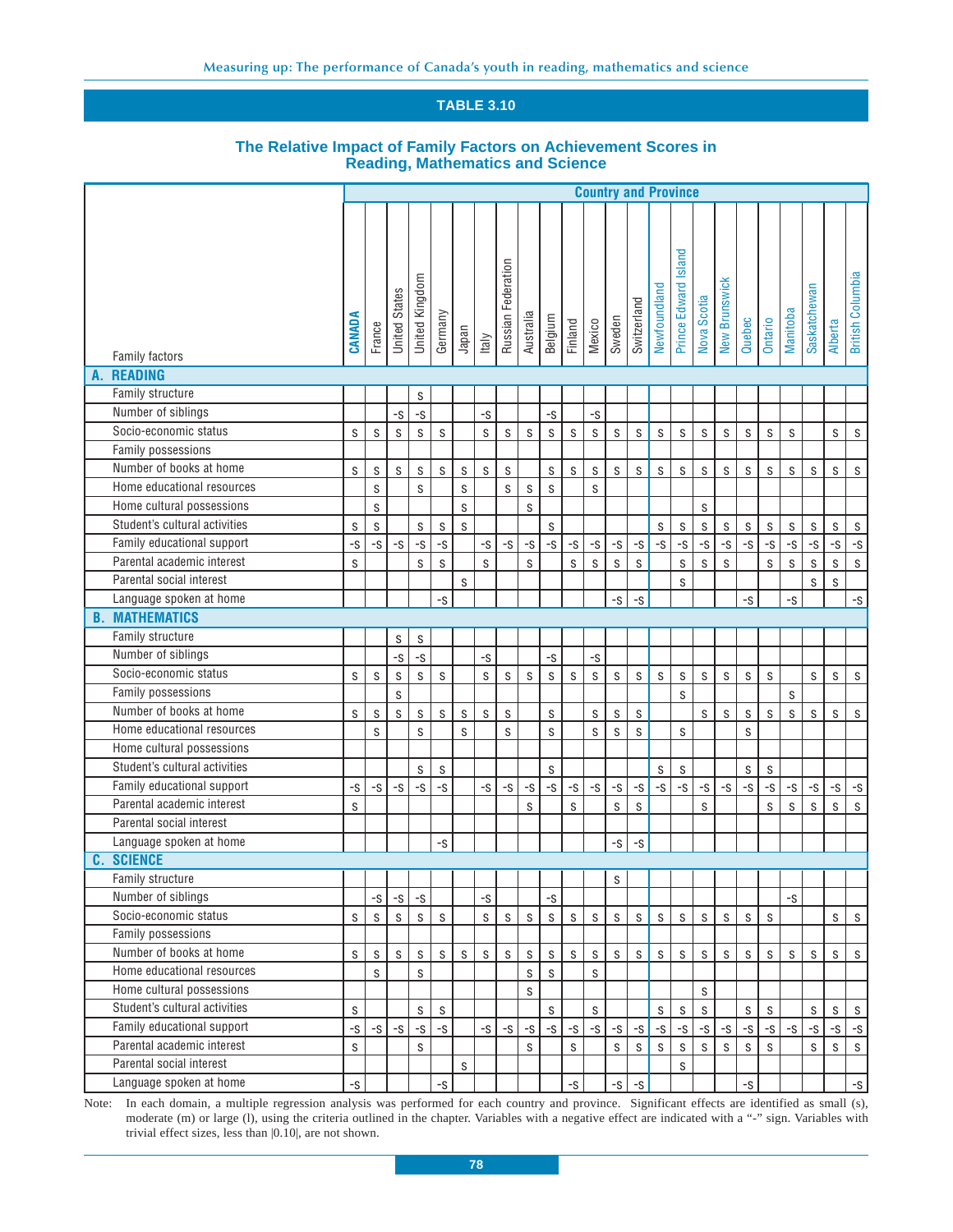#### **Public School Enrolment, School Average Socio-economic Status and Family Possessions Effects on Individual Reading Achievement**

|                                                                                                                                                                                                              |                                                                                                                       | <b>Public</b><br><b>School</b>                                                                                                   |                                                                                                                                  |                                                                                                      | <b>School Average</b><br><b>Socio-economic Status</b>                                                             |                                                                                                      | <b>School Average</b><br><b>Family Possessions</b>                                                                  |                                                                                                                   |                                                                                                      |  |  |  |  |
|--------------------------------------------------------------------------------------------------------------------------------------------------------------------------------------------------------------|-----------------------------------------------------------------------------------------------------------------------|----------------------------------------------------------------------------------------------------------------------------------|----------------------------------------------------------------------------------------------------------------------------------|------------------------------------------------------------------------------------------------------|-------------------------------------------------------------------------------------------------------------------|------------------------------------------------------------------------------------------------------|---------------------------------------------------------------------------------------------------------------------|-------------------------------------------------------------------------------------------------------------------|------------------------------------------------------------------------------------------------------|--|--|--|--|
| Country and<br>province                                                                                                                                                                                      | $%$ of<br>enrolment                                                                                                   | Stan-<br>dard<br>error                                                                                                           | Stan-<br>dardized<br>effect size                                                                                                 | Average                                                                                              | Stan-<br>dard<br>error                                                                                            | Stan-<br>dardized<br>effect size                                                                     | Average                                                                                                             | Stan-<br>dard<br>error                                                                                            | Stan-<br>dardized<br>effect size                                                                     |  |  |  |  |
| <b>CANADA</b>                                                                                                                                                                                                | 93.8                                                                                                                  | (0.7)                                                                                                                            | $-0.46$                                                                                                                          | 52.8                                                                                                 | (0.2)                                                                                                             | 0.27                                                                                                 | 0.41                                                                                                                | (0.0)                                                                                                             | 0.23                                                                                                 |  |  |  |  |
| France<br><b>United States</b><br><b>United Kingdom</b><br>Germany<br>Japan<br>Italy<br><b>Russian Federation</b><br>Australia<br>Belgium<br>Finland<br>Mexico<br>Sweden<br>Switzerland                      | 77.8<br>94.6<br>90.8<br>95.9<br>69.6<br>94.1<br>100.0<br>$\ddot{\phantom{0}}$<br>25.0<br>97.2<br>85.1<br>96.6<br>94.1 | (3.3)<br>(2.1)<br>(1.6)<br>(1.4)<br>(4.0)<br>(1.9)<br>(0.0)<br>$\ddot{\phantom{0}}$<br>(3.0)<br>(1.3)<br>(2.8)<br>(1.5)<br>(1.4) | 0.01<br>$-0.47$<br>$-0.93$<br>$-0.69$<br>0.10<br>$-0.27$<br>N/A<br>$\ddotsc$<br>$-0.65$<br>$-0.20$<br>$-0.82$<br>0.01<br>$-0.15$ | 48.0<br>52.0<br>51.0<br>48.7<br>50.3<br>47.0<br>49.3<br>52.1<br>48.6<br>50.0<br>42.1<br>50.5<br>49.1 | (0.6)<br>(0.6)<br>(0.4)<br>(0.5)<br>(0.6)<br>(0.6)<br>(0.4)<br>(0.5)<br>(0.6)<br>(0.5)<br>(0.7)<br>(0.5)<br>(0.5) | 0.48<br>0.43<br>0.42<br>0.62<br>0.21<br>0.49<br>0.39<br>0.36<br>0.58<br>0.15<br>0.56<br>0.22<br>0.44 | $-0.15$<br>0.61<br>0.42<br>0.20<br>$-0.14$<br>0.12<br>$-1.79$<br>0.42<br>$-0.09$<br>0.22<br>$-1.44$<br>0.66<br>0.05 | (0.0)<br>(0.0)<br>(0.0)<br>(0.0)<br>(0.0)<br>(0.0)<br>(0.0)<br>(0.0)<br>(0.0)<br>(0.0)<br>(0.1)<br>(0.0)<br>(0.0) | 0.41<br>0.42<br>0.27<br>0.40<br>0.18<br>0.30<br>0.24<br>0.27<br>0.28<br>0.14<br>0.51<br>0.11<br>0.13 |  |  |  |  |
| <b>Newfoundland</b><br><b>Prince Edward Island</b><br><b>Nova Scotia</b><br><b>New Brunswick</b><br>Quebec<br><b>Ontario</b><br><b>Manitoba</b><br><b>Saskatchewan</b><br>Alberta<br><b>British Columbia</b> | 100.0<br>100.0<br>99.8<br>100.0<br>84.3<br>97.9<br>93.2<br>97.1<br>97.8<br>91.1                                       | (0.0)<br>(0.0)<br>(0.8)<br>(0.0)<br>(2.3)<br>(0.7)<br>(4.1)<br>(2.6)<br>(1.4)<br>(2.4)                                           | N/A<br>N/A<br>S<br>N/A<br>$-0.51$<br>$-0.71$<br>$-0.65$<br>$-0.48$<br>0.41<br>$-0.27$                                            | 47.5<br>49.6<br>51.6<br>50.0<br>51.5<br>54.1<br>50.3<br>51.0<br>54.0<br>53.3                         | (1.5)<br>(2.4)<br>(1.0)<br>(1.1)<br>(0.4)<br>(0.3)<br>(1.0)<br>(0.9)<br>(0.6)<br>(0.5)                            | 0.25<br>0.28<br>0.23<br>0.21<br>0.27<br>0.30<br>0.25<br>0.12<br>0.28<br>0.25                         | $-0.06$<br>0.13<br>0.19<br>0.11<br>0.06<br>0.56<br>0.32<br>0.52<br>0.72<br>0.56                                     | (0.1)<br>(0.1)<br>(0.0)<br>(0.0)<br>(0.0)<br>(0.0)<br>(0.1)<br>(0.0)<br>(0.0)<br>(0.0)                            | 0.19<br>0.23<br>0.18<br>0.20<br>0.19<br>0.26<br>0.32<br>0.20<br>0.27<br>0.14                         |  |  |  |  |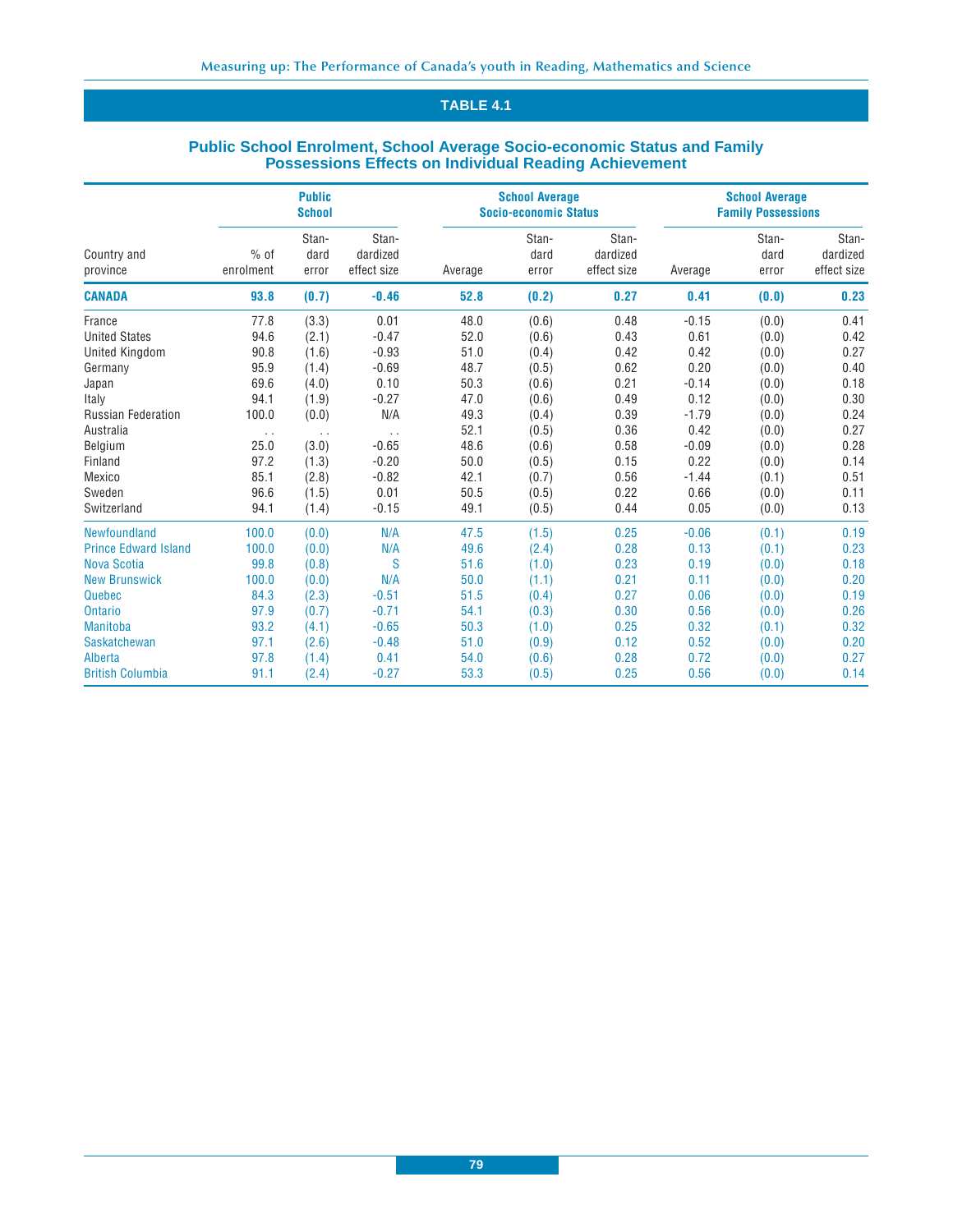#### **Average Scores of School Climate Indicators and Effects on Individual Reading Achievement**

|                             |         | <b>Disciplinary</b><br><b>Climate</b> |                             |         | <b>Student</b><br><b>Behaviour</b> |                             |  |  |  |  |  |  |
|-----------------------------|---------|---------------------------------------|-----------------------------|---------|------------------------------------|-----------------------------|--|--|--|--|--|--|
| Country and province        | Average | Standard<br>error                     | Standardized<br>effect size | Average | Standard<br>error                  | Standardized<br>effect size |  |  |  |  |  |  |
| <b>CANADA</b>               | 0.14    | (0.0)                                 | $-0.11$                     | 0.27    | (0.0)                              | $-0.10$                     |  |  |  |  |  |  |
| France                      | 0.05    | (0.0)                                 | $-0.03$                     | $-0.18$ | (0.1)                              | $-0.14$                     |  |  |  |  |  |  |
| <b>United States</b>        | $-0.02$ | (0.0)                                 | $-0.12$                     | 0.23    | (0.1)                              | $-0.10$                     |  |  |  |  |  |  |
| <b>United Kingdom</b>       | $-0.02$ | (0.0)                                 | $-0.20$                     | $-0.04$ | (0.1)                              | $-0.33$                     |  |  |  |  |  |  |
| Germany                     | $-0.10$ | (0.0)                                 | $-0.15$                     | 0.10    | (0.1)                              | $-0.29$                     |  |  |  |  |  |  |
| Japan                       | $-0.49$ | (0.0)                                 | $-0.37$                     | $-0.69$ | (0.1)                              | $-0.39$                     |  |  |  |  |  |  |
| Italy                       | 0.24    | (0.0)                                 | $-0.29$                     | $-0.18$ | (0.1)                              | $-0.37$                     |  |  |  |  |  |  |
| <b>Russian Federation</b>   | $-0.44$ | (0.0)                                 | $-0.16$                     | 0.96    | (0.1)                              | $-0.11$                     |  |  |  |  |  |  |
| Australia                   | 0.09    | (0.0)                                 | $-0.21$                     | $-0.06$ | (0.1)                              | $-0.23$                     |  |  |  |  |  |  |
| Belgium                     | 0.11    | (0.0)                                 | $-0.03$                     | $-0.26$ | (0.1)                              | $-0.45$                     |  |  |  |  |  |  |
| Finland                     | 0.16    | (0.0)                                 | $-0.05$                     | 0.42    | (0.0)                              | $-0.03$                     |  |  |  |  |  |  |
| Mexico                      | $-0.17$ | (0.0)                                 | 0.04                        | 0.05    | (0.1)                              | $-0.04$                     |  |  |  |  |  |  |
| Sweden                      | 0.19    | (0.0)                                 | $-0.15$                     | 0.05    | (0.1)                              | $-0.12$                     |  |  |  |  |  |  |
| Switzerland                 | $-0.30$ | (0.0)                                 | $-0.12$                     | 0.01    | (0.1)                              | $-0.10$                     |  |  |  |  |  |  |
| Newfoundland                | 0.14    | (0.1)                                 | $-0.06$                     | 0.33    | (0.2)                              | $-0.05$                     |  |  |  |  |  |  |
| <b>Prince Edward Island</b> | 0.16    | (0.1)                                 | $-0.15$                     | 0.70    | (0.4)                              | 0.01                        |  |  |  |  |  |  |
| <b>Nova Scotia</b>          | 0.21    | (0.1)                                 | $-0.13$                     | 0.38    | (0.1)                              | $-0.04$                     |  |  |  |  |  |  |
| <b>New Brunswick</b>        | 0.19    | (0.1)                                 | $-0.05$                     | 0.68    | (0.1)                              | 0.17                        |  |  |  |  |  |  |
| Quebec                      | 0.08    | (0.0)                                 | $-0.09$                     | 0.19    | (0.1)                              | $-0.07$                     |  |  |  |  |  |  |
| <b>Ontario</b>              | 0.16    | (0.0)                                 | $-0.09$                     | 0.30    | (0.0)                              | $-0.12$                     |  |  |  |  |  |  |
| <b>Manitoba</b>             | 0.23    | (0.1)                                 | $-0.13$                     | 0.23    | (0.1)                              | $-0.17$                     |  |  |  |  |  |  |
| <b>Saskatchewan</b>         | 0.13    | (0.1)                                 | $-0.11$                     | 0.25    | (0.1)                              | $-0.14$                     |  |  |  |  |  |  |
| Alberta                     | 0.15    | (0.0)                                 | $-0.17$                     | 0.28    | (0.1)                              | $-0.13$                     |  |  |  |  |  |  |
| <b>British Columbia</b>     | 0.11    | (0.0)                                 | $-0.13$                     | 0.19    | (0.1)                              | $-0.09$                     |  |  |  |  |  |  |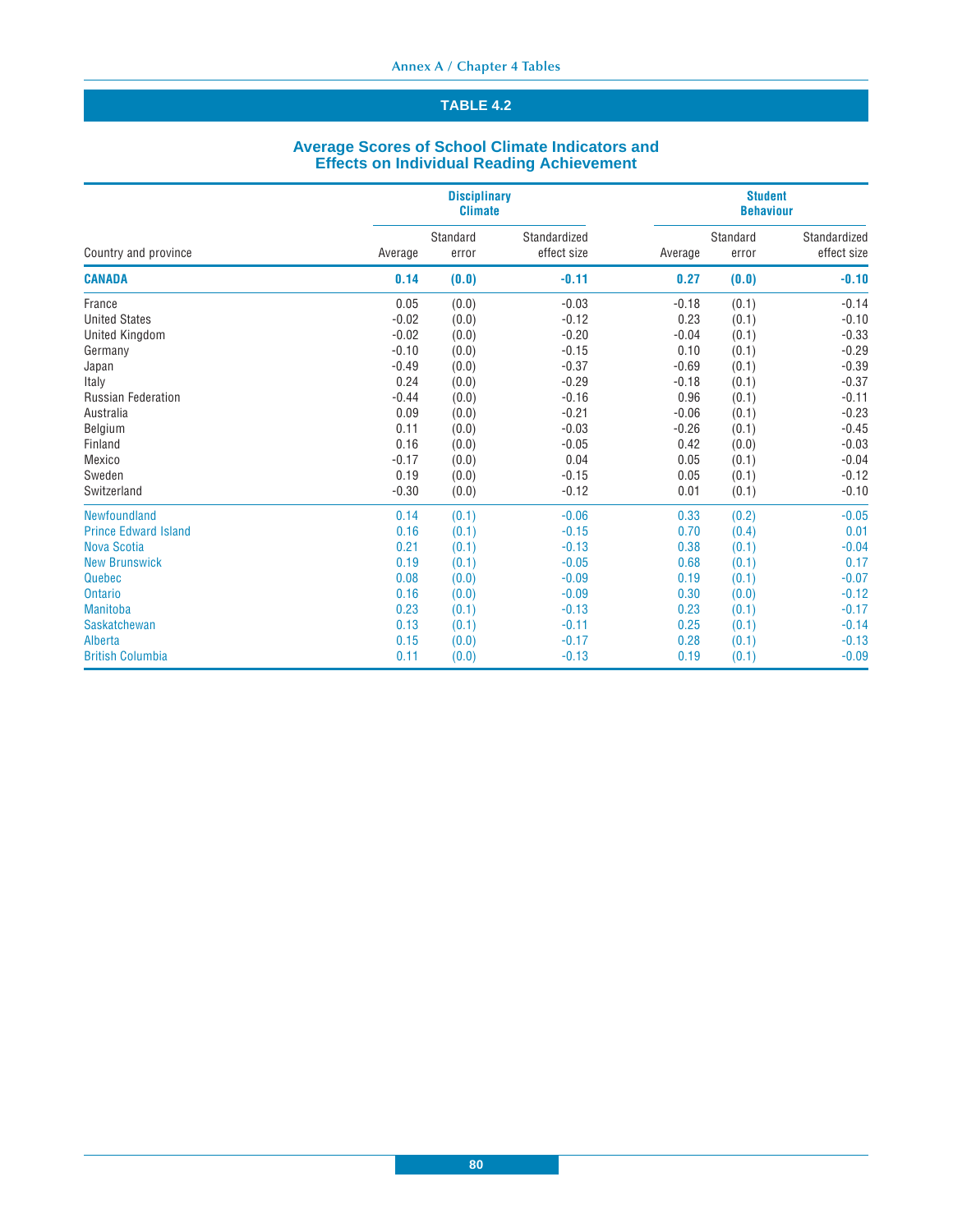| Country and province        |         | <b>Negative Teacher</b><br><b>Behaviour</b> |                                  |         | <b>Teacher</b><br><b>Support</b> |                                  | <b>Teacher-student</b><br><b>Relations</b> |                        |                                  |  |  |  |  |
|-----------------------------|---------|---------------------------------------------|----------------------------------|---------|----------------------------------|----------------------------------|--------------------------------------------|------------------------|----------------------------------|--|--|--|--|
|                             | Average | Stan-<br>dard<br>error                      | Stan-<br>dardized<br>effect size | Average | Stan-<br>dard<br>error           | Stan-<br>dardized<br>effect size | Average                                    | Stan-<br>dard<br>error | Stan-<br>dardized<br>effect size |  |  |  |  |
| <b>CANADA</b>               | $-0.12$ | (0.0)                                       | $-0.04$                          | 0.31    | (0.0)                            | $-0.01$                          | 0.25                                       | (0.0)                  | 0.05                             |  |  |  |  |
| France                      | 0.00    | (0.1)                                       | $-0.07$                          | $-0.20$ | (0.0)                            | $-0.10$                          | $-0.05$                                    | (0.0)                  | $-0.02$                          |  |  |  |  |
| <b>United States</b>        | 0.07    | (0.1)                                       | $-0.09$                          | 0.35    | (0.0)                            | $-0.01$                          | 0.20                                       | (0.0)                  | 0.19                             |  |  |  |  |
| United Kingdom              | 0.08    | (0.1)                                       | $-0.20$                          | 0.50    | (0.0)                            | 0.07                             | 0.25                                       | (0.0)                  | 0.12                             |  |  |  |  |
| Germany                     | 0.16    | (0.1)                                       | $-0.07$                          | $-0.34$ | (0.0)                            | $-0.33$                          | $-0.21$                                    | (0.0)                  | $-0.05$                          |  |  |  |  |
| Japan                       | $-0.12$ | (0.1)                                       | $-0.20$                          | $-0.17$ | (0.0)                            | 0.09                             | $-0.32$                                    | (0.0)                  | 0.33                             |  |  |  |  |
| Italy                       | $-0.05$ | (0.1)                                       | $-0.09$                          | $-0.28$ | (0.0)                            | $-0.20$                          | $-0.15$                                    | (0.0)                  | $-0.07$                          |  |  |  |  |
| <b>Russian Federation</b>   | 0.75    | (0.1)                                       | $-0.06$                          | 0.16    | (0.0)                            | 0.04                             | 0.04                                       | (0.0)                  | $-0.02$                          |  |  |  |  |
| Australia                   | 0.11    | (0.1)                                       | $-0.16$                          | 0.42    | (0.0)                            | 0.05                             | 0.17                                       | (0.0)                  | 0.15                             |  |  |  |  |
| Belgium                     | $-0.07$ | (0.1)                                       | $-0.25$                          | $-0.28$ | (0.0)                            | $-0.18$                          | 0.01                                       | (0.0)                  | $-0.05$                          |  |  |  |  |
| Finland                     | 0.08    | (0.1)                                       | 0.04                             | 0.02    | (0.0)                            | 0.00                             | $-0.08$                                    | (0.0)                  | $-0.02$                          |  |  |  |  |
| Mexico                      | 0.65    | (0.1)                                       | 0.02                             | 0.07    | (0.0)                            | $-0.10$                          | 0.55                                       | (0.0)                  | $-0.01$                          |  |  |  |  |
| Sweden                      | 0.00    | (0.1)                                       | $-0.03$                          | 0.21    | (0.0)                            | 0.02                             | 0.12                                       | (0.0)                  | 0.04                             |  |  |  |  |
| Switzerland                 | $-0.13$ | (0.0)                                       | 0.06                             | 0.01    | (0.0)                            | $-0.22$                          | 0.25                                       | (0.0)                  | 0.00                             |  |  |  |  |
| <b>Newfoundland</b>         | $-0.22$ | (0.2)                                       | $-0.03$                          | 0.43    | (0.1)                            | 0.02                             | 0.46                                       | (0.1)                  | 0.11                             |  |  |  |  |
| <b>Prince Edward Island</b> | 0.14    | (0.4)                                       | 0.03                             | 0.35    | (0.1)                            | $-0.05$                          | 0.30                                       | (0.1)                  | 0.08                             |  |  |  |  |
| <b>Nova Scotia</b>          | $-0.10$ | (0.1)                                       | $-0.02$                          | 0.38    | (0.0)                            | 0.04                             | 0.39                                       | (0.1)                  | 0.07                             |  |  |  |  |
| <b>New Brunswick</b>        | 0.24    | (0.1)                                       | $-0.04$                          | 0.21    | (0.1)                            | $-0.02$                          | 0.18                                       | (0.1)                  | $-0.01$                          |  |  |  |  |
| Quebec                      | 0.27    | (0.1)                                       | $-0.02$                          | 0.33    | (0.0)                            | $-0.03$                          | 0.28                                       | (0.0)                  | 0.06                             |  |  |  |  |
| <b>Ontario</b>              | $-0.37$ | (0.0)                                       | $-0.09$                          | 0.31    | (0.0)                            | $-0.01$                          | 0.23                                       | (0.0)                  | 0.02                             |  |  |  |  |
| <b>Manitoba</b>             | 0.02    | (0.1)                                       | $-0.08$                          | 0.36    | (0.0)                            | $-0.03$                          | 0.26                                       | (0.1)                  | 0.04                             |  |  |  |  |
| <b>Saskatchewan</b>         | $-0.18$ | (0.1)                                       | $-0.02$                          | 0.40    | (0.1)                            | 0.04                             | 0.28                                       | (0.0)                  | 0.13                             |  |  |  |  |
| <b>Alberta</b>              | $-0.15$ | (0.1)                                       | $-0.01$                          | 0.25    | (0.0)                            | $-0.04$                          | 0.27                                       | (0.0)                  | 0.08                             |  |  |  |  |
| <b>British Columbia</b>     | $-0.16$ | (0.1)                                       | $-0.03$                          | 0.23    | (0.0)                            | 0.02                             | 0.17                                       | (0.0)                  | 0.06                             |  |  |  |  |

#### **Average Scores of Teacher-student Interaction Indicators and Effects on Individual Reading Achievement**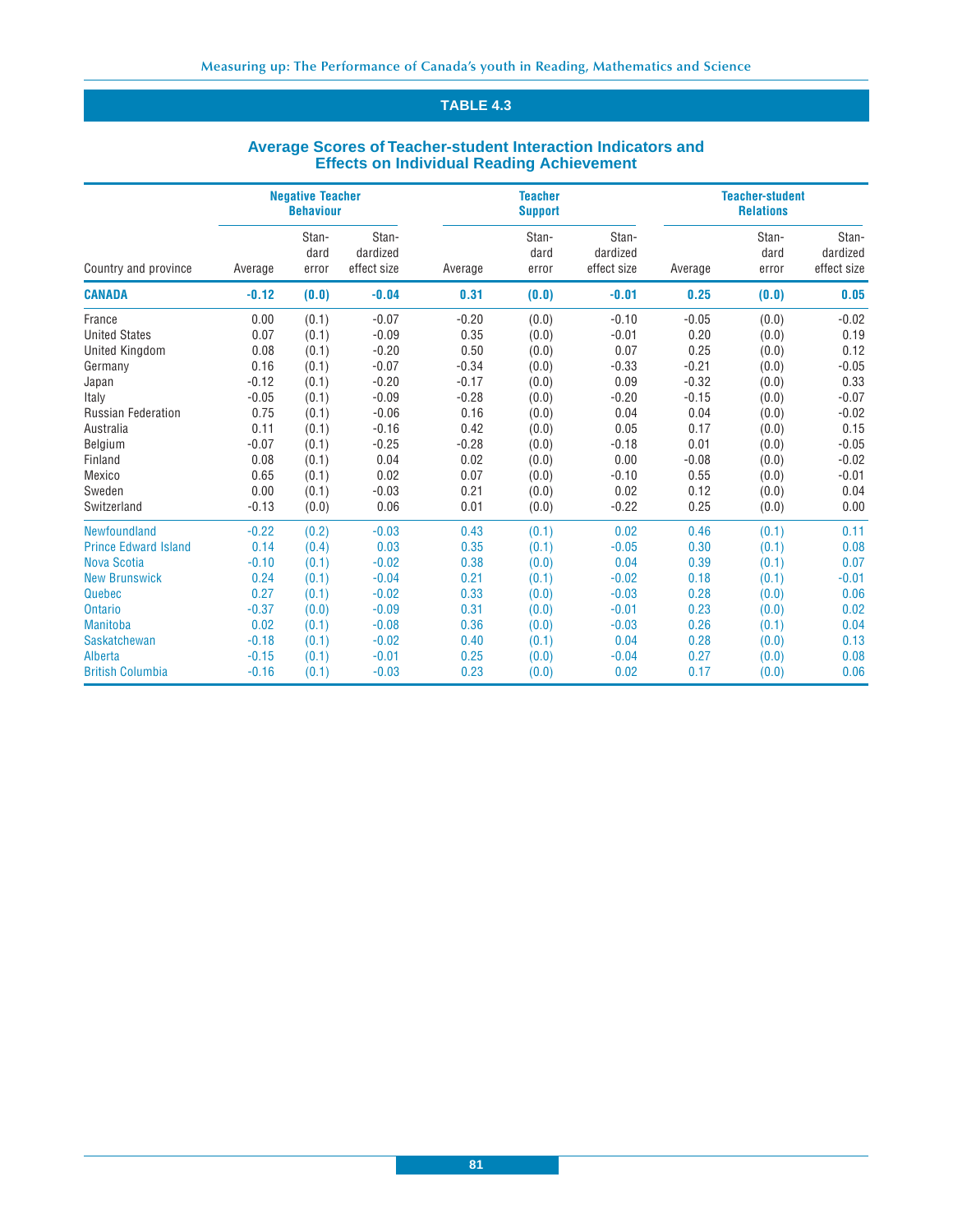#### **Average Scores of School Resource Indicators and Effects on Individual Reading Achievement**

|                                                                                                                                                                                                       |                                                                                                                     | <b>Teacher</b><br><b>Shortage</b>                                                                                 |                                                                                                                                          |                                                                                                                     | <b>Teacher</b><br><b>Morale and</b><br><b>Commitment</b>                                                          |                                                                                                      |                                                                                                                        | <b>Inadequacy of</b><br><b>Instructional</b><br><b>Resources</b>                                                  |                                                                                                                                          | <b>Inadequacy of</b><br><b>Material</b><br><b>Resources</b>                                                               |                                                                                                                   |                                                                                                                                 |  |  |  |
|-------------------------------------------------------------------------------------------------------------------------------------------------------------------------------------------------------|---------------------------------------------------------------------------------------------------------------------|-------------------------------------------------------------------------------------------------------------------|------------------------------------------------------------------------------------------------------------------------------------------|---------------------------------------------------------------------------------------------------------------------|-------------------------------------------------------------------------------------------------------------------|------------------------------------------------------------------------------------------------------|------------------------------------------------------------------------------------------------------------------------|-------------------------------------------------------------------------------------------------------------------|------------------------------------------------------------------------------------------------------------------------------------------|---------------------------------------------------------------------------------------------------------------------------|-------------------------------------------------------------------------------------------------------------------|---------------------------------------------------------------------------------------------------------------------------------|--|--|--|
| Country and<br>province                                                                                                                                                                               | Average                                                                                                             | Stan-<br>dard<br>error                                                                                            | Stan-<br>dardized<br>effect size                                                                                                         | Average                                                                                                             | Stan-<br>dard<br>error                                                                                            | Stan-<br>dardized<br>effect size                                                                     | Average                                                                                                                | Stan-<br>dard<br>error                                                                                            | Stan-<br>dardized<br>effect size                                                                                                         | Average                                                                                                                   | Stan-<br>dard<br>error                                                                                            | Stan-<br>dardized<br>effect size                                                                                                |  |  |  |
| <b>CANADA</b>                                                                                                                                                                                         | 0.01                                                                                                                | (0.0)                                                                                                             | $-0.04$                                                                                                                                  | 0.08                                                                                                                | (0.0)                                                                                                             | 0.04                                                                                                 | $-0.24$                                                                                                                | (0.0)                                                                                                             | $-0.06$                                                                                                                                  | $-0.35$                                                                                                                   | (0.0)                                                                                                             | $-0.01$                                                                                                                         |  |  |  |
| France<br><b>United States</b><br><b>United Kingdom</b><br>Germany<br>Japan<br>Italy<br><b>Russian Federation</b><br>Australia<br>Belgium<br>Finland<br>Mexico<br>Sweden<br>Switzerland               | $-0.33$<br>$-0.20$<br>0.40<br>0.23<br>0.23<br>0.28<br>0.75<br>0.18<br>$-0.25$<br>$-0.09$<br>0.53<br>0.25<br>$-0.35$ | (0.1)<br>(0.1)<br>(0.1)<br>(0.1)<br>(0.1)<br>(0.1)<br>(0.1)<br>(0.1)<br>(0.1)<br>(0.1)<br>(0.1)<br>(0.1)<br>(0.0) | $-0.04$<br>$-0.10$<br>$-0.18$<br>$-0.27$<br>$-0.14$<br>0.02<br>$-0.03$<br>$-0.17$<br>$-0.13$<br>$-0.01$<br>$-0.05$<br>$-0.08$<br>$-0.09$ | 0.06<br>$-0.04$<br>0.02<br>$-0.01$<br>0.14<br>$-0.69$<br>$-0.15$<br>0.04<br>$-0.20$<br>0.02<br>0.39<br>0.34<br>0.43 | (0.1)<br>(0.1)<br>(0.1)<br>(0.1)<br>(0.1)<br>(0.1)<br>(0.1)<br>(0.1)<br>(0.1)<br>(0.1)<br>(0.1)<br>(0.1)<br>(0.1) | 0.14<br>0.10<br>0.15<br>0.06<br>0.27<br>0.05<br>0.17<br>0.16<br>0.27<br>0.06<br>0.06<br>0.06<br>0.02 | $-0.48$<br>$-0.40$<br>0.44<br>0.20<br>0.00<br>$-0.07$<br>1.27<br>$-0.28$<br>$-0.45$<br>0.22<br>0.95<br>0.00<br>$-0.51$ | (0.1)<br>(0.1)<br>(0.1)<br>(0.1)<br>(0.1)<br>(0.1)<br>(0.1)<br>(0.1)<br>(0.1)<br>(0.1)<br>(0.1)<br>(0.1)<br>(0.1) | $-0.10$<br>$-0.01$<br>$-0.11$<br>$-0.14$<br>$-0.13$<br>$-0.14$<br>$-0.13$<br>$-0.10$<br>$-0.08$<br>0.04<br>$-0.35$<br>$-0.07$<br>$-0.08$ | $-0.63$<br>$-0.20$<br>0.41<br>$-0.14$<br>0.21<br>0.20<br>0.52<br>$-0.05$<br>$-0.33$<br>0.22<br>0.39<br>$-0.01$<br>$-0.49$ | (0.1)<br>(0.1)<br>(0.1)<br>(0.1)<br>(0.1)<br>(0.1)<br>(0.1)<br>(0.1)<br>(0.1)<br>(0.1)<br>(0.1)<br>(0.1)<br>(0.0) | 0.03<br>0.02<br>$-0.06$<br>$-0.06$<br>$-0.04$<br>$-0.05$<br>$-0.13$<br>$-0.03$<br>$-0.13$<br>0.03<br>$-0.22$<br>$-0.06$<br>0.00 |  |  |  |
| Newfoundland<br><b>Prince Edward Island</b><br><b>Nova Scotia</b><br><b>New Brunswick</b><br>Quebec<br><b>Ontario</b><br><b>Manitoba</b><br><b>Saskatchewan</b><br>Alberta<br><b>British Columbia</b> | 0.60<br>0.99<br>0.75<br>0.58<br>$-0.12$<br>$-0.09$<br>0.27<br>0.26<br>0.34<br>$-0.28$                               | (0.2)<br>(0.5)<br>(0.2)<br>(0.2)<br>(0.1)<br>(0.1)<br>(0.2)<br>(0.1)<br>(0.1)<br>(0.1)                            | 0.05<br>0.05<br>0.00<br>0.08<br>$-0.01$<br>$-0.03$<br>$-0.13$<br>0.00<br>0.01<br>$-0.04$                                                 | 0.03<br>0.76<br>$-0.06$<br>$-0.07$<br>$-0.05$<br>$-0.01$<br>0.14<br>0.47<br>0.39<br>0.24                            | (0.2)<br>(0.3)<br>(0.2)<br>(0.2)<br>(0.1)<br>(0.0)<br>(0.1)<br>(0.2)<br>(0.1)<br>(0.1)                            | $-0.02$<br>$-0.09$<br>0.07<br>0.04<br>0.05<br>0.10<br>0.00<br>0.02<br>0.02<br>$-0.02$                | 0.39<br>0.08<br>0.54<br>0.03<br>$-0.65$<br>$-0.16$<br>0.13<br>$-0.16$<br>$-0.16$<br>$-0.25$                            | (0.2)<br>(0.4)<br>(0.1)<br>(0.2)<br>(0.1)<br>(0.1)<br>(0.1)<br>(0.1)<br>(0.1)<br>(0.1)                            | 0.01<br>$-0.05$<br>0.06<br>$-0.03$<br>$-0.08$<br>$-0.08$<br>$-0.07$<br>0.00<br>$-0.03$<br>$-0.01$                                        | $-0.16$<br>$-0.35$<br>0.20<br>$-0.25$<br>$-0.61$<br>$-0.38$<br>$-0.19$<br>$-0.30$<br>0.00<br>$-0.34$                      | (0.2)<br>(0.3)<br>(0.2)<br>(0.2)<br>(0.0)<br>(0.0)<br>(0.1)<br>(0.1)<br>(0.1)<br>(0.1)                            | 0.03<br>$-0.02$<br>0.06<br>$-0.07$<br>$-0.06$<br>0.00<br>0.03<br>0.00<br>0.03<br>$-0.02$                                        |  |  |  |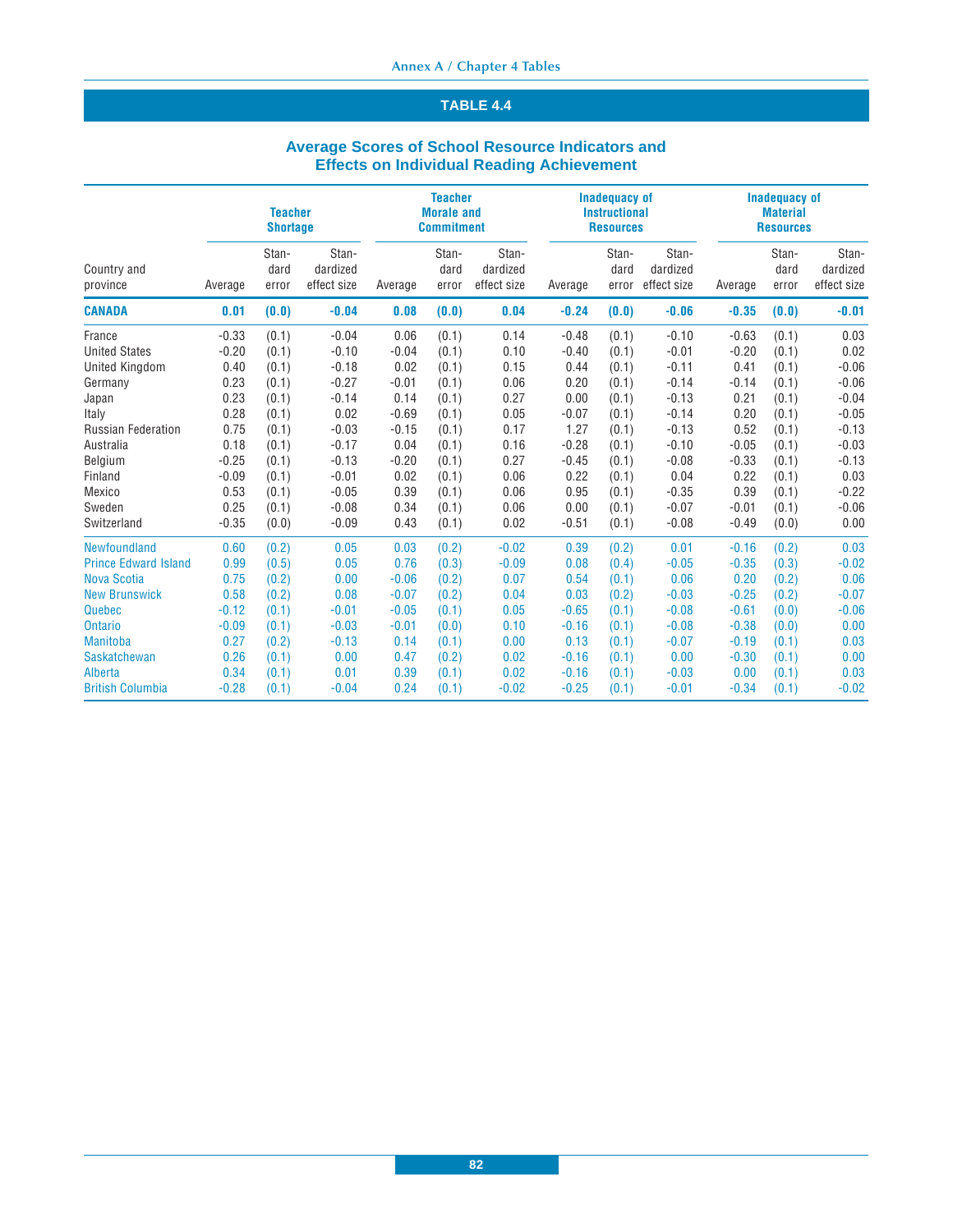|                                       | <b>Country and province</b> |        |                      |                |         |       |       |                    |           |         |         |        |        |             |              |                      |             |               |        |         |          |                     |         |                         |
|---------------------------------------|-----------------------------|--------|----------------------|----------------|---------|-------|-------|--------------------|-----------|---------|---------|--------|--------|-------------|--------------|----------------------|-------------|---------------|--------|---------|----------|---------------------|---------|-------------------------|
|                                       | <b>CANADA</b>               | France | <b>United States</b> | United Kingdom | Germany | Japan | Italy | Russian Federation | Australia | Belgium | Finland | Mexico | Sweden | Switzerland | Newfoundland | Prince Edward Island | Nova Scotia | New Brunswick | Quebec | Ontario | Manitoba | <b>Saskatchewan</b> | Alberta | <b>British Columbia</b> |
| Public school                         |                             |        |                      |                |         |       |       |                    |           | $-m$    |         | m      |        | m           |              |                      | $\star$     |               |        | S       |          |                     | m       |                         |
| School average socio-economic status  | S                           | m      | S                    | m <sub>l</sub> | m       | S     | S     | m                  | S         |         |         | m      | S      | m           | S            | S                    | S           |               | S      | S       |          |                     | S       | S                       |
| School average family possessions     | S                           | S      | S                    |                | S       |       |       |                    |           | $-S$    |         | S      |        |             |              |                      |             |               |        | S       | S        | S                   | S       |                         |
| Disciplinary climate                  |                             |        |                      |                |         | $-S$  | $-S$  | $-S$               | $-S$      |         |         | $-S$   |        |             |              |                      | $-S$        |               | $-S$   |         | $-S$     |                     | $-S$    |                         |
| Student behaviour                     |                             |        |                      | $-S$           |         | -ml   | $-S$  |                    |           | -S      |         |        |        | -S          |              |                      |             | S             |        |         |          |                     |         |                         |
| Negative teacher behaviour            |                             |        |                      |                |         | S     |       |                    |           |         |         |        |        | S           |              |                      |             |               |        |         |          |                     |         |                         |
| Teacher support                       |                             | -S     |                      |                | $-S$    |       | $-S$  |                    |           | $-S$    |         |        |        | $-S$        |              |                      |             |               |        |         |          |                     |         |                         |
| Teacher-student relations             |                             |        |                      |                |         | S     |       |                    |           |         |         |        |        |             | ${\sf S}$    |                      |             |               |        |         |          |                     |         |                         |
| Teacher shortage                      |                             |        |                      |                | $-S$    |       | S     |                    |           |         |         |        |        |             |              |                      |             |               |        |         |          |                     |         |                         |
| Teacher morale and commitment         |                             |        |                      |                |         | S     |       |                    |           |         |         |        |        |             |              |                      |             |               |        |         |          |                     |         |                         |
| Inadequacy of instructional resources |                             | -S     |                      |                |         |       | -S    |                    |           |         |         |        |        |             |              |                      |             |               |        |         |          |                     |         |                         |
| Inadequacy of material resources      |                             | S      |                      |                |         |       |       |                    |           |         |         |        |        |             |              |                      |             |               |        |         |          |                     |         |                         |

#### **The Relative Impact of School Factors on Reading Achievement Scores**

Note: In each domain, a multiple regression analysis was performed for each country and province. For each variable, significant effects are identified as small (s), moderate (m) or large (l), using the criteria outlined in the chapter. Variables with a negative effect are indicated with a "-" sign. Variables with trivial effect sizes, less than 0.10, are not shown. Effects of school variables on student achievement in Finland were all trivial or insignificant.

\* Estimates suppressed due to small sample sizes.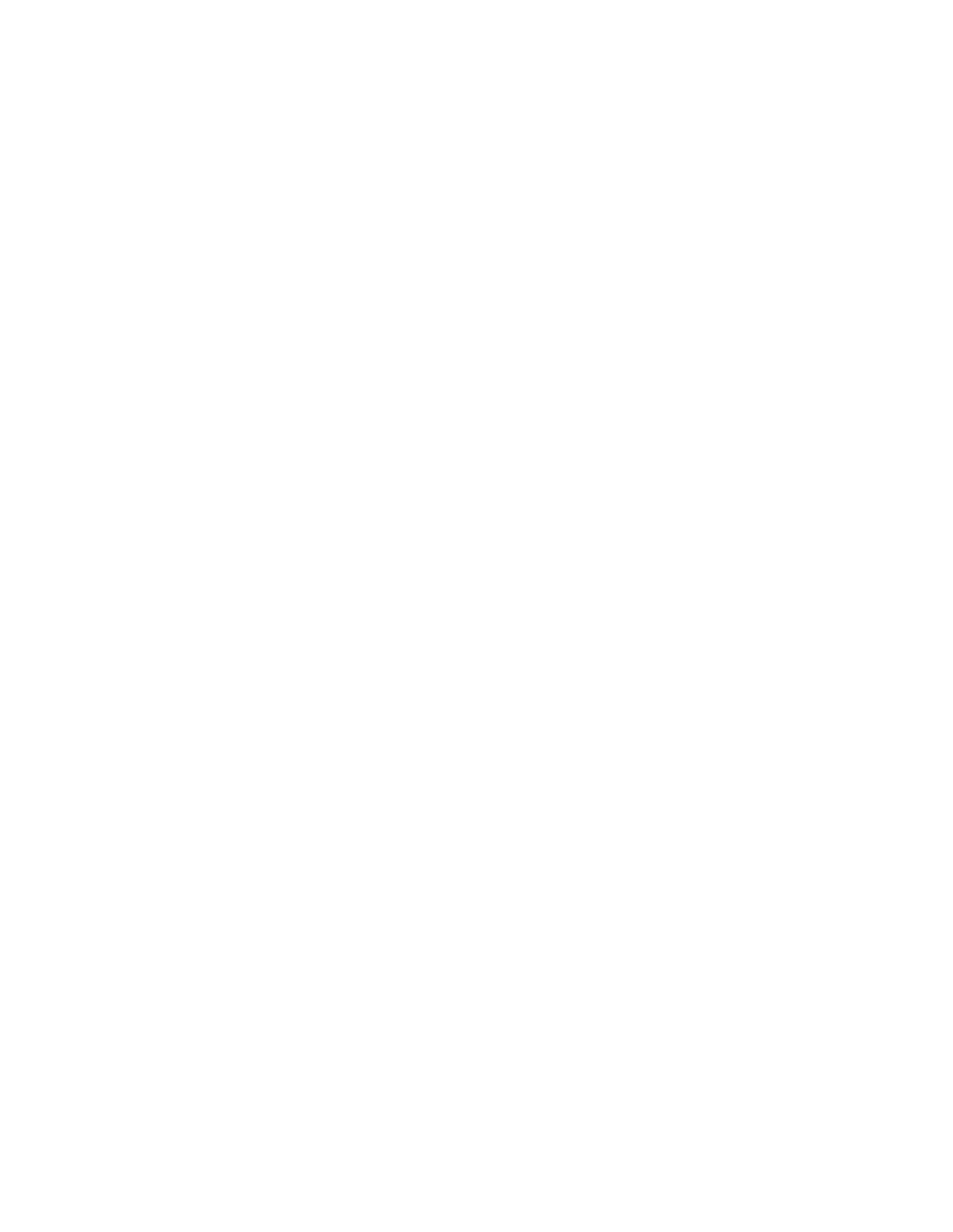## Annex B

# **Definitions of Key Variables and Constructs**

**For** detailed information on the technical and methodological background of PISA, see Annex A of the international OECD report *Knowledge and Skills for Life – First results from the OECD Programme for International Student Assessment.*

**Note:** Several of the measures in this report reflect indices that summarise responses from students or school representatives (typically principals) to a series of related questions. It is important to note that negative values in an index do not necessarily imply that students responded negatively to the underlying questions. A negative value merely indicates that a group of students (or all students, collectively, in a single country) or principals responded less positively than all students or principals did on average across OECD countries. Likewise, a positive value on an index indicates that a group of students or principals responded more favourably, or more positively, than students or principals did, on average, in OECD countries.

## **Chapter 1:**

**Reading literacy** is defined in PISA as the ability to understand, use and reflect on written texts in order to achieve one's goals, to develop one's knowledge and potential, and to participate effectively in society. This definition goes beyond the notion that reading literacy

means decoding written material and literal comprehension. Reading incorporates understanding and reflecting on texts. Literacy involves the ability of individuals to use written information to fulfil their goals, and the consequent ability of complex modern societies to use written information to function effectively.

The concept of reading literacy in PISA has three dimensions, which have guided the development of the assessment: the type of reading task, the form and structure of the reading material, and the use for which the text was constructed. Personal competence is best understood in terms of the first of these. The other two are properties of the task materials that were helpful in ensuring that a range of diverse tasks were included in the tests.

The 'type of reading task' dimension is measured on three scales. A "retrieving information" scale reports on students' ability to locate information in a text. An "interpreting" scale reports on the ability to construct meaning and draw inferences from written information. A "reflection and evaluation" scale reports on students' ability to relate text to their knowledge, ideas and experiences. In addition, a combined reading literacy scale summarises the results from the three reading literacy scales.

**Mathematical literacy** is defined in PISA as the capacity to identify, understand and engage in mathematics, and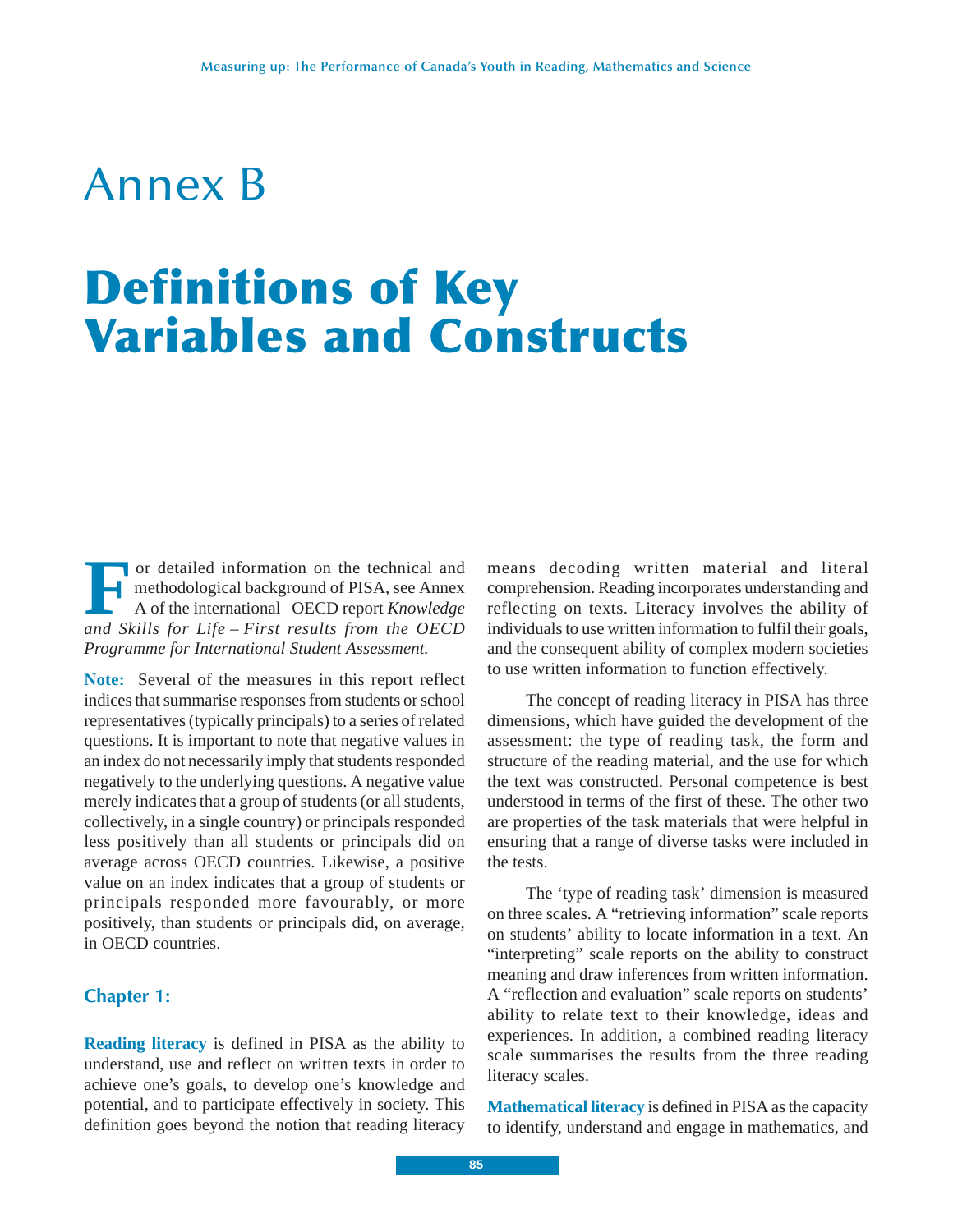to make well-founded judgements about the role that mathematics plays in an individual's current and future private life, occupational life, social life with peers and relatives, and life as a constructive, concerned and reflective citizen. As with reading, the definition revolves around the wider uses of mathematics in people's lives rather than being limited to mechanical operations. "Mathematical literacy" is used here to indicate the ability to put mathematical knowledge and skills to functional use rather than just mastering them within a school curriculum. To "engage in" mathematics covers not simply physical or social actions (such as deciding how much change to give someone in a shop) but also wider uses, including taking a point of view and appreciating things expressed mathematically (such as having an opinion about a government's spending plans). Mathematical literacy also implies the ability to pose and solve mathematical problems in a variety of situations, as well as the inclination to do so, which often relies on personal traits such as self-confidence and curiosity.

**Scientific literacy** relates to the ability to think scientifically in a world in which science and technology shape lives. Such literacy requires an understanding of scientific concepts as well as an ability to apply a scientific perspective. PISA defines scientific literacy as the capacity to use scientific knowledge, to identify questions, and to draw evidence-based conclusions in order to understand and help make decisions about the natural world and the changes made to it through human activity.

## **Chapter 2:**

**Reading enjoyment:** This index was derived from students' level of agreement with the following statements: I read only if I have to; reading is one of my favourite hobbies; I like talking about books with other people; I find it hard to finish books; I feel happy if I receive a book as a present; for me reading is a waste of time; I enjoy going to a bookstore or a library; I read only to get information that I need; and, I cannot sit still and read for more than a few minutes. The International OECD report refers to this variable as *engagement in reading.*

**Time spent reading for enjoyment:** This measures the amount of time a student spends *each day* reading for enjoyment. The categories range from not reading for enjoyment to more than two hours per day.

**Reading diversity:** This index is derived from students' reporting how often they read various types of materials for enjoyment: magazines, comic books, fiction, nonfiction, e-mail and webpages, and newspapers.

**Use of public and school libraries:** Students were asked how often they borrow books to read for pleasure from a public or school library.

**Homework time:** This index was derived from students' reports on the amount of time they devote to homework in the language of assessment, mathematics and science.

**Sense of belonging to school:** This index was derived from students' reports on their level of agreement with the following statements that school is a place where: I feel like an outsider, I make friends easily, I feel like I belong, I feel awkward and out of place, other students seem to like me, and I feel lonely.

**Student career expectations:** Students were asked to report what kind of job they expect to have when they are about thirty years old. This information was then classified by occupational status according to the *International Socio-Economic Index of Occupational Status (ISEI)* (defined under *socio-economic status*).

**Student education expectations:** This variable was collected as part of the Youth in Transition Survey (YITS). It is available only for Canada. Students reported what is the highest level of education they would like to get.

**School year job status:** This variable was collected as part of the Youth in Transition Survey (YITS). It is available only for Canada. Students were asked whether, since the beginning of the school year, they had done any work a) for pay from an employer, b) for pay at an odd job, or c) for a family farm or business (with or without pay).

**School year weekday and weekend work hours:** This variable was collected as part of the Youth in Transition Survey (YITS). It is available only for Canada. Students were asked how many hours in total they worked at all jobs and odd jobs, for a typical week, for weekdays, and weekends.

## **Chapter 3:**

**Family structure:** Students were asked to report who usually lived at home with them. The response categories were then grouped into four categories: *i) single parent family* (students who reported living with one of the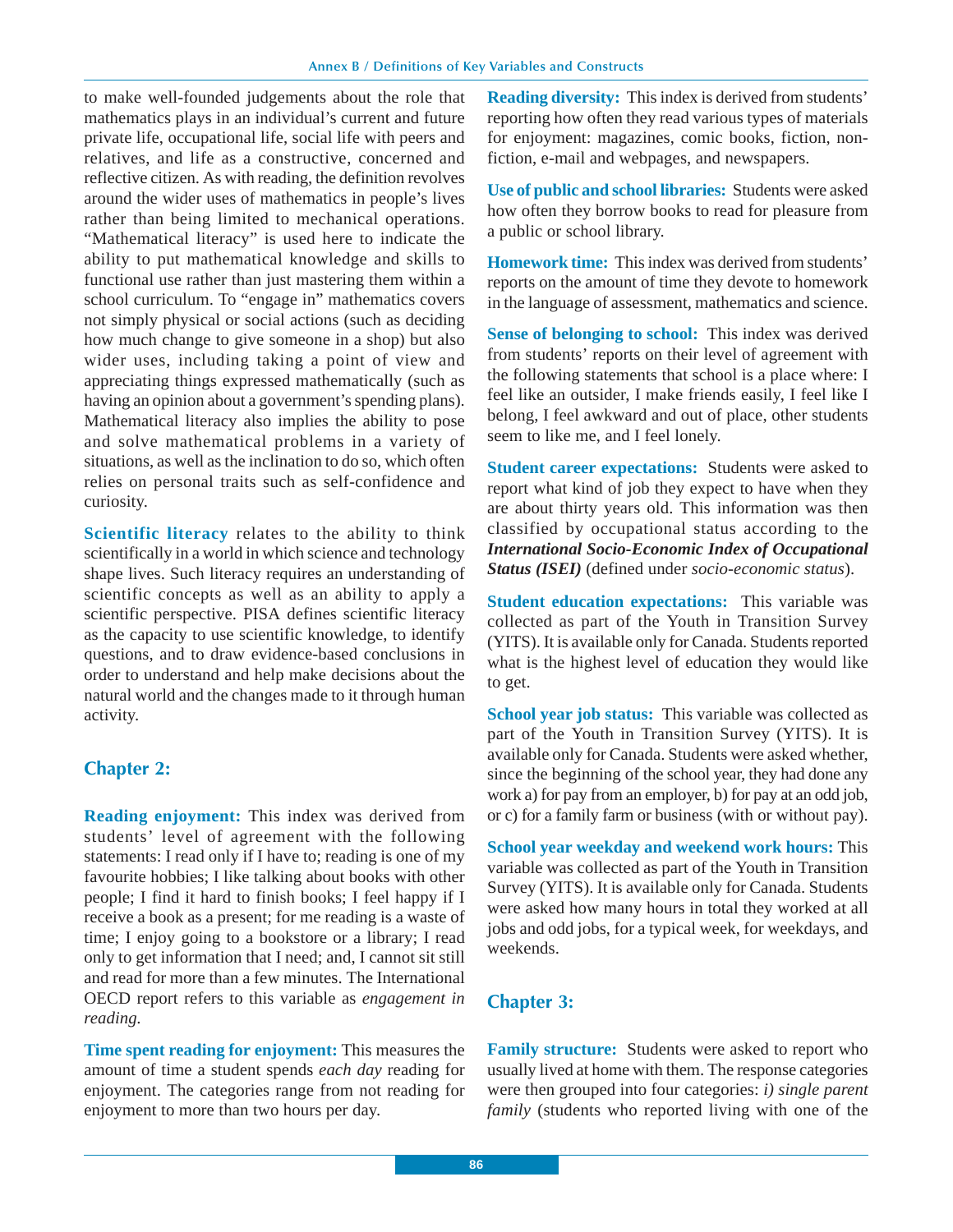following: mother, father, female guardian or male guardian); *ii) nuclear family* (students who reported living with a mother and a father); *iii) mixed family* (students who reported living with a mother and a male guardian, a father and a female guardian, or two guardians); and *iv) other response combinations.* For this analysis, two-parent families include both nuclear families and mixed families.

**Number of siblings:** Students were asked to indicate the number of siblings older than themselves, younger than themselves, or of the same age.

**Socio-economic status:** Students were asked to report their mother's and father's occupation, and to state whether each parent was: in full-time paid work; parttime paid work; not working but looking for a paid job; or "other". The open-ended responses were then coded in accordance with the International Standard Classification of Occupations (ISCO 1988).

The PISA *International Socio-Economic Index of Occupational Status (ISEI)* was derived from student responses on parental occupation. The index captures the attributes of occupations that convert parents' education into income. The index was derived by the optimal scaling of occupation groups to maximise the indirect effect of education on income through occupation and to minimise the direct effect of education on income, net of occupation (both effects being net of age). For more information on the methodology, see *Ganzeboom, de Graaf and Treiman (1992)*<sup>1</sup> . The PISA International Socio-Economic Index of Occupational Status is based on either the father's or mother's occupations, whichever is the higher.

In this report, socio-economic status is measured according to parental occupation. In the International OECD report, this analysis was carried out using a measure of socio-economic status, the *index of economic, social and cultural status*, which combines the ISEI with information on the highest level of education of the student's parents, family wealth, home educational resources, and family cultural possessions. In spite of the use of this different measure to look at socioeconomic status, the results of the Canadian and International analysis are very similar.

**Family possessions:** This index was derived from students' reports on: *i)* the availability, in their home, of a dishwasher, a room of their own, educational software, and a link to the Internet; and *ii)* the number of cellular

phones, television sets, computers, cars and bathrooms at home. In the International OECD report, this variable was referred to as *family wealth*.

**Number of books at home:** Students reported an estimate of how many books there are in their home. They were given a calculation that there are approximately 40 books per metre of shelving and were asked not to include magazines.

**Home educational resources:** This index was derived from students' reports on the availability and number of the following items in their home: a dictionary, a quiet place to study, a desk for study, textbooks and calculators.

**Home cultural possessions:** This index was derived from students' reports on the availability of the following items in their home: classical literature (examples were given), books of poetry and works of art (examples were given). The International OECD report refers to this variable as the *index of possessions related to "classical culture" in the family home*.

**Students' cultural activities:** This index was derived from students' reports on how often they had participated in the following activities during the preceding year: visited a museum or art gallery; attended an opera, ballet or classical symphony concert; and watched live theatre. In the International OECD report, this variable is referred to as the *index of activities related to "classical culture".*

**Family educational support:** This was derived from students' reports on how frequently the mother, the father, or brothers and sisters worked with the student on what is regarded nationally as school work.

**Parental academic interest:** The index of parental academic interest was derived from students' reports on the frequency with which their parents (or guardians) engaged with them in the following activities: discussing political or social issues; discussing books, films or television programmes; and listening to classical music. In the International OECD report, this variable is referred to as the *index of cultural communication.*

**Parental social interest:** This index was derived from students' reports on the frequency with which their parents (or guardians) engaged with them in the following activities: discussing how well they are doing at school; eating the evening meal with them around a table; and spending time simply talking with them. In the International OECD report, this variable is referred to as the *index of social communication*.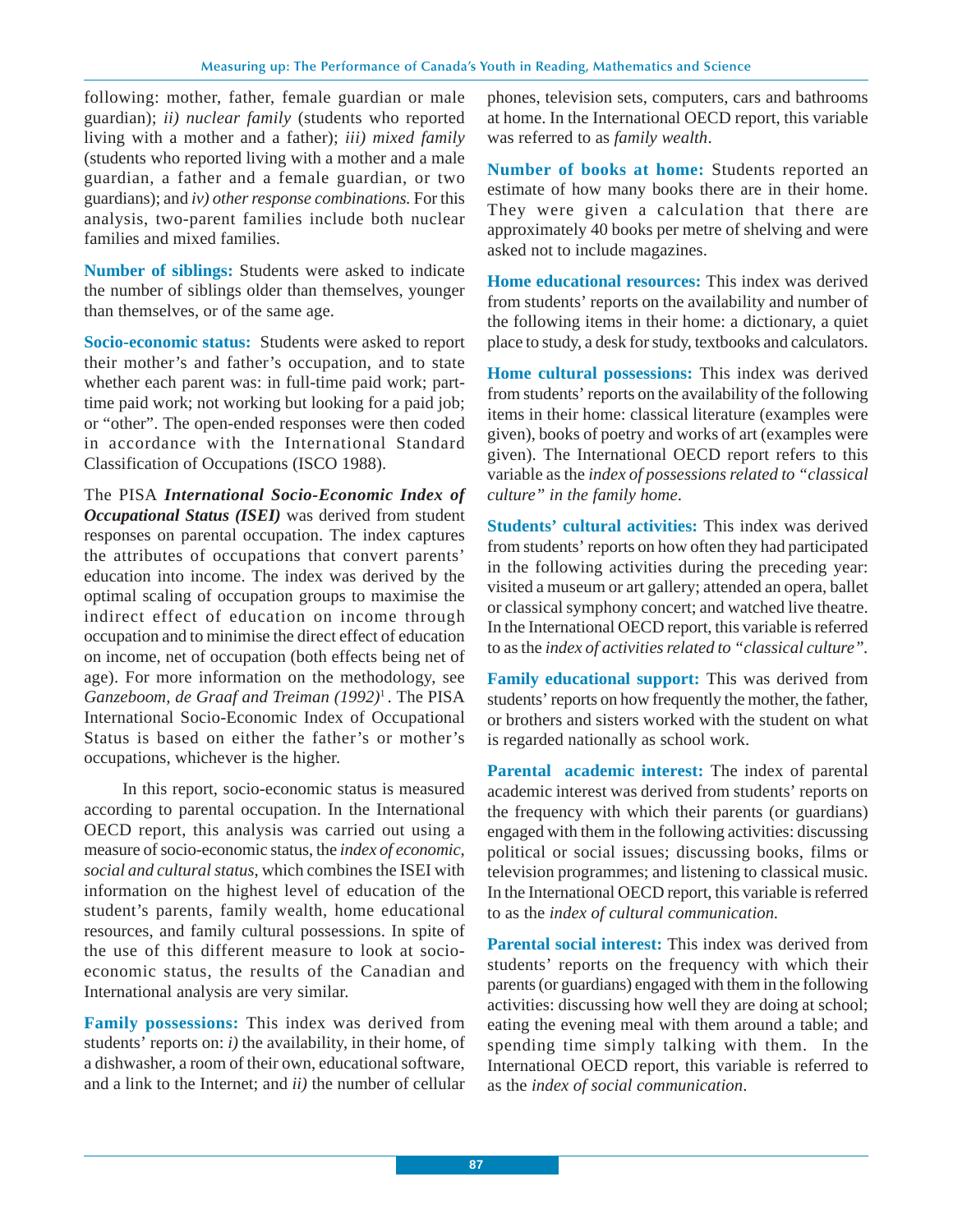**Parent's education expectations:** This variable was collected as part of the Youth in Transition Survey (YITS). It is available only for Canada. Parents reported what is the highest level of education they hope their child will get.

**Language spoken at home:** Students were asked if the language spoken at home most of the time was the language of assessment, other official national language, other national dialects or languages or other languages. The responses were then grouped into two categories: *i)* the language spoken at home most of the time is different from the language of assessment, from other official national language and from other national dialects or languages, and *ii)* the language spoken at home most of the time is the language of assessment, other official national language or other national dialects or languages. For this analysis, the variable was further defined to identify students who were born outside the country and who spoke a language at home which was neither an official language nor a national dialect.

## **Chapter 4:**

**School type:** A school was classified as either public or private according to whether a public agency or a private entity had the ultimate power to make decisions concerning its affairs. A school was classified as *public* if the school principal reported that it was: controlled and managed directly by a public education authority or agency; or controlled and managed either by a government agency directly or by a governing body (council, committee, etc.), most of whose members were either appointed by a public authority or elected by public franchise. A school was classified as *private* if the school principal reported that it was controlled and managed by a non-governmental organisation (e.g., a church, a trade union or a business enterprise) or if its governing board consisted mostly of members not selected by a public agency. A distinction was made between "government-dependent" and "independent" private schools according to the degree of a private school's dependence on funding from government sources. School principals were asked to specify the percentage of the school's total funding received in a typical school year from: government sources; student fees or school charges paid by parents; donations, sponsorships or parental fundraising; and other sources. Schools were classified as *government-dependent private* if they received 50 per cent or more of their core funding from government agencies. Schools were classified as *independent private* if they received less than 50 per cent of their core funding from government agencies.

**School average socio-economic status:** This index measures the average of the highest socio-economic status (ISEI) of the parents reported by all students in a school. The variable was then used as a characteristic for each student as a measure of the average socioeconomic status of their school.

**School average of family possessions:** This index measures the average of *family possessions index* derived for students in a school. The variable was then used as a characteristic for each student as a measure of the average family wealth (in terms of family possessions) of the population attending their school.

**Disciplinary climate:** This index summarises students' reports on the frequency with which, in their language class: the teacher has to wait a long time for students to quiet down; students cannot work well; students don't listen to what the teacher says; students don't start working for a long time after the lesson begins; there is noise and disorder; and, at the start of class, more than five minutes are spent doing nothing. In the International OECD report, this index was inverted so that low values indicate a poor disciplinary climate.

**Student behaviour:** This index summarises principals' perceptions of the school's disciplinary climate by reporting the extent to which learning by 15-year-olds in their school was hindered by: student absenteeism; disruption of classes by students; students skipping classes; students lacking respect for teachers; the use of alcohol or illegal drugs; and students intimidating or bullying other students. In the International OECD report, this variable was referred to as the *index of studentrelated factors affecting school climate* and was inverted so that low values indicate a poor disciplinary climate.

**Negative teacher behaviour:** This index was derived from principals' reports on the extent to which the learning by 15-year-olds was hindered by: the low expectations of teachers; poor student-teacher relations; teachers not meeting individual students' needs; teacher absenteeism; staff resisting change; teachers being too strict with students; and students not being encouraged to achieve their full potential. In the International OECD report, this variable was referred to as the *index of teacher-related factors affecting school climate* and was inverted so that low values indicate a poor disciplinary climate.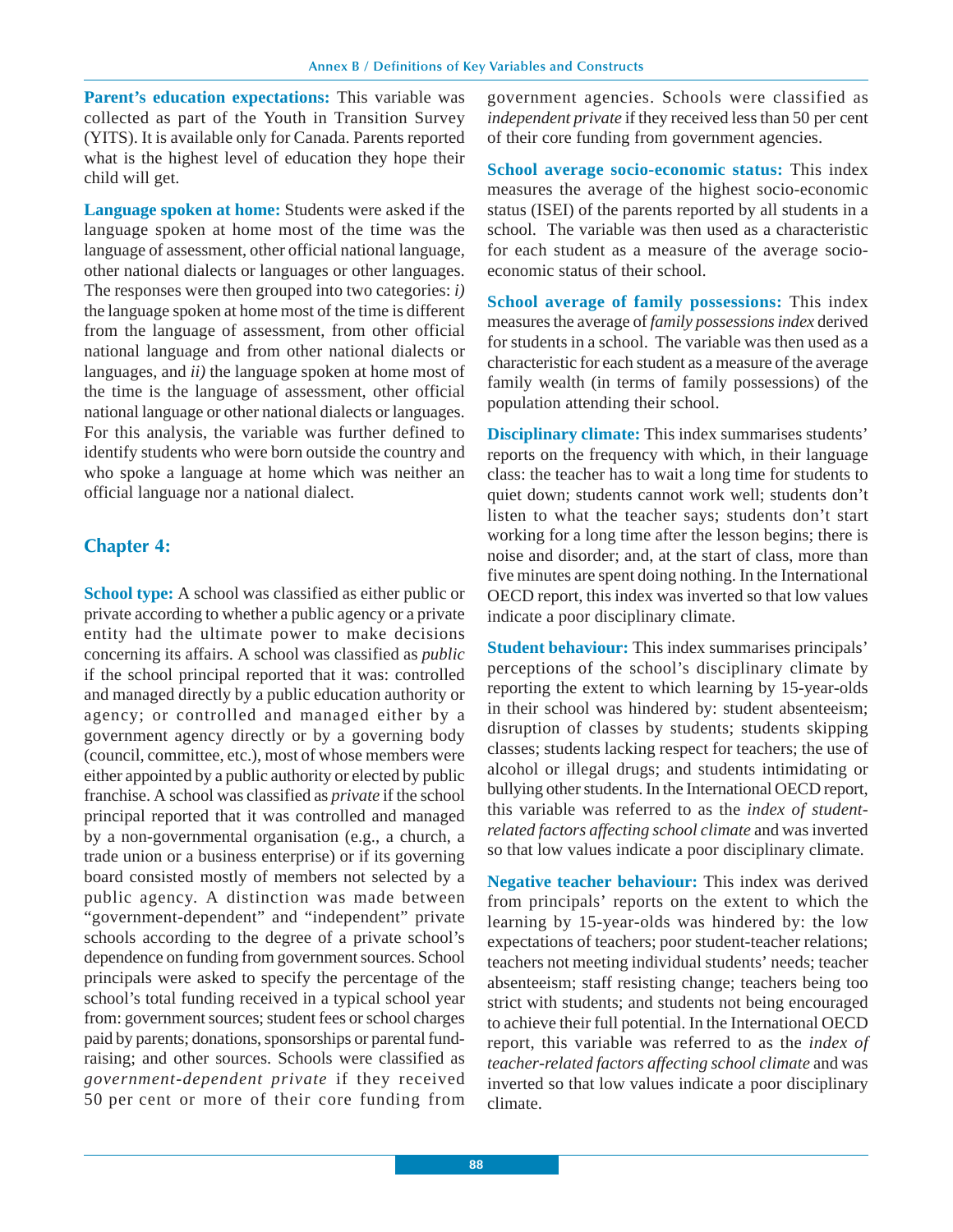**Teacher support:** This index was derived from students' reports on the frequency with which: the teacher shows an interest in every student's learning; the teacher gives students an opportunity to express opinions; the teacher helps students with their work; the teacher continues teaching until the students understand; the teacher does a lot to help students; and, the teacher helps students with their learning.

**Teacher-student relations:** This index was derived from students' reports on their level of agreement with the following statements: students get along well with most teachers; most teachers are interested in students' wellbeing; most of my teachers really listen to what I have to say; if I need extra help, I will receive it from my teachers; and most of my teachers treat me fairly.

**Teacher shortage:** This index was derived from principals views on how much learning by 15-year-old students was hindered by the shortage or inadequacy of teachers in language classes, mathematics or science. In the International OECD report, this index was inverted so that low values indicate problems with teacher shortage.

**Teacher morale and commitment:** This index was derived from the extent to which school principals agreed with the following statements: the morale of the teachers in this school is high; teachers work with enthusiasm; teachers take pride in this school; and teachers value academic achievement.

**Inadequacy of instructional resources:** This index was derived based on the school principals' reports on the extent to which learning by 15-year-olds was hindered by: not enough computers for instruction; lack of instructional materials in the library; lack of multi-media resources for instruction; inadequate science laboratory equipment; and inadequate facilities for the fine arts. In the International OECD report, this variable was referred to as the *index of quality of a school's educational resources* and was inverted so that low values indicate a low quality of educational resources.

**Inadequacy of material resources:** This index was derived from principals' reports on the extent to which learning by 15-year-olds in their school was hindered by: poor condition of buildings; poor heating and cooling and/or lighting systems; and lack of instructional space (e.g., classrooms). In the International OECD report, this variable was referred to as the *index of the quality of a school's physical infrastructure* and was inverted so that low values indicate a low quality of physical infrastructure.

## **Note**

1. Ganzeboom, H.B.G., De Graaf, P., Treiman, D.J. (with De Leeuw, J.), (1992), "A Standard International Socio-Economic Index of Occupational Status", *Social Science Research*, 21(1), pp. 1-56.